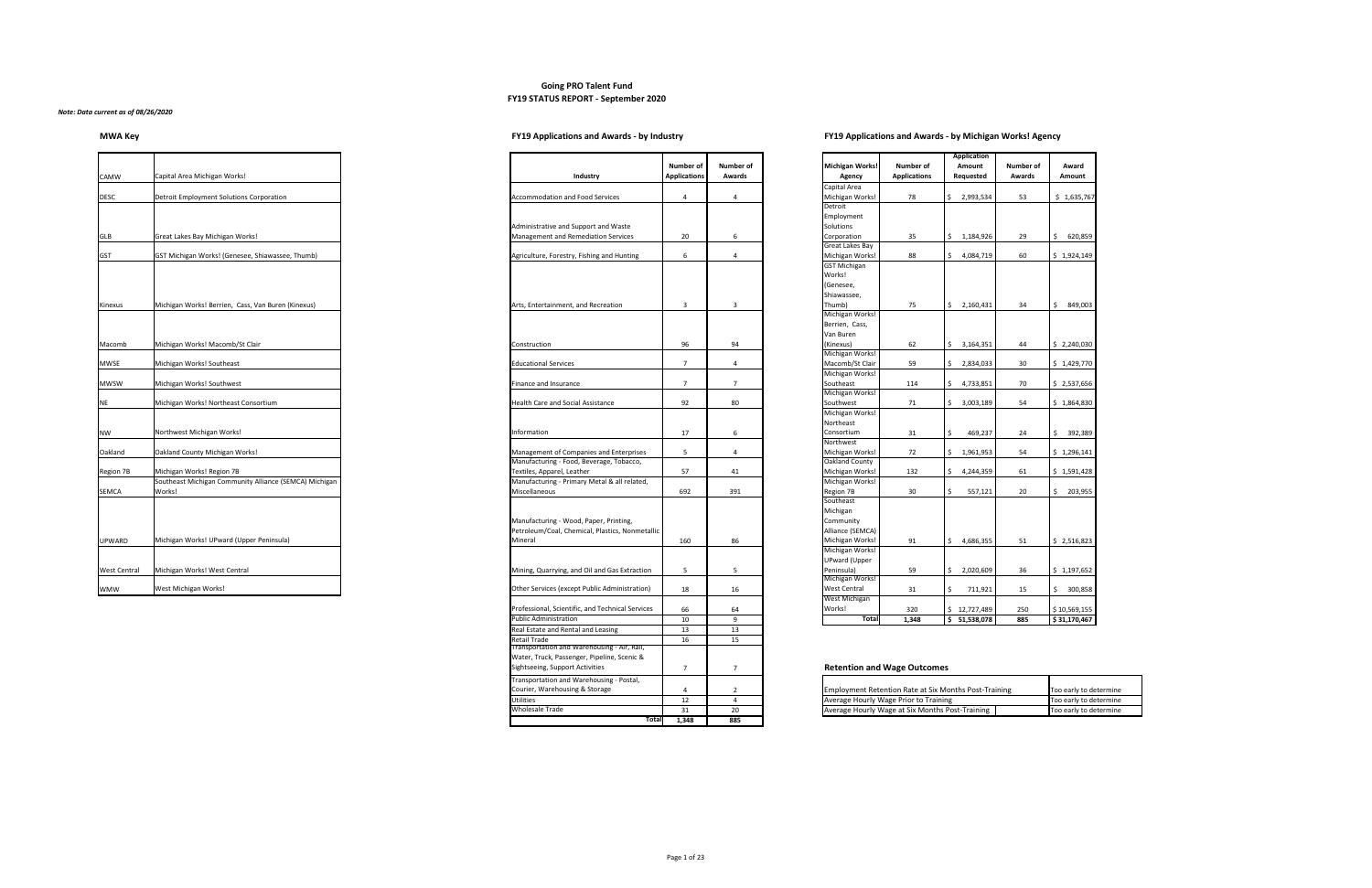| Award #             | <b>MWA</b>               | <b>Employer Name</b>                                                                     | <b>City</b>                | <b>County</b>                  | <b>NAICS/SIC</b> | Industry                                                                           | <b>Prosperit</b><br><b>Region</b> | <b>Amount of</b><br><b>Award to</b><br><b>Employer for</b><br><b>Training</b> | <b>Amount for</b><br><b>Admin</b> | <b>Total Award</b><br><b>Amount</b> | <b>Amount of</b><br><b>Leveraged Funds</b> | <b>Training</b><br>Model:<br><b>Classroom</b><br><b>Training</b> | <b>Training</b><br><b>Model:</b><br>Apprenticeship<br><b>Training</b> | <b>Training</b><br><b>Model:</b><br><b>New Hire</b> | <b>Number of</b><br><b>Current</b><br><b>Employees</b><br><b>Trained</b><br>(including<br>Apprentices) | Number of<br><b>New Hires</b><br><b>Trained</b><br>(including<br>Apprentices)   Apprentices)   Apprentices | <b>Total</b><br>Number of<br><b>Employees</b><br><b>Trained</b><br>(including) | <b>Number of</b>                 |
|---------------------|--------------------------|------------------------------------------------------------------------------------------|----------------------------|--------------------------------|------------------|------------------------------------------------------------------------------------|-----------------------------------|-------------------------------------------------------------------------------|-----------------------------------|-------------------------------------|--------------------------------------------|------------------------------------------------------------------|-----------------------------------------------------------------------|-----------------------------------------------------|--------------------------------------------------------------------------------------------------------|------------------------------------------------------------------------------------------------------------|--------------------------------------------------------------------------------|----------------------------------|
| 19-685              | Kinexus                  | Maynard Hospital, LLC dba Forte' Coffee                                                  | St. Joseph                 | Berrien                        | 722515           | <b>Accommodation and Food Services</b>                                             |                                   | 22,500.00                                                                     | 1,575.00                          | 24,075.00                           | 31,350.00                                  | No                                                               | No                                                                    | Yes                                                 |                                                                                                        | 15                                                                                                         | 15                                                                             | $\mathbf{0}$                     |
| 19-1230-D           | <b>NE</b>                | Ramada Inn                                                                               | Grayling                   | Crawford                       | 721110           | <b>Accommodation and Food Services</b>                                             |                                   | 1,620.00                                                                      | 113.40                            | 1,733.40                            | 780.00                                     | Yes                                                              | No                                                                    | No                                                  | $\Lambda$                                                                                              | $\Omega$                                                                                                   |                                                                                | $\Omega$                         |
| 19-467              | <b>NW</b>                | GNI Phase I, LLC                                                                         | Petoskey                   | Emmet                          | 721              | <b>Accommodation and Food Services</b>                                             |                                   | 73,500.00                                                                     | 5,145.00                          | 78,645.00                           | 111,204.00                                 | No                                                               | No                                                                    | Yes                                                 |                                                                                                        | 49                                                                                                         | 49                                                                             | $\mathbf 0$                      |
| 19-699              | <b>WMW</b>               | MudPenny                                                                                 | <b>Grand Rapids</b>        | Kent                           | 722515           | <b>Accommodation and Food Services</b>                                             |                                   | 10,500.00                                                                     | 735.00                            | 11,235.00                           | 131,440.00                                 | No                                                               | No                                                                    | Yes                                                 | $\Omega$                                                                                               |                                                                                                            |                                                                                | $\overline{0}$                   |
| 19-52               | GST                      | Gemini Group, Inc                                                                        | Bad Axe                    | Huron                          | 561110           | Administrative and Support and Waste<br>Management and Remediation Services        |                                   | $20,047.00$ \$                                                                | $1,403.29$ \$                     | 21,450.29                           | 55,206.00                                  | Yes                                                              | No                                                                    | No                                                  | 15                                                                                                     | $\Omega$                                                                                                   | 15                                                                             | $\mathbf{0}$                     |
|                     |                          |                                                                                          |                            |                                |                  | Administrative and Support and Waste                                               |                                   |                                                                               |                                   |                                     |                                            |                                                                  |                                                                       |                                                     |                                                                                                        |                                                                                                            |                                                                                |                                  |
| 19-1215-D           | <b>NE</b>                | <b>Grayling Visitor's Bureau</b>                                                         | Grayling                   | Crawford                       | 561591           | <b>Management and Remediation Services</b>                                         |                                   | $1,000.00$ \$                                                                 | 70.00                             | 1,070.00                            | 84.00                                      | Yes                                                              | No                                                                    | No                                                  |                                                                                                        | $\Omega$                                                                                                   |                                                                                | $\overline{0}$                   |
|                     |                          |                                                                                          |                            |                                |                  | Administrative and Support and Waste                                               |                                   |                                                                               |                                   |                                     |                                            |                                                                  |                                                                       |                                                     |                                                                                                        |                                                                                                            |                                                                                |                                  |
| 19-27               | <b>NW</b>                | TruNorth Landscaping, LLC                                                                | <b>Traverse City</b>       | Leelanau                       | 561730           | <b>Management and Remediation Services</b>                                         |                                   | 6,300.00                                                                      | $441.00$ \$                       | 6,741.00                            | 67,607.00                                  | Yes                                                              | Yes                                                                   | No                                                  |                                                                                                        | $\Omega$                                                                                                   |                                                                                |                                  |
|                     |                          |                                                                                          |                            |                                |                  | Administrative and Support and Waste                                               |                                   |                                                                               |                                   |                                     |                                            |                                                                  |                                                                       |                                                     |                                                                                                        |                                                                                                            |                                                                                |                                  |
| 19-139              | <b>NW</b>                | Safety Net, Inc                                                                          | <b>Traverse City</b>       | <b>Grand Traverse</b>          | 561990           | <b>Management and Remediation Services</b><br>Administrative and Support and Waste |                                   | 10,500.00                                                                     | 735.00 \$                         | 11,235.00                           | 15,162.00                                  | Yes                                                              | No                                                                    | No                                                  |                                                                                                        | $\Omega$                                                                                                   |                                                                                | $\overline{0}$                   |
| 19-306              | <b>UPWARD</b>            | <b>Classic Carpet Care and Restoration</b>                                               | Iron Mountain              | Dickinson                      | 56291            | Management and Remediation Services                                                |                                   | 4,375.00 \$                                                                   | 306.25                            | 4,681.25                            | 5,364.00                                   | Yes                                                              | No                                                                    | Yes                                                 |                                                                                                        |                                                                                                            |                                                                                | $\mathbf 0$                      |
|                     |                          |                                                                                          |                            |                                |                  | Administrative and Support and Waste                                               |                                   |                                                                               |                                   |                                     |                                            |                                                                  |                                                                       |                                                     |                                                                                                        |                                                                                                            |                                                                                |                                  |
| 19-727              | <b>WMW</b>               | <b>Hungerford Technologies</b>                                                           | <b>Grand Rapids</b>        | Kent                           | 561990           | <b>Management and Remediation Services</b>                                         |                                   | $7,500.00$ \$                                                                 | 525.00                            | 8,025.00                            | 29,888.57                                  | Yes                                                              | No                                                                    | Yes                                                 |                                                                                                        |                                                                                                            |                                                                                | 0                                |
| 19-1056             | <b>MWSE</b>              | Koppert Biological Systems, Inc                                                          | Howell                     | Livingston                     | 112990           | Agriculture, Forestry, Fishing and Hunting                                         |                                   | 24,621.00                                                                     | 1,723.47                          | 26,344.47                           | 19,894.00                                  | Yes                                                              | No                                                                    | No                                                  | 25                                                                                                     | $\Omega$                                                                                                   | 25                                                                             | $\mathbf{0}$                     |
| 19-892              | <b>WMW</b>               | Herbruck Poultry Ranch, Inc.                                                             | Saranac                    | Ionia                          | 112310           | Agriculture, Forestry, Fishing and Hunting                                         |                                   | 193,500.00                                                                    | 13,545.00                         | 207,045.00                          | 2,038,571.15                               | Yes                                                              | Yes                                                                   | Yes                                                 |                                                                                                        | 120                                                                                                        | 125                                                                            |                                  |
| 19-1135-B           | <b>WMW</b><br><b>WMW</b> | <b>Riveridge Land Company</b>                                                            | Sparta                     | Kent<br>Kent                   | 111339<br>115114 | Agriculture, Forestry, Fishing and Hunting                                         |                                   | $6,000.00$ \$<br>16,500.00 \$                                                 | 420.00<br>$1,155.00$ \$           | 6,420.00<br>17,655.00               | 27,948.00<br>41,599.00                     | Yes                                                              | No                                                                    | No                                                  | $\Delta$<br>11                                                                                         | $\mathbf{0}$<br>$\mathbf{0}$                                                                               |                                                                                | $\overline{0}$<br>$\overline{0}$ |
| 19-1135-D<br>19-930 | <b>MWSE</b>              | Riveridge Packaging, LLC<br>Pollard Banknote                                             | Sparta<br>Ypsilant         | Washtenaw                      | 713290           | Agriculture, Forestry, Fishing and Hunting<br>Arts, Entertainment, and Recreation  |                                   | $22,500.00$ $\mid$                                                            | 1,575.00                          | 24,075.00                           | 477,355.00                                 | Yes<br>Yes                                                       | No<br>Yes                                                             | No<br>No                                            |                                                                                                        | $\Omega$                                                                                                   | 11                                                                             | - 4                              |
| 19-95               | <b>NW</b>                | <b>Great Lakes Children's Museum</b>                                                     | Traverse City              | <b>Grand Traverse</b>          | 712110           | Arts, Entertainment, and Recreation                                                |                                   | 1,295.00                                                                      | 90.65                             | 1,385.65                            | 2,023.41                                   | Yes                                                              | No                                                                    | No                                                  |                                                                                                        | $\Omega$                                                                                                   |                                                                                | $\mathbf{0}$                     |
|                     |                          |                                                                                          |                            |                                |                  |                                                                                    |                                   |                                                                               |                                   |                                     |                                            |                                                                  |                                                                       |                                                     |                                                                                                        |                                                                                                            |                                                                                |                                  |
| 19-367              |                          | West Central   M.B. and D. LLC (The Commons of Fremont/Fremont Lanes                     | Fremont                    | Newaygo                        | 713950           | Arts, Entertainment, and Recreation                                                |                                   | 1,800.00 \$                                                                   | $126.00$ \$                       | 1,926.00                            | 3,487.20                                   | Yes                                                              | No                                                                    | No                                                  |                                                                                                        |                                                                                                            |                                                                                |                                  |
| 19-38               | CAMW                     | JC Electric, LLC                                                                         | St. Johns                  | Clinton                        | 238210           | Construction                                                                       | $\overline{z}$                    | $\mathsf{R}$<br>$17,175.00$ \$                                                | $1,202.25$ \$                     | $18,377.25$ \$                      | 52,205.19                                  | Yes                                                              | Yes                                                                   | No                                                  | 10                                                                                                     | $\overline{0}$                                                                                             | 10                                                                             | $\overline{\mathcal{L}}$         |
| 19-151              | CAMW                     | <b>Consolidated Electrical Contractors</b>                                               | Davison                    | Genesee                        | 238210           | Construction                                                                       |                                   | 23,882.00                                                                     | 1,671.74                          | 25,553.74                           | 35,500.46                                  | Yes                                                              | Yes                                                                   | No                                                  |                                                                                                        | . വ                                                                                                        |                                                                                |                                  |
| 19-152              | CAMW                     | <b>Consolidated Electrical Contractors</b><br><b>Consolidated Electrical Contractors</b> | Traverse Ci                | <b>Grand Travers</b>           | 238210           | Construction                                                                       |                                   | $11,387.00$ \ \$                                                              | 797.09                            | 12,184.09                           | 45,865.29                                  | Yes                                                              | Yes                                                                   | No                                                  |                                                                                                        | $\Omega$<br>$\Omega$                                                                                       |                                                                                |                                  |
| 19-155<br>19-161    | CAMW<br>CAMW             | <b>Consolidated Electrical Contractors</b>                                               | Wyoming<br>Lansing         | Kent<br>Clinton                | 238210<br>238210 | Construction<br>Construction                                                       |                                   | 27,556.00<br>41,164.00                                                        | 1,928.92<br>2,881.48              | 29,484.92<br>44,045.48              | 46,166.81<br>43,875.80                     | Yes<br>Yes                                                       | Yes<br>Yes                                                            | No<br>No                                            | 22<br>26                                                                                               | $\Omega$                                                                                                   | 22<br>26                                                                       |                                  |
| 19-620              | <b>DESC</b>              | Motor City Electric Co                                                                   | Detroit                    | Wayne                          | 238210           | Construction                                                                       | 10                                | 279,480.00                                                                    | 19,563.60                         | 299,043.60                          | 3,703,945.73                               | Yes                                                              | Yes                                                                   | No                                                  | 91                                                                                                     | $\Omega$                                                                                                   | -Q1                                                                            | 48                               |
| 19-634              | <b>DESC</b>              | Rotor Electric of Michigan Inc                                                           | Detroit                    | Wayne                          | 238210           | Construction                                                                       | 10                                | 10,000.00                                                                     | 700.00                            | 10,700.00                           | 190,323.00                                 | Yes                                                              | Yes                                                                   | No                                                  |                                                                                                        | $\Omega$                                                                                                   |                                                                                |                                  |
| 19-639              | <b>DESC</b>              | Williams Electrical and Telecommunications Company                                       | Detroit                    | Wayne                          | 238210           | Construction                                                                       | 10                                | 6,000.00                                                                      | 420.00                            | 6,420.00                            | 15,397.00                                  | Yes                                                              | No.                                                                   | No                                                  |                                                                                                        | $\Omega$                                                                                                   |                                                                                | 0                                |
| 19-720              | <b>DESC</b>              | GD Top Notch Cleaning Service Inc                                                        | Detroit                    | Wayne                          | 236220           | Construction                                                                       | 10                                | 15,000.00                                                                     | 1,050.00                          | 16,050.00                           | 24,600.00                                  | No                                                               | No.                                                                   | Yes                                                 |                                                                                                        | 10                                                                                                         | ി റ                                                                            | $\Omega$                         |
| 19-406              | GLB                      | Freeland Steel Erectors, Inc                                                             | Midland                    | Midland                        | 238120           | Construction                                                                       |                                   | 22,870.00                                                                     | 1,600.90                          | 24,470.90                           | 58,217.00                                  | Yes                                                              | No.                                                                   | No                                                  | 33                                                                                                     | $\Omega$                                                                                                   | 33                                                                             | $\Omega$                         |
| 19-422<br>19-461    | <b>GLB</b><br><b>GLB</b> | Quality Air Service, Inc<br>J. Ranck Electric                                            | Kalamazoo<br>Mount Pleasan | Kalamazoo<br>Isabella          | 238990<br>238210 | Construction<br>Construction                                                       |                                   | 10,252.00<br>61,122.00                                                        | 717.64<br>4,278.54                | 10,969.64<br>65,400.54              | 17,344.33<br>95,247.92                     | Yes<br>Yes                                                       | No.<br>No.                                                            | No<br>Yes                                           | 12<br>88                                                                                               | $\Omega$                                                                                                   | 12 <sup>°</sup><br>-89                                                         | . റ<br>$\Omega$                  |
| 19-478              | GLB                      | <b>Sugar Construction</b>                                                                | Midland                    | Midland                        | 236210           | Construction                                                                       |                                   | 3,488.00                                                                      | 244.16                            | 3,732.16                            | 4,728.56                                   | Yes                                                              | No.                                                                   | Yes                                                 | 29                                                                                                     |                                                                                                            | 32                                                                             | 0                                |
| 19-520              | GLB                      | <b>Pumford Construction, Inc</b>                                                         | Saginaw                    | Saginaw                        | 236220           | Construction                                                                       |                                   | 9,810.00                                                                      | 686.70                            | 10,496.70                           | 36,000.00                                  | Yes                                                              | No                                                                    | Yes                                                 | 80                                                                                                     | 10                                                                                                         | ിറ                                                                             | $\Omega$                         |
| 19-534              | <b>GLB</b>               | <b>ESCON Group, Inc</b>                                                                  | <b>Bay City</b>            | Bay                            | 238210           | Construction                                                                       |                                   | 15,816.00                                                                     | 1,107.12                          | 16,923.12                           | 33,412.86                                  | Yes                                                              | No.                                                                   | Yes                                                 | 67                                                                                                     |                                                                                                            | 68.                                                                            | $\Omega$                         |
| 19-615              | <b>GLB</b>               | Town & Country Group                                                                     | Ithaca                     | Gratiot                        | 238210           | Construction                                                                       |                                   | $9,000.00$ .                                                                  | 630.00                            | 9,630.00                            | 22,763.00                                  | Yes                                                              | No.                                                                   | No                                                  |                                                                                                        | 0                                                                                                          |                                                                                | $\Omega$                         |
| 19-828              | <b>GLB</b>               | <b>GE Insulation Co</b>                                                                  | Sanford                    | Midland                        | 238310           | Construction                                                                       |                                   | 16,413.00                                                                     | 1,148.91                          | 17,561.91                           | 83,844.00                                  | Yes                                                              | No.                                                                   | Yes                                                 | 59                                                                                                     |                                                                                                            |                                                                                |                                  |
| 19-871<br>19-884    | GLB<br>GLB               | J.E. Johnson, Inc Mechanical Contractors<br><b>Three Rivers Corporation</b>              | Midland<br>Midland         | Midland<br>Midland             | 236330<br>236220 | Construction<br>Construction                                                       |                                   | $14,628.10$ \,<br>187,093.00                                                  | 1,023.97<br>13,096.51             | 15,652.07<br>200,189.51             | 6,528.06<br>1,404,554.00                   | Yes<br>Yes                                                       | Yes<br>Yes                                                            | No                                                  | $\Omega$<br>343                                                                                        | $\Omega$<br>$\Omega$                                                                                       | 343                                                                            | 31                               |
| 19-23               | <b>GST</b>               | Goyette Mechanical Co, Inc                                                               | Flint                      | Genesee                        | 238220           | Construction                                                                       |                                   | 97,714.00                                                                     | 6,839.98                          | 104,553.98                          | 302,551.00                                 | Yes                                                              | Yes                                                                   | No<br>Yes                                           | 56                                                                                                     | 16                                                                                                         | 72                                                                             |                                  |
| 19-34               | <b>GST</b>               | <b>Wolverine Fire Protection Co</b>                                                      | Mt. Morris                 | Genesee                        | 238220           | Construction                                                                       |                                   | 17,559.00                                                                     | 1,229.13                          | 18,788.13                           | 63,961.00                                  | Yes                                                              | Yes                                                                   | No                                                  | 11                                                                                                     | $\Omega$                                                                                                   |                                                                                |                                  |
| 19-207              | <b>GST</b>               | Halligan Electric, Inc                                                                   | Flint                      | Genesee                        | 238210           | Construction                                                                       |                                   | 39,577.00                                                                     | 2,770.39                          | 42,347.39                           | 79,038.90                                  | Yes                                                              | No.                                                                   | Yes                                                 | 30                                                                                                     | 50                                                                                                         | -80                                                                            | . റ                              |
| 19-856              | Kinexus                  | Compton, Inc                                                                             | South Haver                | Van buren                      | 23711            | Construction                                                                       |                                   | 18,000.00                                                                     | 1,260.00                          | 19,260.00                           | 132,786.00                                 | Yes                                                              | No                                                                    | Yes                                                 |                                                                                                        |                                                                                                            | 12                                                                             | $\Omega$                         |
| 19-890              | Kinexus                  | Pro Services, Inc.                                                                       | Portage                    | Kalamazoo                      | 238990           | Construction                                                                       |                                   | 172,500.00 \$                                                                 | 12,075.00                         | 184,575.00                          | 1,108,400.00                               | Yes                                                              | Yes                                                                   | Yes                                                 | 42                                                                                                     | 18                                                                                                         | -60                                                                            | 37                               |
| 19-204              | Macomb<br><b>MWSE</b>    | Brenner Contracting dba Brenner Electric, LLC                                            | Marine City<br>Clarklake   | St. Clair                      | 238210<br>238210 | Construction                                                                       |                                   | 12,000.00                                                                     | 840.00<br>784.00                  | 12,840.00<br>11,984.00              | 69,680.00<br>1,836.80                      | No                                                               | Yes                                                                   | No                                                  |                                                                                                        | റ<br>$\Omega$                                                                                              |                                                                                | - 0                              |
| 19-944<br>19-947    | <b>MWSE</b>              | A Plus Electric, Inc<br>A.F. Smith Electric                                              | Ypsilant                   | Jackson<br>Washtenaw           | 238210           | Construction<br>Construction                                                       |                                   | 11,200.00<br>9,000.00                                                         | 630.00                            | 9,630.00                            | 80,898.00                                  | Yes<br>Yes                                                       | No.<br>No.                                                            | No<br>No                                            |                                                                                                        | $\Omega$                                                                                                   |                                                                                | - 0                              |
| 19-977              | <b>MWSE</b>              | <b>Huron Valley Electric</b>                                                             | Ann Arbor                  | Washtenaw                      | 238210           | Construction                                                                       |                                   | 49,500.00                                                                     | 3,465.00                          | 52,965.00                           | 465,695.00                                 | Yes                                                              | Yes                                                                   | No                                                  | 23                                                                                                     | $\Omega$                                                                                                   | 23                                                                             |                                  |
| 19-1001             | <b>MWSE</b>              | R.W. Mercer, Co                                                                          | Jackson                    | Jackson                        | 236220           | Construction                                                                       |                                   | 21,283.00                                                                     | 1,489.81                          | 22,772.81                           | 82,255.00                                  | Yes                                                              | Yes                                                                   | Yes                                                 | 15                                                                                                     |                                                                                                            |                                                                                |                                  |
| 19-1011             | <b>MWSE</b>              | <b>Tri-County Electric</b>                                                               | Saline                     | Washtenaw                      | 236220           | Construction                                                                       |                                   | 10,500.00                                                                     | 735.00                            | 11,235.00                           | 78,886.00                                  | Yes                                                              | No.                                                                   | No                                                  |                                                                                                        | $\Omega$                                                                                                   |                                                                                | - 0                              |
| 19-1013             | <b>MWSE</b>              | <b>Turner Electric</b>                                                                   | Dexter                     | Washtenaw                      | 238210           | Constructior                                                                       |                                   | 9,000.00                                                                      | 630.00                            | 9,630.00                            | 69,566.00                                  | Yes                                                              | No.                                                                   | No                                                  |                                                                                                        | $\Omega$                                                                                                   |                                                                                |                                  |
| 19-47               | <b>NW</b>                | Top Line Electric, LLC                                                                   | <b>Traverse City</b>       | <b>Grand Traverse</b>          | 238210           | Construction                                                                       |                                   | $3,000.00$ \$                                                                 | 210.00                            | 3,210.00                            | 15,968.00                                  | No.                                                              | <b>Yes</b>                                                            | No.                                                 |                                                                                                        |                                                                                                            |                                                                                |                                  |
| 19-87               | NW                       | Isenhart Electric, LLC                                                                   | <b>Traverse City</b>       | <b>Grand Traverse</b>          | 238210           | Construction                                                                       |                                   | $12,460.00$ \$                                                                | 872.20                            | 13,332.20                           | 59,486.11                                  | Yes                                                              | Yes                                                                   | Yes                                                 |                                                                                                        | $\Omega$                                                                                                   |                                                                                |                                  |
| 19-552<br>19-1170   | <b>NW</b><br>NW          | <b>Bear River Electric</b><br>Brian Terhune, LLC dba Terhune Construction                | Petoskey<br>Williamsburg   | Emmet<br><b>Grand Traverse</b> | 238210<br>236115 | Construction<br>Construction                                                       |                                   | 18,000.00 \$<br>$3,000.00$ \$                                                 | 1,260.00<br>210.00                | $19,260.00$ $\mid$<br>3,210.00      | 145,550.00<br>30,401.00                    | Yes<br>No.                                                       | Yes<br>Yes                                                            | No<br>No                                            | $\Omega$                                                                                               | $\Omega$                                                                                                   |                                                                                |                                  |
| 19-1225-C           | NW                       | Inhabitect, LLC                                                                          | Cedar                      | Leelanau                       | 236              | Construction                                                                       |                                   | $1,500.00$ \$                                                                 | 105.00                            | $1,605.00$ :                        | 1,675.00                                   | Yes                                                              | No                                                                    | No                                                  |                                                                                                        | $\Omega$                                                                                                   |                                                                                | $\overline{0}$                   |
| 19-299              | Oakland                  | Douglas Electric Company, Inc                                                            | Wyandotte                  | Wayne                          | 238210           | Construction                                                                       | 10                                | $20,300.00$ \$                                                                | 1,421.00                          | 21,721.00                           | 165,172.00                                 | Yes                                                              | Yes                                                                   | No                                                  |                                                                                                        | $\Omega$                                                                                                   |                                                                                |                                  |
| 19-314              | Oakland                  | O'Donnell Electric, LLC                                                                  | Whitmore Lake              | Washtenaw                      | 238210           | Construction                                                                       | 10                                | $12,000.00$ \$                                                                | $840.00$ \$                       | $12,840.00$ $\frac{3}{2}$           | 24,952.00                                  | No                                                               | Yes                                                                   | No                                                  | $\cap$                                                                                                 | $\Omega$                                                                                                   |                                                                                |                                  |
| 19-324              | Oakland                  | Schumacher Electric, Inc                                                                 | Ortonville                 | Oakland                        | 238210           | Construction                                                                       | 10                                | 24,000.00 \$                                                                  | 1,680.00                          | 25,680.00                           | 218,321.00                                 | No                                                               | Yes                                                                   | No                                                  |                                                                                                        | $\Omega$                                                                                                   |                                                                                | -8                               |
| 19-350              | Region 7B                | 11DeShano Companies, Inc                                                                 | Gladwin                    | Gladwin                        | 236220           | Construction                                                                       |                                   | $6,336.00$ \$                                                                 | 443.52                            | 6,779.52                            | 7,239.00                                   | Yes                                                              | No                                                                    | Yes                                                 |                                                                                                        |                                                                                                            |                                                                                | 0                                |
| 19-523              | Region 7B                | McBride Heating & Cooling Inc                                                            | Standish                   | Arenac                         | 238220           | Construction                                                                       |                                   | 2,794.00                                                                      | 195.58                            | 2,989.58                            | 3,930.00                                   | Yes                                                              | No.                                                                   | No                                                  | - 2                                                                                                    | $\Omega$                                                                                                   |                                                                                | $\overline{0}$                   |
| 19-236<br>19-298    | SEMCA<br><b>SEMCA</b>    | <b>Trilogiq USA Corporation</b><br>DTE Energy                                            | Livonia<br>Detroit         | Wayne<br>Wayne                 | 238290<br>237130 | Construction<br>Construction                                                       | 10<br>10                          | $29,330.00$ $\mid$ \$<br>$506,100.00$ \$                                      | 2,053.10<br>$35,427.00$ \$        | 31,383.10<br>541,527.00 \$          | 31,819.65<br>1,077,016.00                  | Yes<br>No                                                        | No<br>Yes                                                             | Yes<br>Yes                                          | 26<br>. വ                                                                                              | 198                                                                                                        | 27<br>198                                                                      | $\overline{0}$<br>70             |
| 19-1082             | <b>SEMCA</b>             | Flo-Aire Heating & Cooling                                                               | Southgate                  | Wayne                          | 238220           | Construction                                                                       | 10                                | 4,500.00 \$                                                                   | 315.00                            | $4,815.00$ \$                       | 4,500.00                                   | Yes                                                              | No                                                                    | No                                                  | -3                                                                                                     | $\Omega$                                                                                                   |                                                                                | $\mathbf{0}$                     |
| 19-1101             | <b>SEMCA</b>             | Wm. Molnar Roofing, Inc.                                                                 | Riverview                  | Wayne                          | 238160           | Construction                                                                       | 10                                | $34,275.00$ $\mid$                                                            | 2,399.25                          | 36,674.25                           | 32,790.89                                  | Yes                                                              | Yes                                                                   | No                                                  |                                                                                                        | $\Omega$                                                                                                   |                                                                                | - q                              |
| 19-195              | <b>UPWARD</b>            | CCI Systems, Inc                                                                         | Iron Mountair              | Dickinson                      | 237130           | Construction                                                                       |                                   | 109,500.00                                                                    | 7,665.00                          | 117,165.00                          | 287,349.00                                 | Yes                                                              | No.                                                                   | Yes                                                 | 52                                                                                                     | 21                                                                                                         | 73                                                                             | $\overline{0}$                   |
| 19-1234-A           | UPWARD                   | Van Ert Electric Company, Inc                                                            | Kingsford                  | Dickinson                      | 238210           | Construction                                                                       |                                   | $27,000.00$ \$                                                                | $1,890.00$ \$                     | 28,890.00                           | 72,684.00                                  | No                                                               | Yes                                                                   | No                                                  | $\Omega$                                                                                               | $\Omega$                                                                                                   |                                                                                | 9                                |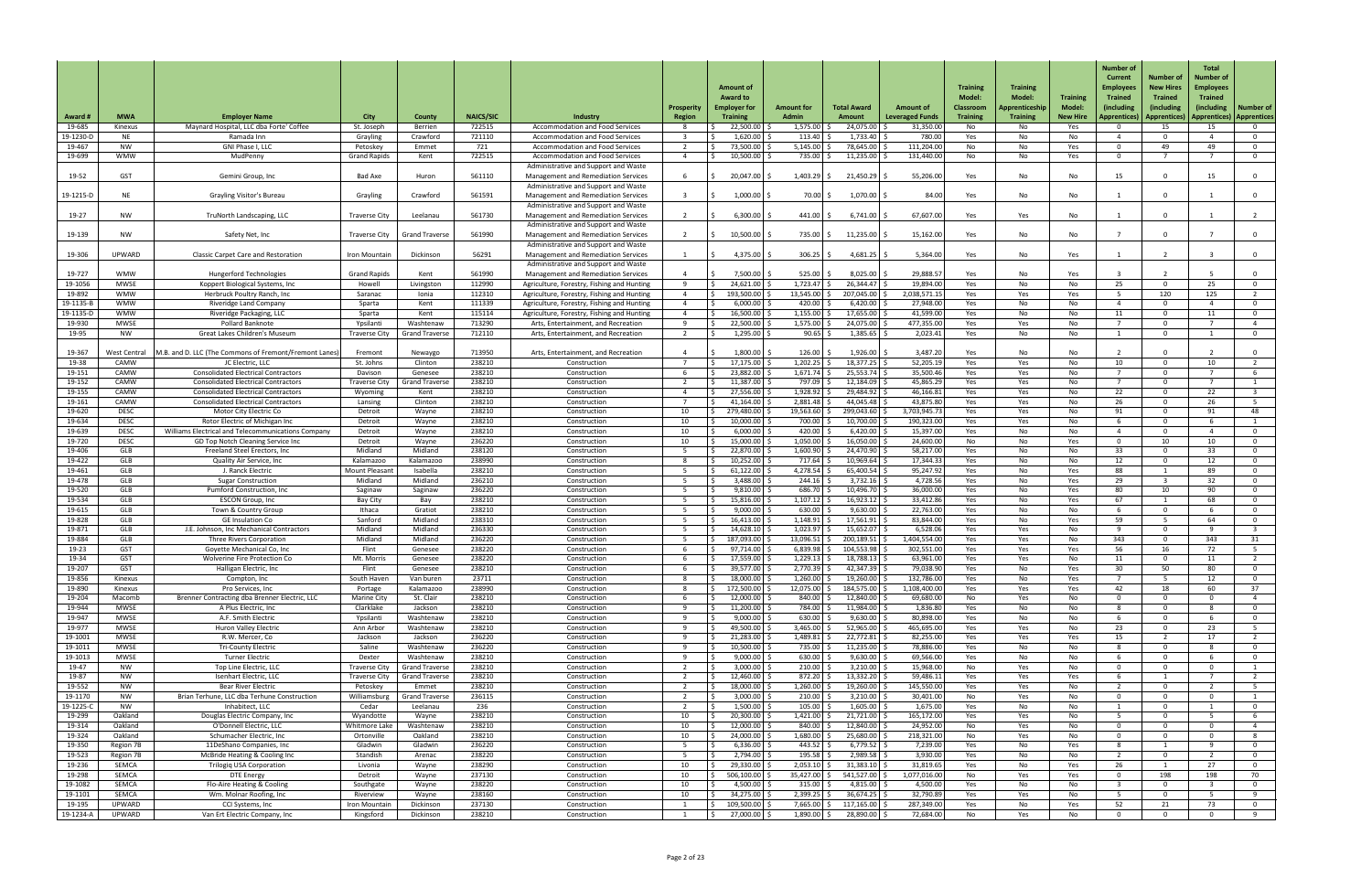| Award <del>I</del>     | <b>MWA</b>                 | <b>Employer Name</b>                                                           | <b>City</b>                                 | County                | <b>NAICS/SIC</b> | Industry                                                                      | <b>Prosperit</b><br>Region | <b>Amount of</b><br><b>Award to</b><br><b>Employer for</b><br><b>Training</b> | <b>Amount for</b><br><b>Admin</b> | <b>Total Award</b><br>Amount | Amount of<br><b>Leveraged Funds</b> | <b>Training</b><br>Model:<br><b>Classroom</b><br><b>Training</b> | <b>Training</b><br>Model:<br>Apprenticeship<br><b>Training</b> | <b>Training</b><br><b>Model:</b><br><b>New Hire</b> | <b>Number of</b><br><b>Curren</b><br><b>Employees</b><br><b>Trained</b><br>(including<br><b>Apprentices</b> | Number o<br><b>New Hires</b><br><b>Trained</b><br>(including<br>Apprentices | <b>Total</b><br>Number of<br><b>Employees</b><br><b>Trained</b><br>lincluding)<br>  Apprentices) | <b>Number of</b><br><i>Apprentices</i> |
|------------------------|----------------------------|--------------------------------------------------------------------------------|---------------------------------------------|-----------------------|------------------|-------------------------------------------------------------------------------|----------------------------|-------------------------------------------------------------------------------|-----------------------------------|------------------------------|-------------------------------------|------------------------------------------------------------------|----------------------------------------------------------------|-----------------------------------------------------|-------------------------------------------------------------------------------------------------------------|-----------------------------------------------------------------------------|--------------------------------------------------------------------------------------------------|----------------------------------------|
| 19-1234-1              | <b>UPWARD</b>              | <b>B&amp;B Electrical Contractors</b>                                          | Iron Mounta                                 | Dickinson             | 238212           | Constructior                                                                  |                            | 27,000.00                                                                     | 1,890.00                          | 28,890.00                    | 72,684.00                           | No l                                                             | Yes                                                            | No.                                                 |                                                                                                             |                                                                             |                                                                                                  |                                        |
| 19-355                 | West Centra                | ServPro of Ludington, Manistee and Cadillac                                    | Scottville                                  | Mason                 | 236118           | Construction                                                                  |                            | 2,675.00                                                                      | 187.25                            | 2,862.25                     | 2,321.95                            | Yes                                                              | No                                                             | Yes                                                 |                                                                                                             |                                                                             |                                                                                                  | - 0                                    |
| 19-585<br>19-586       | WMW<br>WMW                 | Weather Shield Roofing Systems<br><b>Advanced Interiors</b>                    | <b>Grand Rapids</b><br>Jenison              | Kent<br>Ottawa        | 238160<br>238330 | Construction<br>Construction                                                  |                            | 12,300.00<br>$22,500.00$ $\mid$ 3                                             | 861.00<br>1,575.00                | 13,161.00<br>24,075.00       | 13,807.61<br>96,732.00              | Yes<br>No                                                        | No.<br>No.                                                     | No<br>Yes                                           | 13                                                                                                          | റ<br>15                                                                     | 13<br>15                                                                                         | $\Omega$<br>$\overline{0}$             |
| 19-622                 | <b>WMW</b>                 | Windemuller Electric, Inc                                                      | Wayland                                     | Allegan               | 238210           | Construction                                                                  |                            | 127,208.00                                                                    | 8,904.56                          | 136,112.56                   | 204,075.71                          | Yes                                                              | Yes                                                            | Yes                                                 | 88                                                                                                          |                                                                             | 93                                                                                               | 10                                     |
| 19-656                 | <b>WMW</b>                 | <b>Brenner Excavating, Inc.</b>                                                | Hopkins                                     | Allegan               | 237310           | Construction                                                                  |                            | 19,500.00                                                                     | 1,365.00                          | 20,865.00                    | 30,505.91                           | Yes                                                              | No.                                                            | Yes                                                 | 14                                                                                                          | q                                                                           | 23                                                                                               | $\overline{0}$                         |
| 19-658                 | <b>WMW</b>                 | <b>Buist Electric</b>                                                          | <b>Byron Center</b>                         | Kent                  | 238210           | Construction                                                                  |                            | 105,000.00                                                                    | 7,350.00                          | 112,350.00                   | 843,414.95                          | Yes                                                              | Yes                                                            | Yes                                                 | 11                                                                                                          | 14                                                                          | 25                                                                                               | 27                                     |
| 19-774                 | <b>WMW</b>                 | Parkway Electric and Communications, LLC                                       | Holland                                     | Ottawa                | 238210           | Construction                                                                  |                            | 27,000.00                                                                     | 1,890.00                          | 28,890.00                    | 230,684.00                          | No l                                                             | Yes                                                            | No                                                  | $\cap$                                                                                                      | റ                                                                           | 28                                                                                               | <u>g</u>                               |
| 19-783<br>19-842       | <b>WMW</b><br><b>WMW</b>   | WestOne Corp (Westwind Construction)<br>Town & Country Group                   | <b>Grand Haven</b><br>Zeeland               | Ottawa<br>Ottawa      | 236220<br>238210 | Construction<br>Construction                                                  |                            | 14,825.00<br>21,328.00                                                        | 1,037.75<br>1,492.96              | 15,862.75<br>22,820.96       | 28,517.00<br>33,417.00              | Yes<br>Yes                                                       | No.<br>No.                                                     | Yes<br>No.                                          | 22<br>38                                                                                                    |                                                                             | -38                                                                                              | $\overline{0}$<br>- റ                  |
| 19-877                 | <b>WMW</b>                 | DHE Plumbing and Mechanical                                                    | Hudsonville                                 | Ottawa                | 238220           | Construction                                                                  |                            | 30,000.00                                                                     | 2,100.00                          | 32,100.00                    | 231,440.00                          | No                                                               | Yes                                                            | Yes                                                 | $\Omega$                                                                                                    |                                                                             |                                                                                                  | 8                                      |
| 19-904                 | <b>WMW</b>                 | ODL, Inc                                                                       | Zeeland                                     | Ottawa                | 236210           | Construction                                                                  |                            | 44,666.00                                                                     | 3,126.62                          | 47,792.62                    | 103,493.00                          | Yes                                                              | No.                                                            | No                                                  | 37                                                                                                          | റ                                                                           | 37                                                                                               | $\Omega$                               |
| 19-945                 | WMW                        | Feyen Zylstra, LLC                                                             | <b>Grand Rapids</b>                         | Kent                  | 238210           | Construction                                                                  |                            | 212,635.00                                                                    | 14,884.45                         | 227,519.45                   | 892,448.28                          | Yes                                                              | Yes                                                            | Yes                                                 | 56<br>$\Omega$                                                                                              | 46                                                                          | 102                                                                                              | 21                                     |
| 19-1086<br>19-1132     | <b>WMW</b><br><b>WMW</b>   | VerPlank Electric, Inc<br>All State Crane and Rigging, LLC                     | <b>Grand Rapids</b><br>Holland              | Kent<br>Ottawa        | 238210<br>238990 | Construction<br>Construction                                                  |                            | $3,000.00$   :<br>15,160.00                                                   | 210.00<br>1,061.20                | 3,210.00<br>16,221.20        | 26,995.00<br>30,774.00              | No<br>Yes                                                        | Yes<br>No.                                                     | No<br>Yes                                           |                                                                                                             | $\Omega$                                                                    |                                                                                                  | - 0                                    |
| 19-1142                | <b>WMW</b>                 | <b>CS Erickson</b>                                                             | <b>Grand Haver</b>                          | Ottawa                | 238210           | Construction                                                                  |                            | $3,312.00$ $\frac{3}{2}$                                                      | 231.84                            | 3,543.84                     | 3,596.00                            | Yes                                                              | No                                                             | No                                                  | <b>E</b>                                                                                                    | $\Omega$                                                                    |                                                                                                  | $\mathbf 0$                            |
| 19-1143                | <b>WMW</b>                 | Feyen Zylstra, LLC                                                             | <b>Traverse City</b>                        | <b>Grand Travers</b>  | 238210           | Construction                                                                  |                            | $58,500.00$ $\mid$ .                                                          | 4,095.00                          | $62,595.00$ $\mid$ .         | 433,877.00                          | Yes                                                              | Yes                                                            | Yes                                                 |                                                                                                             |                                                                             |                                                                                                  | 15                                     |
| 19-1155                | WMW                        | Van Haren Electric                                                             | <b>Byron Center</b>                         | Kent                  | 238210           | Construction                                                                  |                            | 22,500.00                                                                     | 1,575.00                          | 24,075.00                    | 150,192.00                          | Yes                                                              | Yes                                                            | No                                                  |                                                                                                             | റ                                                                           |                                                                                                  | - Q                                    |
| 19-1174<br>19-1181     | <b>WMW</b><br><b>WMW</b>   | <b>EDR Pro Installers</b><br><b>River City Mechanical</b>                      | <b>Grand Rapids</b><br><b>Comstock Park</b> | Kent<br>Kent          | 238290<br>238220 | Construction<br>Construction                                                  |                            | 22,705.00<br>43,500.00                                                        | 1,589.35<br>3,045.00              | 24,294.35<br>46,545.00       | 23,267.00<br>532,172.00             | Yes<br>No                                                        | No.<br>Yes                                                     | No<br>Yes                                           | 19                                                                                                          |                                                                             | 1 Q                                                                                              | - 0<br>12                              |
| 19-1189                | <b>WMW</b>                 | Allied Mechanical Services, Inc.                                               | <b>Grand Rapids</b>                         | Kent                  | 238220           | Construction                                                                  |                            | 51,495.00                                                                     | 3,604.65                          | 55,099.65                    | 481,030.00                          | Yes                                                              | Yes                                                            | No                                                  |                                                                                                             | $\Omega$                                                                    |                                                                                                  | 13                                     |
| 19-1191                | <b>WMW</b>                 | <b>Global Integrated Flooring Solutions</b>                                    | Kentwood                                    | Kent                  | 238330           | Construction                                                                  |                            | 2,100.00                                                                      | 147.00                            | $2,247.00$ $\mid$ :          | 2,787.00                            | Yes                                                              | No.                                                            | No                                                  |                                                                                                             | $\Omega$                                                                    |                                                                                                  | $\Omega$                               |
| 19-1207-/              | <b>WMW</b>                 | <b>Buist Electric</b>                                                          | <b>Byron Center</b>                         | Kent                  | 238210           | Construction                                                                  |                            | 13,500.00                                                                     | 945.00                            | 14,445.00                    | 28,069.00                           | Yes                                                              | No.                                                            | No                                                  |                                                                                                             | n                                                                           |                                                                                                  | -0                                     |
| 19-1207-E<br>19-1207-C | <b>WMW</b><br><b>WMW</b>   | Parkway Electric and Communications, LLC                                       | Holland<br>Zeeland                          | Ottawa                | 23821<br>238210  | Construction                                                                  |                            | 7,757.00                                                                      | 542.99<br>$315.00$ \$             | 8,299.99                     | 15,094.48                           | Yes                                                              | No.                                                            | No.                                                 | $\sim$                                                                                                      | $\sim$                                                                      | $\sqrt{ }$                                                                                       | $\sim$                                 |
| 19-1207-D              | <b>WMW</b>                 | Town & Country Group<br>Windemuller Electric, Inc.                             | Wayland                                     | Ottawa<br>Allegan     | 238210           | Construction<br>Construction                                                  |                            | $4,500.00$ \$<br>7,500.00                                                     | 525.00                            | $4,815.00$ \$<br>8,025.00    | 9,130.00<br>15,504.00               | Yes<br>Yes                                                       | No<br>No                                                       | No<br>No                                            |                                                                                                             | $\Omega$                                                                    |                                                                                                  |                                        |
| 19-1208-/              | <b>WMW</b>                 | <b>Buist Electric</b>                                                          | <b>Byron Center</b>                         | Kent                  | 238210           | Construction                                                                  |                            | 15,000.00                                                                     | 1,050.00                          | 16,050.00                    | 236,715.00                          | No                                                               | Yes                                                            | No                                                  |                                                                                                             |                                                                             |                                                                                                  |                                        |
| 19-1208-               | <b>WMW</b>                 | Feyen Zylstra, LLC                                                             | <b>Grand Rapids</b>                         | Kent                  | 238210           | Construction                                                                  |                            | 9,631.00                                                                      | 674.17                            | 10,305.17                    | 175,933.00                          | Yes                                                              | Yes                                                            | No                                                  |                                                                                                             | n                                                                           |                                                                                                  |                                        |
| 19-1208-1              | <b>WMW</b>                 | Windemuller Electric, Inc.                                                     | Wayland                                     | Allegan               | 238210           | Construction                                                                  |                            | 3,000.00                                                                      | 210.00                            | 3,210.00                     | 55,767.00                           | No                                                               | Yes                                                            | No                                                  |                                                                                                             |                                                                             |                                                                                                  |                                        |
| 19-1209-<br>19-1209-   | <b>WMW</b><br><b>WMW</b>   | Central Ceiling West, Inc<br>Elzinga & Volkers, Inc                            | <b>Byron Center</b><br>Holland              | Kent<br>Ottawa        | 238310<br>236220 | Construction<br>Construction                                                  |                            | 4,017.00<br>5,356.00                                                          | 281.19<br>374.92                  | 4,298.19<br>5,730.92         | 4,186.00<br>8,388.00                | Yes<br>Yes                                                       | No<br>No                                                       | No<br>No                                            | $\Lambda$                                                                                                   | $\cap$<br>റ                                                                 |                                                                                                  | $\Omega$                               |
| 19-1210-/              | <b>WMW</b>                 | Burgess Concrete Construction, Inc.                                            | Moline                                      | Allegan               | 238110           | Construction                                                                  |                            | 7,374.00                                                                      | 516.18                            | 7,890.18                     | 7,056.00                            | Yes                                                              | No.                                                            | No                                                  |                                                                                                             |                                                                             |                                                                                                  | റ                                      |
| 19-1210-               | <b>WMW</b>                 | <b>Kent Companies</b>                                                          | <b>Grand Rapids</b>                         | Kent                  | 238110           | Construction                                                                  |                            | 28,578.00                                                                     | 2,000.46                          | 30,578.46                    | 32,058.00                           | Yes                                                              | No.                                                            | No                                                  | 22                                                                                                          |                                                                             | 22                                                                                               |                                        |
| 19-1210-0              | <b>WMW</b>                 | Elzinga & Volkers, Inc                                                         | Holland                                     | Ottawa                | 236220           | Construction                                                                  |                            | 2,458.00                                                                      | 172.06                            | 2,630.06                     | 3,939.00                            | Yes                                                              | No.                                                            | No                                                  |                                                                                                             |                                                                             |                                                                                                  | 0                                      |
| 19-1211-E<br>19-1212-  | <b>WMW</b><br><b>WMW</b>   | Windemuller Electric, Inc<br><b>Buist Electric</b>                             | Wayland<br><b>Byron Center</b>              | Allegan               | 238210<br>238210 | Construction                                                                  |                            | 3,292.00<br>6,000.00                                                          | 230.44<br>420.00                  | 3,522.44<br>6,420.00         | 4,690.00<br>12,908.00               | Yes                                                              | No                                                             | No                                                  |                                                                                                             | $\cap$                                                                      |                                                                                                  | $\Omega$<br>റ                          |
| 19-1212-E              | <b>WMW</b>                 | Elzinga & Volkers, Inc.                                                        | Holland                                     | Kent<br>Ottawa        | 236220           | Construction<br>Construction                                                  |                            | 6,000.00                                                                      | 420.00                            | 6,420.00                     | 7,584.00                            | Yes<br>Yes                                                       | No.<br>No.                                                     | No<br>No                                            |                                                                                                             |                                                                             |                                                                                                  | റ                                      |
| 19-1212-0              | <b>WMW</b>                 | <b>Halyard Built</b>                                                           | <b>Grand Rapids</b>                         | Kent                  | 238310           | Construction                                                                  |                            | 1,500.00                                                                      | 105.00                            | 1,605.00                     | 3,266.00                            | Yes                                                              | No                                                             | No                                                  |                                                                                                             |                                                                             |                                                                                                  |                                        |
| 19-1212-D              | <b>WMW</b>                 | Kent Companies                                                                 | <b>Grand Rapids</b>                         | Kent                  | 238110           | Construction                                                                  |                            | 7,500.00                                                                      | 525.00                            | 8,025.00                     | 14,353.00                           | Yes                                                              | No.                                                            | No                                                  |                                                                                                             |                                                                             |                                                                                                  |                                        |
| 19-1212-E              | <b>WMW</b>                 | Sobie Company                                                                  | Caledonia                                   | Kent                  | 238210           | Construction                                                                  |                            | 3,000.00                                                                      | 210.00                            | 3,210.00                     | 5,954.00                            | Yes                                                              | No.                                                            | No                                                  |                                                                                                             |                                                                             |                                                                                                  | . വ<br>റ                               |
| 19-1212-F<br>19-1212-G | <b>WMW</b><br><b>WMW</b>   | <b>Triangle Associates</b><br><b>Wolverine Building Group</b>                  | <b>Grand Rapids</b><br><b>Grand Rapids</b>  | Kent<br>Kent          | 2362<br>236      | Construction<br>Construction                                                  |                            | 3,000.00<br>7,500.00                                                          | 210.00<br>525.00                  | 3,210.00<br>8,025.00         | 7,674.00<br>13,512.00               | Yes<br>Yes                                                       | No.<br>No                                                      | No<br>No                                            |                                                                                                             | n                                                                           |                                                                                                  | -0                                     |
| 19-1213-/              | <b>WMW</b>                 | Dykhouse Construction Inc                                                      | <b>Byron Center</b>                         | Kent                  | 236220           | Construction                                                                  |                            | 6,000.00                                                                      | 420.00                            | 6,420.00                     | 11,784.00                           | Yes                                                              | No.                                                            | No.                                                 |                                                                                                             |                                                                             |                                                                                                  |                                        |
| 19-1213-E              | <b>WMW</b>                 | Elzinga & Volkers, Inc                                                         | Holland                                     | Ottawa                | 236220           | Construction                                                                  |                            | 4,500.00                                                                      | 315.00                            | 4,815.00                     | 6,089.00                            | Yes                                                              | No                                                             | No                                                  |                                                                                                             | $\Omega$                                                                    |                                                                                                  |                                        |
| 19-1213-0              | <b>WMW</b>                 | <b>Kent Companies</b>                                                          | <b>Grand Rapids</b>                         | Kent                  | 238110           | Construction                                                                  |                            | $12,000.00$ $ $                                                               | 840.00                            | 12,840.00                    | 26,258.00                           | Yes                                                              | No.                                                            | No                                                  |                                                                                                             | $\Omega$                                                                    |                                                                                                  | <u>__</u>                              |
| 19-1213-0<br>19-1213-E | WMW<br><b>WMW</b>          | Sobie Company<br><b>Triangle Associates</b>                                    | Caledonia<br><b>Grand Rapids</b>            | Kent<br>Kent          | 238210<br>2362   | Construction<br>Construction                                                  |                            | 3,000.00<br>4,500.00                                                          | 210.00<br>315.00                  | 3,210.00<br>4,815.00         | 5,926.00<br>9,793.00                | Yes<br>Yes                                                       | No.<br>No                                                      | No<br>No                                            |                                                                                                             | $\Omega$                                                                    |                                                                                                  | റ<br>- 0                               |
| 19-790                 | <b>DESC</b>                | <b>Vehicles for Change</b>                                                     | Detroit                                     | Wayne                 | 611513           | <b>Educational Services</b>                                                   | 10                         | 2,150.00                                                                      | 150.50                            | 2,300.50                     | 11,220.00                           | Yes                                                              | No.                                                            | No                                                  |                                                                                                             |                                                                             |                                                                                                  | - 0                                    |
| 19-274                 | <b>GST</b>                 | NEXUS QSD GROUP, LLC                                                           | Flint                                       | Genesee               | 611430           | <b>Educational Services</b>                                                   |                            | 60,000.00                                                                     | 4,200.00                          | 64,200.00                    | 178,400.00                          | No                                                               | Yes                                                            | No                                                  | $\cap$                                                                                                      | $\Omega$                                                                    |                                                                                                  | 20                                     |
| 19-1153                | <b>WMW</b>                 | <b>HighPoint Electric</b>                                                      | Belmont                                     | Kent                  | 611513           | <b>Educational Services</b>                                                   |                            | 13,500.00                                                                     | 945.00                            | 14,445.00                    | 74,154.00                           | Yes                                                              | Yes                                                            | Yes                                                 |                                                                                                             |                                                                             |                                                                                                  |                                        |
| 19-1211-/<br>19-114    | <b>WMW</b><br>CAMW         | <b>HighPoint Electric</b><br>Dart Bank                                         | Belmont<br>Mason                            | Kent<br>Ingham        | 611513<br>522110 | <b>Educational Services</b><br>Finance and Insurance                          |                            | 1,247.00<br>24,025.00                                                         | 87.29<br>1,681.75                 | 1,334.29<br>25,706.75        | 1,706.00<br>20,871.00               | Yes<br>Yes                                                       | No.<br>No.                                                     | No<br>Yes                                           | 25                                                                                                          | 10                                                                          | 35                                                                                               | റ                                      |
| 19-522                 | GLB                        | Isabella Bank                                                                  | <b>Mount Pleasar</b>                        | Isabella              | 52211            | Finance and Insurance                                                         |                            | 45,000.00                                                                     | 3,150.00                          | 48,150.00                    | 74,630.00                           | Yes                                                              | No.                                                            | No                                                  | 30                                                                                                          |                                                                             | -30                                                                                              | $\Omega$                               |
| 19-597                 | <b>MWSW</b>                | <b>Consumers Credit Union</b>                                                  | Kalamazoc                                   | Kalamazoo             | 522130           | Finance and Insurance                                                         |                            | 87,500.00                                                                     | 6,125.00                          | 93,625.00                    | 233,749.00                          | Yes                                                              | No.                                                            | Yes                                                 | 104                                                                                                         | 15                                                                          | 119                                                                                              | $\mathbf 0$                            |
|                        |                            | Roscommon Insurance Agency dba Grayling Insurance                              |                                             |                       |                  |                                                                               |                            |                                                                               |                                   |                              |                                     |                                                                  |                                                                |                                                     |                                                                                                             |                                                                             |                                                                                                  |                                        |
| 19-695                 | <b>NE</b>                  | Agency                                                                         | Grayling                                    | Crawford              | 524210           | Finance and Insurance                                                         |                            | 1.510.00                                                                      | 105.70<br>278.46                  | 1.615.70<br>$4,256.46$ \$    | 4,514.00                            | Yes                                                              | N٥                                                             |                                                     |                                                                                                             |                                                                             |                                                                                                  |                                        |
| 19-778<br>19-1215-C    | <b>NE</b><br><b>NE</b>     | Roscommon Insurance Agency<br>Northern Initiatives                             | Roscommon<br>Grayling                       | Roscommon<br>Crawford | 524210<br>522291 | Finance and Insurance<br>Finance and Insurance                                |                            | 3,978.00 \$<br>$1,000.00$ \$                                                  | $70.00$ \$                        | $1,070.00$ \$                | 8,335.00<br>198.00                  | Yes<br>Yes                                                       | No.<br>No                                                      | No<br>No                                            |                                                                                                             |                                                                             |                                                                                                  | $\overline{0}$                         |
| 19-1190                | <b>WMW</b>                 | <b>Member First Mortgage</b>                                                   | <b>Grand Rapids</b>                         | Kent                  | 522292           | Finance and Insurance                                                         |                            | 7,064.00 \$                                                                   | $494.48$ \$                       | $7,558.48$ \$                | 13,003.00                           | Yes                                                              | No                                                             | No                                                  |                                                                                                             | $\Omega$                                                                    |                                                                                                  | $\overline{0}$                         |
| 19-463                 | CAMW                       | Capital Internal Medicine Associates, PC                                       | Lansing                                     | Ingham                | 621111           | <b>Health Care and Social Assistance</b>                                      |                            | $9,576.00$ \$                                                                 | $670.32$ \$                       | $10,246.32$ \$               | 6,175.96                            | Yes                                                              | No                                                             | No                                                  | 17                                                                                                          | റ                                                                           | 17                                                                                               | $\Omega$                               |
| 19-465                 | CAMW                       | Hospice of Lansing, Inc                                                        | Lansing                                     | Ingham                | 621610           | Health Care and Social Assistance                                             |                            | $6,766.00$ \$                                                                 | 473.62                            | $7,239.62$ \$                | 8,928.00                            | Yes                                                              | No                                                             | No                                                  | 23                                                                                                          | $\Omega$                                                                    | 23                                                                                               | - 0                                    |
| 19-500<br>19-647       | CAMW<br>CAMW               | <b>Sparrow Health System</b><br>Origami Brain Injury Rehabilitation Center-URA | Lansing<br>Mason                            | Ingham<br>Ingham      | 622210<br>623990 | <b>Health Care and Social Assistance</b><br>Health Care and Social Assistance |                            | 109,500.00 \$<br>14,930.00 \$                                                 | 7,665.00<br>1,045.10              | 117,165.00<br>15,975.10      | 245,090.00<br>17,213.00             | No<br>Yes                                                        | Yes<br>No                                                      | Yes<br>Yes                                          | $\Omega$                                                                                                    | 49<br>13                                                                    | 49<br>16                                                                                         | 12<br>$\overline{0}$                   |
| 19-1237-A              | <b>DESC</b>                | Detroit Area Agency on Aging                                                   | Detroit                                     | Wayne                 | 624120           | Health Care and Social Assistance                                             | 10                         | $2,750.00$ \$                                                                 | $192.50$ \$                       | $2,942.50$ \$                | 3,559.80                            | Yes                                                              | No                                                             | No                                                  | 10                                                                                                          | $\Omega$                                                                    | 10                                                                                               | $\overline{0}$                         |
| 19-1237-B              | <b>DESC</b>                | Amens Care, Inc                                                                | Redford                                     | Wayne                 | 624120           | Health Care and Social Assistance                                             | 10                         | $2,200.00$ \$                                                                 | 154.00                            | $2,354.00$ \$                | 1,125.00                            | Yes                                                              | No                                                             | No                                                  |                                                                                                             | റ                                                                           |                                                                                                  | $\overline{0}$                         |
| 19-1237-0              | <b>DESC</b>                | Annie Lee Adult Family Services, LLC                                           | <b>Farmington Hil</b>                       | Oakland               | 624120           | Health Care and Social Assistance                                             | 10                         | $1,100.00$ \$                                                                 | 77.00                             | $1,177.00$ \$                | 606.00                              | Yes                                                              | No                                                             | No                                                  |                                                                                                             |                                                                             |                                                                                                  | - 0                                    |
| 19-1237-D              | <b>DESC</b><br><b>DESC</b> | Caring Hearts Home Care, Inc                                                   | Southfield                                  | Oakland               | 624120           | Health Care and Social Assistance                                             | 10                         | $1,650.00$ \$                                                                 | 115.50<br>96.25                   | $1,765.50$ \$                | 864.00                              | Yes                                                              | No                                                             | No                                                  |                                                                                                             | 0<br>$\Omega$                                                               |                                                                                                  | $\overline{0}$                         |
| 19-1237-E<br>19-1237-F | <b>DESC</b>                | Choice Care Services, Inc<br>Home Health Care Services, LLC                    | Eastpointe<br>Dearborn                      | Macomb<br>Wayne       | 624120<br>624120 | Health Care and Social Assistance<br>Health Care and Social Assistance        | 10<br>10                   | $1,375.00$ \$<br>$275.00$ \$                                                  | $19.25$ \$                        | $1,471.25$ \$<br>$294.25$ \$ | 1,728.00<br>180.00                  | Yes<br>Yes                                                       | No<br>No                                                       | No<br>No                                            |                                                                                                             | റ                                                                           |                                                                                                  | 0<br>$\overline{0}$                    |
| 19-1237-G              | <b>DESC</b>                | L&L Adult Day Care                                                             | Detroit                                     | Wayne                 | 624120           | Health Care and Social Assistance                                             | 10                         | $550.00$ \$                                                                   | $38.50$ \$                        | $588.50$ \$                  | 240.00                              | Yes                                                              | No                                                             | No                                                  |                                                                                                             | -0                                                                          |                                                                                                  | $\overline{0}$                         |
| 19-1237-H              | <b>DESC</b>                | Passion for People, LLC                                                        | Redford                                     | Wayne                 | 624120           | Health Care and Social Assistance                                             | 10                         | $1,100.00$ \$                                                                 | 77.00 \$                          | $1,177.00$ \$                | 492.00                              | Yes                                                              | No                                                             | No                                                  |                                                                                                             |                                                                             |                                                                                                  | $\overline{0}$                         |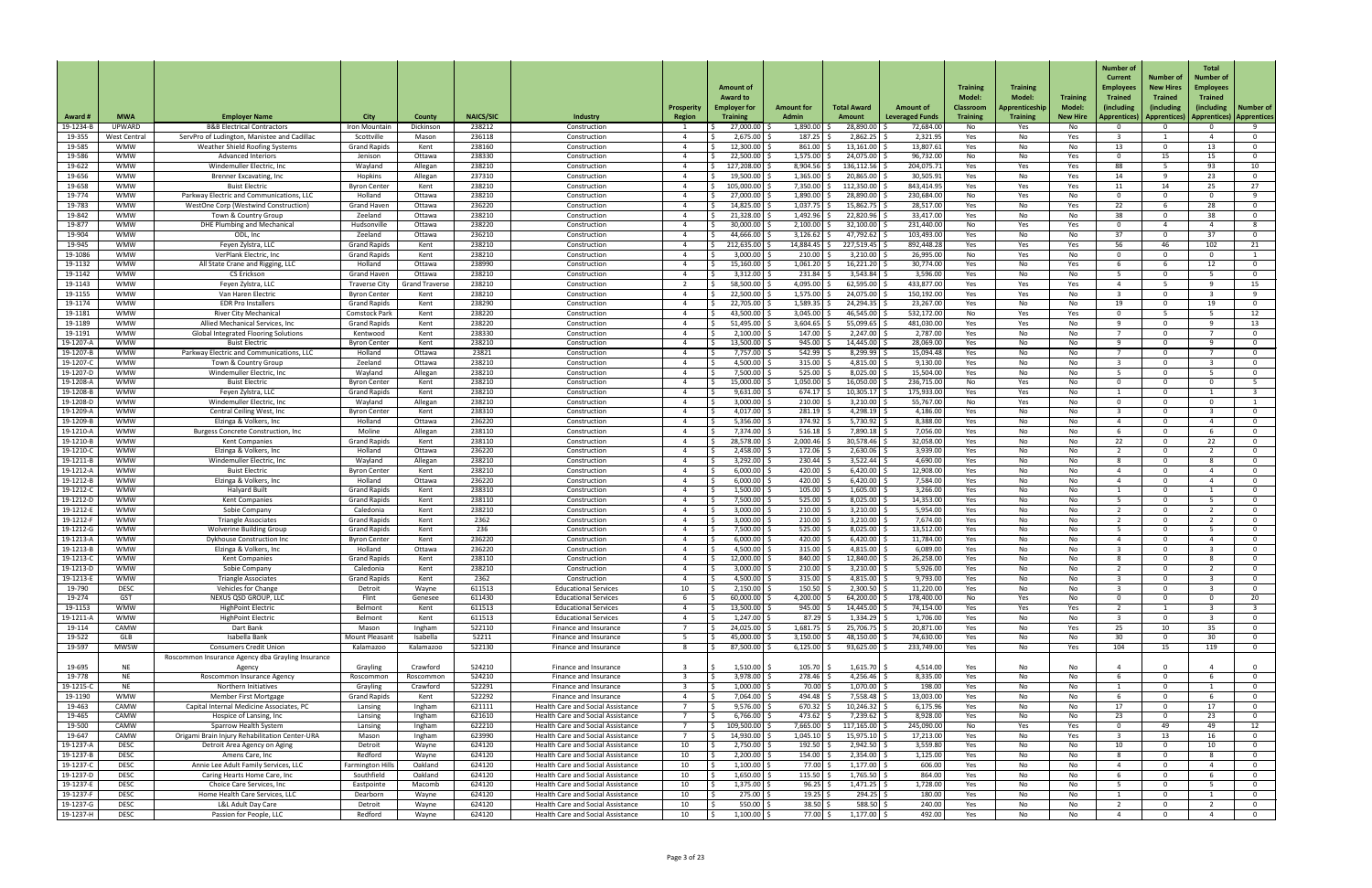| Award #                | <b>MWA</b>                    | <b>Employer Name</b>                                                             | <b>City</b>                                | County                | <b>NAICS/SIC</b>   | Industry                                                                             | Prosperit<br><b>Region</b> | <b>Amount of</b><br><b>Award to</b><br><b>Employer for</b><br><b>Training</b> | <b>Amount for</b><br><b>Admin</b> | <b>Total Award</b><br><b>Amount</b> | <b>Amount of</b><br><b>Leveraged Funds</b> | <b>Training</b><br>Model:<br><b>Classroom</b><br><b>Training</b> | <b>Training</b><br><b>Model:</b><br>Apprenticeship<br><b>Training</b> | <b>Training</b><br>Model<br><b>New Hire</b> | <b>Number of</b><br><b>Current</b><br><b>Employees</b><br><b>Trained</b><br>(including<br>  Apprentices) | Number of<br><b>New Hires</b><br><b>Trained</b><br>(including<br>Apprentices)   Apprentices)   Apprentices | <b>Total</b><br>Number of<br><b>Employees</b><br><b>Trained</b><br>(including) | Number of                        |
|------------------------|-------------------------------|----------------------------------------------------------------------------------|--------------------------------------------|-----------------------|--------------------|--------------------------------------------------------------------------------------|----------------------------|-------------------------------------------------------------------------------|-----------------------------------|-------------------------------------|--------------------------------------------|------------------------------------------------------------------|-----------------------------------------------------------------------|---------------------------------------------|----------------------------------------------------------------------------------------------------------|------------------------------------------------------------------------------------------------------------|--------------------------------------------------------------------------------|----------------------------------|
| 19-1237-               | <b>DESC</b>                   | <b>People's Community Services</b>                                               | Detroit                                    | Wayne                 | 624120             | <b>Health Care and Social Assistance</b>                                             | 10                         | 550.00 \$                                                                     | 38.50                             | $588.50$ \$                         |                                            | Yes                                                              | No                                                                    | No                                          |                                                                                                          |                                                                                                            |                                                                                | - 0                              |
| 19-1237-J              | <b>DESC</b>                   | Tender Hearts Quality Care Services, LLC                                         | Detroit                                    | Wayne                 | 624120             | Health Care and Social Assistance                                                    | 10                         | $1,375.00$ \$                                                                 | $96.25$ \$                        | $1,471.25$ \$                       | 720.00                                     | Yes                                                              | No                                                                    | No                                          | 5.                                                                                                       | റ                                                                                                          |                                                                                | - 0                              |
| 19-1237-k              | <b>DESC</b>                   | Precious Care Group Home, Inc.                                                   | Eastpointe                                 | Macomb                | 624120             | Health Care and Social Assistance                                                    | 10                         | $1,100.00$ \$                                                                 | 77.00                             | 1,177.00                            | 576.00                                     | Yes                                                              | No.                                                                   | No                                          | $\Lambda$                                                                                                |                                                                                                            |                                                                                | $\Omega$                         |
| 19-1237-l<br>19-1237-M | <b>DESC</b><br><b>DESC</b>    | Elsmar Home Health Care<br>Total Home Health Aide Services, Inc                  | Detroit<br>Southfield                      | Wayne<br>Oakland      | 624120<br>624120   | Health Care and Social Assistance<br>Health Care and Social Assistance               | 10<br>10                   | $275.00$ \$<br>$4,125.00$ :                                                   | 19.25<br>288.75                   | $294.25$ \$<br>4,413.75             | 2,338.00                                   | Yes<br>Yes                                                       | No<br>No.                                                             | No<br>No                                    | 15                                                                                                       | $\Omega$<br>$\Omega$                                                                                       | 15                                                                             | $\mathbf 0$<br>$\overline{0}$    |
| 19-1237-N              | <b>DESC</b>                   | St Patrick Senior Center, Inc                                                    | Detroit                                    | Wayne                 | 624120             | <b>Health Care and Social Assistance</b>                                             | 10                         | 825.00 \$                                                                     | 57.75 $\frac{2}{7}$               | 882.75                              | 730.00                                     | Yes                                                              | No                                                                    | No                                          |                                                                                                          | $\Omega$                                                                                                   |                                                                                | $\mathbf 0$                      |
| 19-1238-A              | <b>DESC</b>                   | <b>Sunrise Senior Living</b>                                                     | Plymouth                                   | Wayne                 | 623312             | Health Care and Social Assistance                                                    | 10                         | 21,960.00                                                                     | 1,537.20                          | 23,497.20 \$                        | 5,162.00                                   | Yes                                                              | No                                                                    | No                                          | 40                                                                                                       | റ                                                                                                          | 40                                                                             | $\mathbf 0$                      |
| 19-1238-E              | <b>DESC</b>                   | <b>Visiting Angels Detroit</b>                                                   | Detroit                                    | Wayne                 | 624120             | Health Care and Social Assistance                                                    | 10                         | $10,431.00$ $\mid$ :                                                          | 730.17                            | $11,161.17$ :                       | 1,020.00                                   | Yes                                                              | No.                                                                   | No                                          | 19                                                                                                       | . വ                                                                                                        | 19                                                                             | $\overline{0}$                   |
|                        |                               | Water and Woods Field Service Council, Boy Scouts of                             |                                            |                       |                    |                                                                                      |                            |                                                                               |                                   |                                     |                                            |                                                                  |                                                                       |                                             |                                                                                                          |                                                                                                            |                                                                                |                                  |
| 19-627                 | GLB                           | America                                                                          | Auburn                                     | Bay                   | 624110             | <b>Health Care and Social Assistance</b>                                             |                            | 16,250.00                                                                     | 1,137.50                          | 17,387.50                           | 20,485.13                                  | Yes                                                              | No                                                                    | No                                          | 14                                                                                                       | $\Omega$                                                                                                   | 10 <sup>1</sup>                                                                | $\mathbf 0$                      |
| 19-714<br>19-113       | GLB<br><b>GST</b>             | CareBuilders at Home<br>Right at Home of Central Michigar                        | Midland<br><b>Brighton</b>                 | Midland<br>Livingston | 621610<br>624120   | <b>Health Care and Social Assistance</b><br><b>Health Care and Social Assistance</b> |                            | 5,330.00<br>46,500.00 \$                                                      | 373.10<br>3,255.00                | 5,703.10<br>49,755.00               | 2,068.00<br>88,800.00                      | Yes<br>Yes                                                       | No.<br>No                                                             | No<br>Yes                                   | 10<br>24                                                                                                 | 15                                                                                                         | 39                                                                             | $\mathbf 0$<br>$\mathbf 0$       |
| 19-269                 | <b>GST</b>                    | <b>Sanilac Medical Care Family</b>                                               | Sandusky                                   | Sanilac               | 6239               | Health Care and Social Assistance                                                    |                            | 13,376.00                                                                     | 936.32                            | 14,312.32                           | 141,665.00                                 | Yes                                                              | No.                                                                   | Yes                                         | 19                                                                                                       |                                                                                                            | 24                                                                             | $\overline{0}$                   |
| 19-860                 | Kinexus                       | Cass County Council on Aging (COA)                                               | Cassopolis                                 | Cass                  | 624120             | <b>Health Care and Social Assistance</b>                                             |                            | 22,078.00                                                                     | 1,545.46                          | 23,623.46                           | 25,690.00                                  | Yes                                                              | No                                                                    | Yes                                         | 16                                                                                                       |                                                                                                            | 24                                                                             | $\overline{0}$                   |
| 19-1020                | Kinexus                       | White Oaks Assisted Living                                                       | Lawton                                     | Van Buren             | 623110             | <b>Health Care and Social Assistance</b>                                             |                            | 20,425.00 \$                                                                  | $1,429.75$ \$                     | $21,854.75$ \$                      | 407.00                                     | Yes                                                              | No                                                                    | Yes                                         | 2                                                                                                        | 15                                                                                                         | 17                                                                             | $\overline{0}$                   |
| 19-1126                | Kinexus                       | YMCA of Southwest Michigan                                                       | <b>Niles</b>                               | Berrien               | 624110             | Health Care and Social Assistance                                                    |                            | $13,500.00$ \$                                                                | 945.00                            | 14,445.00                           | 62,450.00                                  | No                                                               | Yes                                                                   | Yes                                         | $\Omega$                                                                                                 |                                                                                                            |                                                                                | $\overline{3}$                   |
| 19-976<br>19-999       | <b>MWSE</b><br><b>MWSE</b>    | Henry Ford Allegiance Health<br>Our Family Friend, LLC                           | Jackson<br>Somerset Cente                  | Jackson<br>Hillsdale  | 622110<br>621610   | Health Care and Social Assistance<br>Health Care and Social Assistance               |                            | 90,000.00<br>16,130.00                                                        | 6,300.00<br>1,129.10              | 96,300.00<br>17,259.10              | 299,460.00<br>6,874.00                     | No<br>Yes                                                        | No<br>No.                                                             | Yes<br>Yes                                  |                                                                                                          | 60                                                                                                         | -60<br>13                                                                      | $\overline{0}$<br>$\overline{0}$ |
| 19-1072                | <b>MWSE</b>                   | Trilogy- The Lakes of Novi                                                       | Novi                                       | Oakland               | 623110             | Health Care and Social Assistance                                                    | 10                         | 9,300.00                                                                      | 651.00                            | 9,951.00                            | 30,591.50                                  | Yes                                                              | Yes                                                                   | No                                          |                                                                                                          | $\Omega$                                                                                                   |                                                                                | $\overline{\mathbf{3}}$          |
| 19-1075                | <b>MWSE</b>                   | Trilogy - The Willows at East Lansing                                            | Lansing                                    | Ingham                | 623110             | <b>Health Care and Social Assistance</b>                                             |                            | 9,300.00                                                                      | 651.00                            | 9,951.00                            | 35,134.50                                  | Yes                                                              | Yes                                                                   | No                                          |                                                                                                          | $\Omega$                                                                                                   |                                                                                |                                  |
| 19-1076                | <b>MWSE</b>                   | Trilogy - The Oaks At Northpointe Woods                                          | <b>Battle Creek</b>                        | Calhoun               | 623110             | Health Care and Social Assistance                                                    |                            | 9,000.00                                                                      | 630.00                            | 9,630.00                            | 27,075.00                                  | No                                                               | Yes                                                                   | No                                          | $\Omega$                                                                                                 | റ                                                                                                          |                                                                                | $\overline{\mathbf{3}}$          |
| 19-1080                | <b>MWSE</b>                   | Trilogy- The Oaks at Woodfield                                                   | <b>Grand Blanc</b>                         | Genesee               | 623110             | Health Care and Social Assistance                                                    |                            | 9,300.00                                                                      | 651.00                            | $9,951.00$ :                        | 29,223.00                                  | Yes                                                              | Yes                                                                   | No                                          |                                                                                                          | $\Omega$                                                                                                   |                                                                                |                                  |
| 19-1081                | <b>MWSE</b>                   | Trilogy- The Willows at Okemos                                                   | Okemos                                     | Ingham                | 623110             | <b>Health Care and Social Assistance</b>                                             |                            | 6,300.00                                                                      | 441.00                            | 6,741.00                            | 23,432.00                                  | Yes                                                              | Yes                                                                   | No                                          |                                                                                                          |                                                                                                            |                                                                                |                                  |
| 19-1084<br>19-1085     | <b>MWSE</b><br>MWSE           | Trilogy - Orchard Grove Health Campus<br>Trilogy - Ridgecrest Health Campus      | Romeo<br>Jackson                           | Macomb<br>Jackson     | 623110<br>623110   | Health Care and Social Assistance<br><b>Health Care and Social Assistance</b>        | 10                         | 3,300.00<br>$9,000.00$ \$                                                     | 231.00<br>$630.00$ \$             | 3,531.00<br>$9,630.00$ \$           | 14,254.00<br>26,694.00                     | Yes<br>No                                                        | Yes<br>Yes                                                            | No<br>No                                    |                                                                                                          | 0<br>$\Omega$                                                                                              | $\sim$                                                                         |                                  |
| 19-1088                | <b>MWSE</b>                   | Trilogy - Shelby Crossing Health Campus                                          | Shelby Township                            | Macomb                | 623110             | <b>Health Care and Social Assistance</b>                                             | 10                         | 21,000.00                                                                     | 1,470.00                          | 22,470.00                           | 50,462.00                                  | No                                                               | Yes                                                                   | No                                          |                                                                                                          | $\Omega$                                                                                                   |                                                                                |                                  |
| 19-1090                | <b>MWSE</b>                   | Trilogy - Stonegate Health Campus                                                | Lapeer                                     | Lapeer                | 623110             | Health Care and Social Assistance                                                    |                            | 9,900.00                                                                      | 693.00                            | 10,593.00                           | 41,403.50                                  | Yes                                                              | Yes                                                                   | No                                          |                                                                                                          | $\Omega$                                                                                                   |                                                                                |                                  |
| 19-1091                | <b>MWSE</b>                   | Trilogy - Westlake Health Campus                                                 | Commerce                                   | Oakland               | 623110             | <b>Health Care and Social Assistance</b>                                             | 10                         | 6,000.00                                                                      | 420.00                            | 6,420.00                            | 13,824.50                                  | No                                                               | Yes                                                                   | No                                          |                                                                                                          |                                                                                                            |                                                                                |                                  |
| 19-1093                | <b>MWSE</b>                   | Trilogy - The Willows at Howell                                                  | Howell                                     | Livingston            | 623110             | <b>Health Care and Social Assistance</b>                                             |                            | 18,000.00 S                                                                   | 1,260.00                          | 19,260.00                           | 40,906.00                                  | No                                                               | Yes                                                                   | No                                          | $\Omega$                                                                                                 |                                                                                                            |                                                                                |                                  |
| 19-1096<br>19-899      | <b>MWSE</b><br><b>MWSW</b>    | Trilogy- The Oaks at Cascade<br><b>Grace Health</b>                              | <b>Grand Rapids</b><br><b>Battle Creek</b> | Kent<br>Calhoun       | 623110<br>621498   | Health Care and Social Assistance<br><b>Health Care and Social Assistance</b>        |                            | 6,000.00<br>65,225.00                                                         | 420.00<br>4,565.75                | 6,420.00<br>69,790.75               | 20,743.00<br>125,019.52                    | No<br>Yes                                                        | Yes<br>Yes                                                            | No<br>No                                    | <sup>n</sup><br>16                                                                                       | റ                                                                                                          | 16.                                                                            | 14                               |
| 19-1123                | <b>MWSW</b>                   | Senior Care Partners P.A.C.E.                                                    | <b>Battle Creek</b>                        | Calhoun               | 62                 | Health Care and Social Assistance                                                    |                            | 192,476.00                                                                    | 13,473.32                         | 205,949.32                          | 38,495.00                                  | Yes                                                              | No.                                                                   | Yes                                         | 180                                                                                                      | 47                                                                                                         | 227                                                                            |                                  |
| 19-1222-               | <b>MWSW</b>                   | New Genesis, Inc                                                                 | Kalamazoo                                  | Kalamazoo             | 624410             | Health Care and Social Assistance                                                    |                            | 15,000.00                                                                     | 1,050.00                          | 16,050.00                           | 36,500.00                                  | No                                                               | Yes                                                                   | No.                                         |                                                                                                          |                                                                                                            |                                                                                |                                  |
| 19-1222-1              | <b>MWSW</b>                   | YWCA Kalamazoo                                                                   | Kalamazoo                                  | Kalamazoo             | 624410             | <b>Health Care and Social Assistance</b>                                             |                            | 18,000.00                                                                     | 1,260.00                          | 19,260.00                           | 47,640.00                                  | No                                                               | Yes                                                                   | No                                          | $\Omega$                                                                                                 | റ                                                                                                          |                                                                                |                                  |
| 19-1222-0              | <b>MWSW</b>                   | <b>Reiber Family Daycare</b>                                                     | Schoolcraf                                 | Kalamazoo             | 624410             | Health Care and Social Assistance                                                    |                            | 3,000.00                                                                      | 210.00                            | 3,210.00                            | 9,320.00                                   | No                                                               | Yes                                                                   | No                                          |                                                                                                          |                                                                                                            |                                                                                |                                  |
| 19-1222-1<br>19-1215-E | <b>MWSW</b><br><b>NE</b>      | Youth Development Company/PAL<br>Crawford AuSable Daycare                        | South Haver                                | Van Buren<br>Crawford | 624410<br>624410   | Health Care and Social Assistance<br><b>Health Care and Social Assistance</b>        |                            | 48,000.00<br>1,000.00                                                         | 3,360.00<br>70.00                 | 51,360.00<br>1,070.00               | 120,561.00<br>78.00                        | No                                                               | Yes                                                                   | No                                          |                                                                                                          |                                                                                                            |                                                                                | -0                               |
| 19-117                 | Oakland                       | Michigan Peer Review Organization (dba: MPRO)                                    | Grayling<br>Farmington Hi                  | Oakland               | 624190             | <b>Health Care and Social Assistance</b>                                             | 10                         | 24,947.00                                                                     | 1,746.29                          | 26,693.29                           | 20,517.00                                  | Yes<br>Yes                                                       | No<br>No.                                                             | No<br>No                                    | 19                                                                                                       |                                                                                                            | 19                                                                             |                                  |
| 19-540                 | Oakland                       | Henry Ford Health System                                                         | Waterford                                  | Oakland               | 621999             | Health Care and Social Assistance                                                    | 10                         | 80,000.00                                                                     | 2,100.00                          | 32,100.00                           | 100,364.00                                 | No                                                               | Yes                                                                   | No                                          | $\Omega$                                                                                                 |                                                                                                            |                                                                                | 10                               |
| 19-294                 | Region 7B                     | Arnold Center Inc                                                                | Gladwin                                    | Gladwin               | 624310             | <b>Health Care and Social Assistance</b>                                             |                            | 6,566.00                                                                      | 459.62                            | 7,025.62                            | 19,965.00                                  | Yes                                                              | No                                                                    | No                                          |                                                                                                          | റ                                                                                                          |                                                                                | $\Omega$                         |
| 19-1223-               | Region 7B                     | <b>Ogemaw County EMS Authority</b>                                               | West Branch                                | Ogemaw                | 621910             | Health Care and Social Assistance                                                    |                            | 13,755.00                                                                     | 962.85                            | 14,717.85                           | 8,120.00                                   | Yes                                                              | No.                                                                   | No                                          | 35                                                                                                       |                                                                                                            | .35 I                                                                          |                                  |
| $19-1$                 | <b>SEMCA</b>                  | Rapid Response EMS                                                               | Romulus                                    | Wayne                 | 621910             | Health Care and Social Assistance                                                    | 10                         | 46,750.00                                                                     | 3,272.50                          | 50,022.50                           | 97,468.00                                  | Yes                                                              | No                                                                    | Yes                                         |                                                                                                          | 30                                                                                                         | 32                                                                             |                                  |
| 19-378<br>19-168       | <b>SEMCA</b><br><b>UPWARD</b> | <b>Matrix Human Services</b><br><b>Tahqua-Tots Learning Center</b>               | Detroit<br>Newberry                        | Wayne<br>Luce         | 624410<br>624410   | <b>Health Care and Social Assistance</b><br>Health Care and Social Assistance        | 10                         | 130,500.00   9<br>5,271.00                                                    | 9,135.00<br>368.97                | 139,635.00<br>5,639.97              | 86,675.00<br>9,155.17                      | Yes<br>Yes                                                       | No.<br>No.                                                            | Yes<br>No                                   | 27                                                                                                       |                                                                                                            | 32                                                                             | - 0<br>റ                         |
| 19-184                 | <b>UPWARD</b>                 | The John Fornetti Dental Center                                                  | Iron Mountai                               | Dickinson             | 621210             | <b>Health Care and Social Assistance</b>                                             |                            | 1,500.00                                                                      | 105.00                            | 1,605.00                            | 6,992.71                                   | No                                                               | No                                                                    | Yes                                         |                                                                                                          |                                                                                                            |                                                                                |                                  |
| 19-606                 | <b>WMW</b>                    | Mary Free Bed Rehabilitation Hospital                                            | <b>Grand Rapids</b>                        | Kent                  | 622310             | Health Care and Social Assistance                                                    |                            | 100,754.00                                                                    | 7,052.78                          | 107,806.78                          | 202,798.32                                 | Yes                                                              | No.                                                                   | Yes                                         | 36                                                                                                       | 50                                                                                                         | 86                                                                             |                                  |
| 19-723                 | <b>WMW</b>                    | Health Net of West Michigan                                                      | <b>Grand Rapids</b>                        | Kent                  | 621999             | <b>Health Care and Social Assistance</b>                                             |                            | 10,460.00                                                                     | 732.20                            | 11,192.20                           | 13,110.00                                  | Yes                                                              | No.                                                                   | Yes                                         |                                                                                                          |                                                                                                            |                                                                                |                                  |
| 19-769                 | <b>WMW</b>                    | Mercy Health (Grand Rapids)                                                      | <b>Grand Rapids</b>                        | Kent                  | 622110             | <b>Health Care and Social Assistance</b>                                             |                            | 60,000.00                                                                     | 4,200.00                          | 64,200.00                           | 287,592.00                                 | No                                                               | Yes                                                                   | Yes                                         | $\Omega$                                                                                                 | 20                                                                                                         | 20<br>17                                                                       | 10                               |
| 19-770<br>19-851       | <b>WMW</b><br><b>WMW</b>      | Mercy Health (Muskegon)<br>Seminole Shores Living Center                         | Muskegor<br><b>Norton Shore</b>            | Muskegon<br>Muskegon  | 622110<br>623311   | <b>Health Care and Social Assistance</b><br>Health Care and Social Assistance        |                            | 52,500.00<br>$5,400.00$ $\frac{3}{2}$                                         | 3,675.00<br>378.00                | 56,175.00<br>5,778.00               | 272,708.00<br>9,724.00                     | No<br>No                                                         | Yes<br>No.                                                            | Yes<br>Yes                                  | $\Omega$                                                                                                 | 17                                                                                                         |                                                                                | <b>q</b>                         |
| 19-852                 | <b>WMW</b>                    | Sheldon Meadows Assisted Living Center                                           | Hudsonville                                | Ottawa                | 623311             | <b>Health Care and Social Assistance</b>                                             |                            | 5,400.00                                                                      | 378.00                            | 5,778.00                            | 9,724.00                                   | No                                                               | No.                                                                   | Yes                                         |                                                                                                          |                                                                                                            |                                                                                | $\Omega$                         |
| 19-859                 | <b>WMW</b>                    | Railside Assisted Living Center                                                  | <b>Grand Haver</b>                         | Ottawa                | 623311             | <b>Health Care and Social Assistance</b>                                             |                            | 5,400.00                                                                      | 378.00                            | 5,778.00                            | 9,724.00                                   | No                                                               | No.                                                                   | Yes                                         | <sup>n</sup>                                                                                             |                                                                                                            |                                                                                | 0                                |
| 19-876                 | <b>WMW</b>                    | <b>Grand Pines Assisted Living Center</b>                                        | <b>Grand Haver</b>                         | Ottawa                | 623311             | Health Care and Social Assistance                                                    |                            | 5,400.00                                                                      | 378.00                            | 5,778.00                            | 9,724.00                                   | No                                                               | No                                                                    | Yes                                         |                                                                                                          |                                                                                                            |                                                                                |                                  |
| 19-885                 | <b>WMW</b>                    | Ely Manor Nursing & Rehabilitation Center                                        | Allegan                                    | Allegan               | 623110             | Health Care and Social Assistance                                                    |                            | 21,570.00                                                                     | 1,509.90                          | 23,079.90                           | 21,144.00                                  | Yes                                                              | No.                                                                   | Yes                                         |                                                                                                          | 14                                                                                                         | 16.                                                                            |                                  |
| 19-909<br>19-933       | <b>WMW</b><br><b>WMW</b>      | St. Joseph Mercy Ann Arbor<br>Spectrum Health                                    | Ypsilant<br><b>Grand Rapids</b>            | Washtenaw<br>Kent     | 62211100<br>622110 | Health Care and Social Assistance<br><b>Health Care and Social Assistance</b>        |                            | 6,000.00<br>268,905,00 \$                                                     | 420.00<br>18,823.35               | 6,420.00<br>287.728.35              | 45,810.00<br>594,284.34                    | No<br>Yes.                                                       | No<br>Yes                                                             | Yes<br>Yes.                                 | -61                                                                                                      | 114                                                                                                        |                                                                                |                                  |
| 19-938                 | <b>WMW</b>                    | Cherry Street Services, Inc (dba Cherry Health)                                  | <b>Grand Rapids</b>                        | Kent                  | 621111             | <b>Health Care and Social Assistance</b>                                             |                            | 151,875.00 \$                                                                 | 10,631.25                         | 162,506.25                          | 328,666.35                                 | No                                                               | Yes                                                                   | Yes                                         |                                                                                                          | 95                                                                                                         | 95                                                                             |                                  |
| 19-986                 | <b>WMW</b>                    | Hulst Jepsen Physical Therapy, Inc                                               | <b>Grand Rapids</b>                        | Kent                  | 62134              | Health Care and Social Assistance                                                    |                            | 57,678.00 \$                                                                  | $4,037.46$ \$                     | $61,715.46$ \$                      | 96,379.00                                  | Yes                                                              | No                                                                    | Yes                                         | 45                                                                                                       | 10                                                                                                         | 55                                                                             | - 0                              |
| 19-1054                | <b>WMW</b>                    | <b>Rest Haven Homes</b>                                                          | <b>Grand Rapids</b>                        | Kent                  | 623311             | Health Care and Social Assistance                                                    |                            | $11,200.00$ \$                                                                | 784.00                            | $11,984.00$ :                       | 13,791.00                                  | Yes                                                              | No                                                                    | Yes                                         |                                                                                                          |                                                                                                            |                                                                                | $\mathbf 0$                      |
| 19-1102                | <b>WMW</b>                    | Alliance Home Health Care Services, Inc                                          | Holland                                    | Ottawa                | 621610             | Health Care and Social Assistance                                                    |                            | 37,500.00 $\frac{3}{7}$                                                       | 2,625.00                          | $40,125.00$ $\vert$ :               | 40,738.00                                  | No                                                               | No                                                                    | Yes                                         | $\Omega$                                                                                                 | 25                                                                                                         | 25                                                                             | $\overline{0}$                   |
| 19-1104                | <b>WMW</b><br><b>WMW</b>      | <b>Holland Hospital</b>                                                          | Holland<br>Holland                         | Ottawa                | 622110<br>623311   | Health Care and Social Assistance                                                    |                            | 122,290.00                                                                    | 8,560.30<br>$378.00$ \$           | 130,850.30                          | 210,280.89                                 | Yes                                                              | Yes                                                                   | Yes                                         | 79<br>$\Omega$                                                                                           | 65                                                                                                         | 144                                                                            |                                  |
| 19-1156<br>19-1158     | <b>WMW</b>                    | Appledorn Assisted Living Center South<br>Appledorn Assisted Living Center North | Holland                                    | Ottawa<br>Ottawa      | 623311             | Health Care and Social Assistance<br>Health Care and Social Assistance               |                            | $5,400.00$ \$<br>$5,400.00$ \$                                                | 378.00 \$                         | 5,778.00<br>$5,778.00$ \$           | 9,724.00<br>9,724.00                       | No<br>No                                                         | No<br>No                                                              | Yes<br>Yes                                  | $\Omega$                                                                                                 |                                                                                                            |                                                                                | $\overline{0}$<br>$\overline{0}$ |
| 19-1162                | WMW                           | Metron of Lamont                                                                 | Lamont                                     | Kent                  | 623110             | Health Care and Social Assistance                                                    |                            | $6,000.00$ \$                                                                 | 420.00                            | 6,420.00                            | 9,790.00                                   | No                                                               | No                                                                    | Yes                                         |                                                                                                          |                                                                                                            |                                                                                | - 0                              |
| 19-1163                | <b>WMW</b>                    | HealthBridge                                                                     | Wyoming                                    | Kent                  | 623110             | Health Care and Social Assistance                                                    |                            | 15,000.00                                                                     | 1,050.00                          | $16,050.00$ :                       | 23,076.00                                  | No                                                               | No                                                                    | Yes                                         |                                                                                                          | 10                                                                                                         | 10                                                                             | - 0                              |
| 19-1167                | <b>WMW</b>                    | Metron of Greenville                                                             | Greenville                                 | Montcalm              | 623110             | Health Care and Social Assistance                                                    |                            | 12,000.00                                                                     | 840.00                            | 12,840.00                           | 18,558.00                                  | No                                                               | No                                                                    | Yes                                         |                                                                                                          |                                                                                                            |                                                                                | - 0                              |
| 19-1176                | <b>WMW</b>                    | <b>Metron of Cedar Springs</b>                                                   | <b>Cedar Springs</b>                       | Kent                  | 623110             | Health Care and Social Assistance                                                    |                            | 15,000.00                                                                     | 1,050.00                          | 16,050.00                           | 22,520.00                                  | No                                                               | No                                                                    | Yes                                         | $\Omega$                                                                                                 | 10                                                                                                         | 10                                                                             | - 0                              |
| 19-1177<br>19-1182     | <b>WMW</b><br><b>WMW</b>      | Metron of Big Rapids<br>Metron of Belding                                        | <b>Big Rapids</b><br><b>Belding</b>        | Mecosta<br>Ionia      | 623110<br>623110   | <b>Health Care and Social Assistance</b><br>Health Care and Social Assistance        |                            | 15,000.00 \$<br>21,000.00                                                     | 1,050.00<br>1,470.00              | $16,050.00$ \$<br>22,470.00         | 23,020.00<br>32,809.00                     | No<br>No                                                         | No<br>No                                                              | Yes<br>Yes                                  |                                                                                                          | 10<br>14                                                                                                   | 10<br>14                                                                       | - 0<br>0                         |
| 19-787                 | <b>DESC</b>                   | Yamasaki, Inc                                                                    | Detroit                                    | Wayne                 | 51431              | Information                                                                          | 10                         | $9,415.00$ \$                                                                 | 659.05                            | $10,074.05$ \$                      | 13,952.00                                  | Yes                                                              | No                                                                    | Yes                                         |                                                                                                          |                                                                                                            |                                                                                | - 0                              |
| 19-991                 | Kinexus                       | Bloomingdale Telephone Company, Inc                                              | Bloomingdale                               | Van Buren             | 517311             | Information                                                                          |                            | $3,500.00$ \$                                                                 | $245.00$   \$                     | $3,745.00$ \$                       | 6,554.00                                   | Yes                                                              | No                                                                    | No                                          |                                                                                                          | $\Omega$                                                                                                   |                                                                                | $\overline{0}$                   |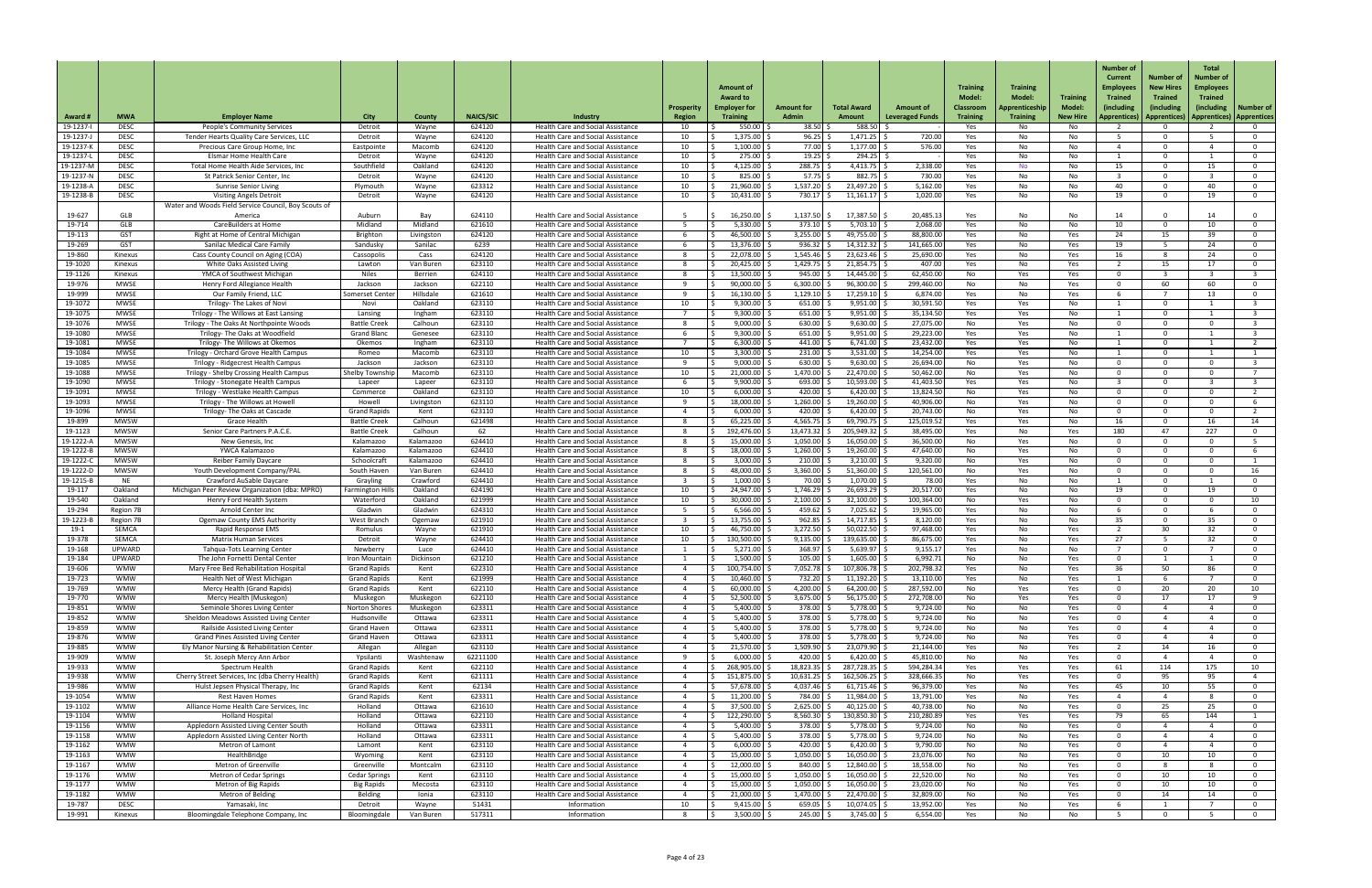| <b>Award #</b>      | <b>MWA</b>               | <b>Employer Name</b>                              | <b>City</b>                        | County                         | <b>NAICS/SIC</b> | Industry                                                                                                           | Prosperit<br>Region | <b>Amount of</b><br><b>Award to</b><br><b>Employer for</b><br><b>Training</b> | <b>Amount for</b><br><b>Admin</b> | <b>Total Award</b><br>Amount | <b>Amount of</b><br><b>Leveraged Funds</b> | <b>Training</b><br><b>Model:</b><br><b>Classroom</b><br><b>Training</b> | <b>Training</b><br><b>Model:</b><br>Apprenticeship<br><b>Training</b> | <b>Training</b><br><b>Model:</b><br><b>New Hire</b> | <b>Number of</b><br><b>Current</b><br><b>Employees</b><br><b>Trained</b><br>(including<br>Apprentices) | Number of<br><b>New Hires</b><br><b>Trained</b><br>(including<br><b>Apprentices</b> | <b>Total</b><br>Number of<br><b>Employees</b><br><b>Trained</b><br>(including) | Number of<br>  Apprentices)   Apprentices |
|---------------------|--------------------------|---------------------------------------------------|------------------------------------|--------------------------------|------------------|--------------------------------------------------------------------------------------------------------------------|---------------------|-------------------------------------------------------------------------------|-----------------------------------|------------------------------|--------------------------------------------|-------------------------------------------------------------------------|-----------------------------------------------------------------------|-----------------------------------------------------|--------------------------------------------------------------------------------------------------------|-------------------------------------------------------------------------------------|--------------------------------------------------------------------------------|-------------------------------------------|
| 19-142              | <b>NW</b>                | Northern Michigan Review dba Petoskey News-Review | Petoskey                           | Emmet                          | 511              | Information                                                                                                        |                     | 10,450.00                                                                     | 731.50                            | 11,181.50                    | 27,750.00                                  | Yes                                                                     | No                                                                    | No                                                  | 11                                                                                                     |                                                                                     |                                                                                | 0                                         |
| 19-105              | West Central             | SyncWave, LLC                                     | Scottville                         | Mason                          | 517210           | Information                                                                                                        |                     | $9,285.00$ \$                                                                 | 649.95                            | 9,934.95                     | 8,806.00                                   | Yes                                                                     | No                                                                    | No                                                  |                                                                                                        | $\Omega$                                                                            |                                                                                | $\overline{0}$                            |
| 19-707<br>19-722    | <b>WMW</b><br><b>WMW</b> | <b>Element Four</b><br><b>Townsquare Media</b>    | Kentwood<br><b>Grand Rapids</b>    | Kent<br>Kent                   | 515210<br>515112 | Information<br>Information                                                                                         |                     | 13,500.00 \$<br>$5,390.00$ \$                                                 | $945.00$ \$<br>377.30             | 14,445.00<br>$5,767.30$ \$   | 25,890.00<br>7,431.00                      | Yes<br>Yes                                                              | No<br>No                                                              | Yes<br>No                                           | $\mathbf{R}$                                                                                           | $\Omega$                                                                            |                                                                                | $\overline{0}$<br>$\mathbf 0$             |
| 19-724              | CAMW                     | <b>Spartan Motors</b>                             | Charlotte                          | Eaton                          | 551112           | <b>Management of Companies and Enterprises</b>                                                                     |                     | 119,853.00                                                                    | 8,389.71                          | 128,242.71                   | 130,976.00                                 | Yes                                                                     | No                                                                    | Yes                                                 | 95                                                                                                     | 14                                                                                  | 109                                                                            | - 0                                       |
| 19-750<br>19-1220-A | Kinexus<br>NW            | ICM Products, Inc<br>Munson Healthcare            | Cassopolis<br><b>Traverse City</b> | Cass<br><b>Grand Travers</b>   | 551112<br>551114 | Management of Companies and Enterprises<br>Management of Companies and Enterprises                                 |                     | 25,267.00<br>1,500.00 \$                                                      | 1,768.69<br>105.00                | 27,035.69<br>1,605.00        | 27,152.00<br>4,327.00                      | Yes<br>Yes                                                              | No<br>No.                                                             | Yes<br>No                                           | 25                                                                                                     | 0                                                                                   | 29                                                                             | $\overline{0}$<br>$\overline{0}$          |
| 19-1225-B           | <b>NW</b>                | Munson Healthcare (Corporate Office)              | <b>Traverse City</b>               | <b>Grand Traverse</b>          | 551114           | Management of Companies and Enterprises                                                                            |                     | $3,000.00$ \$                                                                 | 210.00                            | 3,210.00                     | 4,358.00                                   | Yes                                                                     | No                                                                    | No                                                  | 2                                                                                                      | $\Omega$                                                                            |                                                                                | $\overline{0}$                            |
| 19-539              | CAMW                     | Peckham Diversified, Inc                          | Lansing                            | Ingham                         | 3152             | Manufacturing - Food, Beverage, Tobacco,<br>Textiles, Apparel, Leather                                             |                     | 29,600.00                                                                     | $2,072.00$ \$                     | 31,672.00                    | 149,938.00                                 | No                                                                      | No                                                                    | Yes                                                 |                                                                                                        | 20                                                                                  | 20                                                                             | 0                                         |
| 19-846              | CAMW                     | Peckham, Inc                                      | Lansing                            | Ingham                         | 3152             | Manufacturing - Food, Beverage, Tobacco,<br>Textiles, Apparel, Leather                                             |                     | 122,020.00 \$                                                                 | $8,541.40$ \$                     | 130,561.40                   | 204,280.53                                 | Yes                                                                     | Yes                                                                   | Yes                                                 | 62                                                                                                     | 30                                                                                  | 92                                                                             | -9                                        |
| 19-905              | <b>DESC</b>              | <b>Avalon International Breads</b>                | Detroit                            | Wayne                          | 7722511          | Manufacturing - Food, Beverage, Tobacco,<br>Textiles, Apparel, Leather                                             | 10                  | 17,450.00                                                                     | 1,221.50                          | 18,671.50                    | 17,889.00                                  | Yes                                                                     | No                                                                    | No                                                  | 15                                                                                                     | $\Omega$                                                                            | 15                                                                             | - 0                                       |
| 19-427              | GLB                      | Michigan Sugar Company                            | Bay City                           | Bay                            | 311313           | Manufacturing - Food, Beverage, Tobacco,<br>Textiles, Apparel, Leather                                             |                     | 155,344.28 \$                                                                 | $10,874.10$ \$                    | 166,218.38                   | 465,925.6                                  | Yes                                                                     | Yes                                                                   | No                                                  | 139                                                                                                    |                                                                                     | 139                                                                            |                                           |
| 19-444              | <b>GLB</b>               | Hausbeck Pickle Co                                | Saginaw                            | Saginaw                        | 311421           | Manufacturing - Food, Beverage, Tobacco,<br>Textiles, Apparel, Leather                                             |                     | 25,500.00                                                                     | $1,785.00$ \$                     | 27,285.00                    | 40,643.00                                  | Yes                                                                     | No                                                                    | No                                                  | 17                                                                                                     | $\Omega$                                                                            |                                                                                | 0                                         |
| 19-704              | <b>GLB</b>               | Mr. Chips, Inc                                    | Pinconning                         | Bay                            | 311421           | Manufacturing - Food, Beverage, Tobacco,<br>Textiles, Apparel, Leather                                             |                     | $25,250.00$ \$                                                                | $1,767.50$ \$                     | 27,017.50                    | 57,310.00                                  | Yes                                                                     | No                                                                    | No                                                  | 21                                                                                                     | $\Omega$                                                                            | 21                                                                             | $\overline{0}$                            |
| 19-1221-G           | GLB                      | JRB Personnel, LLC                                | Saginaw                            | Saginaw                        | 313320           | Manufacturing - Food, Beverage, Tobacco,<br>Textiles, Apparel, Leather                                             |                     | 25,605.00                                                                     | 1,792.35                          | 27,397.35                    | 65,069.00                                  | Yes                                                                     | No                                                                    | No                                                  | 27                                                                                                     |                                                                                     | 27                                                                             | $\mathbf 0$                               |
| 19-1221-H           | GLB                      | <b>Midland Brewing Company</b>                    | Midland                            | Midland                        | 31212            | Manufacturing - Food, Beverage, Tobacco,<br>Textiles, Apparel, Leather                                             |                     | $4,345.00$ \$                                                                 | $304.15$ \$                       | $4,649.15$ \$                | 5,873.00                                   | Yes                                                                     | No                                                                    | No                                                  | 11                                                                                                     |                                                                                     |                                                                                |                                           |
| 19-85               | <b>GST</b>               | LogoFit, LLC                                      | Flint                              | Genesee                        | 315990           | Manufacturing - Food, Beverage, Tobacco,<br>Textiles, Apparel, Leather                                             |                     | $10,475.00$ \$                                                                | 733.25 \$                         | $11,208.25$ \$               | 7,788.00                                   | Yes                                                                     | No                                                                    | Yes                                                 | 13                                                                                                     |                                                                                     | 15 <sub>1</sub>                                                                |                                           |
| 19-200              | <b>GST</b>               | Dairy Farmers of America, Cass City Plant         | Cass City                          | Tuscola                        | 311511           | Manufacturing - Food, Beverage, Tobacco,<br>Textiles, Apparel, Leather                                             |                     | 19,480.00                                                                     | $1,363.60$ \$                     | 20,843.60                    | 12,063.00                                  | Yes                                                                     | No                                                                    | Yes                                                 | 14                                                                                                     |                                                                                     |                                                                                | $\Omega$                                  |
| 19-717              | Kinexus                  | Coca-Cola North America - Paw Paw                 | Paw Paw                            | Van Buren                      | 311411           | Manufacturing - Food, Beverage, Tobacco,<br>Textiles, Apparel, Leather                                             |                     | 128,658.00 \$                                                                 | $9,006.06$ \$                     | 137,664.06                   | 228,866.00                                 | Yes                                                                     | No                                                                    | Yes                                                 | 72                                                                                                     | 40                                                                                  | 112                                                                            | $\overline{0}$                            |
| 19-872              | Kinexus                  | Knouse Foods                                      | Paw Paw                            | Van Buren                      | 311421           | Manufacturing - Food, Beverage, Tobacco,<br>Textiles, Apparel, Leather                                             |                     | 27,666.00                                                                     | 1,936.62                          | 29,602.62                    | 60,122.00                                  | Yes                                                                     | No                                                                    | Yes                                                 | 22                                                                                                     |                                                                                     | 25                                                                             | $\mathbf 0$                               |
| 19-922              | Kinexus                  | St. Julian Wine Co Inc                            | Paw Paw                            | Van Buren                      | 312130           | Manufacturing - Food, Beverage, Tobacco,<br>Textiles, Apparel, Leather                                             |                     | 59,020.00 \$                                                                  | $4,131.40$ \$                     | 63,151.40                    | 65,573.00                                  | Yes                                                                     | No                                                                    | Yes                                                 | 38                                                                                                     |                                                                                     | -41                                                                            | $\overline{0}$                            |
| 19-1044             | Kinexus                  | Journeyman Distillery                             | Three Oaks                         | Berrien                        | 31214            | Manufacturing - Food, Beverage, Tobacco,<br>Textiles, Apparel, Leather                                             |                     | $36,862.00$ \$                                                                | 2,580.34                          | 39,442.34                    | 65,070.00                                  | Yes                                                                     | No                                                                    | Yes                                                 | 30 <sup>°</sup>                                                                                        | 15                                                                                  | 45                                                                             | $\mathbf 0$                               |
| 19-296              | Macomb                   | Safie Specialty Foods Inc                         | Chesterfield                       | Macomb                         | 311421           | Manufacturing - Food, Beverage, Tobacco,<br>Textiles, Apparel, Leather                                             | 10                  | 107,600.00 \$                                                                 | $7,532.00$ \$                     | $115,132.00$ \$              | 127,939.90                                 | Yes                                                                     | No                                                                    | Yes                                                 | 45                                                                                                     | 28                                                                                  | 73                                                                             | $\overline{0}$                            |
| 19-1016             | <b>MWSE</b>              | Acme Mills, LLC Fairway Products                  | Hillsdale                          | Hillsdale                      | 314999           | Manufacturing - Food, Beverage, Tobacco,<br>Textiles, Apparel, Leather                                             |                     | $31,480.00$ \$                                                                | 2,203.60                          | 33,683.60 \$                 | 31,912.00                                  | Yes                                                                     | No                                                                    | Yes                                                 | 11                                                                                                     | 10                                                                                  |                                                                                | $\mathbf{0}$                              |
| 19-1051             | <b>MWSE</b>              | <b>GKI Foods LLC</b>                              | Brighton                           | Livingston                     | 311352           | Manufacturing - Food, Beverage, Tobacco,<br>Textiles, Apparel, Leather<br>Manufacturing - Food, Beverage, Tobacco, |                     | $1,169.00$ \$                                                                 | 81.83                             | 1,250.83                     | 1,775.00                                   | Yes                                                                     | No                                                                    | No                                                  |                                                                                                        | $\Omega$                                                                            |                                                                                | $\mathbf 0$                               |
| 19-109              | <b>MWSW</b>              | <b>Abbott Nutrition</b>                           | Sturgis                            | St. Joseph                     | 311514           | Textiles, Apparel, Leather<br>Manufacturing - Food, Beverage, Tobacco,                                             |                     | 54,509.00 \$                                                                  | 3,815.63                          | 58,324.63                    | 173,421.00                                 | Yes                                                                     | No                                                                    | Yes                                                 | 43                                                                                                     |                                                                                     | 45                                                                             | $\overline{0}$                            |
| 19-323              | <b>MWSW</b>              | Post Consumer Brands - Battle Creek               | <b>Battle Creek</b>                | Calhoun                        | 311230           | Textiles, Apparel, Leather                                                                                         |                     | $52,923.00$ \$                                                                | $3,704.61$ \$                     | $56,627.61$ \$               | 214,080.00                                 | Yes                                                                     | No                                                                    | Yes                                                 | 31                                                                                                     | 20                                                                                  | 51                                                                             | $\mathbf 0$                               |
| 19-332              | <b>MWSW</b>              | National Flavors, LLC                             | Kalamazoo                          | Kalamazoo                      | 311942           | Manufacturing - Food, Beverage, Tobacco,<br>Textiles, Apparel, Leather                                             |                     | $19,365.00$ \$                                                                | $1,355.55$ \$                     | $20,720.55$ \$               | 58,220.00                                  | Yes                                                                     | No                                                                    | Yes                                                 | 13                                                                                                     |                                                                                     | 19                                                                             | $\mathbf 0$                               |
| 19-167              | <b>NW</b>                | Iron Fish Distillery LLC                          | Thompsonville                      | Manistee                       | 312140           | Manufacturing - Food, Beverage, Tobacco,<br>Textiles, Apparel, Leather                                             |                     | 6,000.00                                                                      | 420.00                            | $6,420.00$ \$                | 57,207.00                                  | No                                                                      | Yes                                                                   | No                                                  |                                                                                                        |                                                                                     |                                                                                |                                           |
| 19-488              | <b>NW</b>                | Petoskey Farms Vineyard & Winery, LLC             | Petoskey                           | Emmet                          | 312130           | Manufacturing - Food, Beverage, Tobacco,<br>Textiles, Apparel, Leather                                             |                     | $3,685.00$ \$                                                                 | $257.95$ \$                       | $3,942.95$ \$                | 24,924.00                                  | Yes                                                                     | Yes                                                                   | No                                                  |                                                                                                        | $\Omega$                                                                            |                                                                                |                                           |
| 19-802              | NW                       | <b>Kilwins Quality Confections</b>                | Petoskey                           | Emmet                          | 311330           | Manufacturing - Food, Beverage, Tobacco,<br>Textiles, Apparel, Leather                                             |                     | 30,491.00 \$                                                                  | $2,134.37$ \$                     | 32,625.37                    | 175,572.00                                 | Yes                                                                     | No                                                                    | Yes                                                 | 20                                                                                                     | 10                                                                                  | 30                                                                             |                                           |
| 19-1220-C           | <b>NW</b>                | Shoreline Fruit, LLC                              |                                    | Traverse City   Grand Traverse | 311423           | Manufacturing - Food, Beverage, Tobacco,<br>Textiles, Apparel, Leather                                             |                     | 1,500.00                                                                      | 105.00                            | 1,605.00                     | 4.080.00                                   | Yes                                                                     | No                                                                    | No                                                  |                                                                                                        |                                                                                     |                                                                                |                                           |
| 19-297              | Oakland                  | Betterform, Inc                                   | Ferndale                           | Oakland                        | 316210           | Manufacturing - Food, Beverage, Tobacco,<br>Textiles, Apparel, Leather                                             | 10                  | 7,500.00 \$                                                                   | $525.00$ \$                       | $8,025.00$ \$                | 14,500.00                                  | Yes                                                                     | No                                                                    | No                                                  |                                                                                                        | $\mathbf 0$                                                                         |                                                                                | $\overline{0}$                            |
| 19-279              | SEMCA                    | Ackroyd's Scottish Bakery                         | Redford                            | Wayne                          | 311811           | Manufacturing - Food, Beverage, Tobacco,<br>Textiles, Apparel, Leather<br>Manufacturing - Food, Beverage, Tobacco, | 10                  | 13,875.00 \$                                                                  | $971.25$ \$                       | $14,846.25$ \$               | 34,380.18                                  | Yes                                                                     | No                                                                    | Yes                                                 |                                                                                                        |                                                                                     |                                                                                | $\overline{0}$                            |
| 19-489              | SEMCA                    | Happy Howie's, LLC                                | Detroit                            | Wayne                          | 31110            | Textiles, Apparel, Leather<br>Manufacturing - Food, Beverage, Tobacco,                                             | 10 <sup>°</sup>     | 23,229.00 \$                                                                  | $1,626.03$ \$                     | 24,855.03 \$                 | 36,467.59                                  | Yes                                                                     | No                                                                    | Yes                                                 | 14                                                                                                     |                                                                                     | 19                                                                             | $\overline{0}$                            |
| 19-387              | <b>West Central</b>      | Peterson Farms, Inc                               | Shelby                             | Oceana                         | 2037/311411      | Textiles, Apparel, Leather<br>Manufacturing - Food, Beverage, Tobacco,                                             |                     | $30,146.00$ \$                                                                | $2,110.22$ \$                     | $32,256.22$ \$               | 74,065.99                                  | Yes                                                                     | No                                                                    | No                                                  | 39                                                                                                     | $\mathbf 0$                                                                         | 39                                                                             | $\overline{0}$                            |
| 19-415              | <b>West Central</b>      | Michigan Freeze Pack, LLC                         | Hart                               | Oceana                         | 311411           | Textiles, Apparel, Leather<br>Manufacturing - Food, Beverage, Tobacco,                                             |                     | 14,396.00 \$                                                                  | $1,007.72$ \$                     | 15,403.72 \$                 | 14,074.87                                  | Yes                                                                     | No                                                                    | No                                                  | 20                                                                                                     |                                                                                     | 20                                                                             | $\overline{0}$                            |
| 19-495              | <b>West Central</b>      | Arctic Foods, Inc                                 | Hart                               | Oceana                         | 311411           | Textiles, Apparel, Leather<br>Manufacturing - Food, Beverage, Tobacco,                                             |                     | $1,500.00$ \$                                                                 | $105.00$ \$                       | $1,605.00$ \$                | 1,200.00                                   | Yes                                                                     | No                                                                    | No                                                  |                                                                                                        | $\mathbf 0$                                                                         |                                                                                | $\overline{0}$                            |
| 19-773              | <b>West Central</b>      | Nestle - Gerber Products                          | Fremont                            | Newaygo                        | 311422           | Textiles, Apparel, Leather                                                                                         |                     | $99,000.00$ \$                                                                | $6,930.00$ \$                     | 105,930.00 \$                | 322,985.00                                 | Yes                                                                     | Yes                                                                   | No                                                  | 58                                                                                                     |                                                                                     | 58                                                                             |                                           |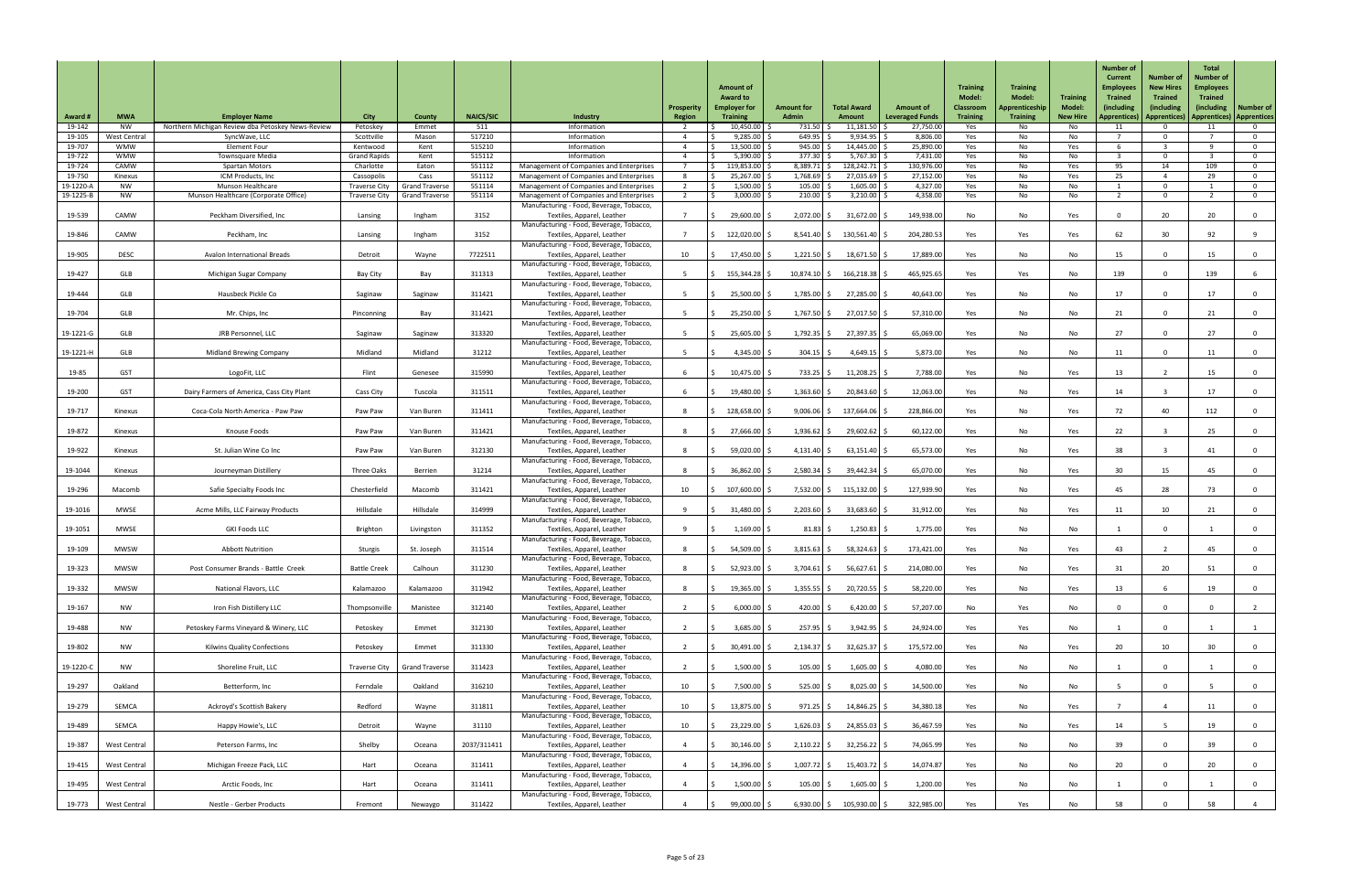| <b>Award #</b> | <b>MWA</b>  | <b>Employer Name</b>                                | <b>City</b>         | County   | <b>NAICS/SIC</b> | Industry                                                               | Prosperity<br>Region | <b>Amount of</b><br><b>Award to</b><br><b>Employer for</b><br><b>Training</b> | <b>Amount for</b><br><b>Admin</b> | <b>Total Award</b><br>Amount | <b>Amount of</b><br><b>Leveraged Funds</b> | <b>Training</b><br><b>Model:</b><br><b>Classroom</b><br><b>Training</b> | <b>Training</b><br><b>Model:</b><br>Apprenticeship<br><b>Training</b> | <b>Training</b><br>Model<br><b>New Hire</b> | <b>Number of</b><br><b>Current</b><br><b>Employees</b><br><b>Trained</b><br>(including<br><b>Apprentices</b> ) | <b>Number of</b><br><b>New Hires</b><br><b>Trained</b><br><i>(including</i><br>Apprentices) | <b>Total</b><br><b>Number of</b><br><b>Employees</b><br><b>Trained</b><br>(including)<br>  Apprentices)   Apprentices | <b>Number of</b> |
|----------------|-------------|-----------------------------------------------------|---------------------|----------|------------------|------------------------------------------------------------------------|----------------------|-------------------------------------------------------------------------------|-----------------------------------|------------------------------|--------------------------------------------|-------------------------------------------------------------------------|-----------------------------------------------------------------------|---------------------------------------------|----------------------------------------------------------------------------------------------------------------|---------------------------------------------------------------------------------------------|-----------------------------------------------------------------------------------------------------------------------|------------------|
| 19-713         | <b>WMW</b>  | <b>Founders Brewing Company</b>                     | <b>Grand Rapids</b> | Kent     | 312120           | Manufacturing - Food, Beverage, Tobacco,<br>Textiles, Apparel, Leather |                      | $18,000.00$ \$                                                                | 1,260.00                          | 19,260.00                    | 225,455.00                                 | Yes                                                                     | Yes                                                                   | Yes                                         |                                                                                                                |                                                                                             | 10                                                                                                                    |                  |
| 19-812         | <b>WMW</b>  | West Thomas Partners, LLC (dba Gluten Free Bar)     | <b>Grand Rapids</b> | Kent     | 311340           | Manufacturing - Food, Beverage, Tobacco,<br>Textiles, Apparel, Leather |                      | $30,450.00$ \$                                                                | $2,131.50$ \$                     | 32,581.50                    | 49,834.00                                  | Yes                                                                     | No                                                                    | Yes                                         |                                                                                                                | 14                                                                                          | 22                                                                                                                    | $\overline{0}$   |
| 19-823         | <b>WMW</b>  | Roskam Baking Company                               | Kentwood            | Kent     | 311812           | Manufacturing - Food, Beverage, Tobacco,<br>Textiles, Apparel, Leather |                      | $90,000.00$ \$                                                                | $6,300.00$ \$                     | 96,300.00                    | 231,590.00                                 | Yes                                                                     | Yes                                                                   | Yes                                         | 43                                                                                                             |                                                                                             | 52                                                                                                                    |                  |
| 19-1002        | <b>WMW</b>  | Hearthside Food Solutions, LLC                      | <b>Grand Rapids</b> | Kent     | 311821           | Manufacturing - Food, Beverage, Tobacco,<br>Textiles, Apparel, Leather |                      | 26,000.00                                                                     | 1,820.00                          | 27,820.00                    | 70,940.00                                  | Yes                                                                     | No                                                                    | Yes                                         | 12                                                                                                             | 10 <sup>°</sup>                                                                             | 22                                                                                                                    | $\overline{0}$   |
| 19-1009        | <b>WMW</b>  | Hearthside Food Services, LLC                       | Kentwood            | Kent     | 311821           | Manufacturing - Food, Beverage, Tobacco,<br>Textiles, Apparel, Leather |                      | 43,800.00 \$                                                                  | 3,066.00                          | 46,866.00 \$                 | 127,925.00                                 | Yes                                                                     | Yes                                                                   | Yes                                         | 34                                                                                                             | 15                                                                                          | 49                                                                                                                    |                  |
| 19-1063        | <b>WMW</b>  | Michigan Turkey Producers                           | <b>Grand Rapids</b> | Kent     | 311615           | Manufacturing - Food, Beverage, Tobacco,<br>Textiles, Apparel, Leather |                      | 109,199.00 \$                                                                 | $7,643.93$ \$                     | 116,842.93                   | 627,482.95                                 | Yes                                                                     | No                                                                    | Yes                                         | 54                                                                                                             | 20                                                                                          | 74                                                                                                                    | $\overline{0}$   |
| 19-1150        | <b>WMW</b>  | La Colombe                                          | Muskegon            | Muskegon | 312111           | Manufacturing - Food, Beverage, Tobacco,<br>Textiles, Apparel, Leather |                      | $34,248.00$ \$                                                                | $2,397.36$ \$                     | $36,645.36$ \$               | 43,817.00                                  | Yes                                                                     | No                                                                    | Yes                                         | 20                                                                                                             | 10 <sup>°</sup>                                                                             | 30                                                                                                                    | 0                |
| 19-1166        | <b>WMW</b>  | Lavoi Corporation dba Epi Breads                    | Muskegon            | Muskegon | 311812           | Manufacturing - Food, Beverage, Tobacco,<br>Textiles, Apparel, Leather |                      | 44,520.00 \$                                                                  | 3,116.40                          | 47,636.40                    | 55,153.00                                  | Yes                                                                     | Yes                                                                   | Yes                                         | 25                                                                                                             | 10 <sup>°</sup>                                                                             | 35 <sub>2</sub>                                                                                                       |                  |
| 19-1135-A      | <b>WMW</b>  | Riveridge Cider Company                             | Sparta              | Kent     | 311421           | Manufacturing - Food, Beverage, Tobacco,<br>Textiles, Apparel, Leather |                      | 7,500.00                                                                      | 525.00                            | 8,025.00                     | 22,055.00                                  | Yes                                                                     | No                                                                    | No                                          |                                                                                                                |                                                                                             |                                                                                                                       | $\overline{0}$   |
| 19-1135-E      | <b>WMW</b>  | Rasch Brothers Apple Storage                        | <b>Grand Rapids</b> | Kent     | 311991           | Manufacturing - Food, Beverage, Tobacco,<br>Textiles, Apparel, Leather |                      | $10,500.00$ \$                                                                | $735.00$ \$                       | 11,235.00                    | 20,430.45                                  | Yes                                                                     | No                                                                    | No                                          |                                                                                                                | $\mathbf 0$                                                                                 |                                                                                                                       | $\overline{0}$   |
| 19-42          | CAMW        | Linn Products, Inc                                  | Charlotte           |          | 331312           | Manufacturing - Primary Metal & all related,<br>Miscellaneous          |                      | 27,529.00 \$                                                                  | $1,927.03$ \$                     | 29,456.03                    | 67,790.18                                  |                                                                         |                                                                       |                                             | 41                                                                                                             |                                                                                             | 45                                                                                                                    |                  |
|                | CAMW        |                                                     |                     | Eaton    |                  | Manufacturing - Primary Metal & all related,                           |                      |                                                                               |                                   |                              |                                            | Yes                                                                     | Yes                                                                   | Yes                                         |                                                                                                                |                                                                                             | 40                                                                                                                    |                  |
| 19-121         |             | MAHLE Engine Components USA, Inc                    | St. Johns           | Clinton  | 336310           | Miscellaneous<br>Manufacturing - Primary Metal & all related,          |                      | $27,164.75$ \$                                                                | $1,901.53$ \$                     | 29,066.28 \$                 | 118,708.63                                 | Yes                                                                     | No                                                                    | No                                          | 40                                                                                                             |                                                                                             |                                                                                                                       | $\mathbf{0}$     |
| 19-128         | CAMW        | Enova Premier                                       | Charlotte           | Eaton    | 336390           | Miscellaneous<br>Manufacturing - Primary Metal & all related,          |                      | 18,869.00 \$                                                                  | 1,320.83                          | 20,189.83                    | 15,622.00                                  | Yes                                                                     | No                                                                    | Yes                                         | 18                                                                                                             |                                                                                             | 19                                                                                                                    |                  |
| 19-132         | CAMW        | Bernal, LLC                                         | Rochester Hills     | Oakland  | 333514           | Miscellaneous<br>Manufacturing - Primary Metal & all related,          | 10                   | 20,740.00                                                                     | 1,451.80                          | 22,191.80                    | 427,384.24                                 | Yes                                                                     | No                                                                    | Yes                                         | 22                                                                                                             |                                                                                             | 30                                                                                                                    | $\mathbf 0$      |
| 19-166         | CAMW        | Olympian Tool, LCC                                  | St. Johns           | Clinton  | 333514           | Miscellaneous<br>Manufacturing - Primary Metal & all related,          |                      | $16,350.00$ \$                                                                | $1,144.50$ \$                     | 17,494.50                    | 14,337.69                                  | Yes                                                                     | Yes                                                                   | Yes                                         | 10 <sup>1</sup>                                                                                                |                                                                                             |                                                                                                                       |                  |
| 19-190         | CAMW        | <b>Clinton Machine</b>                              | Ovid                | Clinton  | 333517           | Miscellaneous<br>Manufacturing - Primary Metal & all related,          |                      | 15,794.00 \$                                                                  | $1,105.58$ \$                     | $16,899.58$ \$               | 27,189.00                                  | Yes                                                                     | No                                                                    | Yes                                         | 15                                                                                                             |                                                                                             | 16                                                                                                                    | $\overline{0}$   |
| 19-229         | CAMW        | Dowding Industries Inc                              | <b>Eaton Rapids</b> | Eaton    | 333517           | Miscellaneous<br>Manufacturing - Primary Metal & all related,          |                      | 26,001.00 \$                                                                  | 1,820.07                          | 27,821.07 \$                 | 21,494.00                                  | Yes                                                                     | Yes                                                                   | Yes                                         | 14                                                                                                             |                                                                                             | 21                                                                                                                    |                  |
| 19-231         | CAMW        | KTM Industries, Inc                                 | Holt                | Ingham   | 399999           | Miscellaneous<br>Manufacturing - Primary Metal & all related,          |                      | 1,500.00                                                                      | 105.00                            | 1,605.00                     | 1,055.00                                   | No                                                                      | No                                                                    | Yes                                         |                                                                                                                |                                                                                             |                                                                                                                       | $\mathbf 0$      |
| 19-234         | CAMW        | Gestamp                                             | Mason               | Ingham   | 336370           | Miscellaneous<br>Manufacturing - Primary Metal & all related,          |                      | 140,169.00 \$                                                                 | 9,811.83                          | 149,980.83                   | 3,292,462.00                               | Yes                                                                     | Yes                                                                   | Yes                                         | 60                                                                                                             | 30 <sup>°</sup>                                                                             | 90                                                                                                                    |                  |
| 19-494         | CAMW        | <b>IMPCO</b>                                        | Lansing             | Ingham   | 3541             | Miscellaneous<br>Manufacturing - Primary Metal & all related,          |                      | $21,001.00$ \$                                                                | $1,470.07$ \$                     | 22,471.07 \$                 | 63,159.86                                  | Yes                                                                     | No                                                                    | No                                          | 15                                                                                                             | $\Omega$                                                                                    | 15 <sub>1</sub>                                                                                                       | $\mathbf{0}$     |
| 19-507         | CAMW        | Pratt and Whitney                                   | Lansing             | Ingham   | 3364125111       | Miscellaneous<br>Manufacturing - Primary Metal & all related,          |                      | $18,616.00$ \$                                                                | $1,303.12$ \$                     | $19,919.12$ \$               | 80,000.00                                  | Yes                                                                     | No                                                                    | No                                          | 40                                                                                                             | $\Omega$                                                                                    | 40                                                                                                                    | 0                |
| 19-516         | CAMW        | <b>Bekum America Corporation</b>                    | Williamston         | Ingham   | 333220           | Miscellaneous<br>Manufacturing - Primary Metal & all related,          |                      | $65,061.44$ \$                                                                | 4,554.30                          | 69,615.74                    | 217,391.00                                 | Yes                                                                     | Yes                                                                   | Yes                                         | 28                                                                                                             | 20                                                                                          | 48                                                                                                                    |                  |
| 19-525         | CAMW        | Lectronix Inc                                       | Lansing             | Ingham   | 334418           | Miscellaneous<br>Manufacturing - Primary Metal & all related,          |                      | 17,529.00 \$                                                                  | 1,227.03                          | 18,756.03                    | 21,179.00                                  | Yes                                                                     | No                                                                    | Yes                                         | 17                                                                                                             |                                                                                             | 19                                                                                                                    | $\overline{0}$   |
| 19-594         | CAMW        | Franchino Mold & Engineering                        | Lansing             | Clinton  | 333514           | Miscellaneous<br>Manufacturing - Primary Metal & all related,          |                      | $50,420.00$ \$                                                                | $3,529.40$ \$                     | $53,949.40$ \$               | 389,796.06                                 | Yes                                                                     | Yes                                                                   | Yes                                         | 37                                                                                                             | q                                                                                           | 46                                                                                                                    |                  |
| 19-612         | CAMW        | Precision Tool Inc                                  | Vermontville        | Eaton    | 332710           | Miscellaneous<br>Manufacturing - Primary Metal & all related,          |                      | 19,952.00 \$                                                                  | 1,396.64                          | $21,348.64$ \$               | 179,324.56                                 | Yes                                                                     | No                                                                    | No                                          | 20                                                                                                             | $\Omega$                                                                                    | 20                                                                                                                    | $\mathbf 0$      |
| 19-832         | CAMW        | <b>Cameron Tool Corporation</b>                     | Lansing             | Ingham   | 333514           | Miscellaneous                                                          |                      | 43,264.00 \$                                                                  | $3,028.48$ \$                     | $46,292.48$ \$               | 83,080.25                                  | No                                                                      | Yes                                                                   | Yes                                         |                                                                                                                |                                                                                             |                                                                                                                       |                  |
| 19-1227-A      | CAMW        | <b>Symmetry Medical Manufacturing Inc (Tecomet)</b> | Lansing             | Ingham   | 332112           | Manufacturing - Primary Metal & all related,<br>Miscellaneous          |                      | 17,900.00 \$                                                                  | $1,253.00$ \$                     | $19,153.00$ \$               | 15,625.00                                  | Yes                                                                     | No                                                                    | No                                          | 20                                                                                                             |                                                                                             | 20                                                                                                                    | $\mathbf 0$      |
| 19-1227-B      | CAMW        | RSDC of Michigan, LLC                               | Holt                | Ingham   | 3465             | Manufacturing - Primary Metal & all related,<br>Miscellaneous          |                      | 17,912.00 \$                                                                  | $1,253.84$ \$                     | $19,165.84$ \$               | 24,360.00                                  | Yes                                                                     | No                                                                    | No                                          | 20                                                                                                             |                                                                                             | 20                                                                                                                    |                  |
| 19-1077        | <b>DESC</b> | <b>ArecelorMittal Tailored Blanks</b>               | Detroit             | Wayne    | 336390           | Manufacturing - Primary Metal & all related,<br>Miscellaneous          | 10                   | 66,000.00 \$                                                                  | 4,620.00 \$                       | 70,620.00 \$                 | 2,568,585.00                               | Yes                                                                     | Yes                                                                   | Yes                                         | 34                                                                                                             |                                                                                             | 42                                                                                                                    |                  |
| 19-262         | GLB         | Amigo Mobility International Inc                    | Bridgeport          | Saginaw  | 339113           | Manufacturing - Primary Metal & all related,<br>Miscellaneous          |                      | $2,785.00$ \$                                                                 | $194.95$ \$                       | $2,979.95$ \$                | 3,688.00                                   | Yes                                                                     | No                                                                    | No                                          |                                                                                                                | $\mathbf 0$                                                                                 |                                                                                                                       | $\overline{0}$   |
| 19-263         | GLB         | Aircraft Precision Products, Inc                    | Ithaca              | Gratiot  | 336412           | Manufacturing - Primary Metal & all related,<br>Miscellaneous          | -5                   | $9,000.00$ \$                                                                 | $630.00$ \$                       | $9,630.00$ \$                | 9,355.20                                   | Yes                                                                     | No                                                                    | No                                          |                                                                                                                | $\mathbf 0$                                                                                 |                                                                                                                       | $\overline{0}$   |
| 19-264         | GLB         | J & T Tool & Die, Inc                               | Bay City            | Bay      | 333514           | Manufacturing - Primary Metal & all related,<br>Miscellaneous          |                      | $1,500.00$ \$                                                                 | $105.00$ \$                       | $1,605.00$ \$                | 7,018.00                                   | Yes                                                                     | No                                                                    | No                                          |                                                                                                                | $\mathbf{0}$                                                                                |                                                                                                                       | $\overline{0}$   |
| 19-265         | GLB         | Cambron Engineering Inc                             | Bay City            | Bay      | 333514           | Manufacturing - Primary Metal & all related,<br>Miscellaneous          |                      | $4,070.81$ \$                                                                 | $284.96$ \$                       | $4,355.77$ \$                | 10,687.54                                  | Yes                                                                     | No                                                                    | No                                          |                                                                                                                | $\Omega$                                                                                    |                                                                                                                       | $\overline{0}$   |
| 19-266         | GLB         | Modern Machine                                      | Bay City            | Bay      | 333514           | Manufacturing - Primary Metal & all related,<br>Miscellaneous          |                      | $3,239.00$ \$                                                                 | $226.73$ \$                       | $3,465.73$ \$                | 1,299.00                                   | Yes                                                                     | No                                                                    | No                                          |                                                                                                                | $\mathbf 0$                                                                                 |                                                                                                                       | $\overline{0}$   |
| 19-303         | GLB         | Turn One, Inc                                       | Saginaw             | Saginaw  | 336330           | Manufacturing - Primary Metal & all related,<br>Miscellaneous          |                      | $3,000.00$ \$                                                                 | $210.00$ \$                       | $3,210.00$ \$                | 12,255.00                                  | Yes                                                                     | No                                                                    | Yes                                         |                                                                                                                |                                                                                             |                                                                                                                       | $\overline{0}$   |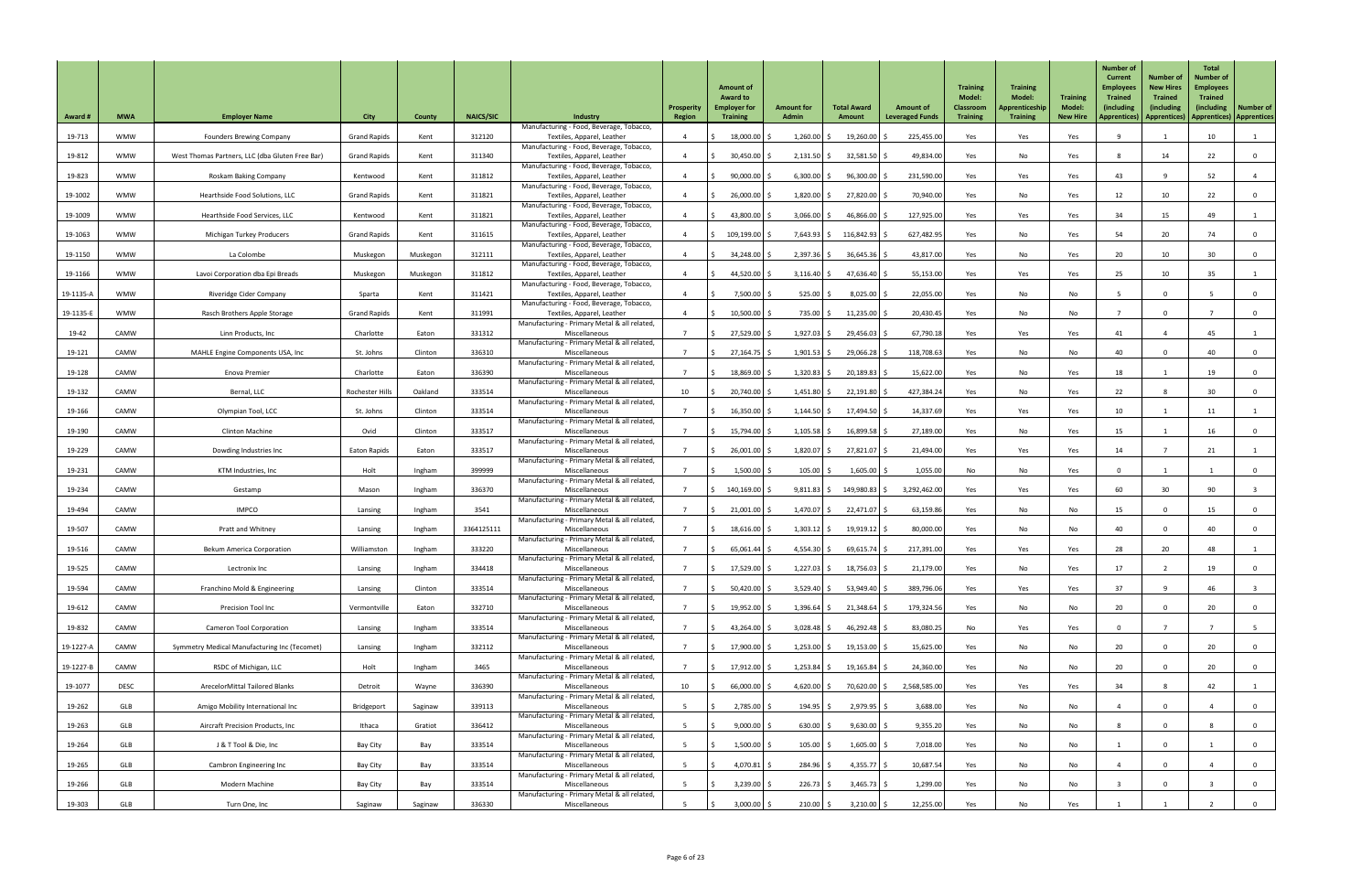| <b>Award #</b> | <b>MWA</b> | <b>Employer Name</b>                                                    | <b>City</b> | County     | <b>NAICS/SIC</b> | Industry                                                                                                      | Prosperity<br>Region | <b>Amount of</b><br><b>Award to</b><br><b>Employer for</b><br><b>Training</b> | <b>Amount for</b><br><b>Admin</b> | <b>Total Award</b><br>Amount | <b>Amount of</b><br><b>Leveraged Funds</b> | <b>Training</b><br><b>Model:</b><br><b>Classroom</b><br><b>Training</b> | <b>Training</b><br><b>Model:</b><br>Apprenticeship<br><b>Training</b> | <b>Training</b><br><b>Model:</b><br><b>New Hire</b> | <b>Number of</b><br><b>Current</b><br><b>Employees</b><br><b>Trained</b><br>(including<br><b>Apprentices</b> ) | <b>Number of</b><br><b>New Hires</b><br><b>Trained</b><br><i>(including</i><br>Apprentices)   Apprentices   Apprentices | <b>Total</b><br><b>Number of</b><br><b>Employees</b><br><b>Trained</b><br><i>(including)</i> | <b>Number of</b> |
|----------------|------------|-------------------------------------------------------------------------|-------------|------------|------------------|---------------------------------------------------------------------------------------------------------------|----------------------|-------------------------------------------------------------------------------|-----------------------------------|------------------------------|--------------------------------------------|-------------------------------------------------------------------------|-----------------------------------------------------------------------|-----------------------------------------------------|----------------------------------------------------------------------------------------------------------------|-------------------------------------------------------------------------------------------------------------------------|----------------------------------------------------------------------------------------------|------------------|
| 19-307         | <b>GLB</b> | Eagle Machining                                                         | Frankenmuth | Saginaw    | 3312             | Manufacturing - Primary Metal & all related,<br>Miscellaneous                                                 |                      | $1,500.00$ \$                                                                 | 105.00                            | 1,605.00                     | 30,498.00                                  | Yes                                                                     | No                                                                    | No                                                  |                                                                                                                | $\mathbf{0}$                                                                                                            |                                                                                              | $\overline{0}$   |
| 19-317         | <b>GLB</b> | <b>Endurance Carbide</b>                                                | Saginaw     | Saginaw    | 333514           | Manufacturing - Primary Metal & all related,<br>Miscellaneous                                                 |                      | $3,186.00$ \$                                                                 | $223.02$ \$                       | $3,409.02$ \$                | 3,851.21                                   | Yes                                                                     | No                                                                    | No                                                  |                                                                                                                | $\mathbf 0$                                                                                                             |                                                                                              | $\overline{0}$   |
| 19-319         | GLB        | Miller Mold Co                                                          | Saginaw     | Saginaw    | 333511           | Manufacturing - Primary Metal & all related,<br>Miscellaneous                                                 |                      | $6,000.00$ \$                                                                 | 420.00                            | 6,420.00                     | 12,826.25                                  | Yes                                                                     | No                                                                    | No                                                  |                                                                                                                | $\Omega$                                                                                                                |                                                                                              | $\overline{0}$   |
| 19-371         | <b>GLB</b> | <b>Duperon Corporation</b>                                              | Saginaw     | Saginaw    | 333319           | Manufacturing - Primary Metal & all related,<br>Miscellaneous                                                 |                      | 9,995.00                                                                      | 699.65                            | 10,694.65                    | 9,995.00                                   | Yes                                                                     | No                                                                    | No                                                  | 16                                                                                                             | $\Omega$                                                                                                                | 16                                                                                           | $\overline{0}$   |
| 19-397         | <b>GLB</b> | Die Stampco Inc                                                         | Bay City    | Bay        | 333514           | Manufacturing - Primary Metal & all related,<br>Miscellaneous                                                 |                      | $6,000.00$ \$                                                                 | 420.00                            | $6,420.00$ \$                | 16,646.00                                  | No                                                                      | Yes                                                                   | No                                                  |                                                                                                                | $\Omega$                                                                                                                |                                                                                              |                  |
| 19-457         | <b>GLB</b> | <b>Magnum Construction Company</b>                                      | Midland     | Midland    | 332312           | Manufacturing - Primary Metal & all related,<br>Miscellaneous                                                 |                      | $5,957.00$ \$                                                                 | 416.99                            | $6,373.99$ \$                | 4,032.77                                   | Yes                                                                     | No                                                                    | Yes                                                 | 20                                                                                                             |                                                                                                                         | 23                                                                                           | $\overline{0}$   |
| 19-458         | GLB        | <b>B &amp; J Tool Services</b>                                          | Fenton      | Genesee    | 332710           | Manufacturing - Primary Metal & all related,<br>Miscellaneous                                                 |                      | $4,800.00$ \$                                                                 | 336.00                            | 5,136.00                     | 2,965.80                                   | Yes                                                                     | No                                                                    | No                                                  |                                                                                                                | $\Omega$                                                                                                                |                                                                                              | 0                |
| 19-470         | GLB        | UMBRAGROUP, Thomson Aerospace & Defense dba Linear<br><b>Motion LLC</b> | Saginaw     | Saginaw    | 336413           | Manufacturing - Primary Metal & all related,<br>Miscellaneous                                                 |                      | 46,355.00 \$                                                                  | $3,244.85$ \$                     | 49,599.85                    | 205,302.47                                 | Yes                                                                     | No                                                                    | No                                                  | 72                                                                                                             |                                                                                                                         | 72                                                                                           | $\overline{0}$   |
| 19-480         | GLB        | <b>Kapex Manufacturing</b>                                              | Saginaw     | Saginaw    | 332710           | Manufacturing - Primary Metal & all related,<br>Miscellaneous                                                 |                      | $1,400.00$ \$                                                                 | 98.00                             | 1,498.00                     | 3,429.12                                   | Yes                                                                     | No                                                                    | No                                                  |                                                                                                                | $\Omega$                                                                                                                |                                                                                              | $\overline{0}$   |
| 19-483         | <b>GLB</b> | JCP, LLC                                                                | Saginaw     | Saginaw    | 333515           | Manufacturing - Primary Metal & all related,<br>Miscellaneous                                                 |                      | 28,250.00 \$                                                                  | $1,977.50$ \$                     | $30,227.50$ \$               | 35,493.00                                  | Yes                                                                     | No                                                                    | No                                                  | 21                                                                                                             | $\mathbf 0$                                                                                                             | 21                                                                                           | $\overline{0}$   |
| 19-485         | GLB        | R&S Cutter Grind                                                        | Saginaw     | Saginaw    | 333517           | Manufacturing - Primary Metal & all related,<br>Miscellaneous                                                 |                      | $3,000.00$ \$                                                                 | $210.00$ \$                       | 3,210.00                     | 6,346.00                                   | Yes                                                                     | No                                                                    | No                                                  |                                                                                                                | $\mathbf 0$                                                                                                             |                                                                                              | $\overline{0}$   |
| 19-547         | GLB        | <b>BGT Aerospace LLC</b>                                                | Bay City    | Bay        | 336412           | Manufacturing - Primary Metal & all related,<br>Miscellaneous                                                 |                      | $3,000.00$ \$                                                                 | $210.00$ \$                       | $3,210.00$ \$                | 8,140.00                                   | No                                                                      | Yes                                                                   | No                                                  |                                                                                                                |                                                                                                                         |                                                                                              |                  |
| 19-619         | <b>GLB</b> | <b>Nexteer Automotive</b>                                               | Saginaw     | Saginaw    | 336399           | Manufacturing - Primary Metal & all related,<br>Miscellaneous                                                 |                      | 341,000.00 \$                                                                 | $23,870.00$ \$                    | 364,870.00 \$                | 10,170,000.00                              | Yes                                                                     | Yes                                                                   | No                                                  | 200                                                                                                            |                                                                                                                         | 200                                                                                          | 37               |
| 19-638         | GLB        | U.S. Graphite, Inc                                                      | Saginaw     | Saginaw    | 335991           | Manufacturing - Primary Metal & all related,<br>Miscellaneous                                                 |                      | 29,985.18 \$                                                                  | 2,098.96                          | 32,084.14                    | 33,299.12                                  | Yes                                                                     | No                                                                    | Yes                                                 | 39                                                                                                             |                                                                                                                         | 46                                                                                           | $\mathbf 0$      |
| 19-655         | GLB        | Fullerton Tool Company, Inc                                             | Saginaw     | Saginaw    | 333515           | Manufacturing - Primary Metal & all related,<br>Miscellaneous                                                 |                      | $66,195.00$ \$                                                                | 4,633.65                          | 70,828.65                    | 179,195.96                                 | Yes                                                                     | No                                                                    | No                                                  | 91                                                                                                             |                                                                                                                         | 91                                                                                           | $\overline{0}$   |
| 19-677         | GLB        | Alloy Construcion Service, Inc                                          | Midland     | Midland    | 332312           | Manufacturing - Primary Metal & all related,<br>Miscellaneous                                                 |                      | $30,863.00$ \$                                                                | $2,160.41$ \$                     | $33,023.41$ \$               | 35,134.00                                  | Yes                                                                     | No                                                                    | No                                                  | 23                                                                                                             | $\Omega$                                                                                                                | 23                                                                                           | $\overline{0}$   |
| 19-692         | GLB        | Ingersoll CM Systems, LLC                                               | Midland     | Midland    | 333517           | Manufacturing - Primary Metal & all related,<br>Miscellaneous                                                 |                      | $5,598.00$ \$                                                                 | $391.86$ \$                       | $5,989.86$ \$                | 5,543.95                                   | Yes                                                                     | No                                                                    | No                                                  |                                                                                                                | $\Omega$                                                                                                                |                                                                                              | $\overline{0}$   |
| 19-831         | GLB        | Tannas Company a division of the Savant Group                           | Midland     | Midland    | 334516           | Manufacturing - Primary Metal & all related,<br>Miscellaneous                                                 |                      | 35,662.00                                                                     | 2,496.34                          | 38,158.34                    | 110,870.00                                 | Yes                                                                     | No                                                                    | Yes                                                 | 42                                                                                                             |                                                                                                                         | 44                                                                                           | $\overline{0}$   |
| 19-883         | <b>GLB</b> | <b>Metal Sales Manufacturing Corporation</b>                            | Bay City    | Bay        | 332322           | Manufacturing - Primary Metal & all related,<br>Miscellaneous                                                 |                      | $17,250.00$ \$                                                                | 1,207.50                          | $18,457.50$ \$               | 22,006.00                                  | Yes                                                                     | No                                                                    | No                                                  | 15                                                                                                             | $\Omega$                                                                                                                | 15 <sub>1</sub>                                                                              | 0                |
| 19-1094        | GLB        | Saginaw Products dba Cignys                                             | Saginaw     | Saginaw    | 332999           | Manufacturing - Primary Metal & all related,<br>Miscellaneous                                                 |                      | 171,849.00 \$                                                                 | $12,029.43$ \$                    | 183,878.43                   | 275,233.00                                 | Yes                                                                     | Yes                                                                   | Yes                                                 | 136                                                                                                            |                                                                                                                         | 144                                                                                          |                  |
| 19-1221-E      | <b>GLB</b> | M. Curry Corporation dba Endurance Carbide                              | Saginaw     | Saginaw    | 333514           | Manufacturing - Primary Metal & all related,<br>Miscellaneous                                                 |                      | 1,500.00                                                                      | 105.00                            | 1,605.00                     | 2,514.00                                   | Yes                                                                     | No                                                                    | No                                                  |                                                                                                                | $\Omega$                                                                                                                |                                                                                              | 0                |
| 19-1221-F      | GLB        | <b>Fullerton Tool West</b>                                              | Saginaw     | Saginaw    | 333991           | Manufacturing - Primary Metal & all related,<br>Miscellaneous                                                 |                      | $2,700.00$ \$                                                                 | 189.00                            | 2,889.00                     | 4,560.00                                   | Yes                                                                     | No                                                                    | No                                                  |                                                                                                                |                                                                                                                         |                                                                                              | $\overline{0}$   |
| 19-1221-J      | GLB        | Erie Marketing, Inc dba Erie Custom Signs                               | Saginaw     | Saginaw    | 339950           | Manufacturing - Primary Metal & all related,<br>Miscellaneous                                                 |                      | 2,870.00                                                                      | 200.90                            | $3,070.90$ \$                | 10,424.00                                  | Yes                                                                     | No                                                                    | No                                                  |                                                                                                                |                                                                                                                         |                                                                                              | $\overline{0}$   |
| 19-1232-A      | <b>GLB</b> | Falcon RME, LLC                                                         | Freeland    | Bay        | 332312           | Manufacturing - Primary Metal & all related,<br>Miscellaneous                                                 |                      | $13,500.00$ \$                                                                | $945.00$ \$                       | $14,445.00$ \$               | 10,373.00                                  | Yes                                                                     | No                                                                    | No                                                  | 10                                                                                                             | $\Omega$                                                                                                                | 10                                                                                           | $\overline{0}$   |
| 19-1232-B      | GLB        | Globe Fire Sprinkler                                                    | Standish    | Arenac     | 332999/332900    | Manufacturing - Primary Metal & all related,<br>Miscellaneous<br>Manufacturing - Primary Metal & all related, |                      | 4,000.00 \$                                                                   | 280.00                            | 4,280.00 \$                  | 2,193.00                                   | Yes                                                                     | No                                                                    | No                                                  |                                                                                                                | $\mathbf 0$                                                                                                             |                                                                                              | $\overline{0}$   |
| 19-1232-C      | <b>GLB</b> | Mistequay Group, Ltd.                                                   | Saginaw     | Saginaw    | 332710           | Miscellaneous<br>Manufacturing - Primary Metal & all related,                                                 |                      | $22,200.00$ \$                                                                | $1,554.00$ \$                     | $23,754.00$ \$               | 41,933.14                                  | Yes                                                                     | No                                                                    | No                                                  | 21                                                                                                             |                                                                                                                         |                                                                                              | 0                |
| 19-41          | GST        | D&D Design, Inc                                                         | Clio        | Genesee    | 332710, 541330   | Miscellaneous<br>Manufacturing - Primary Metal & all related,                                                 |                      | $6,145.00$ \$                                                                 | $430.15$ \$                       | $6,575.15$ \$                | 8,297.00                                   | Yes                                                                     | No                                                                    | Yes                                                 |                                                                                                                |                                                                                                                         |                                                                                              | $\mathbf 0$      |
| 19-45          | <b>GST</b> | Senk Tooling, Inc                                                       | Owosso      | Shiawassee | 332999           | Miscellaneous<br>Manufacturing - Primary Metal & all related,                                                 |                      | 7,500.00 \$                                                                   | $525.00$ \$                       | $8,025.00$ \$                | 17,872.00                                  | Yes                                                                     | No                                                                    | No                                                  |                                                                                                                |                                                                                                                         |                                                                                              |                  |
| 19-53          | GST        | Epic Machince, Inc                                                      | Fenton      | Genesee    | 332710           | Miscellaneous<br>Manufacturing - Primary Metal & all related,                                                 |                      | 5,595.00 \$                                                                   | $391.65$ \$                       | $5,986.65$ \$                | 8,256.00                                   | Yes                                                                     | No                                                                    | No                                                  |                                                                                                                | $\overline{0}$                                                                                                          |                                                                                              | $\overline{0}$   |
| 19-54          | GST        | Aurora Cad Cam, Inc                                                     | Metamora    | Lapeer     | 333249           | Miscellaneous<br>Manufacturing - Primary Metal & all related,                                                 |                      | $2,649.00$ \$                                                                 | $185.43$ \$                       | $2,834.43$ \$                | 30,378.00                                  | Yes                                                                     | No                                                                    | No                                                  |                                                                                                                | $\mathbf 0$                                                                                                             |                                                                                              | $\overline{0}$   |
| 19-73          | <b>GST</b> | Aristo-Cast, Inc                                                        | Almont      | Lapeer     | 331512           | Miscellaneous<br>Manufacturing - Primary Metal & all related,                                                 |                      | $1,500.00$ \$                                                                 | $105.00$ \$                       | $1,605.00$ \$                | 1,781.00                                   | Yes                                                                     | No                                                                    | No                                                  |                                                                                                                | $\mathbf 0$                                                                                                             |                                                                                              | $\overline{0}$   |
| 19-76          | GST        | Thumb Tool & Engineering                                                | Bad Axe     | Huron      | 333514           | Miscellaneous<br>Manufacturing - Primary Metal & all related,                                                 |                      | 14,480.00 \$                                                                  | $1,013.60$ \$                     | $15,493.60$ \$               | 33,943.00                                  | Yes                                                                     | No                                                                    | No                                                  | 27                                                                                                             | $\mathbf 0$                                                                                                             | 27                                                                                           | $\overline{0}$   |
| 19-96          | GST        | MI-Tech Tooling, Inc                                                    | Cass City   | Tuscola    | 333515           | Miscellaneous<br>Manufacturing - Primary Metal & all related,                                                 |                      | 13,500.00 \$                                                                  | $945.00$ \$                       | 14,445.00 \$                 | 54,664.00                                  | Yes                                                                     | No                                                                    | No                                                  |                                                                                                                | $\Omega$                                                                                                                |                                                                                              | $\overline{0}$   |
| 19-116         | GST        | H&H Tool Inc                                                            | Lapeer      | Lapeer     | 336390           | Miscellaneous<br>Manufacturing - Primary Metal & all related,                                                 |                      | $14,310.00$ \$                                                                | $1,001.70$ \$                     | $15,311.70$ \$               | 578,638.78                                 | Yes                                                                     | No                                                                    | No                                                  | 15                                                                                                             | $\mathbf{0}$                                                                                                            | 15                                                                                           | $\overline{0}$   |
| 19-122         | <b>GST</b> | Domico Med-Device                                                       | Fenton      | Genesee    | 339112           | Miscellaneous                                                                                                 |                      | $22,475.00$ \$                                                                | $1,573.25$ \$                     | 24,048.25 \$                 | 21,066.05                                  | Yes                                                                     | No                                                                    | No                                                  | 22                                                                                                             |                                                                                                                         | 22                                                                                           | $\overline{0}$   |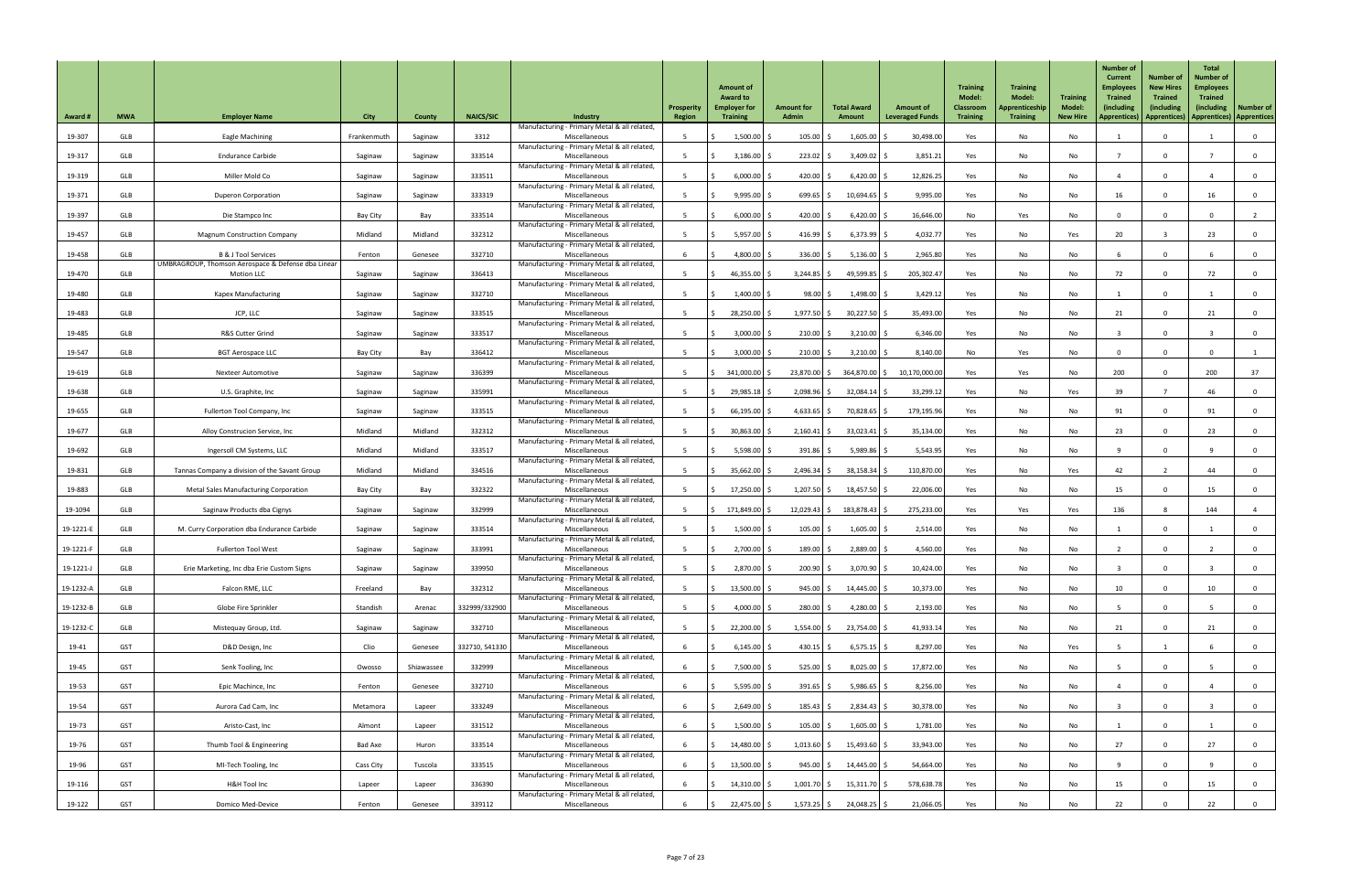| <b>Award #</b> | <b>MWA</b> | <b>Employer Name</b>                             | <b>City</b>          | County     | <b>NAICS/SIC</b> | Industry                                                      | Prosperity<br>Region | <b>Amount of</b><br><b>Award to</b><br><b>Employer for</b><br><b>Training</b> | <b>Amount for</b><br><b>Admin</b> | <b>Total Award</b><br>Amount | <b>Amount of</b><br><b>Leveraged Funds</b> | <b>Training</b><br><b>Model:</b><br><b>Classroom</b><br><b>Training</b> | <b>Training</b><br><b>Model:</b><br>Apprenticeship<br><b>Training</b> | <b>Training</b><br>Model<br><b>New Hire</b> | <b>Number of</b><br><b>Current</b><br><b>Employees</b><br><b>Trained</b><br>(including<br><b>Apprentices</b> ) | <b>Number of</b><br><b>New Hires</b><br><b>Trained</b><br><i>(including</i><br>Apprentices) | <b>Total</b><br><b>Number of</b><br><b>Employees</b><br><b>Trained</b><br>(including)<br>  Apprentices)   Apprentices | <b>Number of</b> |
|----------------|------------|--------------------------------------------------|----------------------|------------|------------------|---------------------------------------------------------------|----------------------|-------------------------------------------------------------------------------|-----------------------------------|------------------------------|--------------------------------------------|-------------------------------------------------------------------------|-----------------------------------------------------------------------|---------------------------------------------|----------------------------------------------------------------------------------------------------------------|---------------------------------------------------------------------------------------------|-----------------------------------------------------------------------------------------------------------------------|------------------|
| 19-180         | <b>GST</b> | Century Tool and Gage                            | Fenton               | Oakland    | 333000           | Manufacturing - Primary Metal & all related,<br>Miscellaneous | 10                   | $52,500.00$ \$                                                                | 3,675.00                          | 56,175.00                    | 135,098.00                                 | Yes                                                                     | No                                                                    | No                                          | 35                                                                                                             | $\Omega$                                                                                    | 35                                                                                                                    | $\overline{0}$   |
| 19-223         | GST        | <b>Tri-Mer Corporation</b>                       | Owosso               | Shiawassee | 333411           | Manufacturing - Primary Metal & all related,<br>Miscellaneous |                      | $3,700.00$ \$                                                                 | $259.00$ \$                       | $3,959.00$ \$                | 6,634.41                                   | Yes                                                                     | No                                                                    | No                                          |                                                                                                                | $\mathbf 0$                                                                                 |                                                                                                                       | $\overline{0}$   |
| 19-226         | <b>GST</b> | Magna Electronics Technology, Inc                | <b>Grand Blanc</b>   | Genesee    | 334418           | Manufacturing - Primary Metal & all related,<br>Miscellaneous |                      | $42,426.00$ \$                                                                | 2,969.82                          | $45,395.82$ \$               | 7,805,918.27                               | Yes                                                                     | No                                                                    | Yes                                         | 41                                                                                                             | 10 <sup>°</sup>                                                                             | 51                                                                                                                    | $\overline{0}$   |
| 19-235         | GST        | <b>Tower International</b>                       | Elkton               | Huron      | 336370           | Manufacturing - Primary Metal & all related,<br>Miscellaneous |                      | $12,000.00$ \$                                                                | 840.00                            | 12,840.00                    | 38,362.00                                  | No                                                                      | Yes                                                                   | No                                          |                                                                                                                | $\Omega$                                                                                    |                                                                                                                       |                  |
| 19-268         | <b>GST</b> | Huron Inc                                        | Lexington            | Sanilac    | 332721           | Manufacturing - Primary Metal & all related,<br>Miscellaneous |                      | $50,306.00$ \$                                                                | $3,521.42$ \$                     | $53,827.42$ \$               | 121,964.00                                 | Yes                                                                     | Yes                                                                   | Yes                                         |                                                                                                                | 23                                                                                          | 27                                                                                                                    | 4                |
| 19-1216-B      | <b>GST</b> | Grupo Antolin Michigan, Inc                      | Marlette             | Sanilac    | 336360           | Manufacturing - Primary Metal & all related,<br>Miscellaneous |                      | 24,956.00 \$                                                                  | $1,746.92$ \$                     | 26,702.92 \$                 | 52,017.00                                  | Yes                                                                     | No                                                                    | No                                          | 17                                                                                                             | $\mathbf{0}$                                                                                | 17                                                                                                                    | $\overline{0}$   |
| 19-1216-C      | <b>GST</b> | Huron Inc                                        | Lexington            | Sanilac    | 332721           | Manufacturing - Primary Metal & all related,<br>Miscellaneous |                      | 22,037.00 \$                                                                  | 1,542.59                          | 23,579.59 \$                 | 38,178.00                                  | Yes                                                                     | No                                                                    | No                                          | 27                                                                                                             | $\Omega$                                                                                    | 27                                                                                                                    | 0                |
| 19-599         | Kinexus    | Ausco Products, LLC                              | <b>Benton Harbor</b> | Berrien    | 333513           | Manufacturing - Primary Metal & all related,<br>Miscellaneous |                      | 59,594.00 \$                                                                  | $4,171.58$ \$                     | $63,765.58$ \$               | 121,975.00                                 | Yes                                                                     | Yes                                                                   | Yes                                         | 29                                                                                                             |                                                                                             | 38                                                                                                                    |                  |
| 19-603         | Kinexus    | Colson Group USA - Albion Industries             | Albion               | Calhoun    | 332510           | Manufacturing - Primary Metal & all related,<br>Miscellaneous |                      | 70,838.00 \$                                                                  | 4,958.66                          | 75,796.66                    | 179,200.00                                 | Yes                                                                     | No                                                                    | Yes                                         | 65                                                                                                             | 13                                                                                          | 78                                                                                                                    | $\overline{0}$   |
| 19-690         | Kinexus    | Hanson Mold                                      | St. Joseph           | Berrien    | 333511           | Manufacturing - Primary Metal & all related,<br>Miscellaneous |                      | $53,191.00$ \$                                                                | $3,723.37$ \$                     | $56,914.37$ \$               | 208,049.00                                 | Yes                                                                     | Yes                                                                   | Yes                                         | 19                                                                                                             |                                                                                             | 25                                                                                                                    | 5 <sup>5</sup>   |
| 19-755         | Kinexus    | Michigan Die Casting, LLC                        | Dowagiac             | Cass       | 331523           | Manufacturing - Primary Metal & all related,<br>Miscellaneous |                      | 29,900.00 \$                                                                  | $2,093.00$ \$                     | $31,993.00$ \$               | 57,594.00                                  | Yes                                                                     | No                                                                    | Yes                                         |                                                                                                                | 15                                                                                          | 23                                                                                                                    | $\overline{0}$   |
| 19-779         | Kinexus    | Colson Group USA - Shepherd Caster               | St. Joseph           | Berrien    | 332510           | Manufacturing - Primary Metal & all related,<br>Miscellaneous |                      | 157,230.00 \$                                                                 | $11,006.10$ \$                    | $168,236.10$ \$              | 593,425.00                                 | Yes                                                                     | No                                                                    | Yes                                         | 163                                                                                                            | 21                                                                                          | 184                                                                                                                   | - 0              |
| 19-821         | Kinexus    | Hanson Systems LLC, dba Eagle Technologies Group | Bridgman             | Berrien    | 333515           | Manufacturing - Primary Metal & all related,<br>Miscellaneous |                      | $91,226.00$ \$                                                                | 6,385.82                          | 97,611.82                    | 573,803.00                                 | Yes                                                                     | Yes                                                                   | No                                          | 48                                                                                                             |                                                                                             | 48                                                                                                                    | 16               |
| 19-864         | Kinexus    | <b>FoodTools Consolidated</b>                    | South Haven          | Van Buren  | 333              | Manufacturing - Primary Metal & all related,<br>Miscellaneous |                      | 21,580.00                                                                     | 1,510.60                          | 23,090.60                    | 107,775.00                                 | Yes                                                                     | No                                                                    | Yes                                         | 12                                                                                                             |                                                                                             |                                                                                                                       | $\mathbf 0$      |
| 19-875         | Kinexus    | <b>Manning Enterprises</b>                       | Paw Paw              | Van Buren  | 332322           | Manufacturing - Primary Metal & all related,<br>Miscellaneous |                      | 15,460.00 \$                                                                  | 1,082.20                          | 16,542.20                    | 20,030.00                                  | Yes                                                                     | No                                                                    | No                                          | 15                                                                                                             |                                                                                             | 15 <sub>1</sub>                                                                                                       | $\overline{0}$   |
| 19-918         | Kinexus    | Spencer Manufacturing, Inc                       | South Haven          | Van Buren  | 33699            | Manufacturing - Primary Metal & all related,<br>Miscellaneous |                      | $19,935.00$ \$                                                                | $1,395.45$ \$                     | $21,330.45$ \$               | 22,954.00                                  | Yes                                                                     | No                                                                    | Yes                                         |                                                                                                                | 10 <sup>°</sup>                                                                             | 17                                                                                                                    | $\overline{0}$   |
| 19-931         | Kinexus    | <b>Tri-Mation Industries</b>                     | Mattawan             | Van Buren  | 333514           | Manufacturing - Primary Metal & all related,<br>Miscellaneous |                      | $44,125.00$ \$                                                                | $3,088.75$ \$                     | $47,213.75$ \$               | 575,395.00                                 | Yes                                                                     | Yes                                                                   | Yes                                         | 31                                                                                                             | -9                                                                                          | 40                                                                                                                    |                  |
| 19-997         | Kinexus    | <b>Harloff Manufacturing Company</b>             | Paw Paw              | Van Buren  | 33211            | Manufacturing - Primary Metal & all related,<br>Miscellaneous |                      | 22,500.00                                                                     | 1,575.00                          | 24,075.00 \$                 | 4,550.00                                   | No                                                                      | No                                                                    | Yes                                         |                                                                                                                | 15                                                                                          | 15                                                                                                                    | $\overline{0}$   |
| 19-1003        | Kinexus    | Lovejoy, Inc                                     | South Haven          | Van Buren  | 333613           | Manufacturing - Primary Metal & all related,<br>Miscellaneous |                      | $6,725.00$ \$                                                                 | 470.75                            | $7,195.75$ \$                | 3,370.00                                   | Yes                                                                     | No                                                                    | Yes                                         |                                                                                                                |                                                                                             |                                                                                                                       | 0                |
| 19-1024        | Kinexus    | Custom Tool & Die Company                        | Stevensville         | Berrien    | 333514           | Manufacturing - Primary Metal & all related,<br>Miscellaneous |                      | 19,500.00 \$                                                                  | $1,365.00$ \$                     | $20,865.00$ \$               | 147,039.00                                 | Yes                                                                     | Yes                                                                   | No                                          | 11                                                                                                             | $\Omega$                                                                                    |                                                                                                                       |                  |
| 19-1028        | Kinexus    | <b>Gaishin Manufacturing</b>                     | <b>Benton Harbor</b> | Berrien    | 332721           | Manufacturing - Primary Metal & all related,<br>Miscellaneous |                      | $13,545.00$ \$                                                                | $948.15$ \$                       | $14,493.15$ \$               | 16,780.00                                  | Yes                                                                     | No                                                                    | Yes                                         | 13                                                                                                             |                                                                                             | 17                                                                                                                    | 0                |
| 19-1032        | Kinexus    | AmHawk, LLC                                      | Coloma               | Berrien    | 332              | Manufacturing - Primary Metal & all related,<br>Miscellaneous |                      | $6,000.00$ \$                                                                 | 420.00                            | 6,420.00                     | 122,695.00                                 | Yes                                                                     | No                                                                    | No                                          |                                                                                                                |                                                                                             |                                                                                                                       | $\overline{0}$   |
| 19-1045        | Kinexus    | Kelm Acubar                                      | <b>Benton Harbor</b> | Berrien    | 333515           | Manufacturing - Primary Metal & all related,<br>Miscellaneous |                      | 3,000.00                                                                      | 210.00                            | $3,210.00$ \$                | 22,939.00                                  | No                                                                      | Yes                                                                   | No                                          |                                                                                                                |                                                                                             |                                                                                                                       |                  |
| 19-1047        | Kinexus    | Lakeshore Mold & Die, LLC                        | Stevensville         | Berrien    | 333511           | Manufacturing - Primary Metal & all related,<br>Miscellaneous |                      | $3,000.00$ \$                                                                 | 210.00                            | $3,210.00$ \$                | 153,300.00                                 | Yes                                                                     | No                                                                    | No                                          |                                                                                                                | $\mathbf 0$                                                                                 |                                                                                                                       | $\overline{0}$   |
| 19-1050        | Kinexus    | <b>LECO Corporation</b>                          | St. Joseph           | Berrien    | 334516           | Manufacturing - Primary Metal & all related,<br>Miscellaneous |                      | 49,922.00 \$                                                                  | 3,494.54                          | $53,416.54$ \$               | 98,378.00                                  | Yes                                                                     | Yes                                                                   | No                                          | 64                                                                                                             | $\mathbf{0}$                                                                                | 64                                                                                                                    |                  |
| 19-1053        | Kinexus    | Liberty 3D Technologies                          | St. Joseph           | Berrien    | 33271            | Manufacturing - Primary Metal & all related,<br>Miscellaneous |                      | 75,850.00 \$                                                                  | $5,309.50$ \$                     | 81,159.50                    | 870,953.00                                 | Yes                                                                     | Yes                                                                   | Yes                                         | 31                                                                                                             |                                                                                             | 39                                                                                                                    | 10               |
| 19-1055        | Kinexus    | Lindberg/MPH (TPS, LLC)                          | Riverside            | Berrien    | 333999           | Manufacturing - Primary Metal & all related,<br>Miscellaneous |                      | 28,979.00 \$                                                                  | $2,028.53$ \$                     | 31,007.53                    | 19,073.00                                  | Yes                                                                     | No                                                                    | Yes                                         | 33                                                                                                             |                                                                                             | 35                                                                                                                    | $\mathbf 0$      |
| 19-1057        | Kinexus    | M&I Machine                                      | Coloma               | Berrien    | 332721           | Manufacturing - Primary Metal & all related,<br>Miscellaneous |                      | $1,500.00$ \$                                                                 | $105.00$ \$                       | $1,605.00$ \$                | 5,700.00                                   | Yes                                                                     | No                                                                    | No                                          |                                                                                                                |                                                                                             |                                                                                                                       |                  |
| 19-1059        | Kinexus    | Niles Steel Tank Company                         | <b>Niles</b>         | Berrien    | 332410           | Manufacturing - Primary Metal & all related,<br>Miscellaneous |                      | $3,000.00$ \$                                                                 | $210.00$ \$                       | $3,210.00$ \$                | 3,071.00                                   | Yes                                                                     | No                                                                    | No                                          |                                                                                                                | $\overline{0}$                                                                              |                                                                                                                       | $\overline{0}$   |
| 19-1061        | Kinexus    | Shawnee Specialties, Inc                         | Eau Claire           | Berrien    | 331523           | Manufacturing - Primary Metal & all related,<br>Miscellaneous |                      | 20,770.00 \$                                                                  | $1,453.90$ \$                     | $22,223.90$ \$               | 24,670.00                                  | Yes                                                                     | No                                                                    | No                                          | 21                                                                                                             | $\mathbf{0}$                                                                                | 21                                                                                                                    | $\overline{0}$   |
| 19-1068        | Kinexus    | <b>Wolverine Corporation</b>                     | St. Joseph           | Berrien    | 332110           | Manufacturing - Primary Metal & all related,<br>Miscellaneous |                      | $64,990.00$ \$                                                                | $4,549.30$ \$                     | 69,539.30 \$                 | 89,931.00                                  | Yes                                                                     | Yes                                                                   | Yes                                         | 72                                                                                                             | 10 <sup>°</sup>                                                                             | 82                                                                                                                    | $\overline{2}$   |
| 19-1111        | Kinexus    | Kay Manufacturing Company                        | St. Joseph           | Berrien    | 332721           | Manufacturing - Primary Metal & all related,<br>Miscellaneous |                      | 66,840.00 \$                                                                  | $4,678.80$ \$                     | 71,518.80 \$                 | 129,566.00                                 | Yes                                                                     | No                                                                    | Yes                                         | 20                                                                                                             | 30 <sup>°</sup>                                                                             | 50                                                                                                                    | $\overline{0}$   |
| 19-1146        | Kinexus    | C&S Machine Products, Inc                        | <b>Niles</b>         | Berrien    | 332999           | Manufacturing - Primary Metal & all related,<br>Miscellaneous |                      | $95,661.00$ \$                                                                | $6,696.27$ \$                     | $102,357.27$ \$              | 152,562.00                                 | Yes                                                                     | Yes                                                                   | Yes                                         | 76                                                                                                             |                                                                                             | 81                                                                                                                    |                  |
| 19-8           | Macomb     | TK Mold & Engineering, Inc                       | Romeo                | Macomb     | 333511           | Manufacturing - Primary Metal & all related,<br>Miscellaneous | 10 <sup>°</sup>      | $23,188.00$ \$                                                                | $1,623.16$ \$                     | $24,811.16$ \$               | 124,600.21                                 | Yes                                                                     | No                                                                    | No                                          | 20                                                                                                             | $\mathbf{0}$                                                                                | 20                                                                                                                    | $\overline{0}$   |
| 19-13          | Macomb     | Orlandi Gear Company, Inc                        | Fraser               | Macomb     | 333612           | Manufacturing - Primary Metal & all related,<br>Miscellaneous | 10                   | 10,809.00 \$                                                                  | 756.63 \$                         | $11,565.63$ \$               | 50,453.05                                  | Yes                                                                     | Yes                                                                   | No                                          |                                                                                                                | $\Omega$                                                                                    |                                                                                                                       |                  |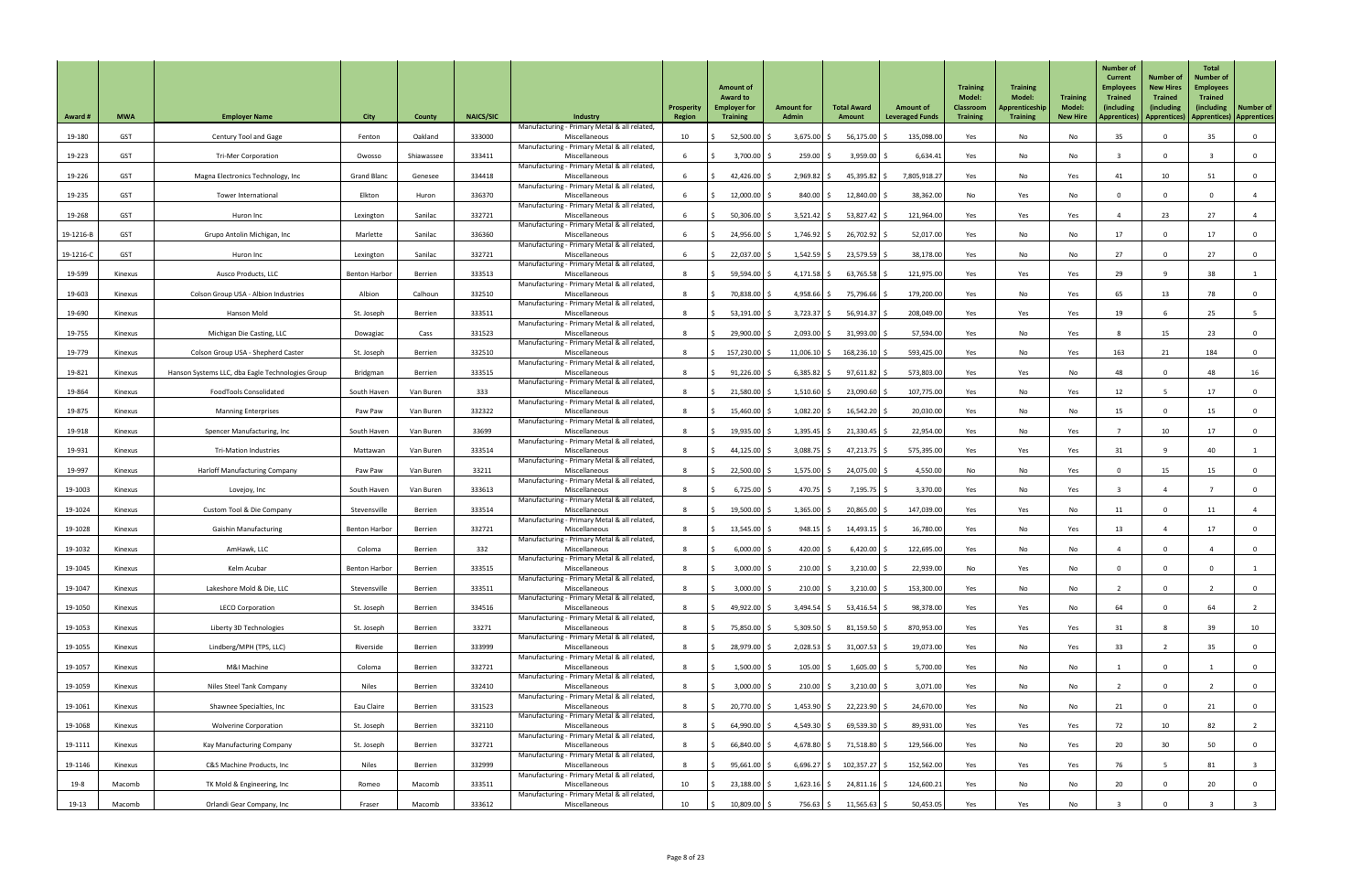| <b>Award #</b> | <b>MWA</b>  | <b>Employer Name</b>                      | <b>City</b>             | County    | <b>NAICS/SIC</b> | Industry                                                      | Prosperity<br><b>Region</b> | <b>Amount of</b><br><b>Award to</b><br><b>Employer for</b><br><b>Training</b> | <b>Amount for</b><br><b>Admin</b> | <b>Total Award</b><br>Amount   | <b>Amount of</b><br><b>Leveraged Funds</b> | <b>Training</b><br><b>Model:</b><br><b>Classroom</b><br><b>Training</b> | <b>Training</b><br><b>Model:</b><br>Apprenticeship<br><b>Training</b> | <b>Training</b><br><b>Model:</b><br><b>New Hire</b> | <b>Number of</b><br><b>Current</b><br><b>Employees</b><br><b>Trained</b><br>(including<br><b>Apprentices</b> ) | <b>Number of</b><br><b>New Hires</b><br><b>Trained</b><br><i>(including</i><br>Apprentices)   Apprentices)   Apprentices | <b>Total</b><br><b>Number of</b><br><b>Employees</b><br><b>Trained</b><br>(including) | <b>Number of</b> |
|----------------|-------------|-------------------------------------------|-------------------------|-----------|------------------|---------------------------------------------------------------|-----------------------------|-------------------------------------------------------------------------------|-----------------------------------|--------------------------------|--------------------------------------------|-------------------------------------------------------------------------|-----------------------------------------------------------------------|-----------------------------------------------------|----------------------------------------------------------------------------------------------------------------|--------------------------------------------------------------------------------------------------------------------------|---------------------------------------------------------------------------------------|------------------|
| 19-80          | Macomb      | MAG Automotive, LLC                       | <b>Sterling Heights</b> | Macomb    | 333517           | Manufacturing - Primary Metal & all related<br>Miscellaneous  | 10 <sup>°</sup>             | 23,283.00 \$                                                                  | 1,629.81                          | $24,912.81$ \$                 | 109,738.85                                 | Yes                                                                     | Yes                                                                   | No                                                  | 16                                                                                                             | $\Omega$                                                                                                                 | 16                                                                                    |                  |
| 19-81          | Macomb      | <b>Britt Manufacturing</b>                | Port Huron              | St. Clair | 332117           | Manufacturing - Primary Metal & all related<br>Miscellaneous  |                             | $35,766.00$ \$                                                                | 2,503.62                          | $38,269.62$ \$                 | 49,196.00                                  | Yes                                                                     | Yes                                                                   | Yes                                                 | 17                                                                                                             |                                                                                                                          | 26                                                                                    |                  |
|                |             |                                           |                         |           |                  | Manufacturing - Primary Metal & all related                   |                             |                                                                               |                                   |                                |                                            |                                                                         |                                                                       |                                                     |                                                                                                                |                                                                                                                          |                                                                                       |                  |
| 19-110         | Macomb      | Horstman, Inc                             | <b>Sterling Heights</b> | Macomb    | 332999           | Miscellaneous<br>Manufacturing - Primary Metal & all related  | 10                          | 28,740.00 \$                                                                  | $2,011.80$ \$                     | $30,751.80$ \$                 | 19,934.11                                  | Yes                                                                     | Yes                                                                   | Yes                                                 |                                                                                                                |                                                                                                                          | 16                                                                                    |                  |
| 19-115         | Macomb      | Centraore, LLC                            | Saint Clair             | St. Clair | 332710           | Miscellaneous<br>Manufacturing - Primary Metal & all related  |                             | 16,490.00 \$                                                                  | 1,154.30                          | 17,644.30                      | 28,137.00                                  | Yes                                                                     | No                                                                    | No                                                  | 17                                                                                                             |                                                                                                                          | 17                                                                                    | $\mathbf 0$      |
| 19-143         | Macomb      | <b>State Building Products, Inc</b>       | Warren                  | Macomb    | 331221           | Miscellaneous<br>Manufacturing - Primary Metal & all related  | 10                          | $37,950.00$ \$                                                                | 2,656.50                          | 40,606.50                      | 194,444.83                                 | Yes                                                                     | No                                                                    | Yes                                                 | 16                                                                                                             | 10                                                                                                                       | 26                                                                                    | 0                |
| 19-150         | Macomb      | Milco Mfg                                 | Warren                  | Macomb    | 336390           | Miscellaneous<br>Manufacturing - Primary Metal & all related  | 10 <sup>°</sup>             | 29,075.00 \$                                                                  | 2,035.25                          | 31,110.25                      | 71,659.41                                  | Yes                                                                     | No                                                                    | No                                                  | 21                                                                                                             |                                                                                                                          |                                                                                       | $\overline{0}$   |
| 19-171         | Macomb      | Tower International                       | <b>Clinton Township</b> | Macomb    | 336370           | Miscellaneous<br>Manufacturing - Primary Metal & all related  | 10                          | $36,631.00$ \$                                                                | 2,564.17                          | $39,195.17$ \$                 | 242,916.59                                 | Yes                                                                     | Yes                                                                   | No                                                  | 33                                                                                                             | $\Omega$                                                                                                                 | 33                                                                                    |                  |
| 19-186         | Macomb      | <b>Ultraform Industries</b>               | Romeo                   | Macomb    | 336370           | Miscellaneous<br>Manufacturing - Primary Metal & all related  | 10                          | $25,426.00$ \$                                                                | $1,779.82$ \$                     | $27,205.82$ \$                 | 100,038.00                                 | Yes                                                                     | No                                                                    | Yes                                                 | 16                                                                                                             |                                                                                                                          | 19                                                                                    | $\overline{0}$   |
| 19-187         | Macomb      | <b>Systematic Manufacturing</b>           | <b>Sterling Heights</b> | Macomb    | 332721           | Miscellaneous                                                 | 10                          | $27,135.00$ \$                                                                | 1,899.45                          | $29,034.45$ \$                 | 183,373.64                                 | Yes                                                                     | Yes                                                                   | Yes                                                 | 18                                                                                                             |                                                                                                                          | 20                                                                                    |                  |
| 19-197         | Macomb      | Majestic Industries                       | Macomb                  | Macomb    | 333000           | Manufacturing - Primary Metal & all related<br>Miscellaneous  | 10                          | 112,500.00                                                                    | $7,875.00$ \$                     | 120,375.00                     | 504,932.00                                 | Yes                                                                     | No                                                                    | Yes                                                 | 64                                                                                                             | 19                                                                                                                       | 83                                                                                    | 0                |
| 19-216         | Macomb      | Magna Powertrain Sterling Heights (MPTSH) | <b>Sterling Heights</b> | Macomb    | 336350           | Manufacturing - Primary Metal & all related<br>Miscellaneous  | 10                          | 84,316.00 \$                                                                  | $5,902.12$ \$                     | $90,218.12$ \$                 | 1,181,035.30                               | Yes                                                                     | No                                                                    | Yes                                                 | 24                                                                                                             | 38                                                                                                                       | 62                                                                                    | $\overline{0}$   |
| 19-224         | Macomb      | Global Advanced Products, LLC             | Chesterfield            | Macomb    | 33670            | Manufacturing - Primary Metal & all related,<br>Miscellaneous | 10                          | 13,000.00                                                                     | $910.00$ \$                       | $13,910.00$ \$                 | 9,823.00                                   | No                                                                      | No                                                                    | Yes                                                 |                                                                                                                |                                                                                                                          |                                                                                       | - 0              |
| 19-272         | Macomb      | FCA USA LLC Sterling Stamping Plant       | <b>Sterling Heights</b> | Macomb    | 336111           | Manufacturing - Primary Metal & all related,<br>Miscellaneous | 10                          | 136,067.00 \$                                                                 | $9,524.69$ \$                     | 145,591.69                     | 785,002.00                                 | Yes                                                                     | No                                                                    | No                                                  | 106                                                                                                            |                                                                                                                          | 106                                                                                   |                  |
| 19-325         | Macomb      | Prosper-Tech Machine & Tool, LLC          | Richmond                | Macomb    | 332710           | Manufacturing - Primary Metal & all related<br>Miscellaneous  | 10                          | 9,740.00                                                                      | 681.80                            | 10,421.80                      | 48,983.60                                  | Yes                                                                     | Yes                                                                   | No                                                  |                                                                                                                |                                                                                                                          |                                                                                       |                  |
|                |             |                                           |                         |           | 336360           | Manufacturing - Primary Metal & all related                   |                             |                                                                               |                                   |                                |                                            |                                                                         |                                                                       |                                                     |                                                                                                                |                                                                                                                          |                                                                                       |                  |
| 19-559         | Macomb      | Shelby Foam Systems (Magna Seating)       | Shelby Township         | Macomb    |                  | Miscellaneous<br>Manufacturing - Primary Metal & all related  | 10                          | 42,485.00 \$                                                                  | $2,973.95$ \$                     | $45,458.95$ \$                 | 80,618.00                                  | Yes                                                                     | Yes                                                                   | Yes                                                 | 14                                                                                                             | 13                                                                                                                       | 27                                                                                    |                  |
| 19-697         | Macomb      | <b>R&amp;E Automated Systems</b>          | <b>Bruce Township</b>   | Macomb    | 336111           | Miscellaneous<br>Manufacturing - Primary Metal & all related  | 10                          | 225,000.00 \$                                                                 | 15,750.00 \$                      | 240,750.00                     | 755,952.00                                 | Yes                                                                     | No                                                                    | Yes                                                 | 100                                                                                                            | 50                                                                                                                       | 150                                                                                   | $\mathbf{0}$     |
| 19-777         | Macomb      | Drake Enterprises, Inc                    | Clinton Township        | Macomb    | 336350           | Miscellaneous<br>Manufacturing - Primary Metal & all related  | 10                          | 27,092.00 \$                                                                  | $1,896.44$ \$                     | 28,988.44                      | 74,223.65                                  | Yes                                                                     | No                                                                    | No                                                  | 28                                                                                                             | $\Omega$                                                                                                                 | 28                                                                                    | $\overline{0}$   |
| 19-1136        | Macomb      | <b>General Dynamics Land Systems</b>      | <b>Sterling Heights</b> | Macomb    | 336992           | Miscellaneous<br>Manufacturing - Primary Metal & all related  | 10                          | 142,171.00 \$                                                                 | $9,951.97$ \$                     | 152,122.97 \$                  | 450,429.00                                 | Yes                                                                     | No                                                                    | No                                                  | 100                                                                                                            |                                                                                                                          | 100                                                                                   | $\mathbf 0$      |
| 19-1205        | Macomb      | Autocraft-Warren                          | Warren                  | Macomb    | 333514           | Miscellaneous<br>Manufacturing - Primary Metal & all related  | 10                          | 14,865.00 \$                                                                  | 1,040.55                          | $15,905.55$ \$                 | 36,920.01                                  | Yes                                                                     | Yes                                                                   | Yes                                                 |                                                                                                                |                                                                                                                          |                                                                                       |                  |
| 19-637         | <b>MWSE</b> | Akervall Technologies, Inc.               | Saline                  | Washtenaw | 339920           | Miscellaneous<br>Manufacturing - Primary Metal & all related  |                             | $13,820.00$ \$                                                                | 967.40                            | 14,787.40 \$                   | 13,716.00                                  | Yes                                                                     | No                                                                    | No                                                  | 12                                                                                                             | $\mathbf{0}$                                                                                                             | 12                                                                                    | $\overline{0}$   |
| 19-670         | <b>MWSE</b> | CEI Composite Materials, LLC              | Manchester              | Washtenaw | 332323           | Miscellaneous                                                 |                             | 39,200.00 \$                                                                  | 2,744.00                          | 41,944.00                      | 811,733.00                                 | Yes                                                                     | No                                                                    | Yes                                                 | 29                                                                                                             |                                                                                                                          | 35                                                                                    | $\mathbf 0$      |
| 19-676         | <b>MWSE</b> | ePack, Inc                                | Ann Arbor               | Washtenaw | 334413           | Manufacturing - Primary Metal & all related<br>Miscellaneous  |                             | $11,210.00$ \$                                                                | 784.70 \$                         | $11,994.70$ \$                 | 9,891.00                                   | Yes                                                                     | No                                                                    | No                                                  |                                                                                                                |                                                                                                                          |                                                                                       | 0                |
| 19-682         | <b>MWSE</b> | Gudel, Inc                                | Ann Arbor               | Washtenaw | 333999           | Manufacturing - Primary Metal & all related<br>Miscellaneous  |                             | $4,495.00$ \$                                                                 | 314.65                            | $4,809.65$ \$                  | 5,225.00                                   | Yes                                                                     | No                                                                    | No                                                  |                                                                                                                | $\mathbf 0$                                                                                                              |                                                                                       | $\overline{0}$   |
| 19-689         | <b>MWSE</b> | Kyocera Unimerco Tooling Inc              | Saline                  | Washtenaw | 333515           | Manufacturing - Primary Metal & all related,<br>Miscellaneous |                             | $51,000.00$ \$                                                                | 3,570.00                          | 54,570.00                      | 117,967.00                                 | Yes                                                                     | No                                                                    | No                                                  | 34                                                                                                             |                                                                                                                          | 34                                                                                    | - 0              |
| 19-923         | <b>MWSE</b> | Leon Hand-Crafted Speakers, Inc           | Ann Arbor               | Washtenaw | 3343             | Manufacturing - Primary Metal & all related<br>Miscellaneous  |                             | $26,410.00$ \$                                                                | $1,848.70$ \$                     | 28,258.70 \$                   | 61,256.00                                  | Yes                                                                     | No                                                                    | Yes                                                 | 18                                                                                                             |                                                                                                                          | 22                                                                                    | $\mathbf{0}$     |
| 19-924         | <b>MWSE</b> | Logic Quantum LLC                         | Ann Arbor               | Washtenaw | 334614           | Manufacturing - Primary Metal & all related<br>Miscellaneous  |                             | $3,370.00$ \$                                                                 | $235.90$ \$                       | $3,605.90$ \$                  | 2,204.00                                   | Yes                                                                     | No                                                                    | No                                                  |                                                                                                                | $\Omega$                                                                                                                 |                                                                                       | 0                |
| 19-929         | <b>MWSE</b> | Navitas Advanced Solutions Group, LLC     | Ann Arbor               | Washtenaw | 335911           | Manufacturing - Primary Metal & all related<br>Miscellaneous  |                             | $60,475.00$ \$                                                                | $4,233.25$ \$                     | $64,708.25$ \$                 | 59,622.00                                  | Yes                                                                     | No                                                                    | No                                                  | 46                                                                                                             |                                                                                                                          | 46                                                                                    | $\overline{0}$   |
|                |             |                                           |                         |           |                  | Manufacturing - Primary Metal & all related                   |                             |                                                                               |                                   |                                |                                            |                                                                         |                                                                       |                                                     |                                                                                                                |                                                                                                                          |                                                                                       |                  |
| 19-934         | <b>MWSE</b> | Sensors, Inc                              | Saline                  | Washtenaw | 334516           | Miscellaneous<br>Manufacturing - Primary Metal & all related  |                             | $24,643.00$ \$                                                                | $1,725.01$ \$                     | $26,368.01$ \$                 | 25,841.00                                  | Yes                                                                     | No                                                                    | Yes                                                 | 19                                                                                                             |                                                                                                                          | 20                                                                                    |                  |
| 19-942         | <b>MWSE</b> | Zero Hour Parts (Spot Design)             | Ann Arbor               | Washtenaw | 332710           | Miscellaneous<br>Manufacturing - Primary Metal & all related  |                             | 17,850.00 \$                                                                  | $1,249.50$ \$                     | 19,099.50 \$                   | 15,201.00                                  | Yes                                                                     | No                                                                    | No                                                  | 15                                                                                                             | $\mathbf 0$                                                                                                              | 15                                                                                    | $\overline{0}$   |
| 19-949         | <b>MWSE</b> | American Tooling Center, Inc              | Grass Lake              | Jackson   | 336370           | Miscellaneous<br>Manufacturing - Primary Metal & all related, |                             | 146,959.00 \$                                                                 |                                   | $10,287.13$ \$ 157,246.13 \$   | 501,571.00                                 | Yes                                                                     | Yes                                                                   | Yes                                                 | 69                                                                                                             | 25                                                                                                                       | 94                                                                                    | 8                |
| 19-954         | <b>MWSE</b> | <b>Brembo North America</b>               | Homer                   | Calhoun   | 336340           | Miscellaneous<br>Manufacturing - Primary Metal & all related  |                             | 166,200.00 \$                                                                 |                                   | $11,634.00$ \$ $177,834.00$ \$ | 582,443.01                                 | Yes                                                                     | Yes                                                                   | No                                                  | 105                                                                                                            | $\Omega$                                                                                                                 | 105                                                                                   |                  |
| 19-959         | <b>MWSE</b> | Caster Concepts, Inc                      | Albion                  | Jackson   | 331221           | Miscellaneous<br>Manufacturing - Primary Metal & all related, |                             | $32,510.00$ \$                                                                | $2,275.70$ \$                     | 34,785.70 \$                   | 99,503.49                                  | Yes                                                                     | Yes                                                                   | No                                                  | 19                                                                                                             |                                                                                                                          | 19                                                                                    | $\overline{2}$   |
| 19-964         | <b>MWSE</b> | <b>Crankshaft Machine Group</b>           | Jackson                 | Jackson   | 333517           | Miscellaneous                                                 |                             | $13,380.00$ \$                                                                | $936.60$ \$                       | $14,316.60$ \$                 | 1,318,415.00                               | Yes                                                                     | Yes                                                                   | No                                                  |                                                                                                                | $\Omega$                                                                                                                 |                                                                                       |                  |
| 19-968         | <b>MWSE</b> | Diversified Precision Products, Inc.      | <b>Spring Arbor</b>     | Jackson   | 333515           | Manufacturing - Primary Metal & all related<br>Miscellaneous  |                             | $14,410.00$ \$                                                                | $1,008.70$ \$                     | 15,418.70 \$                   | 179,218.00                                 | Yes                                                                     | No                                                                    | No                                                  | 11                                                                                                             | $\mathbf{0}$                                                                                                             | 11                                                                                    | $\overline{0}$   |
| 19-975         | <b>MWSE</b> | Great Lakes Industry, Inc                 | Jackson                 | Jackson   | 333613           | Manufacturing - Primary Metal & all related<br>Miscellaneous  |                             | $35,350.00$ \$                                                                | 2,474.50 \$                       | 37,824.50 \$                   | 57,771.00                                  | Yes                                                                     | Yes                                                                   | Yes                                                 | 20                                                                                                             |                                                                                                                          | 28                                                                                    |                  |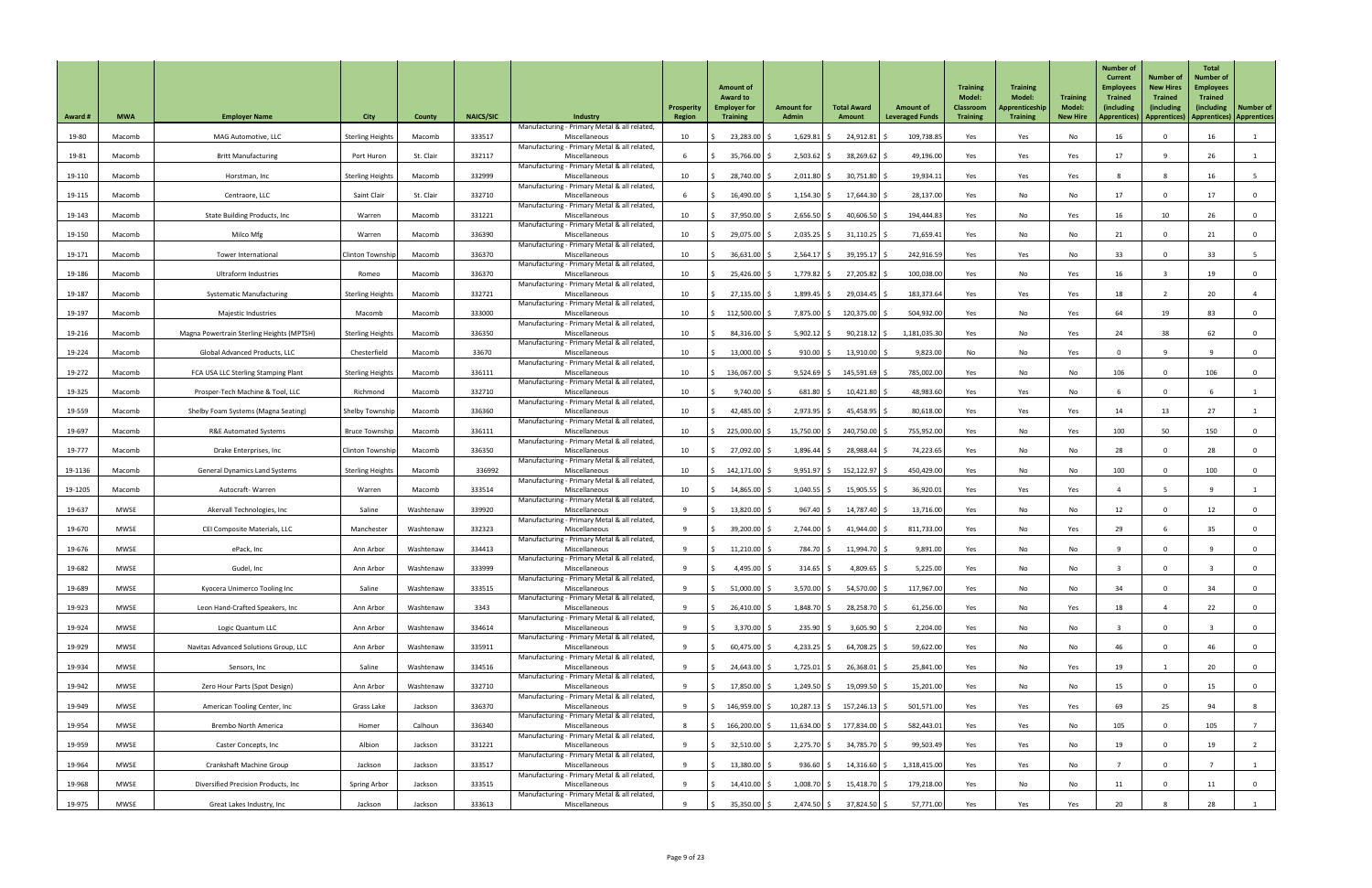| <b>Award #</b> | <b>MWA</b>  | <b>Employer Name</b>                                                                | <b>City</b>         | County        | <b>NAICS/SIC</b> | Industry                                                                                                      | Prosperity<br><b>Region</b> | <b>Amount of</b><br><b>Award to</b><br><b>Employer for</b><br><b>Training</b> | <b>Amount for</b><br><b>Admin</b> | <b>Total Award</b><br>Amount | <b>Amount of</b><br><b>Leveraged Funds</b> | <b>Training</b><br><b>Model:</b><br><b>Classroom</b><br><b>Training</b> | <b>Training</b><br><b>Model:</b><br>Apprenticeship<br><b>Training</b> | <b>Training</b><br><b>Model:</b><br><b>New Hire</b> | Number of<br><b>Current</b><br><b>Employees</b><br><b>Trained</b><br>(including<br><b>Apprentices</b> ) | <b>Number of</b><br><b>New Hires</b><br><b>Trained</b><br><i>(including</i><br>Apprentices) | <b>Total</b><br><b>Number of</b><br><b>Employees</b><br><b>Trained</b><br>(including) | <b>Number of</b><br>  Apprentices)   Apprentices |
|----------------|-------------|-------------------------------------------------------------------------------------|---------------------|---------------|------------------|---------------------------------------------------------------------------------------------------------------|-----------------------------|-------------------------------------------------------------------------------|-----------------------------------|------------------------------|--------------------------------------------|-------------------------------------------------------------------------|-----------------------------------------------------------------------|-----------------------------------------------------|---------------------------------------------------------------------------------------------------------|---------------------------------------------------------------------------------------------|---------------------------------------------------------------------------------------|--------------------------------------------------|
| 19-979         | <b>MWSE</b> | Industrial Steel Treating, Co                                                       | Jackson             | Jackson       | 332811           | Manufacturing - Primary Metal & all related,<br>Miscellaneous                                                 |                             | $31,905.00$ \$                                                                | $2,233.35$ \$                     | 34,138.35                    | 191,861.20                                 | Yes                                                                     | Yes                                                                   | Yes                                                 | 15                                                                                                      |                                                                                             | 20                                                                                    |                                                  |
| 19-987         | <b>MWSE</b> | Martinrea International, Inc                                                        | Manchester          | Washtenaw     | 336340           | Manufacturing - Primary Metal & all related,<br>Miscellaneous                                                 |                             | $130,190.00$ \$                                                               | $9,113.30$ \$                     | 139,303.30                   | 130,755.00                                 | Yes                                                                     | Yes                                                                   | No                                                  | 55                                                                                                      | $\Omega$                                                                                    | 55                                                                                    |                                                  |
| 19-998         | <b>MWSE</b> | Northwest Tool & Machine                                                            | Jackson             | Jackson       | 333514           | Manufacturing - Primary Metal & all related,<br>Miscellaneous                                                 |                             | $8,250.00$ \$                                                                 | 577.50                            | 8,827.50 \$                  | 5,994.00                                   | Yes                                                                     | No                                                                    | No                                                  |                                                                                                         | $\Omega$                                                                                    |                                                                                       | $\overline{0}$                                   |
| 19-1000        | <b>MWSE</b> | PDF MFG, Inc                                                                        | Grass Lake          | Jackson       | 333514           | Manufacturing - Primary Metal & all related,<br>Miscellaneous                                                 |                             | 1,500.00                                                                      | 105.00                            | 1,605.00                     | 1,231.00                                   | Yes                                                                     | No                                                                    | No                                                  |                                                                                                         | $\Omega$                                                                                    |                                                                                       | $\overline{0}$                                   |
| 19-1005        | <b>MWSE</b> | Technique, Inc                                                                      | Jackson             | Jackson       | 332119           | Manufacturing - Primary Metal & all related,<br>Miscellaneous                                                 |                             | 72,230.00 \$                                                                  | $5,056.10$ \$                     | $77,286.10$ \$               | 227,722.00                                 | Yes                                                                     | Yes                                                                   | Yes                                                 | 51                                                                                                      | 15                                                                                          | 66                                                                                    |                                                  |
| 19-1008        | <b>MWSE</b> | <b>Total Source Manufacturing</b>                                                   | Jackson             | Jackson       | 332710           | Manufacturing - Primary Metal & all related,<br>Miscellaneous                                                 |                             | $9,060.00$ \$                                                                 | 634.20                            | $9,694.20$ \$                | 6,525.59                                   | Yes                                                                     | No                                                                    | No                                                  |                                                                                                         | $\mathbf 0$                                                                                 |                                                                                       | $\overline{0}$                                   |
| 19-1017        | <b>MWSE</b> | American Axle & Manufacturing                                                       | Litchfield          | Hillsdale     | 336300           | Manufacturing - Primary Metal & all related,<br>Miscellaneous                                                 |                             | $11,985.00$ \$                                                                | 838.95                            | 12,823.95                    | 33,295.09                                  | Yes                                                                     | No                                                                    | Yes                                                 |                                                                                                         |                                                                                             |                                                                                       | 0                                                |
| 19-1021        | <b>MWSE</b> | Martinrea International-Jonesville                                                  | Jonesville          | Hillsdale     | 336111           | Manufacturing - Primary Metal & all related,<br>Miscellaneous                                                 |                             | 45,090.00 \$                                                                  | 3,156.30                          | 48,246.30                    | 485,957.00                                 | Yes                                                                     | Yes                                                                   | Yes                                                 | 10 <sup>°</sup>                                                                                         | 10 <sup>°</sup>                                                                             | 20                                                                                    |                                                  |
| 19-1022        | <b>MWSE</b> | Paragon Metals, Inc                                                                 | Hillsdale           | Hillsdale     | 336350           | Manufacturing - Primary Metal & all related,<br>Miscellaneous                                                 |                             | $91,750.00$ \$                                                                | $6,422.50$ \$                     | 98,172.50                    | 99,811.00                                  | Yes                                                                     | No                                                                    | Yes                                                 | 57                                                                                                      | $20\degree$                                                                                 | 77                                                                                    | $\overline{0}$                                   |
| 19-1060        | <b>MWSE</b> | MS Plastic Welders, LLC                                                             | Webberville         | Ingham        | 333992           | Manufacturing - Primary Metal & all related,<br>Miscellaneous                                                 |                             | $6,000.00$ \$                                                                 | 420.00                            | 6,420.00                     | 30,065.00                                  | Yes                                                                     | Yes                                                                   | No                                                  |                                                                                                         | $\mathbf 0$                                                                                 |                                                                                       |                                                  |
| 19-1066        | <b>MWSE</b> | Rex Materials, Inc                                                                  | Howell              | Livingston    | 339999           | Manufacturing - Primary Metal & all related,<br>Miscellaneous                                                 |                             | 2,895.00                                                                      | $202.65$ \$                       | $3,097.65$ \$                | 4,082.92                                   | Yes                                                                     | No                                                                    | No                                                  |                                                                                                         | $\mathbf 0$                                                                                 |                                                                                       | $\overline{0}$                                   |
| 19-1100        | <b>MWSE</b> | Unified Industries, Inc                                                             | Howell              | Livingston    | 333923           | Manufacturing - Primary Metal & all related,<br>Miscellaneous                                                 |                             | $9,765.00$ \$                                                                 | $683.55$ \$                       | $10,448.55$ \$               | 13,703.00                                  | Yes                                                                     | No                                                                    | No                                                  |                                                                                                         |                                                                                             |                                                                                       | $\mathbf{0}$                                     |
| 19-1106        | <b>MWSE</b> | Madison Street Holdings LLC, dba AGET Manufacturing<br>Company                      | Adrian              | Lenawee       | 333413           | Manufacturing - Primary Metal & all related,<br>Miscellaneous                                                 |                             | 11,899.00 \$                                                                  | 832.93                            | 12,731.93                    | 9,023.00                                   | Yes                                                                     | No                                                                    | No                                                  | 14                                                                                                      |                                                                                             |                                                                                       |                                                  |
| 19-1112        | <b>MWSE</b> | ididit, LLC                                                                         | Tecumseh            | Lenawee       | 3714             | Manufacturing - Primary Metal & all related,<br>Miscellaneous                                                 |                             | 7,500.00                                                                      | 525.00                            | 8,025.00                     | 67,414.29                                  | No                                                                      | Yes                                                                   | Yes                                                 |                                                                                                         |                                                                                             |                                                                                       |                                                  |
| 19-106         | <b>MWSW</b> | Sigma Machine, Inc                                                                  | Kalamazoo           | Kalamazoo     | 332721           | Manufacturing - Primary Metal & all related,<br>Miscellaneous                                                 |                             | 26,050.00 \$                                                                  | 1,823.50                          | 27,873.50                    | 91,082.00                                  | Yes                                                                     | Yes                                                                   | Yes                                                 | 11                                                                                                      | 10 <sup>°</sup>                                                                             |                                                                                       |                                                  |
| 19-198         | <b>MWSW</b> | BorgWarner Inc                                                                      | Marshall            | Calhoun       | 336300           | Manufacturing - Primary Metal & all related,<br>Miscellaneous                                                 |                             | 12,660.00                                                                     | $886.20$ \$                       | 13,546.20                    | 37,997.00                                  | Yes                                                                     | No                                                                    | No                                                  | 11                                                                                                      | $\Omega$                                                                                    |                                                                                       | $\overline{0}$                                   |
| 19-249         | <b>MWSW</b> | XL Machine Co                                                                       | <b>Three Rivers</b> | St. Joseph    | 332710           | Manufacturing - Primary Metal & all related,<br>Miscellaneous                                                 |                             | $54,239.00$ \$                                                                | $3,796.73$ \$                     | $58,035.73$ \$               | 76,992.63                                  | Yes                                                                     | Yes                                                                   | No                                                  | 63                                                                                                      | $\Omega$                                                                                    | 63                                                                                    |                                                  |
| 19-252         | <b>MWSW</b> | Erbsloeh Aluminum Solutions, Inc (EAS), (formerly: Bowers<br>Manufacturing Company) | Portage             | Kalamazoo     | 3354             | Manufacturing - Primary Metal & all related,<br>Miscellaneous                                                 |                             | 191,500.00 \$                                                                 | $13,405.00$ \$                    | 204,905.00                   | 580,389.23                                 | Yes                                                                     | No                                                                    | Yes                                                 | 144                                                                                                     |                                                                                             | 150                                                                                   | $\mathbf 0$                                      |
| 19-254         | <b>MWSW</b> | Parker-Hannifin                                                                     | Otsego              | Allegan       | 3329             | Manufacturing - Primary Metal & all related,<br>Miscellaneous                                                 |                             | $24,000.00$ \$                                                                | 1,680.00                          | 25,680.00                    | 431,826.00                                 | No                                                                      | Yes                                                                   | No                                                  |                                                                                                         | $\Omega$                                                                                    |                                                                                       | -8                                               |
| 19-304         | <b>MWSW</b> | American Axle & Manufacturing                                                       | <b>Three Rivers</b> | St. Joseph    | 336350           | Manufacturing - Primary Metal & all related,<br>Miscellaneous                                                 |                             | 149,885.00 \$                                                                 | $10,491.95$ \$                    | 160,376.95 \$                | 495,348.00                                 | Yes                                                                     | Yes                                                                   | Yes                                                 | 85                                                                                                      | 30 <sup>°</sup>                                                                             | 115                                                                                   |                                                  |
| 19-336         | <b>MWSW</b> | Le Vannes                                                                           | Portage             | Kalamazoo     | 333511           | Manufacturing - Primary Metal & all related,<br>Miscellaneous                                                 |                             | 7,425.00                                                                      | 519.75                            | 7,944.75                     | 40,500.00                                  | Yes                                                                     | No                                                                    | No                                                  |                                                                                                         | $\Omega$                                                                                    |                                                                                       | $\overline{0}$                                   |
| 19-338         | <b>MWSW</b> | Singh Automation, LLC                                                               | Portage             | Kalamazoo     | $31 - 33$        | Manufacturing - Primary Metal & all related,<br>Miscellaneous                                                 |                             | $1,990.00$ \$                                                                 | 139.30                            | 2,129.30                     | 10,822.25                                  | Yes                                                                     | No                                                                    | No                                                  |                                                                                                         |                                                                                             |                                                                                       | $\overline{0}$                                   |
| 19-401         | <b>MWSW</b> | Mann+Hummel                                                                         | Portage             | Kalamazoo     | 336390           | Manufacturing - Primary Metal & all related,<br>Miscellaneous                                                 |                             | $22,320.00$ \$                                                                | 1,562.40                          | 23,882.40                    | 55,043.40                                  | Yes                                                                     | No                                                                    | No                                                  | 31                                                                                                      |                                                                                             |                                                                                       | $\overline{0}$                                   |
| 19-419         | <b>MWSW</b> | A&O Mold & Engineering                                                              | Vicksburg           | Kalamazoo     | 333511           | Manufacturing - Primary Metal & all related,<br>Miscellaneous                                                 |                             | 8,984.00 \$                                                                   | 628.88                            | $9,612.88$ \$                | 21,047.00                                  | Yes                                                                     | Yes                                                                   | No                                                  |                                                                                                         | $\mathbf 0$                                                                                 |                                                                                       |                                                  |
| 19-432         | <b>MWSW</b> | <b>Weber Specialties Company</b>                                                    | Schoolcraft         | Kalamazoo     | 332119           | Manufacturing - Primary Metal & all related,<br>Miscellaneous                                                 |                             | 29,845.00 \$                                                                  | $2,089.15$ \$                     | $31,934.15$ \$               | 96,680.11                                  | Yes                                                                     | No                                                                    | Yes                                                 | 18                                                                                                      | 10 <sup>°</sup>                                                                             | 28                                                                                    | $\overline{0}$                                   |
| 19-600         | <b>MWSW</b> | I I Stanley Co, Inc                                                                 | <b>Battle Creek</b> | Calhoun       | 3714             | Manufacturing - Primary Metal & all related,<br>Miscellaneous                                                 |                             | 35,850.00 \$                                                                  | $2,509.50$ \$                     | $38,359.50$ \$               | 86,760.00                                  | Yes                                                                     | No                                                                    | Yes                                                 | 30 <sup>°</sup>                                                                                         | 14                                                                                          | 44                                                                                    | $\Omega$                                         |
| 19-609         | <b>MWSW</b> | Douglas Autotech Corporation                                                        | Bronson             | <b>Branch</b> | 336330           | Manufacturing - Primary Metal & all related,<br>Miscellaneous                                                 |                             | 15,900.00 \$                                                                  | $1,113.00$ \$                     | 17,013.00                    | 44,511.00                                  | Yes                                                                     | No                                                                    | Yes                                                 | 18                                                                                                      |                                                                                             |                                                                                       | $\mathbf 0$                                      |
| 19-681         | <b>MWSW</b> | Stewart Industries, LLC                                                             | <b>Battle Creek</b> | Calhoun       | 336390           | Manufacturing - Primary Metal & all related,<br>Miscellaneous                                                 |                             | $12,175.00$ \$                                                                | $852.25$ \$                       | $13,027.25$ \$               | 35,160.00                                  | Yes                                                                     | No                                                                    | No                                                  | 10                                                                                                      |                                                                                             | 10                                                                                    |                                                  |
| 19-730         | <b>MWSW</b> | <b>Bleistahl North America</b>                                                      | <b>Battle Creek</b> | Calhoun       | 336310           | Manufacturing - Primary Metal & all related,<br>Miscellaneous<br>Manufacturing - Primary Metal & all related, |                             | 12,917.00 \$                                                                  | $904.19$ \$                       | $13,821.19$ \$               | 1,734,682.00                               | Yes                                                                     | Yes                                                                   | No                                                  |                                                                                                         | $\mathbf 0$                                                                                 |                                                                                       | $\overline{2}$                                   |
| 19-889         | <b>MWSW</b> | Cosma Casting Michigan (Magna)                                                      | <b>Battle Creek</b> | Calhoun       | 336370           | Miscellaneous                                                                                                 |                             | $80,739.00$ \$                                                                | $5,651.73$ \$                     | 86,390.73 \$                 | 197,563.50                                 | Yes                                                                     | Yes                                                                   | Yes                                                 | 55                                                                                                      | 32                                                                                          | 87                                                                                    |                                                  |
| 19-1030        | <b>MWSW</b> | Rosler Metal Finishing USA, LLC                                                     | <b>Battle Creek</b> | Calhoun       | 10998            | Manufacturing - Primary Metal & all related,<br>Miscellaneous<br>Manufacturing - Primary Metal & all related, |                             | 16,894.00 \$                                                                  | $1,182.58$ \$                     | 18,076.58 \$                 | 38,291.00                                  | Yes                                                                     | Yes                                                                   | No                                                  |                                                                                                         | $\mathbf 0$                                                                                 |                                                                                       | 4                                                |
| 19-1107        | <b>MWSW</b> | DENSO Manufacturing Michigan, Inc                                                   | <b>Battle Creek</b> | Calhoun       | 336399           | Miscellaneous<br>Manufacturing - Primary Metal & all related,                                                 |                             | 125,310.00 \$                                                                 | $8,771.70$ \$                     |                              | 134,081.70 \$ 13,522,503.00                | Yes                                                                     | Yes                                                                   | Yes                                                 | 64                                                                                                      | 20                                                                                          | 84                                                                                    | 6                                                |
| 19-1218-A      | <b>MWSW</b> | Burr Oak Tool, Inc                                                                  | Sturgis             | St. Joseph    | 333513           | Miscellaneous<br>Manufacturing - Primary Metal & all related,                                                 |                             | $1,500.00$ \$                                                                 | $105.00$ \$                       | $1,605.00$ \$                | 3,280.00                                   | Yes                                                                     | No                                                                    | No                                                  |                                                                                                         | $\Omega$                                                                                    |                                                                                       | $\overline{0}$                                   |
| 19-1218-B      | <b>MWSW</b> | XL Machine Company                                                                  | <b>Three Rivers</b> | St. Joseph    | 332710           | Miscellaneous<br>Manufacturing - Primary Metal & all related,                                                 |                             | $800.00$ \$                                                                   | $56.00$ \$                        | $856.00$ \$                  | 400.00                                     | Yes                                                                     | No                                                                    | No                                                  |                                                                                                         | $\mathbf 0$                                                                                 |                                                                                       | $\overline{0}$                                   |
| 19-1218-C      | <b>MWSW</b> | Armstrong International, Inc                                                        | Three Rivers        | St. Joseph    | 3491             | Miscellaneous                                                                                                 |                             | $31,100.00$ \$                                                                | $2,177.00$ \$                     | 33,277.00 \$                 | 60,464.00                                  | Yes                                                                     | No                                                                    | No                                                  | 71                                                                                                      |                                                                                             |                                                                                       | $\overline{0}$                                   |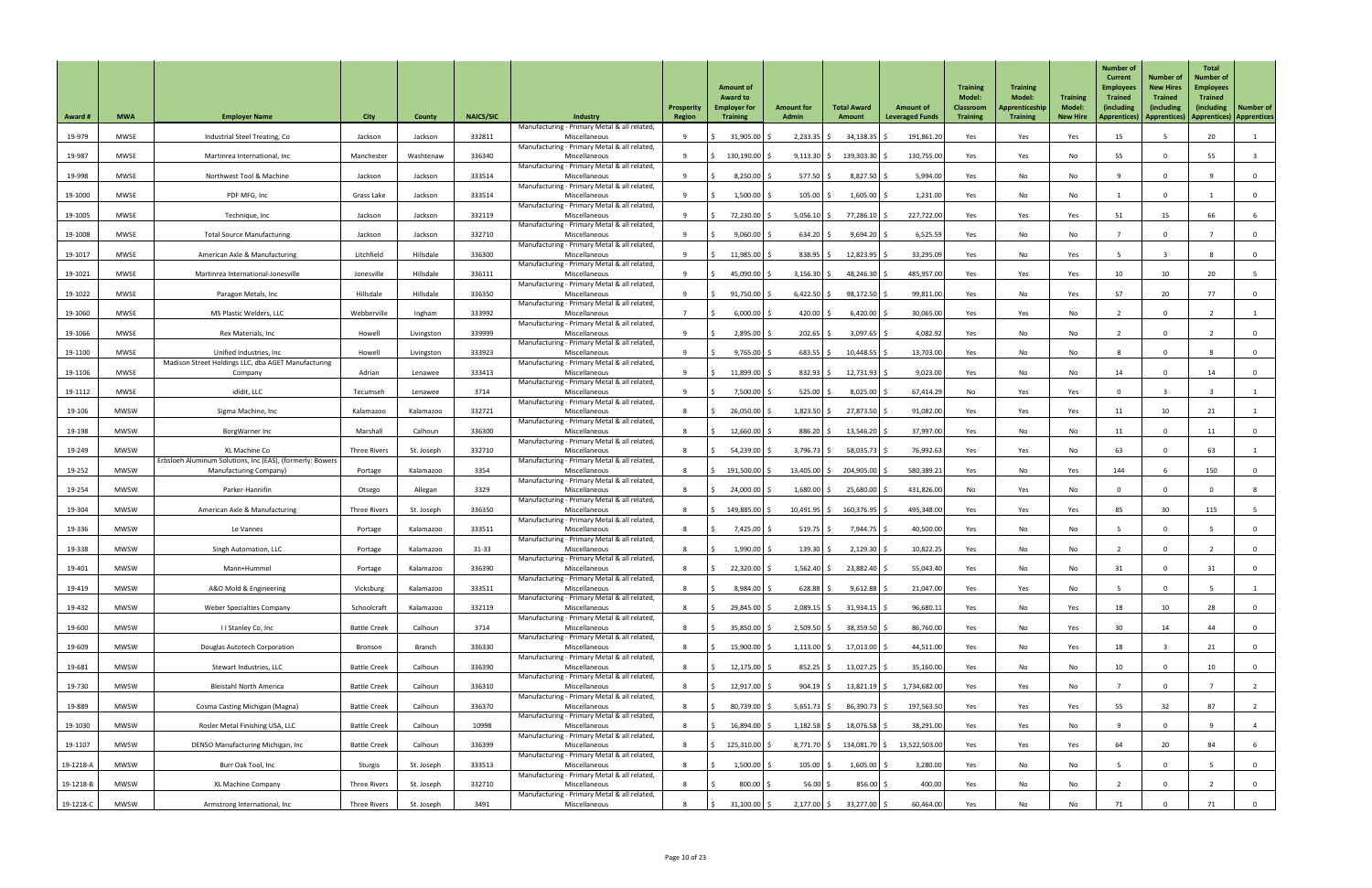| <b>Award#</b> | <b>MWA</b>  | <b>Employer Name</b>                                                   | <b>City</b>          | County                         | <b>NAICS/SIC</b> | <b>Industry</b>                                               | <b>Prosperity</b><br>Region | <b>Amount of</b><br><b>Award to</b><br><b>Employer for</b><br><b>Training</b> | <b>Amount for</b><br><b>Admin</b> | <b>Total Award</b><br>Amount | <b>Amount of</b><br><b>Leveraged Funds</b> | <b>Training</b><br>Model:<br><b>Classroom</b><br><b>Training</b> | <b>Training</b><br><b>Model:</b><br><b>Apprenticeship</b><br><b>Training</b> | <b>Training</b><br><b>Model:</b><br><b>New Hire</b> | <b>Number of</b><br><b>Current</b><br><b>Employees</b><br><b>Trained</b><br>(including<br>Apprentices) | <b>Number of</b><br><b>New Hires</b><br><b>Trained</b><br>(including<br>Apprentices)   Apprentices)   Apprentices | <b>Total</b><br><b>Number of</b><br><b>Employees</b><br><b>Trained</b><br>(including) | <b>Number of</b> |
|---------------|-------------|------------------------------------------------------------------------|----------------------|--------------------------------|------------------|---------------------------------------------------------------|-----------------------------|-------------------------------------------------------------------------------|-----------------------------------|------------------------------|--------------------------------------------|------------------------------------------------------------------|------------------------------------------------------------------------------|-----------------------------------------------------|--------------------------------------------------------------------------------------------------------|-------------------------------------------------------------------------------------------------------------------|---------------------------------------------------------------------------------------|------------------|
| 19-1218-D     | <b>MWSW</b> | American Axle & Manufacturing                                          | <b>Three Rivers</b>  | St. Joseph                     | 336350           | Manufacturing - Primary Metal & all related,<br>Miscellaneous |                             | $1,600.00$ \$                                                                 | $112.00$ $\frac{1}{2}$            | 1,712.00                     | 4,637.00                                   | Yes                                                              | No                                                                           | No                                                  |                                                                                                        | $\mathbf 0$                                                                                                       |                                                                                       | $\overline{0}$   |
| 19-1218-E     | <b>MWSW</b> | Dock Foundry Company, dba Metal Technologies Three<br>Rivers Gray Iron | <b>Three Rivers</b>  | St. Joseph                     | 331511           | Manufacturing - Primary Metal & all related,<br>Miscellaneous | -8                          | 4,800.00                                                                      | $336.00$ \$                       | 5,136.00                     | 5,821.00                                   | Yes                                                              | No                                                                           | No                                                  | 12                                                                                                     | $\mathbf{0}$                                                                                                      | 12                                                                                    | $\overline{0}$   |
|               | <b>MWSW</b> |                                                                        |                      |                                | 3332919          | Manufacturing - Primary Metal & all related,                  |                             |                                                                               |                                   |                              | 43,757.00                                  |                                                                  |                                                                              |                                                     | 28                                                                                                     | $\Omega$                                                                                                          | 28                                                                                    |                  |
| 19-1218-G     |             | Kadant Johnson LLC                                                     | <b>Three Rivers</b>  | St. Joseph                     |                  | Miscellaneous<br>Manufacturing - Primary Metal & all related, |                             | 23,900.00 \$                                                                  | $1,673.00$ \$                     | 25,573.00                    |                                            | Yes                                                              | No                                                                           | No                                                  |                                                                                                        |                                                                                                                   |                                                                                       | - 0              |
| 19-1219-B     | <b>MWSW</b> | <b>Marshall Excelsior Company</b>                                      | Marshall             | Calhoun                        | 332900           | Miscellaneous<br>Manufacturing - Primary Metal & all related, |                             | 4,000.00 \$                                                                   | 280.00                            | $4,280.00$ \$                | 7,123.00                                   | Yes                                                              | No                                                                           | No                                                  | 15                                                                                                     |                                                                                                                   | 15                                                                                    | $\mathbf 0$      |
| 19-1219-C     | <b>MWSW</b> | Armstrong International                                                | <b>Three Rivers</b>  | St. Joseph                     | 3491             | Miscellaneous<br>Manufacturing - Primary Metal & all related, |                             | 7,880.00 \$                                                                   | $551.60$ \$                       | $8,431.60$ \$                | 261,000.00                                 | Yes                                                              | No                                                                           | No                                                  | 28                                                                                                     | $\mathbf{0}$                                                                                                      | 28                                                                                    | - 0              |
| 19-1226-A     | <b>MWSW</b> | Asama Coldwater Manufacturing (ACM)                                    | Coldwater            | Branch                         | 33151            | Miscellaneous<br>Manufacturing - Primary Metal & all related, |                             | 17,567.00 \$                                                                  | $1,229.69$ \$                     | 18,796.69                    | 13,096.00                                  | Yes                                                              | No                                                                           | No                                                  | 31                                                                                                     | $\mathbf{0}$                                                                                                      |                                                                                       | $\overline{0}$   |
| 19-1226-B     | <b>MWSW</b> | Douglas Autotech Corporation                                           | Bronson              | Branch                         | 336330           | Miscellaneous<br>Manufacturing - Primary Metal & all related, |                             | $5,900.00$ \$                                                                 | 413.00                            | 6,313.00                     | 8,196.00                                   | Yes                                                              | No                                                                           | No                                                  | 10                                                                                                     | $\Omega$                                                                                                          | 10                                                                                    | 0                |
| 19-1226-C     | <b>MWSW</b> | <b>Marshall Excelsior Company</b>                                      | Marshall             | Calhoun                        | 332900           | Miscellaneous<br>Manufacturing - Primary Metal & all related, |                             | 12,800.00 \$                                                                  | $896.00$ \$                       | $13,696.00$ \$               | 22,500.00                                  | Yes                                                              | No                                                                           | No                                                  | 22                                                                                                     | $\mathbf 0$                                                                                                       | 22                                                                                    | $\overline{0}$   |
| 19-1226-D     | <b>MWSW</b> | <b>Real Alloy Coldwater</b>                                            | Coldwater            | <b>Branch</b>                  | 331314           | Miscellaneous<br>Manufacturing - Primary Metal & all related, |                             | $8,232.00$ \$                                                                 | 576.24                            | 8,808.24                     | 14,425.00                                  | Yes                                                              | No                                                                           | No                                                  | 17                                                                                                     | $\mathbf 0$                                                                                                       | 17                                                                                    | $\overline{0}$   |
| 19-1226-E     | <b>MWSW</b> | Schmitz, LLC                                                           | Coldwater            | Branch                         | 36125            | Miscellaneous<br>Manufacturing - Primary Metal & all related, |                             | $2,109.00$ \$                                                                 | $147.63$ \$                       | 2,256.63                     | 1,699.00                                   | Yes                                                              | No                                                                           | No                                                  |                                                                                                        | $\mathbf{0}$                                                                                                      |                                                                                       | $\overline{0}$   |
| 19-368        | <b>NE</b>   | IMM, Inc                                                               | Grayling             | Crawford                       | 332312           | Miscellaneous                                                 |                             | $31,500.00$ \$                                                                | $2,205.00$ \$                     | 33,705.00                    | 22,326.35                                  | Yes                                                              | No                                                                           | Yes                                                 | 21                                                                                                     |                                                                                                                   | 25                                                                                    | $\overline{0}$   |
| 19-492        | <b>NE</b>   | <b>Metalfab Manufacturing</b>                                          | Mio                  | Oscoda                         | 332312           | Manufacturing - Primary Metal & all related,<br>Miscellaneous |                             | $2,900.00$ \$                                                                 | $203.00$ \$                       | $3,103.00$ \$                | 27,526.00                                  | Yes                                                              | No                                                                           | No                                                  |                                                                                                        | $\mathbf{0}$                                                                                                      |                                                                                       | 0                |
| 19-1230-A     | <b>NE</b>   | Air Way Automation                                                     | Grayling             | Crawford                       | 332991           | Manufacturing - Primary Metal & all related,<br>Miscellaneous |                             | 405.00 \$                                                                     | 28.35                             | 433.35                       | 606.00                                     | Yes                                                              | No                                                                           | No                                                  |                                                                                                        |                                                                                                                   |                                                                                       |                  |
| 19-1230-B     | <b>NE</b>   | <b>CSI Emergency Apparatus</b>                                         | Grayling             | Crawford                       | 336211           | Manufacturing - Primary Metal & all related,<br>Miscellaneous |                             | $810.00$ \$                                                                   | 56.70                             | 866.70                       | 1,453.00                                   | Yes                                                              | No                                                                           | No                                                  |                                                                                                        | $\overline{0}$                                                                                                    |                                                                                       | $\overline{0}$   |
| 19-40         | <b>NW</b>   | <b>United Engineered Tooling</b>                                       | <b>Traverse City</b> | <b>Grand Traverse</b>          | 332710           | Manufacturing - Primary Metal & all related,<br>Miscellaneous |                             | 28,500.00 \$                                                                  | $1,995.00$ \$                     | 30,495.00                    | 103,072.50                                 | Yes                                                              | No                                                                           | Yes                                                 | 18                                                                                                     |                                                                                                                   | 19                                                                                    | $\overline{0}$   |
| 19-92         | <b>NW</b>   | EJ                                                                     | East Jordan          | Antrim                         | 331111           | Manufacturing - Primary Metal & all related,<br>Miscellaneous |                             | 49,959.00 \$                                                                  | $3,497.13$ \$                     | $53,456.13$ \$               | 4,284,370.00                               | Yes                                                              | No                                                                           | Yes                                                 | 25                                                                                                     | 15                                                                                                                | 40                                                                                    | $\mathbf{0}$     |
| 19-253        | <b>NW</b>   | <b>Century Specialties</b>                                             |                      | Traverse City   Grand Traverse | 333514210990     | Manufacturing - Primary Metal & all related,<br>Miscellaneous |                             | 130,625.00 \$                                                                 | $9,143.75$ \$                     | 139,768.75                   | 370,224.77                                 | Yes                                                              | No                                                                           | Yes                                                 | 88                                                                                                     |                                                                                                                   | 95                                                                                    | $\overline{0}$   |
| 19-282        | <b>NW</b>   | Lear Corporation                                                       |                      | Traverse City   Grand Traverse | 335931           | Manufacturing - Primary Metal & all related,<br>Miscellaneous |                             | $8,831.00$ \$                                                                 | $618.17$ \$                       | $9,449.17$ \$                | 188,981.82                                 | Yes                                                              | Yes                                                                          | No                                                  |                                                                                                        |                                                                                                                   |                                                                                       |                  |
| 19-288        | <b>NW</b>   | <b>Bay Motor Products</b>                                              | Traverse City        | <b>Grand Traverse</b>          | 335312           | Manufacturing - Primary Metal & all related,<br>Miscellaneous |                             | 7,500.00 \$                                                                   | $525.00$ \$                       | 8,025.00                     | 27,811.00                                  | Yes                                                              | No                                                                           | No                                                  |                                                                                                        | $\Omega$                                                                                                          |                                                                                       | $\overline{0}$   |
| 19-316        | <b>NW</b>   | <b>Century Sun Metal Treating</b>                                      |                      | Traverse City   Grand Traverse | 332811           | Manufacturing - Primary Metal & all related,<br>Miscellaneous |                             | 82,500.00 \$                                                                  | $5,775.00$ \$                     | 88,275.00                    | 176,715.00                                 | Yes                                                              | No                                                                           | No                                                  | 60                                                                                                     | $\mathbf{0}$                                                                                                      | 60                                                                                    | $\overline{0}$   |
|               | <b>NW</b>   | Saber Tool                                                             | Cadillac             | Wexford                        | 332710           | Manufacturing - Primary Metal & all related,<br>Miscellaneous |                             | 4,750.00 \$                                                                   | 332.50                            | 5,082.50                     | 73,475.00                                  |                                                                  |                                                                              |                                                     |                                                                                                        |                                                                                                                   |                                                                                       |                  |
| 19-356        |             |                                                                        |                      |                                |                  | Manufacturing - Primary Metal & all related,                  |                             |                                                                               |                                   |                              |                                            | Yes                                                              | No                                                                           | Yes                                                 |                                                                                                        |                                                                                                                   |                                                                                       | 0                |
| 19-357        | <b>NW</b>   | AlcoTec Wire Corporation                                               | Traverse City        | <b>Grand Traverse</b>          | 333992           | Miscellaneous<br>Manufacturing - Primary Metal & all related, |                             | 17,984.00 \$                                                                  | $1,258.88$ \$                     | 19,242.88                    | 35,438.68                                  | Yes                                                              | No                                                                           | No                                                  | 26                                                                                                     | $\Omega$                                                                                                          | 26                                                                                    | $\overline{0}$   |
| 19-386        | <b>NW</b>   | <b>Cadillac Fabrication</b>                                            | Cadillac             | Wexford                        | 332313           | Miscellaneous<br>Manufacturing - Primary Metal & all related, |                             | $21,814.00$ \$                                                                | $1,526.98$ \$                     | 23,340.98                    | 28,536.00                                  | Yes                                                              | No                                                                           | No                                                  | 26                                                                                                     | $\mathbf 0$                                                                                                       | 26                                                                                    | $\overline{0}$   |
| 19-453        | <b>NW</b>   | <b>CPM Century Extrusion</b>                                           | <b>Traverse City</b> | <b>Grand Traverse</b>          | 333249           | Miscellaneous<br>Manufacturing - Primary Metal & all related, |                             | 24,754.00 \$                                                                  | $1,732.78$ \$                     | 26,486.78                    | 113,822.47                                 | Yes                                                              | Yes                                                                          | Yes                                                 | 19                                                                                                     |                                                                                                                   | 23                                                                                    |                  |
| 19-570        | <b>NW</b>   | LexaMar Corporation                                                    | Boyne City           | Charlevoix                     | 336390           | Miscellaneous<br>Manufacturing - Primary Metal & all related, |                             | 31,500.00 \$                                                                  | $2,205.00$ \$                     | 33,705.00                    | 413,493.86                                 | No                                                               | Yes                                                                          | Yes                                                 |                                                                                                        |                                                                                                                   |                                                                                       |                  |
| 19-582        | <b>NW</b>   | Petoskey Plastics                                                      | Petoskey             | Emmet                          | 332710           | Miscellaneous<br>Manufacturing - Primary Metal & all related, |                             | $53,129.00$ \$                                                                | $3,719.03$ \$                     | 56,848.03                    | 114,143.00                                 | Yes                                                              | No                                                                           | Yes                                                 | 38                                                                                                     |                                                                                                                   | 44                                                                                    | 0                |
| 19-589        | <b>NW</b>   | <b>Clark Manufacturing Company</b>                                     |                      | Traverse City   Grand Traverse | 332710           | Miscellaneous<br>Manufacturing - Primary Metal & all related, |                             | 13,500.00 \$                                                                  | 945.00 \$                         | 14,445.00 \$                 | 41,130.00                                  | Yes                                                              | No                                                                           | Yes                                                 |                                                                                                        |                                                                                                                   | 12                                                                                    | $\overline{0}$   |
| 19-611        | <b>NW</b>   | Wojan Window & Door                                                    | Charlevoix           | Charlevoix                     | 332321           | Miscellaneous<br>Manufacturing - Primary Metal & all related, |                             | 26,890.00 \$                                                                  | $1,882.30$ \$                     | 28,772.30 \$                 | 48,226.00                                  | Yes                                                              | No                                                                           | Yes                                                 | 26                                                                                                     |                                                                                                                   | ึ่⊲∩                                                                                  |                  |
| 19-614        | <b>NW</b>   | RJG Inc                                                                |                      | Traverse City   Grand Traverse | 33413            | Miscellaneous                                                 | $\overline{2}$              | $44,641.00$ \$                                                                | $3,124.87$ \$                     | $47,765.87$ \$               | 37,667.25                                  | Yes                                                              | No                                                                           | No                                                  | 35                                                                                                     | $\overline{0}$                                                                                                    | 35                                                                                    | $\overline{0}$   |
| 19-624        | <b>NW</b>   | <b>FIAMM Technologies LLC</b>                                          | Cadillac             | Wexford                        | 33299            | Manufacturing - Primary Metal & all related,<br>Miscellaneous | $\overline{\phantom{a}}$    | 41,501.00 \$                                                                  | $2,905.07$ \$                     | 44,406.07 \$                 | 87,904.00                                  | Yes                                                              | Yes                                                                          | No                                                  | 31                                                                                                     | $\mathbf 0$                                                                                                       | 31                                                                                    |                  |
| 19-693        | <b>NW</b>   | Rec Boat Holdings, LLC                                                 | Cadillac             | Wexford                        | 336612           | Manufacturing - Primary Metal & all related,<br>Miscellaneous | $\overline{2}$              | 133,765.00 \$                                                                 |                                   | $9,363.55$ \$ 143,128.55 \$  | 286,042.93                                 | Yes                                                              | No                                                                           | Yes                                                 | 158                                                                                                    | 31                                                                                                                | 189                                                                                   | $\overline{0}$   |
| 19-862        | <b>NW</b>   | Bramer Machine, Inc                                                    |                      | Traverse City   Grand Traverse | 3327             | Manufacturing - Primary Metal & all related,<br>Miscellaneous |                             | $3,000.00$ \$                                                                 | $210.00$ \$                       | $3,210.00$ \$                | 6,227.00                                   | Yes                                                              | No                                                                           | Yes                                                 |                                                                                                        |                                                                                                                   |                                                                                       | $\overline{0}$   |
| 19-908        | <b>NW</b>   | <b>Antrim Machine Products</b>                                         | Mancelona            | Antrim                         | 332710           | Manufacturing - Primary Metal & all related,<br>Miscellaneous |                             | $6,000.00$ \$                                                                 | 420.00 \$                         | $6,420.00$ \$                | 125,682.00                                 | Yes                                                              | No                                                                           | No                                                  |                                                                                                        | $\mathbf{0}$                                                                                                      |                                                                                       | $\overline{0}$   |
| 19-1034       | <b>NW</b>   | Kalkaska Screw Products, Inc                                           | Kalkaska             | Kalkaska                       | 332721           | Manufacturing - Primary Metal & all related,<br>Miscellaneous |                             | $10,500.00$ \$                                                                | 735.00 \$                         | $11,235.00$ \$               | 91,193.00                                  | Yes                                                              | No                                                                           | No                                                  |                                                                                                        | $\mathbf 0$                                                                                                       |                                                                                       | $\overline{0}$   |
| 19-1046       | <b>NW</b>   | Precision Edge Surgical Products Co, LLC                               | Boyne City           | Charlevoix                     | 339112           | Manufacturing - Primary Metal & all related,<br>Miscellaneous |                             | $7,184.00$ \$                                                                 | $502.88$ \$                       | 7,686.88 \$                  | 24,172.40                                  | Yes                                                              | No                                                                           | No                                                  |                                                                                                        | $\Omega$                                                                                                          |                                                                                       | $\overline{0}$   |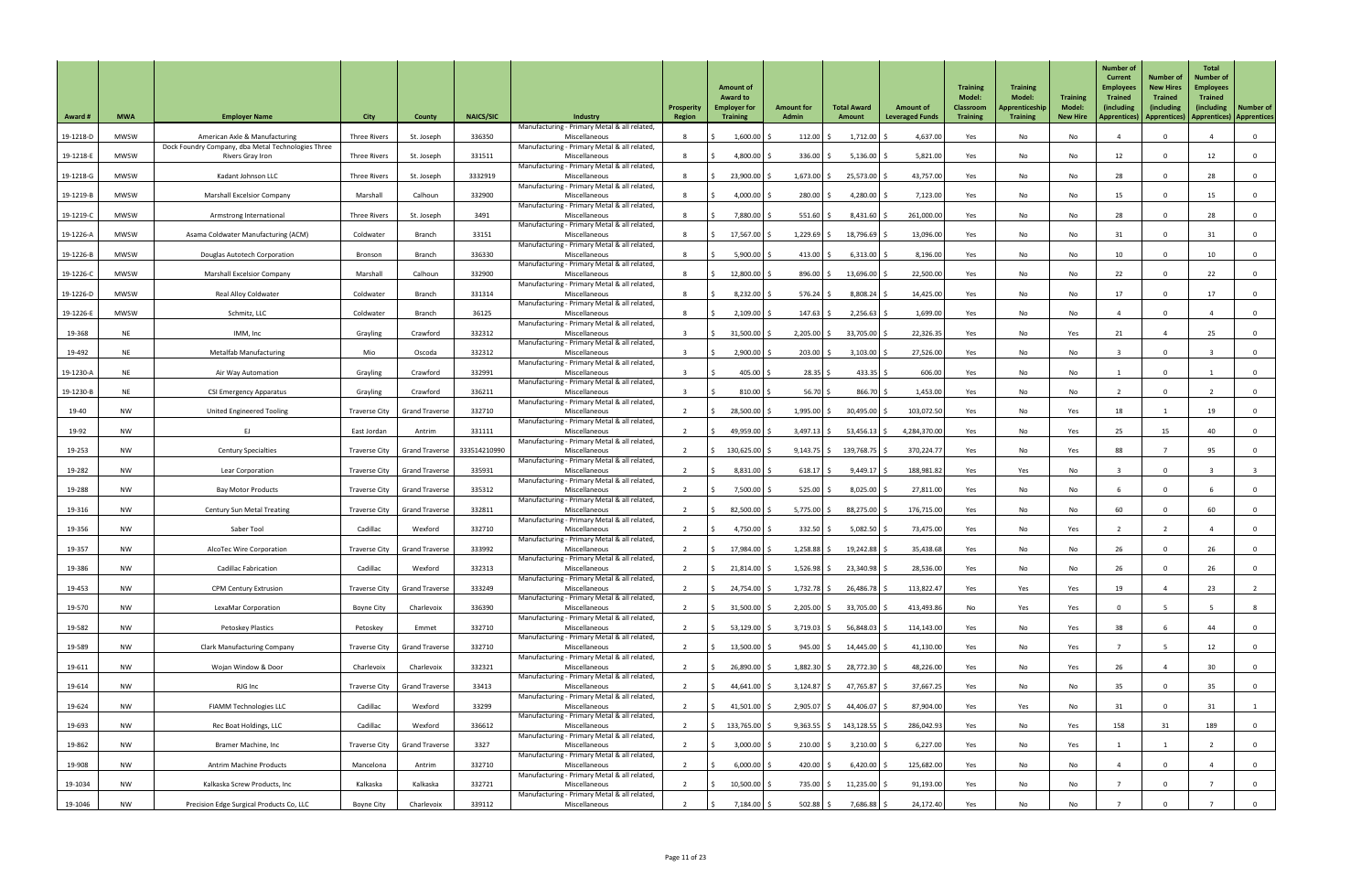| <b>Award #</b> | <b>MWA</b> | <b>Employer Name</b>                                 | <b>City</b>            | <b>County</b>         | <b>NAICS/SIC</b> | Industry                                                      | <b>Prosperity</b><br><b>Region</b> | <b>Amount of</b><br><b>Award to</b><br><b>Employer for</b><br><b>Training</b> | <b>Amount for</b><br><b>Admin</b> | <b>Total Award</b><br>Amount | <b>Amount of</b><br><b>Leveraged Funds</b> | <b>Training</b><br><b>Model:</b><br><b>Classroom</b><br><b>Training</b> | <b>Training</b><br><b>Model:</b><br>Apprenticeship<br><b>Training</b> | <b>Training</b><br><b>Model:</b><br><b>New Hire</b> | <b>Number of</b><br><b>Current</b><br><b>Employees</b><br><b>Trained</b><br>(including<br><b>Apprentices</b> ) | <b>Number of</b><br><b>New Hires</b><br><b>Trained</b><br>(including<br>Apprentices)   Apprentices)   Apprentices | <b>Total</b><br><b>Number of</b><br><b>Employees</b><br><b>Trained</b><br>(including) | <b>Number of</b> |
|----------------|------------|------------------------------------------------------|------------------------|-----------------------|------------------|---------------------------------------------------------------|------------------------------------|-------------------------------------------------------------------------------|-----------------------------------|------------------------------|--------------------------------------------|-------------------------------------------------------------------------|-----------------------------------------------------------------------|-----------------------------------------------------|----------------------------------------------------------------------------------------------------------------|-------------------------------------------------------------------------------------------------------------------|---------------------------------------------------------------------------------------|------------------|
| 19-1141        | <b>NW</b>  | Redi-Rock International (Aster Brands)               | Charlevoix             | Charlevoix            | 333511           | Manufacturing - Primary Metal & all related,<br>Miscellaneous |                                    | 20,980.00 \$                                                                  | 1,468.60                          | 22,448.60                    | 85,892.00                                  | Yes                                                                     | No                                                                    | Yes                                                 | 20                                                                                                             |                                                                                                                   | 25                                                                                    | $\overline{0}$   |
| 19-1220-B      | <b>NW</b>  | Promethient, Inc                                     | Traverse City          | <b>Grand Traverse</b> | 334410           | Manufacturing - Primary Metal & all related,<br>Miscellaneous |                                    | 1,500.00                                                                      | 105.00                            | 1,605.00                     | 4,382.00                                   | Yes                                                                     | No                                                                    | No                                                  |                                                                                                                | $\mathbf 0$                                                                                                       |                                                                                       | $\overline{0}$   |
| 19-1225-A      | <b>NW</b>  | <b>Petoskey Plastics</b>                             | Petoskey               | Emmet                 | 332710           | Manufacturing - Primary Metal & all related,<br>Miscellaneous |                                    | 4,500.00 \$                                                                   | 315.00                            | 4,815.00 \$                  | 70,119.00                                  | Yes                                                                     | No                                                                    | No                                                  |                                                                                                                | $\Omega$                                                                                                          |                                                                                       | 0                |
| 19-1231-A      | <b>NW</b>  | <b>Great Lakes Trim</b>                              | Williamsburg           | Antrim                | 336360           | Manufacturing - Primary Metal & all related,<br>Miscellaneous |                                    | 4,500.00                                                                      | 315.00                            | 4,815.00                     | 2,600.00                                   | Yes                                                                     | No                                                                    | No                                                  |                                                                                                                |                                                                                                                   |                                                                                       | $\mathbf 0$      |
| 19-1231-B      | <b>NW</b>  | Promethient, Inc                                     | <b>Traverse City</b>   | <b>Grand Traverse</b> | 334410           | Manufacturing - Primary Metal & all related,<br>Miscellaneous |                                    | $1,500.00$ \$                                                                 | 105.00                            | $1,605.00$ \$                | 1,560.00                                   | Yes                                                                     | No                                                                    | No                                                  |                                                                                                                | $\Omega$                                                                                                          |                                                                                       | $\overline{0}$   |
| 19-9           | Oakland    | Acorn Stamping, Inc                                  | Oxford                 | Oakland               | 332119           | Manufacturing - Primary Metal & all related,<br>Miscellaneous | 10                                 | $3,000.00$ \$                                                                 | 210.00                            | 3,210.00                     | 7,068.00                                   | No                                                                      | Yes                                                                   | No                                                  |                                                                                                                |                                                                                                                   |                                                                                       |                  |
| 19-43          | Oakland    | <b>ORRI CORPORATION</b>                              | Waterford              | Oakland               | 335931           | Manufacturing - Primary Metal & all related,<br>Miscellaneous | 10                                 | $7,500.00$ \$                                                                 | 525.00                            | 8,025.00                     | 6,488.74                                   | Yes                                                                     | No                                                                    | Yes                                                 |                                                                                                                |                                                                                                                   |                                                                                       | $\overline{0}$   |
|                |            |                                                      |                        |                       |                  | Manufacturing - Primary Metal & all related,                  |                                    |                                                                               |                                   |                              |                                            |                                                                         |                                                                       |                                                     |                                                                                                                |                                                                                                                   |                                                                                       |                  |
| 19-46          | Oakland    | Cadillac Products Automotive Company-Troy Plant      | Troy                   | Oakland               | 3714/336339      | Miscellaneous<br>Manufacturing - Primary Metal & all related, | 10                                 | $9,000.00$ \$                                                                 | $630.00$ \$                       | $9,630.00$ \$                | 411,895.00                                 | Yes                                                                     | No                                                                    | No                                                  |                                                                                                                | $\Omega$                                                                                                          |                                                                                       | $\overline{0}$   |
| 19-60          | Oakland    | FCA, LLC US                                          | Auburn Hills           | Oakland               | 336111           | Miscellaneous<br>Manufacturing - Primary Metal & all related, | 10                                 | 296,367.00 \$                                                                 | $20,745.69$ \$                    | 317,112.69                   | 664,161.47                                 | Yes                                                                     | No                                                                    | Yes                                                 | 231                                                                                                            |                                                                                                                   | 237                                                                                   | $\overline{0}$   |
| 19-63          | Oakland    | Macauto USA, Inc                                     | Troy                   | Oakland               | 3363             | Miscellaneous<br>Manufacturing - Primary Metal & all related, | 10 <sup>°</sup>                    | $3,000.00$ \$                                                                 | 210.00                            | 3,210.00                     | 3,521.00                                   | Yes                                                                     | No                                                                    | No                                                  |                                                                                                                | $\mathbf{0}$                                                                                                      |                                                                                       | $\overline{0}$   |
| 19-220         | Oakland    | <b>Barron Industries</b>                             | Oxford                 | Oakland               | 331524           | Miscellaneous<br>Manufacturing - Primary Metal & all related, | 10                                 | $50,700.00$ \$                                                                | $3,549.00$ \$                     | $54,249.00$ \$               | 43,714.00                                  | Yes                                                                     | No                                                                    | Yes                                                 | 19                                                                                                             | 20                                                                                                                | 39                                                                                    | $\overline{0}$   |
| 19-239         | Oakland    | M.A.K.S., Inc                                        | Troy                   | Oakland               | 334418, 334419   | Miscellaneous<br>Manufacturing - Primary Metal & all related, | 10                                 | $8,485.00$ \$                                                                 | $593.95$ \$                       | $9,078.95$ \$                | 9,174.00                                   | No                                                                      | No                                                                    | Yes                                                 |                                                                                                                |                                                                                                                   |                                                                                       | - 0              |
| 19-286         | Oakland    | BorgWarner Inc                                       | Auburn Hills           | Oakland               | 336350           | Miscellaneous<br>Manufacturing - Primary Metal & all related, | 10                                 | 139,000.00 \$                                                                 | $9,730.00$ \$                     | 148,730.00                   | 322,750.00                                 | Yes                                                                     | No                                                                    | Yes                                                 | 106                                                                                                            | 33                                                                                                                | 139                                                                                   | $\mathbf 0$      |
| 19-289         | Oakland    | BorgWarner PDS Livonia                               | Livonia                | Oakland               | 336350           | Miscellaneous<br>Manufacturing - Primary Metal & all related, | 10                                 | 24,000.00                                                                     | 1,680.00                          | 25,680.00                    | 18,189.00                                  | Yes                                                                     | No                                                                    | No                                                  | 16                                                                                                             |                                                                                                                   | 16                                                                                    | $\mathbf 0$      |
| 19-333         | Oakland    | Eidemiller Precision Machining, Inc.                 | Milford                | Oakland               | 332710           | Miscellaneous<br>Manufacturing - Primary Metal & all related, | 10                                 | $1,600.00$ \$                                                                 | 112.00                            | $1,712.00$ \$                | 2,811.00                                   | Yes                                                                     | No                                                                    | No                                                  |                                                                                                                | 0                                                                                                                 |                                                                                       | $\overline{0}$   |
| 19-341         | Oakland    | <b>Mektec International Corporation</b>              | Wixom                  | Houghton              | 334412           | Miscellaneous<br>Manufacturing - Primary Metal & all related, | 10                                 | 11,655.00                                                                     | $815.85$ $\frac{2}{5}$            | $12,470.85$ \$               | 12,245.00                                  | Yes                                                                     | No                                                                    | No                                                  |                                                                                                                | $\mathbf 0$                                                                                                       |                                                                                       | $\mathbf 0$      |
| 19-343         | Oakland    | Plastic Trim International, Inc                      | East Tawas<br>Commerce | losco                 | 336370           | Miscellaneous<br>Manufacturing - Primary Metal & all related, |                                    | 12,574.00 \$                                                                  | $880.18$ \$                       | $13,454.18$ \$               | 36,205.96                                  | Yes                                                                     | No                                                                    | No                                                  |                                                                                                                | $\Omega$                                                                                                          |                                                                                       | 0                |
| 19-353         | Oakland    | <b>Special Tooling Services</b>                      | Township               | Oakland               | 333517           | Miscellaneous<br>Manufacturing - Primary Metal & all related, | 10                                 | 3,000.00                                                                      | 210.00                            | 3,210.00                     | 36,345.00                                  | No                                                                      | Yes                                                                   | No                                                  |                                                                                                                |                                                                                                                   |                                                                                       |                  |
| 19-385         | Oakland    | Minth North America                                  | Wixom                  | Oakland               | 336370           | Miscellaneous                                                 | 10                                 | 37,262.00 \$                                                                  | 2,608.34                          | $39,870.34$ \$               | 59,161.51                                  | Yes                                                                     | No                                                                    | No                                                  | 33                                                                                                             | $\Omega$                                                                                                          | 33                                                                                    | 0                |
| 19-418         | Oakland    | Preh, Inc                                            | Novi                   | Oakland               | 336320           | Manufacturing - Primary Metal & all related,<br>Miscellaneous | 10                                 | 33,675.00 \$                                                                  | $2,357.25$ \$                     | $36,032.25$ \$               | 33,158.61                                  | Yes                                                                     | No                                                                    | No                                                  | 25                                                                                                             | $\Omega$                                                                                                          | 25                                                                                    | $\overline{0}$   |
| 19-443         | Oakland    | Eaton Steel Bar Company Inc                          | Oak Park               | Oakland               | 331110           | Manufacturing - Primary Metal & all related,<br>Miscellaneous | 10                                 | 12,220.00                                                                     | 855.40                            | 13,075.40                    | 30,420.00                                  | Yes                                                                     | No                                                                    | No                                                  |                                                                                                                | $\Omega$                                                                                                          |                                                                                       | $\mathbf{0}$     |
| 19-445         | Oakland    | <b>Industrial Automation LLC</b>                     | Rochester Hills        | Oakland               | 332710           | Manufacturing - Primary Metal & all related,<br>Miscellaneous | 10                                 | $13,500.00$ \$                                                                | $945.00$ \$                       | 14,445.00                    | 20,404.00                                  | Yes                                                                     | No                                                                    | Yes                                                 |                                                                                                                |                                                                                                                   |                                                                                       | 0                |
| 19-491         | Oakland    | <b>Tecla Company</b>                                 | <b>Walled Lake</b>     | Oakland               | 332212           | Manufacturing - Primary Metal & all related,<br>Miscellaneous | 10                                 | 19,800.00                                                                     | 1,386.00                          | $21,186.00$ \$               | 62,952.86                                  | Yes                                                                     | No                                                                    | No                                                  | 22                                                                                                             | 0                                                                                                                 | 22                                                                                    | $\overline{0}$   |
| 19-496         | Oakland    | <b>Orion Measurement Solutions, Inc</b>              | <b>Auburn Hills</b>    | Oakland               | 334515           | Manufacturing - Primary Metal & all related,<br>Miscellaneous | 10                                 | 9,440.00                                                                      | 660.80                            | 10,100.80                    | 17,633.20                                  | Yes                                                                     | No                                                                    | No                                                  |                                                                                                                |                                                                                                                   |                                                                                       | $\mathbf 0$      |
| 19-497         | Oakland    | <b>Overhead Conveyor Company</b>                     | Ferndale               | Oakland               | 333922           | Manufacturing - Primary Metal & all related,<br>Miscellaneous | 10                                 | 14,790.00 \$                                                                  | $1,035.30$ \$                     | $15,825.30$ \$               | 13,972.00                                  | Yes                                                                     | No                                                                    | No                                                  | 10 <sup>1</sup>                                                                                                |                                                                                                                   | 10                                                                                    | $\mathbf 0$      |
| 19-514         | Oakland    | <b>HBPO North America</b>                            | Troy                   | Oakland               | 336211           | Manufacturing - Primary Metal & all related,<br>Miscellaneous | 10                                 | 8,240.00                                                                      | 576.80                            | $8,816.80$ \$                | 7,574.00                                   | Yes                                                                     | No                                                                    | No                                                  |                                                                                                                | $\mathbf{0}$                                                                                                      |                                                                                       | 0                |
| 19-526         | Oakland    | NOG Heller                                           | Milford                | Oakland               | 336399           | Manufacturing - Primary Metal & all related,<br>Miscellaneous | 10                                 | $22,242.00$ \$                                                                | $1,556.94$ \$                     | 23,798.94 \$                 | 23,828.00                                  | Yes                                                                     | No                                                                    | No                                                  | 16                                                                                                             | $\Omega$                                                                                                          | 16                                                                                    | $\mathbf{0}$     |
| 19-555         | Oakland    | Shannon Precision Fastener LLC - Distribution Center | <b>Madison Heights</b> | Oakland               | 339900           | Manufacturing - Primary Metal & all related,<br>Miscellaneous | 10                                 | $8,000.00$ \$                                                                 | $560.00$ \$                       | $8,560.00$ \$                | 8,324.00                                   | Yes                                                                     | No                                                                    | No                                                  |                                                                                                                |                                                                                                                   |                                                                                       |                  |
| 19-556         | Oakland    | Shannon Precision Fastener LLC - Plant 1             | <b>Madison Heights</b> | Oakland               | 339900           | Manufacturing - Primary Metal & all related,<br>Miscellaneous | 10 <sup>°</sup>                    | $5,917.00$ \$                                                                 | $414.19$ \$                       | $6,331.19$ \$                | 5,480.00                                   | Yes                                                                     | No                                                                    | No                                                  |                                                                                                                | $\mathbf{0}$                                                                                                      |                                                                                       | $\overline{0}$   |
| 19-729         | Oakland    | Shannon Precision Fastener, LLC                      | Auburn Hills           | Oakland               | 339900           | Manufacturing - Primary Metal & all related,<br>Miscellaneous | 10 <sup>°</sup>                    | $11,245.00$ \$                                                                | 787.15 \$                         | $12,032.15$ \$               | 7,546.00                                   | Yes                                                                     | No                                                                    | No                                                  | 17                                                                                                             | $\mathbf 0$                                                                                                       | 17                                                                                    | $\overline{0}$   |
| 19-898         | Oakland    | Shannon Precision Fastener, LLC                      | Holly                  | Oakland               | 339900           | Manufacturing - Primary Metal & all related,<br>Miscellaneous | 10 <sup>°</sup>                    | $2,958.00$ \$                                                                 | $207.06$ \$                       | $3,165.06$ \$                | 2,722.00                                   | Yes                                                                     | No                                                                    | No                                                  |                                                                                                                | $\Omega$                                                                                                          |                                                                                       | $\overline{0}$   |
| 19-1233-A      | Oakland    | BorgWarner Inc                                       | Auburn Hills           | Oakland               | 336350           | Manufacturing - Primary Metal & all related,<br>Miscellaneous | 10                                 | $6,000.00$ \$                                                                 | 420.00                            | $6,420.00$ \$                | 6,366.00                                   | Yes                                                                     | No                                                                    | No                                                  |                                                                                                                | $\mathbf 0$                                                                                                       |                                                                                       | $\overline{0}$   |
|                |            |                                                      |                        |                       |                  | Manufacturing - Primary Metal & all related,                  |                                    |                                                                               |                                   |                              |                                            |                                                                         |                                                                       |                                                     |                                                                                                                |                                                                                                                   |                                                                                       |                  |
| 19-1233-B      | Oakland    | GKN Driveline North America, Inc                     | Auburn Hills           | Oakland               | 336350           | Miscellaneous<br>Manufacturing - Primary Metal & all related, | 10 <sup>°</sup>                    | 4,500.00 \$                                                                   | $315.00$ \$                       | 4,815.00 \$                  | 5,030.00                                   | Yes                                                                     | No                                                                    | No                                                  |                                                                                                                | $\Omega$                                                                                                          |                                                                                       | $\overline{0}$   |
| 19-283         | Region 7B  | <b>Modern Machinery Inc</b>                          | Beaverton              | Gladwin               | 333249           | Miscellaneous<br>Manufacturing - Primary Metal & all related, |                                    | 7,990.00 \$                                                                   | 559.30                            | $8,549.30$ \$                | 19,074.00                                  | Yes                                                                     | No                                                                    | No                                                  |                                                                                                                | $\mathbf 0$                                                                                                       |                                                                                       | $\overline{0}$   |
| 19-347         | Region 7B  | <b>NuCraft Metal Products</b>                        | Roscommon              | Roscommon             | 333923           | Miscellaneous                                                 |                                    | $3,998.28$ \$                                                                 | $279.88$ \$                       | $4,278.16$ \$                | 1,326.54                                   | Yes                                                                     | No                                                                    | No                                                  |                                                                                                                |                                                                                                                   |                                                                                       | $\overline{0}$   |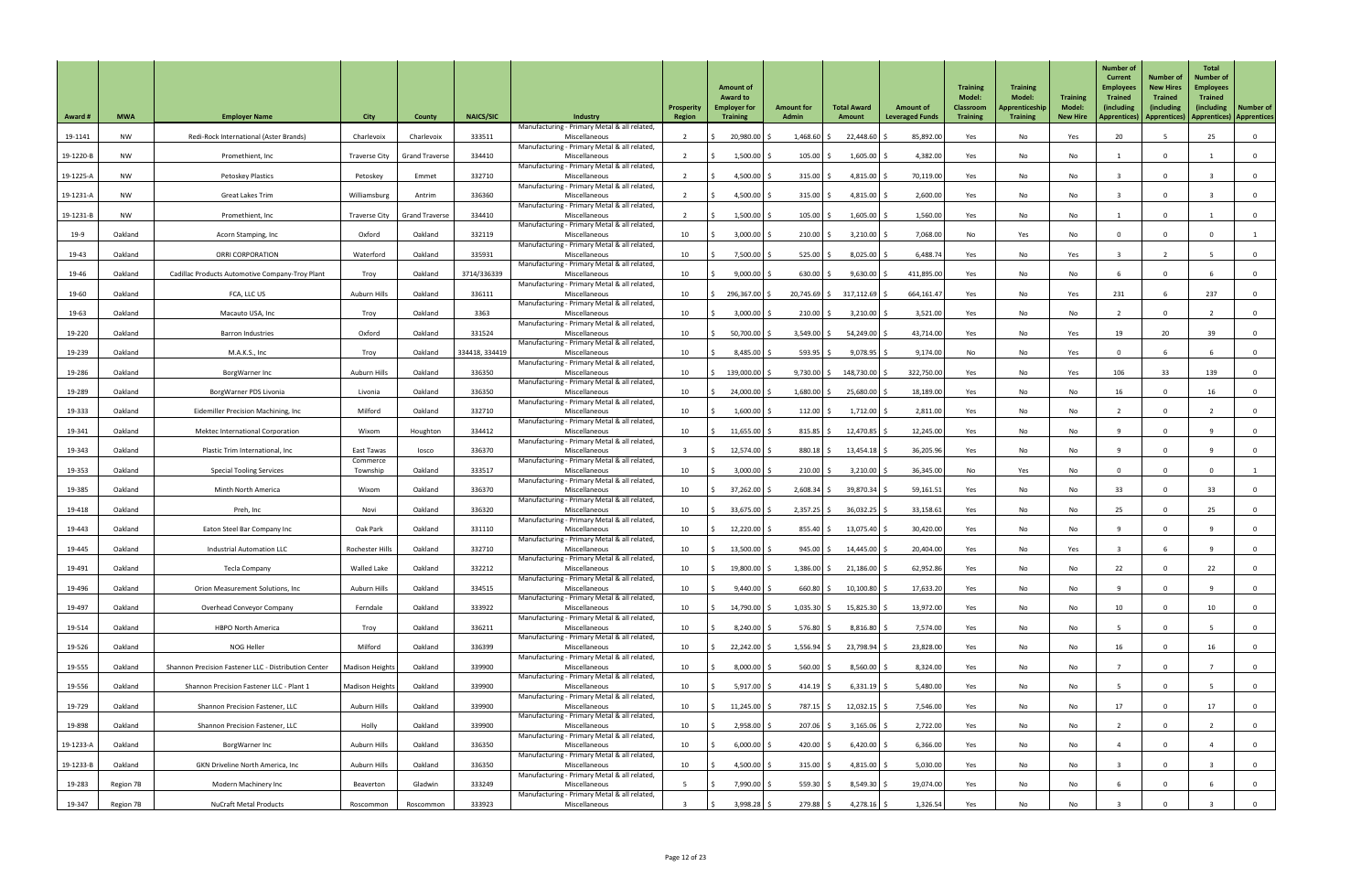| <b>Award #</b> | <b>MWA</b>   | <b>Employer Name</b>                                                            | <b>City</b>             | <b>County</b> | <b>NAICS/SIC</b> | Industry                                                      | <b>Prosperity</b><br><b>Region</b> | <b>Amount of</b><br><b>Award to</b><br><b>Employer for</b><br><b>Training</b> | <b>Amount for</b><br><b>Admin</b> | <b>Total Award</b><br>Amount | <b>Amount of</b><br><b>Leveraged Funds</b> | <b>Training</b><br><b>Model:</b><br><b>Classroom</b><br><b>Training</b> | <b>Training</b><br><b>Model:</b><br>Apprenticeship<br><b>Training</b> | <b>Training</b><br><b>Model:</b><br><b>New Hire</b> | <b>Number of</b><br><b>Current</b><br><b>Employees</b><br><b>Trained</b><br>(including<br><b>Apprentices</b> ) | <b>Number of</b><br><b>New Hires</b><br><b>Trained</b><br>(including<br>Apprentices)   Apprentices)   Apprentices | <b>Total</b><br><b>Number of</b><br><b>Employees</b><br><b>Trained</b><br>(including) | Number of               |
|----------------|--------------|---------------------------------------------------------------------------------|-------------------------|---------------|------------------|---------------------------------------------------------------|------------------------------------|-------------------------------------------------------------------------------|-----------------------------------|------------------------------|--------------------------------------------|-------------------------------------------------------------------------|-----------------------------------------------------------------------|-----------------------------------------------------|----------------------------------------------------------------------------------------------------------------|-------------------------------------------------------------------------------------------------------------------|---------------------------------------------------------------------------------------|-------------------------|
| 19-348         | Region 7B    | Bopp Busch Mfg                                                                  | AuGres                  | Arenac        | 332116           | Manufacturing - Primary Metal & all related,<br>Miscellaneous |                                    | $21,360.00$ \$                                                                | $1,495.20$ \$                     | 22,855.20                    | 15,486.00                                  | Yes                                                                     | No                                                                    | No                                                  | 20                                                                                                             | $\Omega$                                                                                                          | 20                                                                                    | $\overline{0}$          |
| 19-537         | Region 7B    | Advanced Battery Concepts, LLC                                                  | Clare                   | Clare         | 335911           | Manufacturing - Primary Metal & all related,<br>Miscellaneous |                                    | $17,300.00$ \$                                                                | $1,211.00$ \$                     | 18,511.00                    | 18,976.00                                  | Yes                                                                     | No                                                                    | No                                                  | 20                                                                                                             | $\Omega$                                                                                                          | 20                                                                                    | $\overline{0}$          |
| 19-545         | Region 7B    | <b>Future Mold Corporation</b>                                                  | Farwell                 | Clare         | 333220           | Manufacturing - Primary Metal & all related,<br>Miscellaneous |                                    | 1,500.00                                                                      | 105.00                            | $1,605.00$ \$                | 2,161.00                                   | Yes                                                                     | No                                                                    | No                                                  |                                                                                                                | $\Omega$                                                                                                          |                                                                                       | $\overline{0}$          |
|                |              |                                                                                 |                         | Midland       | 334516           | Manufacturing - Primary Metal & all related,                  |                                    |                                                                               | 385.00                            |                              |                                            |                                                                         |                                                                       |                                                     |                                                                                                                |                                                                                                                   |                                                                                       |                         |
| 19-1232-D      | Region 7B    | Tannas Company a division of the Savant Group                                   | Midland                 |               |                  | Miscellaneous<br>Manufacturing - Primary Metal & all related, |                                    | 5,500.00                                                                      |                                   | 5,885.00                     | 3,916.00                                   | Yes                                                                     | No                                                                    | No                                                  |                                                                                                                |                                                                                                                   |                                                                                       | $\mathbf 0$             |
| $19-2$         | <b>SEMCA</b> | K Tool, LLC<br><b>General Motors LLC (MFG Labor Relations, Global Technical</b> | Lambertville            | Monroe        | 333514           | Miscellaneous<br>Manufacturing - Primary Metal & all related, |                                    | $1,800.00$ \$                                                                 | 126.00                            | $1,926.00$ \$                | 8,236.05                                   | Yes                                                                     | No                                                                    | No                                                  |                                                                                                                | $\Omega$                                                                                                          |                                                                                       | $\overline{0}$          |
| 19-22          | SEMCA        | Center)                                                                         | Warren                  | Macomb        | 336111           | Miscellaneous<br>Manufacturing - Primary Metal & all related, | 10                                 | 87,000.00 \$                                                                  | 6,090.00                          | $93,090.00$ \$               | 1,567,778.00                               | No                                                                      | Yes                                                                   | No                                                  |                                                                                                                |                                                                                                                   |                                                                                       | 29                      |
| 19-29          | <b>SEMCA</b> | Sigma International                                                             | Livonia                 | Wayne         | 336111           | Miscellaneous<br>Manufacturing - Primary Metal & all related, | 10                                 | 7,641.00                                                                      | 534.87                            | 8,175.87                     | 19,649.50                                  | Yes                                                                     | No                                                                    | Yes                                                 |                                                                                                                |                                                                                                                   |                                                                                       | 0                       |
| 19-31          | SEMCA        | <b>Aztec Manufacturing Corporation</b>                                          | Romulus                 | Wayne         | 336310           | Miscellaneous<br>Manufacturing - Primary Metal & all related, | 10                                 | 19,460.00 \$                                                                  | $1,362.20$ \$                     | $20,822.20$ \$               | 59,229.00                                  | Yes                                                                     | No                                                                    | No                                                  | 16                                                                                                             | $\Omega$                                                                                                          | 16                                                                                    | $\overline{0}$          |
| 19-189         | <b>SEMCA</b> | <b>E&amp;E Manufacturing Company</b>                                            | Plymouth                | Wayne         | 336370           | Miscellaneous<br>Manufacturing - Primary Metal & all related, | 10                                 | 105,568.00 \$                                                                 | $7,389.76$ \$                     | $112,957.76$ \$              | 365,054.50                                 | Yes                                                                     | Yes                                                                   | Yes                                                 | 67                                                                                                             | 30 <sup>°</sup>                                                                                                   | 97                                                                                    | $\overline{2}$          |
| 19-206         | <b>SEMCA</b> | <b>Ford Sterling Axle Plant</b>                                                 | <b>Sterling Heights</b> | Macomb        | 336350           | Miscellaneous<br>Manufacturing - Primary Metal & all related, | 10                                 | 121,116.00 \$                                                                 | $8,478.12$ \$                     | 129,594.12 \$                | 11,771,220.0                               | Yes                                                                     | Yes                                                                   | No                                                  | 54                                                                                                             | $\Omega$                                                                                                          | 54                                                                                    | 15                      |
| 19-227         | SEMCA        | <b>SAMES KREMLIN Inc</b>                                                        | Plymouth                | Wayne         | 333200           | Miscellaneous<br>Manufacturing - Primary Metal & all related, | 10                                 | $54,355.00$ \$                                                                | $3,804.85$ \$                     | 58,159.85 \$                 | 72,011.60                                  | Yes                                                                     | No                                                                    | Yes                                                 | 72                                                                                                             |                                                                                                                   | 78                                                                                    | $\overline{0}$          |
| 19-255         | <b>SEMCA</b> | Globe Tech, LLC                                                                 | Plymouth                | Wayne         | 336370           | Miscellaneous                                                 | 10                                 | 32,490.00 \$                                                                  | $2,274.30$ \$                     | 34,764.30 \$                 | 38,346.08                                  | Yes                                                                     | Yes                                                                   | Yes                                                 | 10                                                                                                             | 11                                                                                                                | 21                                                                                    |                         |
| 19-257         | <b>SEMCA</b> | Delaco Kasle Processing, LLC                                                    | Woodhaven               | Wayne         | 336211           | Manufacturing - Primary Metal & all related,<br>Miscellaneous | 10                                 | $8,175.00$ \$                                                                 | 572.25                            | 8,747.25                     | 32,115.00                                  | Yes                                                                     | No                                                                    | No                                                  |                                                                                                                |                                                                                                                   |                                                                                       |                         |
| 19-259         | <b>SEMCA</b> | <b>Delaco Steel Corporation</b>                                                 | Dearborn                | Wayne         | 331221           | Manufacturing - Primary Metal & all related,<br>Miscellaneous | 10                                 | 6,825.00                                                                      | 477.75                            | 7,302.75                     | 14,813.00                                  | Yes                                                                     | No                                                                    | No                                                  |                                                                                                                | $\Omega$                                                                                                          |                                                                                       | $\mathbf 0$             |
| 19-260         | <b>SEMCA</b> | <b>Fluid Equipment Development Company</b>                                      | Monroe                  | Monroe        | 333911           | Manufacturing - Primary Metal & all related,<br>Miscellaneous |                                    | 25,580.00 \$                                                                  | 1,790.60                          | $27,370.60$ \$               | 31,311.00                                  | Yes                                                                     | No                                                                    | No                                                  | 27                                                                                                             |                                                                                                                   | 27                                                                                    | $\overline{0}$          |
| 19-281         | <b>SEMCA</b> | <b>Premier Industries Corporation</b>                                           | Monroe                  | Monroe        | 3599             | Manufacturing - Primary Metal & all related,<br>Miscellaneous |                                    | 4,462.00                                                                      | 312.34                            | $4,774.34$ \$                | 1,323.00                                   | Yes                                                                     | No                                                                    | No                                                  |                                                                                                                | $\mathbf 0$                                                                                                       |                                                                                       | $\overline{0}$          |
| 19-291         | <b>SEMCA</b> | Detroit Edge Tool Company                                                       | Detroit                 | Wayne         | 333515           | Manufacturing - Primary Metal & all related,<br>Miscellaneous | 10                                 | $22,440.00$ \$                                                                | $1,570.80$ \$                     | 24,010.80                    | 42,980.00                                  | Yes                                                                     | Yes                                                                   | Yes                                                 | 14                                                                                                             |                                                                                                                   | 15                                                                                    |                         |
| 19-321         | SEMCA        | <b>TTG Automation</b>                                                           | Temperance              | Monroe        | 333000           | Manufacturing - Primary Metal & all related,<br>Miscellaneous |                                    | 43,500.00 \$                                                                  | 3,045.00                          | 46,545.00                    | 124,603.00                                 | Yes                                                                     | No                                                                    | Yes                                                 | 19                                                                                                             | 10                                                                                                                | 29                                                                                    | $\mathbf 0$             |
| 19-331         | <b>SEMCA</b> | <b>Mountain Machine</b>                                                         | Belleville              | Washtenaw     | 332710           | Manufacturing - Primary Metal & all related,<br>Miscellaneous |                                    | $3,000.00$ \$                                                                 | 210.00                            | $3,210.00$ \$                | 26,020.00                                  | Yes                                                                     | No                                                                    | No                                                  |                                                                                                                | $\Omega$                                                                                                          |                                                                                       | $\overline{0}$          |
| 19-334         | SEMCA        | Schuler Incorporated.                                                           | Canton                  | Wayne         | 333517           | Manufacturing - Primary Metal & all related,<br>Miscellaneous | 10                                 | $53,235.00$ \$                                                                | 3,726.45                          | $56,961.45$ \$               | 200,428.21                                 | Yes                                                                     | No                                                                    | No                                                  | 49                                                                                                             | $\mathbf{0}$                                                                                                      | 49                                                                                    | $\overline{0}$          |
| 19-360         | SEMCA        | JC Gibbons Manufacturing, Inc.                                                  | Livonia                 | Wayne         | 332721           | Manufacturing - Primary Metal & all related,<br>Miscellaneous | 10                                 | $15,131.00$ \$                                                                | 1,059.17                          | 16,190.17                    | 18,640.59                                  | Yes                                                                     | No                                                                    | No                                                  | 16                                                                                                             |                                                                                                                   | 16                                                                                    | 0                       |
| 19-362         | SEMCA        | Talent industries Inc                                                           | Redford                 | Wayne         | 332710           | Manufacturing - Primary Metal & all related,<br>Miscellaneous | 10                                 | $844.00$ \$                                                                   | 59.08                             | 903.08                       | 1,697.05                                   | Yes                                                                     | No                                                                    | No                                                  |                                                                                                                | $\Omega$                                                                                                          |                                                                                       | $\overline{0}$          |
|                |              |                                                                                 |                         |               |                  | Manufacturing - Primary Metal & all related,                  |                                    |                                                                               |                                   |                              |                                            |                                                                         |                                                                       |                                                     |                                                                                                                |                                                                                                                   |                                                                                       |                         |
| 19-410         | <b>SEMCA</b> | Detroit Thermal Systems, LLC                                                    | Romulus                 | Wayne         | 3714             | Miscellaneous<br>Manufacturing - Primary Metal & all related, | 10                                 | $36,080.00$ \$                                                                | 2,525.60                          | $38,605.60$ \$               | 120,617.00                                 | Yes                                                                     | No                                                                    | Yes                                                 | 21                                                                                                             |                                                                                                                   | 25                                                                                    | $\overline{0}$          |
| 19-450         | <b>SEMCA</b> | L&W Engineering (Axis Plant)                                                    | Dundee                  | Monroe        | 336370           | Miscellaneous<br>Manufacturing - Primary Metal & all related, | 10                                 | $1,533.00$ \$                                                                 | 107.31                            | $1,640.31$ \$                | 4,820.22                                   | Yes                                                                     | No                                                                    | No                                                  |                                                                                                                | $\Omega$                                                                                                          |                                                                                       | 0                       |
| 19-477         | SEMCA        | Ford Motor Company Van Dyke Plant                                               | <b>Sterling Heights</b> | Macomb        | 336350           | Miscellaneous<br>Manufacturing - Primary Metal & all related, | 10                                 | 171,090.00 \$                                                                 | $11,976.30$ \$                    | 183,066.30 \$                | 16,905,534.00                              | Yes                                                                     | Yes                                                                   | No                                                  | 65                                                                                                             |                                                                                                                   | 65                                                                                    | 36                      |
| 19-565         | <b>SEMCA</b> | The Oakwood Group                                                               | Taylor                  | Wayne         | 332              | Miscellaneous<br>Manufacturing - Primary Metal & all related, | 10                                 | $26,175.00$ \$                                                                | $1,832.25$ \$                     | 28,007.25                    | 68,335.00                                  | Yes                                                                     | Yes                                                                   | Yes                                                 | 16                                                                                                             |                                                                                                                   | 20                                                                                    |                         |
| 19-566         | SEMCA        | YAPP USA                                                                        | Troy                    | Oakland       | 36219            | Miscellaneous<br>Manufacturing - Primary Metal & all related, | 10                                 | 19,065.00 \$                                                                  | $1,334.55$ \$                     | $20,399.55$ \$               | 24,179.53                                  | Yes                                                                     | No                                                                    | No                                                  | 27                                                                                                             |                                                                                                                   | 27                                                                                    | $\overline{0}$          |
| 19-590         | SEMCA        | <b>General Motors LLC (Lansing Grand River)</b>                                 | Lansing                 | Ingham        | 336111           | Miscellaneous<br>Manufacturing - Primary Metal & all related, |                                    | $97,504.00$ \$                                                                | $6,825.28$ \$                     | $104,329.28$ \$              | 564,289.00                                 | Yes                                                                     | No                                                                    | No                                                  | 74                                                                                                             |                                                                                                                   | 74                                                                                    |                         |
| 19-591         | SEMCA        | Intra Corporation                                                               | Westland                | Wayne         | 333514           | Miscellaneous                                                 | 10 <sup>°</sup>                    | 29,075.00 \$                                                                  | $2,035.25$ \$                     | $31,110.25$ \$               | 61,262.71                                  | Yes                                                                     | No                                                                    | No                                                  | 24                                                                                                             | $\mathbf 0$                                                                                                       | 24                                                                                    | $\overline{0}$          |
| 19-593         | SEMCA        | <b>Mercury Manufacturing Company</b>                                            | Wyandotte               | Wayne         | 332721           | Manufacturing - Primary Metal & all related,<br>Miscellaneous | 10 <sup>°</sup>                    | 47,042.00 \$                                                                  | $3,292.94$ \$                     | $50,334.94$ \$               | 100,005.00                                 | Yes                                                                     | No                                                                    | Yes                                                 | 56                                                                                                             |                                                                                                                   | 60                                                                                    | $\overline{0}$          |
| 19-683         | SEMCA        | <b>TWB Company</b>                                                              | Monroe                  | Monroe        | 333992           | Manufacturing - Primary Metal & all related,<br>Miscellaneous |                                    | $53,210.00$ \$                                                                | $3,724.70$ \$                     | 56,934.70 \$                 | 87,772.00                                  | Yes                                                                     | Yes                                                                   | No                                                  | 38                                                                                                             | $\Omega$                                                                                                          | 38                                                                                    | $\overline{4}$          |
| 19-694         | SEMCA        | Angstrom USA LLC                                                                | Taylor                  | Wayne         | 331210           | Manufacturing - Primary Metal & all related,<br>Miscellaneous | 10                                 | 24,470.00 \$                                                                  | $1,712.90$ \$                     | 26,182.90 \$                 | 138,284.00                                 | Yes                                                                     | No                                                                    | Yes                                                 | 17                                                                                                             |                                                                                                                   | 21                                                                                    | $\overline{0}$          |
| 19-804         | SEMCA        | Ventower Industries                                                             | Monroe                  | Monroe        | 332312           | Manufacturing - Primary Metal & all related,<br>Miscellaneous |                                    | $99,200.00$ \$                                                                | $6,944.00$ \$                     | 106,144.00 \$                | 214,545.00                                 | Yes                                                                     | Yes                                                                   | Yes                                                 | 45                                                                                                             | 30 <sup>°</sup>                                                                                                   | 75                                                                                    | $\overline{\mathbf{3}}$ |
| 19-818         | SEMCA        | Marimba Auto, LLC                                                               | Canton                  | Wayne         | 331210           | Manufacturing - Primary Metal & all related,<br>Miscellaneous | 10 <sup>°</sup>                    | $30,000.00$ \$                                                                | $2,100.00$ \$                     | $32,100.00$ \$               | 114,100.00                                 | Yes                                                                     | No                                                                    | Yes                                                 | 17                                                                                                             |                                                                                                                   | 20                                                                                    | $\overline{0}$          |
| 19-869         | SEMCA        | Shiloh Industries                                                               | Warren                  | Macomb        | 336370           | Manufacturing - Primary Metal & all related,<br>Miscellaneous | 10                                 | 17,703.00 \$                                                                  | $1,239.21$ \$                     | 18,942.21 \$                 | 24,563.00                                  | Yes                                                                     | No                                                                    | No                                                  | 21                                                                                                             |                                                                                                                   | 21                                                                                    | $\overline{0}$          |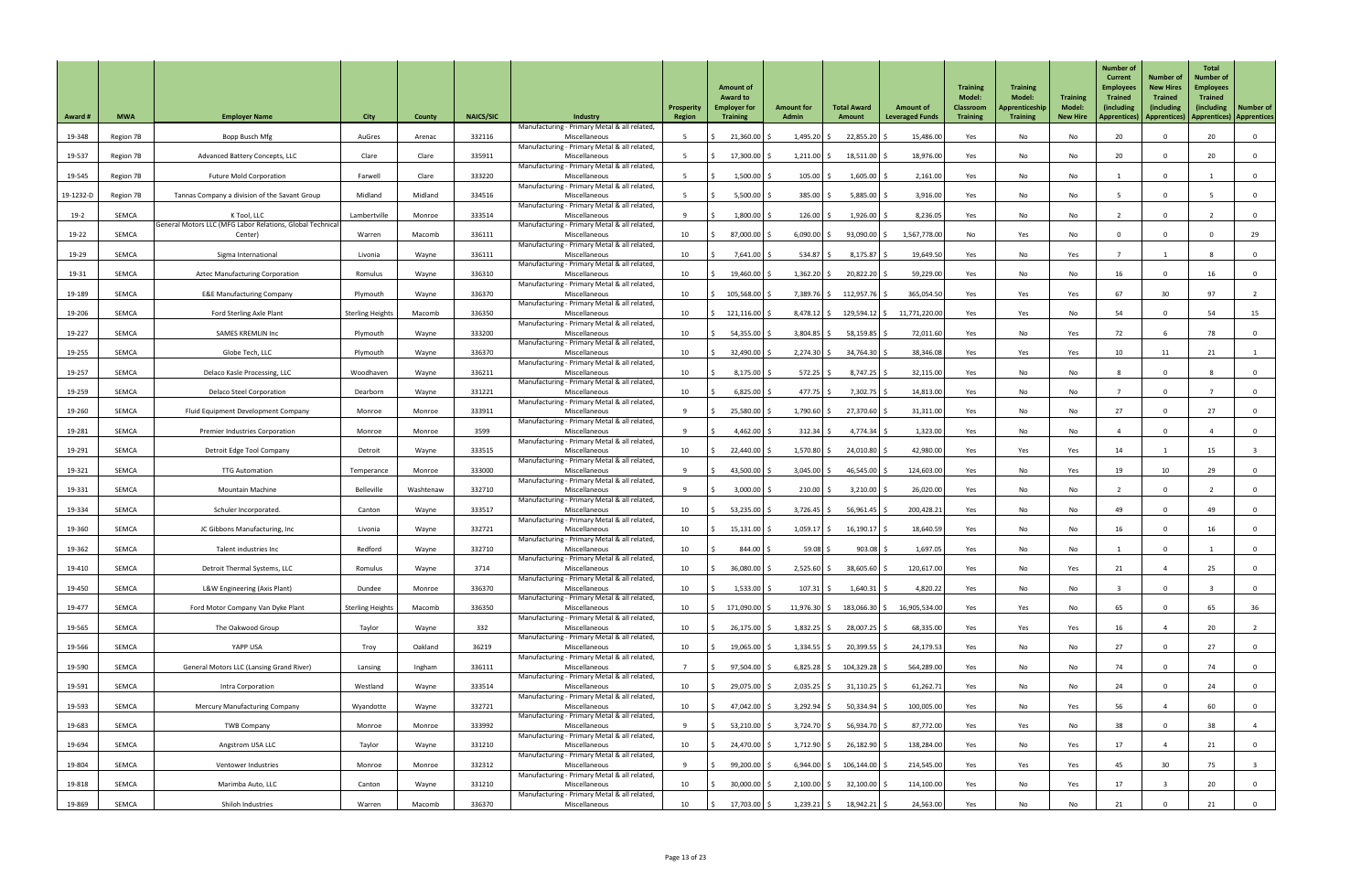| <b>Award #</b> | <b>MWA</b>          | <b>Employer Name</b>                           | <b>City</b>          | County    | <b>NAICS/SIC</b> | Industry                                                      | Prosperity<br>Region | <b>Amount of</b><br><b>Award to</b><br><b>Employer for</b><br><b>Training</b> | <b>Amount for</b><br><b>Admin</b> | <b>Total Award</b><br>Amount | <b>Amount of</b><br><b>Leveraged Funds</b> | <b>Training</b><br><b>Model:</b><br><b>Classroom</b><br><b>Training</b> | <b>Training</b><br><b>Model:</b><br>Apprenticeship<br><b>Training</b> | <b>Training</b><br><b>Model:</b><br><b>New Hire</b> | <b>Number of</b><br><b>Current</b><br><b>Employees</b><br><b>Trained</b><br>(including<br><b>Apprentices</b> ) | <b>Number of</b><br><b>New Hires</b><br><b>Trained</b><br>(including<br>Apprentices)   Apprentices)   Apprentices | <b>Total</b><br><b>Number of</b><br><b>Employees</b><br><b>Trained</b><br>(including) | <b>Number of</b>        |
|----------------|---------------------|------------------------------------------------|----------------------|-----------|------------------|---------------------------------------------------------------|----------------------|-------------------------------------------------------------------------------|-----------------------------------|------------------------------|--------------------------------------------|-------------------------------------------------------------------------|-----------------------------------------------------------------------|-----------------------------------------------------|----------------------------------------------------------------------------------------------------------------|-------------------------------------------------------------------------------------------------------------------|---------------------------------------------------------------------------------------|-------------------------|
| 19-878         | <b>SEMCA</b>        | T-Tool Company                                 | Taylor               | Wayne     | 333517           | Manufacturing - Primary Metal & all related,<br>Miscellaneous | 10                   | 6,935.00                                                                      | 485.45                            | $7,420.45$ \$                | 10,273.77                                  | Yes                                                                     | No                                                                    | No                                                  |                                                                                                                | $\Omega$                                                                                                          |                                                                                       | $\mathbf 0$             |
| 19-1067        | <b>SEMCA</b>        | National Metal Sales, Inc                      | Romulus              | Wayne     | 332322           | Manufacturing - Primary Metal & all related,<br>Miscellaneous | 10                   | $5,000.00$ \$                                                                 | 350.00                            | 5,350.00                     | 13,350.00                                  | Yes                                                                     | No                                                                    | No                                                  |                                                                                                                | $\Omega$                                                                                                          |                                                                                       | 0                       |
| 19-14          | UPWARD              | Advanced Blending Solutions, LLC               | Wallace              | Menominee | 33249            | Manufacturing - Primary Metal & all related,<br>Miscellaneous |                      | 38,750.00 \$                                                                  | $2,712.50$ \$                     | 41,462.50                    | 103,302.38                                 | Yes                                                                     | No                                                                    | Yes                                                 | 19                                                                                                             |                                                                                                                   | 26                                                                                    | $\overline{0}$          |
| 19-17          | <b>UPWARD</b>       | Northern Fab & Machine, LLC                    | Menominee            | Menominee | 332999           | Manufacturing - Primary Metal & all related,<br>Miscellaneous |                      | 17,437.00 \$                                                                  | 1,220.59                          | $18,657.59$ \$               | 18,591.00                                  | Yes                                                                     | No                                                                    | Yes                                                 | 15                                                                                                             |                                                                                                                   | 17                                                                                    | $\overline{0}$          |
| 19-25          | <b>UPWARD</b>       | <b>Stewart Manufacturing, LLC</b>              | Hermansville         | Menominee | 332710           | Manufacturing - Primary Metal & all related,<br>Miscellaneous |                      | 56,209.00 \$                                                                  | 3,934.63                          | 60,143.63                    | 220,830.00                                 | Yes                                                                     | No                                                                    | Yes                                                 | 21                                                                                                             | 25                                                                                                                | 46                                                                                    | $\mathbf 0$             |
| 19-74          | UPWARD              | Marbles Gun Sights, Inc (Marble Arms)          | Gladstone            | Delta     | 332210           | Manufacturing - Primary Metal & all related,<br>Miscellaneous |                      | 58,900.00 \$                                                                  | $4,123.00$ \$                     | $63,023.00$ \$               | 838,293.00                                 | Yes                                                                     | No                                                                    | Yes                                                 | 28                                                                                                             | 13                                                                                                                |                                                                                       | $\overline{0}$          |
| 19-75          | UPWARD              | Race Ramps, LLC                                | Escanaba             | Delta     | 336390           | Manufacturing - Primary Metal & all related,<br>Miscellaneous |                      | 29,625.00 \$                                                                  | $2,073.75$ \$                     | $31,698.75$ \$               | 22,665.21                                  | Yes                                                                     | No                                                                    | Yes                                                 | 17                                                                                                             |                                                                                                                   | 20                                                                                    | $\overline{0}$          |
| 19-78          | <b>UPWARD</b>       | Superior Extrusion, Inc                        | Gwinn                | Marquette | 331310           | Manufacturing - Primary Metal & all related,<br>Miscellaneous |                      | $62,160.00$ \$                                                                | $4,351.20$ \$                     | $66,511.20$ \$               | 5,065,709.00                               | Yes                                                                     | No                                                                    | Yes                                                 |                                                                                                                | 40                                                                                                                | 42                                                                                    | $\mathbf 0$             |
| 19-94          | <b>UPWARD</b>       | <b>Systems Control</b>                         | Iron Mountain        | Dickinson | 335313           | Manufacturing - Primary Metal & all related,<br>Miscellaneous |                      | $105,639.00$ \$                                                               | 7,394.73                          | 113,033.73                   | 461,377.56                                 | Yes                                                                     | No                                                                    | Yes                                                 | 31                                                                                                             | 72                                                                                                                | 103                                                                                   | $\overline{0}$          |
| 19-99          | <b>UPWARD</b>       | Northern Wings Repair                          | Newberry             | Luce      | 336413           | Manufacturing - Primary Metal & all related,<br>Miscellaneous |                      | $6,900.00$ \$                                                                 | 483.00 $\frac{1}{2}$              | 7,383.00                     | 17,482.00                                  | Yes                                                                     | No                                                                    | No                                                  |                                                                                                                | $\mathbf 0$                                                                                                       |                                                                                       | $\overline{0}$          |
| 19-182         | <b>UPWARD</b>       | White Pine Copper Refinery, Inc                | White Pine           | Ontonagon | 331410           | Manufacturing - Primary Metal & all related,<br>Miscellaneous |                      | 18,000.00 \$                                                                  | $1,260.00$ \$                     | $19,260.00$ \$               | 46,387.00                                  | No                                                                      | No                                                                    | Yes                                                 |                                                                                                                | 13                                                                                                                | 13                                                                                    |                         |
|                | <b>UPWARD</b>       | <b>Extreme Tool &amp; Engineering</b>          | Wakefield            |           |                  | Manufacturing - Primary Metal & all related,                  |                      |                                                                               |                                   |                              | 108,909.00                                 |                                                                         |                                                                       |                                                     |                                                                                                                |                                                                                                                   |                                                                                       | $\overline{0}$          |
| 19-277         |                     |                                                |                      | Gogebic   | 333514           | Miscellaneous<br>Manufacturing - Primary Metal & all related, |                      | 8,850.00                                                                      | 619.50                            | 9,469.50                     |                                            | Yes                                                                     | No                                                                    | Yes                                                 |                                                                                                                |                                                                                                                   |                                                                                       | $\overline{0}$          |
| 19-429         | UPWARD              | <b>Burton Industries</b>                       | Ironwood             | Gogebic   | 334418           | Miscellaneous<br>Manufacturing - Primary Metal & all related, |                      | 47,342.00 \$                                                                  | 3,313.94                          | $50,655.94$ \$               | 19,272.00                                  | Yes                                                                     | No                                                                    | Yes                                                 | 28                                                                                                             | 14                                                                                                                | 42                                                                                    |                         |
| 19-508         | UPWARD              | <b>RTI Surgical</b>                            | Marquette            | Marquette | 339113           | Miscellaneous<br>Manufacturing - Primary Metal & all related, |                      | 68,900.00                                                                     | 4,823.00                          | 73,723.00                    | 171,278.33                                 | Yes                                                                     | No                                                                    | Yes                                                 | 43                                                                                                             | 34                                                                                                                | 77                                                                                    | $\overline{\mathbf{0}}$ |
| 19-1116        | <b>UPWARD</b>       | Pettibone Traverse Lift, LLC                   | Baraga               | Baraga    | 3331             | Miscellaneous<br>Manufacturing - Primary Metal & all related, |                      | $20,113.00$ \$                                                                | $1,407.91$ \$                     | $21,520.91$ \$               | 53,868.03                                  | Yes                                                                     | No                                                                    | Yes                                                 | 19                                                                                                             |                                                                                                                   | 20                                                                                    | $\mathbf{0}$            |
| 19-354         | West Central        | Change Parts, Inc                              | Ludington            | Mason     | 333993           | Miscellaneous<br>Manufacturing - Primary Metal & all related, |                      | $11,000.00$ \$                                                                | 770.00 \$                         | 11,770.00                    | 5,550.00                                   | Yes                                                                     | No                                                                    | No                                                  | 21                                                                                                             |                                                                                                                   |                                                                                       | 0                       |
| 19-365         | <b>West Central</b> | Hamtech Inc                                    | <b>Big Rapids</b>    | Mecosta   | 33271            | Miscellaneous<br>Manufacturing - Primary Metal & all related, |                      | $3,000.00$ \$                                                                 | 210.00                            | 3,210.00                     | 25,635.00                                  | No                                                                      | Yes                                                                   | No                                                  |                                                                                                                |                                                                                                                   |                                                                                       |                         |
| 19-431         | <b>West Central</b> | Reed City Group, LLC (formerly Reed City Tool) | <b>Reed City</b>     | Osceola   | 333517           | Miscellaneous<br>Manufacturing - Primary Metal & all related, |                      | 17,924.00 \$                                                                  | 1,254.68                          | $19,178.68$ \$               | 87,394.00                                  | Yes                                                                     | Yes                                                                   | No                                                  | 16                                                                                                             | $\Omega$                                                                                                          | 16                                                                                    |                         |
| 19-460         | <b>West Central</b> | Logic Plus, Inc                                | <b>Reed City</b>     | Osceola   | 339999           | Miscellaneous<br>Manufacturing - Primary Metal & all related, |                      | $13,120.00$ \$                                                                | 918.40                            | 14,038.40                    | 19,336.00                                  | Yes                                                                     | No                                                                    | Yes                                                 | 12                                                                                                             |                                                                                                                   | 14                                                                                    | $\overline{\mathbf{0}}$ |
| 19-781         | <b>West Central</b> | GHSP                                           | Hart                 | Oceana    | 336350           | Miscellaneous<br>Manufacturing - Primary Metal & all related, |                      | 26,000.00 \$                                                                  | $1,820.00$ \$                     | 27,820.00 \$                 | 93,154.00                                  | Yes                                                                     | No                                                                    | No                                                  | 44                                                                                                             |                                                                                                                   | 44                                                                                    | $\mathbf 0$             |
| 19-567         | <b>WMW</b>          | Fogg Filler                                    | Holland              | Ottawa    | 333993           | Miscellaneous<br>Manufacturing - Primary Metal & all related, |                      | 171,196.00 \$                                                                 | $11,983.72$ \$                    | 183,179.72 \$                | 407,760.00                                 | Yes                                                                     | No                                                                    | Yes                                                 | 139                                                                                                            | 14                                                                                                                | 153                                                                                   | 0                       |
| 19-571         | <b>WMW</b>          | Hilite International - Whitehall               | Whitehall            | Muskegon  | 332912           | Miscellaneous<br>Manufacturing - Primary Metal & all related, |                      | $65,177.00$ \$                                                                | $4,562.39$ \$                     | $69,739.39$ \$               | 278,559.00                                 | Yes                                                                     | No                                                                    | No                                                  | 49                                                                                                             |                                                                                                                   | 49                                                                                    | $\mathbf 0$             |
| 19-572         | <b>WMW</b>          | <b>Metal Flow Corporation</b>                  | Holland              | Ottawa    | 332111           | Miscellaneous<br>Manufacturing - Primary Metal & all related, |                      | 29,890.00                                                                     | 2,092.30                          | 31,982.30                    | 80,384.00                                  | Yes                                                                     | Yes                                                                   | No                                                  | 57                                                                                                             |                                                                                                                   | 57                                                                                    |                         |
| 19-574         | <b>WMW</b>          | Titan Tool and Die, Inc                        | <b>Norton Shores</b> | Muskegon  | 333514           | Miscellaneous<br>Manufacturing - Primary Metal & all related, |                      | $10,500.00$ \$                                                                | 735.00 \$                         | $11,235.00$ \$               | 113,343.00                                 | Yes                                                                     | Yes                                                                   | No                                                  |                                                                                                                | $\mathbf 0$                                                                                                       |                                                                                       | - 3                     |
| 19-577         | <b>WMW</b>          | Byrne Tool + Design                            | Rockford             | Kent      | 333511           | Miscellaneous<br>Manufacturing - Primary Metal & all related, |                      | $8,395.00$ \$                                                                 | $587.65$ \$                       | $8,982.65$ \$                | 13,781.54                                  | Yes                                                                     | No                                                                    | No                                                  |                                                                                                                | $\mathbf 0$                                                                                                       |                                                                                       | $\overline{0}$          |
| 19-607         | <b>WMW</b>          | Robert Bosch Fuel Systems, LLC                 | Kentwood             | Kent      | 333618           | Miscellaneous<br>Manufacturing - Primary Metal & all related, |                      | $12,000.00$ \$                                                                | 840.00                            | 12,840.00                    | 181,395.00                                 | No                                                                      | Yes                                                                   | No                                                  |                                                                                                                | $\Omega$                                                                                                          |                                                                                       |                         |
| 19-633         | <b>WMW</b>          | <b>ADAC Automotive</b>                         | Muskegon             | Muskegon  | 336390           | Miscellaneous<br>Manufacturing - Primary Metal & all related, |                      | 43,518.00 \$                                                                  | 3,046.26                          | $46,564.26$ \$               | 124,757.22                                 | Yes                                                                     | Yes                                                                   | Yes                                                 | 33                                                                                                             |                                                                                                                   | 34                                                                                    |                         |
| 19-635         | <b>WMW</b>          | Anderson Global, Inc                           | Muskegon Hts.        | Muskegon  | 332721           | Miscellaneous<br>Manufacturing - Primary Metal & all related, |                      | 105,810.00 \$                                                                 | 7,406.70 \$                       | $113,216.70$ \$              | 209,091.02                                 | Yes                                                                     | Yes                                                                   | Yes                                                 | 75                                                                                                             |                                                                                                                   |                                                                                       |                         |
| 19-642         | <b>WMW</b>          | Howmet Corporation (dba Arconic)               | Whitehall            | Muskegon  | 33641            | Miscellaneous                                                 |                      | 263,790.00 \$                                                                 |                                   | $18,465.30$ \$ 282,255.30 \$ | 736,020.00                                 | Yes                                                                     | Yes                                                                   | Yes                                                 | 44                                                                                                             | 130                                                                                                               | 174                                                                                   | 5 <sub>5</sub>          |
| 19-673         | <b>WMW</b>          | <b>Commercial Tool &amp; Die</b>               | <b>Comstock Park</b> | Kent      | 333511           | Manufacturing - Primary Metal & all related,<br>Miscellaneous |                      | $51,900.00$ \$                                                                | $3,633.00$ \$                     | $55,533.00$ \$               | 148,096.62                                 | Yes                                                                     | Yes                                                                   | Yes                                                 | 31                                                                                                             |                                                                                                                   | 35                                                                                    | $\overline{4}$          |
| 19-703         | <b>WMW</b>          | <b>Dynamic Conveyor Corporation</b>            | Norton Shores        | Muskegon  | 333922           | Manufacturing - Primary Metal & all related,<br>Miscellaneous |                      | $15,240.00$ \$                                                                | $1,066.80$ \$                     | $16,306.80$ \$               | 25,470.00                                  | Yes                                                                     | No                                                                    | Yes                                                 |                                                                                                                |                                                                                                                   | 11                                                                                    | $\overline{0}$          |
| 19-705         | <b>WMW</b>          | Eagle Industrial Group                         | <b>Comstock Park</b> | Kent      | 333514           | Manufacturing - Primary Metal & all related,<br>Miscellaneous |                      | $3,750.00$ \$                                                                 | 262.50                            | 4,012.50 \$                  | 7,410.00                                   | No                                                                      | No                                                                    | Yes                                                 |                                                                                                                |                                                                                                                   |                                                                                       | $\overline{0}$          |
| 19-709         | <b>WMW</b>          | Digital Tool & Die, Inc                        | Grandville           | Kent      | 3335514          | Manufacturing - Primary Metal & all related,<br>Miscellaneous |                      | 72,500.00 \$                                                                  | $5,075.00$ \$                     | 77,575.00 \$                 | 249,815.00                                 | Yes                                                                     | Yes                                                                   | Yes                                                 | 50                                                                                                             |                                                                                                                   | 53                                                                                    | $\overline{2}$          |
| 19-711         | <b>WMW</b>          | Engine Power Components, Inc                   | <b>Grand Haven</b>   | Ottawa    | 336310           | Manufacturing - Primary Metal & all related,<br>Miscellaneous |                      | $5,904.00$ \$                                                                 | 413.28 $\frac{1}{2}$              | $6,317.28$ \$                | 348,843.02                                 | Yes                                                                     | No                                                                    | No                                                  |                                                                                                                | $\mathbf 0$                                                                                                       |                                                                                       | $\overline{0}$          |
| 19-712         | <b>WMW</b>          | Extol, Inc                                     | Zeeland              | Ottawa    | 333298           | Manufacturing - Primary Metal & all related,<br>Miscellaneous |                      | 45,378.00 \$                                                                  | $3,176.46$ \$                     | 48,554.46 \$                 | 127,141.62                                 | Yes                                                                     | Yes                                                                   | Yes                                                 | 25                                                                                                             |                                                                                                                   | 34                                                                                    |                         |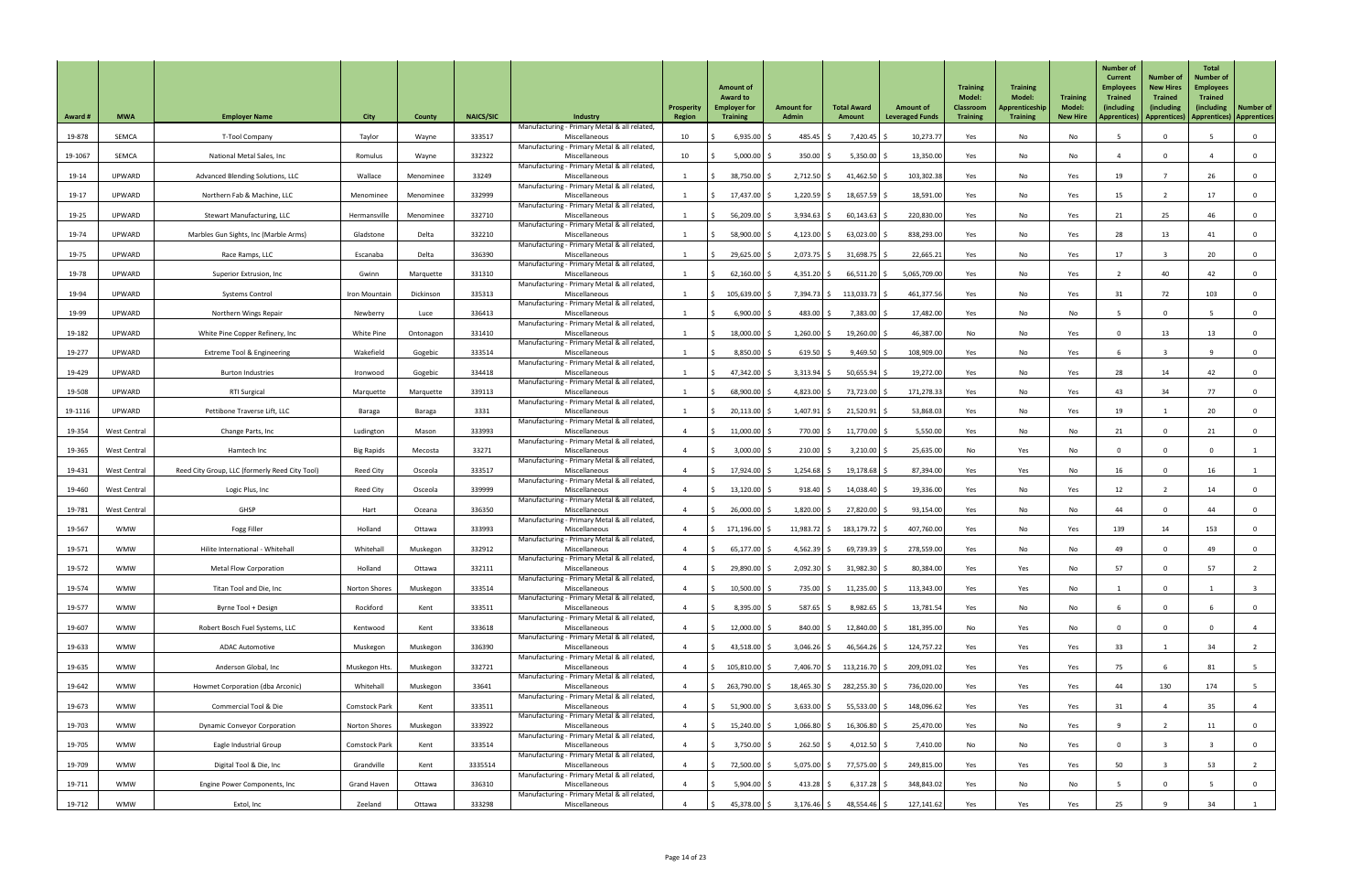| <b>Award #</b> | <b>MWA</b> | <b>Employer Name</b>                                                                  | <b>City</b>          | <b>County</b> | <b>NAICS/SIC</b> | <b>Industry</b>                                               | <b>Prosperity</b><br><b>Region</b> | <b>Amount of</b><br><b>Award to</b><br><b>Employer for</b><br><b>Training</b> | <b>Amount for</b><br><b>Admin</b> | <b>Total Award</b><br>Amount | <b>Amount of</b><br><b>Leveraged Funds</b> | <b>Training</b><br><b>Model:</b><br><b>Classroom</b><br><b>Training</b> | <b>Training</b><br><b>Model:</b><br>Apprenticeship<br><b>Training</b> | <b>Training</b><br><b>Model:</b><br><b>New Hire</b> | <b>Number of</b><br><b>Current</b><br><b>Employees</b><br><b>Trained</b><br>(including<br><b>Apprentices</b> ) | <b>Number of</b><br><b>New Hires</b><br><b>Trained</b><br>(including<br>Apprentices)   Apprentices)   Apprentices | <b>Total</b><br>Number of<br><b>Employees</b><br><b>Trained</b><br>(including) | <b>Number of</b>        |
|----------------|------------|---------------------------------------------------------------------------------------|----------------------|---------------|------------------|---------------------------------------------------------------|------------------------------------|-------------------------------------------------------------------------------|-----------------------------------|------------------------------|--------------------------------------------|-------------------------------------------------------------------------|-----------------------------------------------------------------------|-----------------------------------------------------|----------------------------------------------------------------------------------------------------------------|-------------------------------------------------------------------------------------------------------------------|--------------------------------------------------------------------------------|-------------------------|
| 19-721         | <b>WMW</b> | Greenville Tool & Die Company                                                         | Greenville           | Montcalm      | 333514           | Manufacturing - Primary Metal & all related,<br>Miscellaneous |                                    | $36,000.00$ \$                                                                | 2,520.00                          | 38,520.00                    | 272,344.00                                 | No                                                                      | Yes                                                                   | No                                                  |                                                                                                                | $\Omega$                                                                                                          |                                                                                | 12                      |
| 19-734         | <b>WMW</b> | K&W Tool and Machine, Inc                                                             | Greenville           | Montcalm      | 332              | Manufacturing - Primary Metal & all related,<br>Miscellaneous |                                    | 3,000.00                                                                      | 210.00                            | 3,210.00                     | 28,606.00                                  | No                                                                      | Yes                                                                   | No                                                  | $\Omega$                                                                                                       | $\Omega$                                                                                                          |                                                                                |                         |
| 19-736         | <b>WMW</b> | GE Aviation Muskegon (Johnson Technology)                                             | Muskegon             | Muskegon      | 336412           | Manufacturing - Primary Metal & all related,<br>Miscellaneous |                                    | 76,000.00                                                                     | $5,320.00$ \$                     | 81,320.00                    | 193,546.00                                 | Yes                                                                     | Yes                                                                   | Yes                                                 | 50                                                                                                             | 30 <sup>°</sup>                                                                                                   | 80                                                                             | 4                       |
| 19-737         | <b>WMW</b> | <b>TGW Systems</b>                                                                    | <b>Grand Rapids</b>  | Kent          | 333922           | Manufacturing - Primary Metal & all related,<br>Miscellaneous |                                    | 26,476.00 \$                                                                  | 1,853.32                          | 28,329.32                    | 55,700.00                                  | Yes                                                                     | No                                                                    | Yes                                                 | 12                                                                                                             | 12                                                                                                                | 24                                                                             | $\mathbf 0$             |
| 19-738         | <b>WMW</b> | Ketchum Machine Company                                                               | Freeport             | Barry         | 332710           | Manufacturing - Primary Metal & all related,<br>Miscellaneous |                                    | 7,500.00 \$                                                                   | 525.00                            | $8,025.00$ \$                | 18,916.67                                  | Yes                                                                     | No                                                                    | No                                                  |                                                                                                                | $\Omega$                                                                                                          |                                                                                | - 0                     |
| 19-739         | <b>WMW</b> | L3 Combat Propulsion Systems                                                          | Muskegon             | Muskegon      | 336992           | Manufacturing - Primary Metal & all related,<br>Miscellaneous |                                    | 86,270.00 \$                                                                  | 6,038.90                          | 92,308.90                    | 260,193.83                                 | Yes                                                                     | Yes                                                                   | Yes                                                 | 48                                                                                                             | 16                                                                                                                | 64                                                                             |                         |
| 19-743         | <b>WMW</b> |                                                                                       |                      | Montcalm      | 336350           | Manufacturing - Primary Metal & all related,<br>Miscellaneous |                                    | 81,800.00                                                                     | 5,726.00                          | 87,526.00                    | 399,959.34                                 | Yes                                                                     |                                                                       |                                                     | 35                                                                                                             | 16                                                                                                                |                                                                                |                         |
|                |            | Federal-Mogul Powertrain, LLC                                                         | Greenville           |               |                  | Manufacturing - Primary Metal & all related,                  |                                    |                                                                               |                                   |                              |                                            |                                                                         | Yes                                                                   | Yes                                                 |                                                                                                                |                                                                                                                   | 51                                                                             |                         |
| 19-745         | <b>WMW</b> | Lake Design & Manufacturing                                                           | Belding              | Ionia         | 332119           | Miscellaneous<br>Manufacturing - Primary Metal & all related, |                                    | 14,780.00 \$                                                                  | $1,034.60$ \$                     | $15,814.60$ \$               | 35,606.00                                  | Yes                                                                     | No                                                                    | Yes                                                 | 14                                                                                                             |                                                                                                                   | 15                                                                             | $\overline{0}$          |
| 19-754         | <b>WMW</b> | <b>BCN Technical Services, Inc</b>                                                    | Hastings             | Barry         | 333518           | Miscellaneous<br>Manufacturing - Primary Metal & all related, |                                    | $61,064.00$ \$                                                                | 4,274.48                          | $65,338.48$ \$               | 185,600.00                                 | Yes                                                                     | No                                                                    | Yes                                                 | 46                                                                                                             | 15                                                                                                                | 61                                                                             | $\overline{0}$          |
| 19-765         | <b>WMW</b> | Magna Mirrors of America Inc, dba Mirrors Alto                                        | Alto                 | Kent          | 336390           | Miscellaneous<br>Manufacturing - Primary Metal & all related, |                                    | 65,750.00                                                                     | 4,602.50                          | 70,352.50                    | 145,334.00                                 | Yes                                                                     | Yes                                                                   | Yes                                                 |                                                                                                                | 35                                                                                                                | 38                                                                             |                         |
| 19-767         | <b>WMW</b> | Magna Mirrors of America Inc dba Mirrors Holland                                      | Holland              | Ottawa        | 336399           | Miscellaneous<br>Manufacturing - Primary Metal & all related, |                                    | $53,254.00$ \$                                                                | $3,727.78$ \$                     | $56,981.78$ \$               | 104,808.00                                 | Yes                                                                     | Yes                                                                   | Yes                                                 | 18                                                                                                             | 17                                                                                                                | 35                                                                             |                         |
| 19-780         | <b>WMW</b> | <b>Velocity USA</b>                                                                   | <b>Grand Rapids</b>  | Kent          | 336991           | Miscellaneous<br>Manufacturing - Primary Metal & all related, |                                    | $10,600.00$ \$                                                                | 742.00 \$                         | $11,342.00$ \$               | 21,455.00                                  | Yes                                                                     | No                                                                    | Yes                                                 | 13                                                                                                             |                                                                                                                   | 15 <sub>1</sub>                                                                | 0                       |
| 19-782         | <b>WMW</b> | <b>Ventura Manufacturing</b>                                                          | Zeeland              | Ottawa        | 337214           | Miscellaneous<br>Manufacturing - Primary Metal & all related, |                                    | 36,630.00 \$                                                                  | $2,564.10$ \$                     | 39,194.10                    | 62,269.00                                  | Yes                                                                     | No                                                                    | Yes                                                 | 21                                                                                                             | 14                                                                                                                | 35                                                                             | $\mathbf 0$             |
| 19-788         | <b>WMW</b> | <b>Stone Fox Staffing</b>                                                             | <b>Grand Rapids</b>  | Kent          | 333515           | Miscellaneous<br>Manufacturing - Primary Metal & all related, |                                    | $21,895.00$ \$                                                                | 1,532.65                          | 23,427.65                    | 73,392.00                                  | Yes                                                                     | No                                                                    | Yes                                                 |                                                                                                                | 10 <sup>°</sup>                                                                                                   | 15                                                                             | $\mathbf 0$             |
| 19-789         | <b>WMW</b> | MEC                                                                                   | <b>Byron Center</b>  | Kent          | 332999           | Miscellaneous<br>Manufacturing - Primary Metal & all related, |                                    | 59,746.00 \$                                                                  | $4,182.22$ \$                     | $63,928.22$ \$               | 72,984.00                                  | Yes                                                                     | Yes                                                                   | Yes                                                 | 31                                                                                                             | 17                                                                                                                | 48                                                                             |                         |
| 19-791         | <b>WMW</b> | Magna Mirrors of America, Inc dba Engineered Glass                                    | Holland Twp.         | Ottawa        | 336390           | Miscellaneous<br>Manufacturing - Primary Metal & all related, |                                    | $109,365.00$ \$                                                               | $7,655.55$ \$                     | 117,020.55   \$              | 1,280,179.00                               | Yes                                                                     | No                                                                    | Yes                                                 | 42                                                                                                             | 40                                                                                                                | 82                                                                             | $\mathbf 0$             |
| 19-792         | <b>WMW</b> | <b>Emerald Corporation</b><br>CTC Acquisition Company LLC, dba Grand Rapids Controls, | <b>Grand Rapids</b>  | Kent          | 336300           | Miscellaneous<br>Manufacturing - Primary Metal & all related, |                                    | 27,280.00 \$                                                                  | $1,909.60$ \$                     | 29,189.60 \$                 | 31,373.00                                  | Yes                                                                     | No                                                                    | Yes                                                 | 10                                                                                                             | 10 <sup>°</sup>                                                                                                   | 20                                                                             | $\overline{0}$          |
| 19-795         | <b>WMW</b> | LLC                                                                                   | Rockford             | Kent          | 336360           | Miscellaneous<br>Manufacturing - Primary Metal & all related, |                                    | 37,500.00 \$                                                                  | 2,625.00                          | 40,125.00                    | 106,203.00                                 | Yes                                                                     | Yes                                                                   | Yes                                                 | 18                                                                                                             |                                                                                                                   | 23                                                                             |                         |
| 19-797         | <b>WMW</b> | Jireh Metal Products, Inc                                                             | Grandville           | Kent          | 332119           | Miscellaneous                                                 |                                    | 42,900.00 \$                                                                  | 3,003.00                          | 45,903.00 \$                 | 154,690.00                                 | Yes                                                                     | Yes                                                                   | Yes                                                 | 26                                                                                                             |                                                                                                                   | 32                                                                             |                         |
| 19-798         | <b>WMW</b> | Koops, Inc                                                                            | Holland              | Allegan       | 333200           | Manufacturing - Primary Metal & all related,<br>Miscellaneous |                                    | 48,280.00 \$                                                                  | 3,379.60                          | 51,659.60                    | 289,283.00                                 | Yes                                                                     | Yes                                                                   | Yes                                                 |                                                                                                                | 17                                                                                                                | 23                                                                             |                         |
| 19-801         | <b>WMW</b> | Ranger Die, Inc                                                                       | Coopersville         | Ottawa        | 333514           | Manufacturing - Primary Metal & all related,<br>Miscellaneous |                                    | $10,170.00$ \$                                                                | $711.90$ \$                       | 10,881.90                    | 58,494.00                                  | No                                                                      | Yes                                                                   | Yes                                                 |                                                                                                                |                                                                                                                   |                                                                                |                         |
| 19-803         | <b>WMW</b> | Herman Miller, Inc                                                                    | Zeeland              | Ottawa        | 337211           | Manufacturing - Primary Metal & all related,<br>Miscellaneous |                                    | 280,545.00 \$                                                                 | $19,638.15$ \$                    | $300,183.15$ \$              | 893,245.12                                 | Yes                                                                     | Yes                                                                   | Yes                                                 | 146                                                                                                            | 90                                                                                                                | 236                                                                            |                         |
| 19-805         | <b>WMW</b> | <b>CG Automation &amp; Fixture</b>                                                    | <b>Comstock Park</b> | Kent          | 333514           | Manufacturing - Primary Metal & all related,<br>Miscellaneous |                                    | $28,498.00$ \$                                                                | 1,994.86                          | $30,492.86$ \$               | 104,147.13                                 | Yes                                                                     | Yes                                                                   | Yes                                                 | 12                                                                                                             |                                                                                                                   | 16                                                                             |                         |
| 19-808         | <b>WMW</b> | Die-Tech and Engineering, Inc                                                         | <b>Grand Rapids</b>  | Kent          | 333514           | Manufacturing - Primary Metal & all related,<br>Miscellaneous |                                    | $36,000.00$ \$                                                                | 2,520.00                          | 38,520.00                    | 206,840.00                                 | Yes                                                                     | Yes                                                                   | Yes                                                 |                                                                                                                |                                                                                                                   | 10                                                                             |                         |
| 19-809         | <b>WMW</b> | THK Rhythm Automotive Michigan Corporation                                            | Portland             | Ionia         | 336330           | Manufacturing - Primary Metal & all related,<br>Miscellaneous |                                    | 74,688.00 \$                                                                  | $5,228.16$ \$                     | 79,916.16 \$                 | 798,177.00                                 | Yes                                                                     | Yes                                                                   | Yes                                                 | 87                                                                                                             | 12                                                                                                                | 99                                                                             |                         |
| 19-813         | <b>WMW</b> | Swoboda, Inc                                                                          | Kentwood             | Kent          | 336310           | Manufacturing - Primary Metal & all related,<br>Miscellaneous |                                    | 41,078.00 \$                                                                  | $2,875.46$ \$                     | 43,953.46 $\frac{1}{5}$      | 261,467.17                                 | Yes                                                                     | Yes                                                                   | Yes                                                 | 12                                                                                                             | q                                                                                                                 |                                                                                |                         |
| 19-816         | <b>WMW</b> | Eclipse Tool & Die, Inc                                                               | Wayland              | Allegan       | 333511           | Manufacturing - Primary Metal & all related,<br>Miscellaneous |                                    | 19,500.00 \$                                                                  | $1,365.00$ \$                     | $20,865.00$ \$               | 278,898.00                                 | Yes                                                                     | Yes                                                                   | Yes                                                 |                                                                                                                |                                                                                                                   |                                                                                |                         |
| 19-817         | <b>WMW</b> | <b>Altron Automation</b>                                                              | Hudsonville          | Ottawa        | 333999           | Manufacturing - Primary Metal & all related,<br>Miscellaneous |                                    | 74,616.00 \$                                                                  | $5,223.12$ \$                     | 79,839.12 \$                 | 222,396.00                                 | Yes                                                                     | Yes                                                                   | Yes                                                 | 51                                                                                                             | 10                                                                                                                |                                                                                |                         |
| 19-820         | <b>WMW</b> | <b>DME Milacron</b>                                                                   | Greenville           | Montcalm      | 331110           | Manufacturing - Primary Metal & all related,<br>Miscellaneous |                                    | 72,600.00 \$                                                                  | $5,082.00$ \$                     | 77,682.00 \$                 | 89,045.00                                  | Yes                                                                     | No                                                                    | Yes                                                 | 46                                                                                                             | 10 <sup>°</sup>                                                                                                   | 56                                                                             | $\overline{0}$          |
| 19-825         | <b>WMW</b> | <b>Gentex Corporation</b>                                                             | Zeeland              | Ottawa        | 335310           | Manufacturing - Primary Metal & all related,<br>Miscellaneous |                                    | $90,169.00$ \$                                                                | $6,311.83$ \$                     | $96,480.83$ \$               | 343,774.00                                 | Yes                                                                     | Yes                                                                   | Yes                                                 | 41                                                                                                             | 8                                                                                                                 | 49                                                                             | 8                       |
| 19-826         | <b>WMW</b> | <b>ArtiFlex Manufacturing</b>                                                         | <b>Grand Rapids</b>  | Kent          | 333514           | Manufacturing - Primary Metal & all related,<br>Miscellaneous |                                    | 88,870.00 \$                                                                  | $6,220.90$ \$                     | 95,090.90 \$                 | 230,631.00                                 | Yes                                                                     | Yes                                                                   | Yes                                                 | 41                                                                                                             | 31                                                                                                                | 72                                                                             | $\overline{4}$          |
| 19-836         | <b>WMW</b> | West Michigan Fabrication Corp                                                        | Belding              | Ionia         | 332              | Manufacturing - Primary Metal & all related,<br>Miscellaneous |                                    | $9,000.00$ \$                                                                 | 630.00                            | $9,630.00$ \$                | 13,390.00                                  | Yes                                                                     | No                                                                    | Yes                                                 |                                                                                                                |                                                                                                                   |                                                                                | $\overline{0}$          |
| 19-837         | <b>WMW</b> | Walker Tool & Die, Inc                                                                | <b>Grand Rapids</b>  | Kent          | 333514           | Manufacturing - Primary Metal & all related,<br>Miscellaneous |                                    | $21,000.00$ \$                                                                | $1,470.00$ \$                     | $22,470.00$ \$               | 130,177.00                                 | No                                                                      | Yes                                                                   | Yes                                                 |                                                                                                                |                                                                                                                   |                                                                                | $5\overline{)}$         |
| 19-845         | <b>WMW</b> | Steeplechase Tool and Die                                                             | Lakeview             | Montcalm      | 333514           | Manufacturing - Primary Metal & all related,<br>Miscellaneous |                                    | $11,100.00$ \$                                                                | 777.00 \$                         | $11,877.00$ \$               | 53,966.34                                  | Yes                                                                     | Yes                                                                   | No                                                  |                                                                                                                | $\mathbf 0$                                                                                                       |                                                                                |                         |
| 19-849         | <b>WMW</b> | Scherdel Sales & Technology, Inc                                                      | Muskegon             | Muskegon      | 332613           | Manufacturing - Primary Metal & all related,<br>Miscellaneous |                                    | 48,078.00 \$                                                                  | $3,365.46$ \$                     | $51,443.46$ \$               | 167,039.00                                 | Yes                                                                     | Yes                                                                   | Yes                                                 | 40                                                                                                             | 15                                                                                                                | 55                                                                             | $\overline{\mathbf{3}}$ |
|                |            |                                                                                       |                      |               |                  |                                                               |                                    |                                                                               |                                   |                              |                                            |                                                                         |                                                                       |                                                     |                                                                                                                |                                                                                                                   |                                                                                |                         |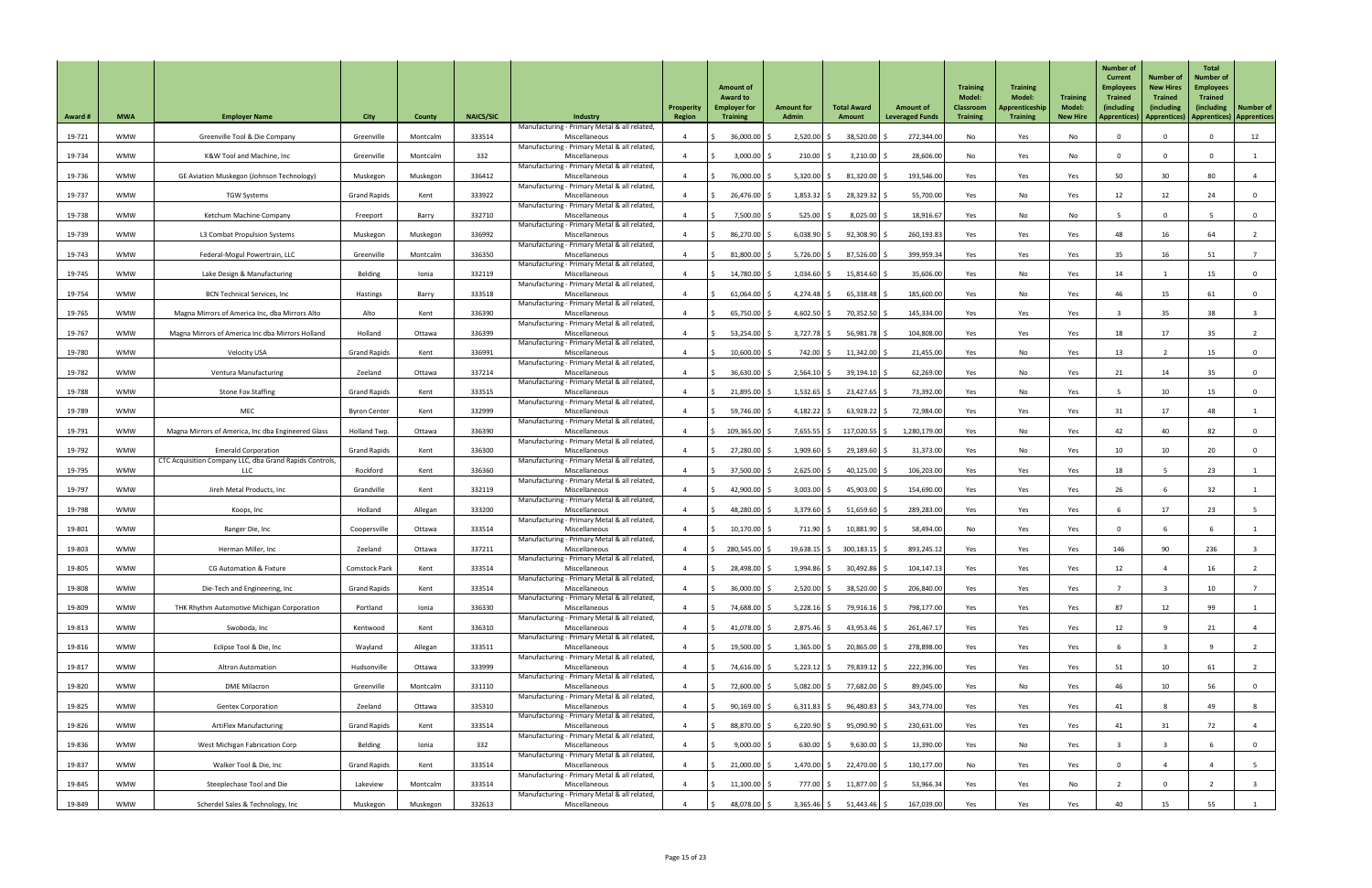| <b>Award #</b> | <b>MWA</b> | <b>Employer Name</b>                                                       | <b>City</b>          | County    | <b>NAICS/SIC</b> | Industry                                                      | Prosperity<br>Region | <b>Amount of</b><br><b>Award to</b><br><b>Employer for</b><br><b>Training</b> | <b>Amount for</b><br><b>Admin</b> | <b>Total Award</b><br>Amount | <b>Amount of</b><br><b>Leveraged Funds</b> | <b>Training</b><br><b>Model:</b><br><b>Classroom</b><br><b>Training</b> | <b>Training</b><br><b>Model:</b><br>Apprenticeship<br><b>Training</b> | <b>Training</b><br><b>Model:</b><br><b>New Hire</b> | <b>Number of</b><br><b>Current</b><br><b>Employees</b><br><b>Trained</b><br>(including<br><b>Apprentices</b> ) | <b>Number of</b><br><b>New Hires</b><br><b>Trained</b><br><i>(including</i><br>Apprentices) | <b>Total</b><br><b>Number of</b><br><b>Employees</b><br><b>Trained</b><br><i>(including)</i> | <b>Number of</b><br>  Apprentices)   Apprentices |
|----------------|------------|----------------------------------------------------------------------------|----------------------|-----------|------------------|---------------------------------------------------------------|----------------------|-------------------------------------------------------------------------------|-----------------------------------|------------------------------|--------------------------------------------|-------------------------------------------------------------------------|-----------------------------------------------------------------------|-----------------------------------------------------|----------------------------------------------------------------------------------------------------------------|---------------------------------------------------------------------------------------------|----------------------------------------------------------------------------------------------|--------------------------------------------------|
| 19-854         | <b>WMW</b> | <b>Rolar Products</b>                                                      | Muskegon             | Muskegon  | 332710           | Manufacturing - Primary Metal & all related,<br>Miscellaneous |                      | 17,936.00 \$                                                                  | $1,255.52$ \$                     | 19,191.52                    | 123,748.00                                 | Yes                                                                     | No                                                                    | No                                                  | 22                                                                                                             | $\Omega$                                                                                    | 22                                                                                           | $\overline{0}$                                   |
| 19-858         | <b>WMW</b> | Rapid Tooling Systems, Inc                                                 | <b>Grand Rapids</b>  | Kent      | 333514           | Manufacturing - Primary Metal & all related,<br>Miscellaneous |                      | $3,000.00$ \$                                                                 | 210.00                            | 3,210.00                     | 14,595.00                                  | No                                                                      | Yes                                                                   | No                                                  |                                                                                                                | $\Omega$                                                                                    |                                                                                              |                                                  |
| 19-863         | <b>WMW</b> | Pridgeon & Clay, Inc                                                       | <b>Grand Rapids</b>  | Kent      | 336370           | Manufacturing - Primary Metal & all related,<br>Miscellaneous |                      | 202,962.00 \$                                                                 |                                   | 14,207.34   \$ 217,169.34    | 590,973.53                                 | Yes                                                                     | Yes                                                                   | Yes                                                 | 108                                                                                                            | 50                                                                                          | 158                                                                                          | 12                                               |
| 19-868         | <b>WMW</b> | <b>DME Milacron</b>                                                        | Troy                 | Oakland   | 331110           | Manufacturing - Primary Metal & all related,<br>Miscellaneous | 10                   | 82,500.00                                                                     | 5,775.00                          | 88,275.00                    | 147,232.00                                 | Yes                                                                     | No                                                                    | Yes                                                 | 78                                                                                                             | 10 <sup>°</sup>                                                                             | 88                                                                                           | $\overline{0}$                                   |
| 19-879         | <b>WMW</b> | Davon Manufacturing Company, Inc                                           | Zeeland              | Ottawa    | 332613           | Manufacturing - Primary Metal & all related,<br>Miscellaneous |                      | $1,450.00$ \$                                                                 | 101.50                            | $1,551.50$ \$                | 4,472.77                                   | Yes                                                                     | No                                                                    | No                                                  |                                                                                                                | $\Omega$                                                                                    |                                                                                              | $\overline{\mathbf{0}}$                          |
| 19-881         | <b>WMW</b> | NN Mobile Solutions, A Division of NN Inc                                  | Kentwood             | Kent      | 332721           | Manufacturing - Primary Metal & all related,<br>Miscellaneous |                      | $52,000.00$ \$                                                                | $3,640.00$ \$                     | $55,640.00$ \$               | 363,720.00                                 | Yes                                                                     | Yes                                                                   | No                                                  | 12                                                                                                             | $\mathbf{0}$                                                                                | 12                                                                                           | 12                                               |
| 19-891         | <b>WMW</b> | <b>Metal Technologies</b>                                                  | Ravenna              | Muskegon  | 331511           | Manufacturing - Primary Metal & all related,<br>Miscellaneous |                      | 48,667.00 \$                                                                  | 3,406.69                          | 52,073.69                    | 75,719.00                                  | Yes                                                                     | Yes                                                                   | Yes                                                 |                                                                                                                | 30 <sup>°</sup>                                                                             | 31                                                                                           |                                                  |
| 19-895         | <b>WMW</b> | Plasan North America                                                       | Walker               | Kent      | 336992           | Manufacturing - Primary Metal & all related,<br>Miscellaneous |                      | 70,085.00 \$                                                                  | $4,905.95$ \$                     | 74,990.95 \$                 | 174,674.00                                 | Yes                                                                     | No                                                                    | Yes                                                 | 18                                                                                                             | 32                                                                                          | 50                                                                                           | $\overline{0}$                                   |
| 19-901         | <b>WMW</b> | Shape Corp                                                                 | <b>Grand Haven</b>   | Ottawa    | 332312           | Manufacturing - Primary Metal & all related,<br>Miscellaneous |                      | 133,095.00 \$                                                                 | $9,316.65$ \$                     | 142,411.65                   | 876,751.00                                 | Yes                                                                     | Yes                                                                   | Yes                                                 | 26                                                                                                             | 45                                                                                          |                                                                                              | 10                                               |
| 19-906         | <b>WMW</b> | <b>TNR Machine</b>                                                         | Dowling              | Barry     | 332312           | Manufacturing - Primary Metal & all related,<br>Miscellaneous |                      | 17,765.00 \$                                                                  | $1,243.55$ \$                     | $19,008.55$ \$               | 35,396.00                                  | Yes                                                                     | No                                                                    | Yes                                                 | 12                                                                                                             |                                                                                             | 14                                                                                           |                                                  |
|                |            |                                                                            |                      |           | 333514           | Manufacturing - Primary Metal & all related,                  |                      |                                                                               | $1,260.00$ \$                     |                              |                                            |                                                                         |                                                                       |                                                     | $\Omega$                                                                                                       |                                                                                             |                                                                                              | $\overline{0}$                                   |
| 19-914         | <b>WMW</b> | <b>Advanced Tooling Systems</b>                                            | <b>Comstock Park</b> | Kent      |                  | Miscellaneous<br>Manufacturing - Primary Metal & all related, |                      | 18,000.00 \$                                                                  |                                   | 19,260.00                    | 87,279.50                                  | No                                                                      | Yes                                                                   | Yes                                                 |                                                                                                                |                                                                                             |                                                                                              |                                                  |
| 19-916         | <b>WMW</b> | Fomcore, LLC                                                               | Muskegon             | Muskegon  | 337127           | Miscellaneous<br>Manufacturing - Primary Metal & all related, |                      | 15,600.00 \$                                                                  | $1,092.00$ \$                     | $16,692.00$ \$               | 11,805.00                                  | Yes                                                                     | No                                                                    | Yes                                                 |                                                                                                                |                                                                                             | 14                                                                                           | $\Omega$                                         |
| 19-917         | <b>WMW</b> | Meridian, Inc                                                              | <b>Spring Lake</b>   | Ottawa    | 337214           | Miscellaneous<br>Manufacturing - Primary Metal & all related, |                      | 103,963.00 \$                                                                 | $7,277.41$ \$                     | 111,240.41                   | 977,794.00                                 | Yes                                                                     | Yes                                                                   | Yes                                                 | 96                                                                                                             | 19                                                                                          | 115                                                                                          |                                                  |
| 19-946         | <b>WMW</b> | Parker Hannifin Corporation - Richland                                     | Richland             | Kalamazoo | 332912           | Miscellaneous<br>Manufacturing - Primary Metal & all related, |                      | 18,000.00                                                                     | 1,260.00                          | 19,260.00                    | 90,075.00                                  | No                                                                      | Yes                                                                   | Yes                                                 |                                                                                                                |                                                                                             |                                                                                              |                                                  |
| 19-950         | <b>WMW</b> | Agape Plastics, Inc<br>Shipston Aluminum Technologies, dba Busche Aluminum | <b>Grand Rapids</b>  | Kent      | 336390           | Miscellaneous<br>Manufacturing - Primary Metal & all related, |                      | $33,550.00$ \$                                                                | 2,348.50                          | 35,898.50                    | 142,683.18                                 | Yes                                                                     | No                                                                    | Yes                                                 |                                                                                                                | 15                                                                                          | 24                                                                                           | $\overline{0}$                                   |
| 19-951         | <b>WMW</b> | Technologies                                                               | Fruitport            | Ottawa    | 331524           | Miscellaneous<br>Manufacturing - Primary Metal & all related, |                      | 27,690.00                                                                     | $1,938.30$ \$                     | 29,628.30                    | 173,432.00                                 | Yes                                                                     | Yes                                                                   | No                                                  | 22                                                                                                             | $\Omega$                                                                                    | 22                                                                                           |                                                  |
| 19-955         | <b>WMW</b> | Middleville Tool & Die                                                     | Middleville          | Barry     | 333514           | Miscellaneous<br>Manufacturing - Primary Metal & all related, |                      | 79,234.00 \$                                                                  | $5,546.38$ \$                     | 84,780.38 \$                 | 299,069.00                                 | Yes                                                                     | Yes                                                                   | Yes                                                 | 30 <sup>°</sup>                                                                                                | 15                                                                                          | 45                                                                                           | - 5                                              |
| 19-957         | <b>WMW</b> | <b>Specialty Tooling Systems</b>                                           | <b>Grand Rapids</b>  | Kent      | 333518           | Miscellaneous<br>Manufacturing - Primary Metal & all related, |                      | 6,000.00                                                                      | 420.00                            | 6,420.00                     | 12,720.00                                  | No                                                                      | No                                                                    | Yes                                                 |                                                                                                                |                                                                                             |                                                                                              | $\mathbf 0$                                      |
| 19-963         | <b>WMW</b> | <b>Ultimate Gaging Systems</b>                                             | <b>Grand Rapids</b>  | Kent      | 333514           | Miscellaneous<br>Manufacturing - Primary Metal & all related, |                      | $19,130.00$ \$                                                                | 1,339.10                          | $20,469.10$ \$               | 99,544.00                                  | Yes                                                                     | Yes                                                                   | Yes                                                 |                                                                                                                |                                                                                             |                                                                                              |                                                  |
| 19-972         | <b>WMW</b> | Guo Ji Tooling Systems                                                     | <b>Grand Rapids</b>  | Kent      | 333514           | Miscellaneous<br>Manufacturing - Primary Metal & all related, |                      | $1,000.00$ \$                                                                 | 70.00 \$                          | $1,070.00$ \$                | 2,080.00                                   | No                                                                      | No                                                                    | Yes                                                 |                                                                                                                |                                                                                             |                                                                                              | $\mathbf{0}$                                     |
| 19-980         | <b>WMW</b> | Star Crane & Hoist, Inc                                                    | Allendale            | Ottawa    | 333923           | Miscellaneous<br>Manufacturing - Primary Metal & all related, |                      | 44,050.00                                                                     | 3,083.50                          | 47,133.50                    | 100,464.00                                 | Yes                                                                     | Yes                                                                   | Yes                                                 | 32                                                                                                             |                                                                                             | 35                                                                                           |                                                  |
| 19-981         | <b>WMW</b> | Firstronic, LLC                                                            | <b>Grand Rapids</b>  | Kent      | 334419           | Miscellaneous<br>Manufacturing - Primary Metal & all related, |                      | 160,500.00 \$                                                                 | $11,235.00$ \$                    | 171,735.00                   | 1,618,450.00                               | Yes                                                                     | No                                                                    | Yes                                                 | 77                                                                                                             | 30 <sup>°</sup>                                                                             | 107                                                                                          | $\overline{0}$                                   |
| 19-988         | <b>WMW</b> | <b>ITW Drawform</b>                                                        | Zeeland              | Ottawa    | 3363700100       | Miscellaneous<br>Manufacturing - Primary Metal & all related, |                      | $33,220.00$ \$                                                                | 2,325.40                          | 35,545.40                    | 953,552.28                                 | Yes                                                                     | Yes                                                                   | No                                                  | 41                                                                                                             |                                                                                             |                                                                                              |                                                  |
| 19-993         | <b>WMW</b> | Lakeside Spring, LLC                                                       | <b>Spring Lake</b>   | Muskegon  | 332613           | Miscellaneous<br>Manufacturing - Primary Metal & all related, |                      | $9,600.00$ \$                                                                 | $672.00$ \$                       | $10,272.00$ \$               | 9,048.00                                   | Yes                                                                     | No                                                                    | No                                                  |                                                                                                                | $\Omega$                                                                                    |                                                                                              | $\overline{0}$                                   |
| 19-1023        | <b>WMW</b> | Ropes Courses, Inc                                                         | Allegan              | Allegan   | 332312           | Miscellaneous<br>Manufacturing - Primary Metal & all related, |                      | 44,670.00 \$                                                                  | $3,126.90$ \$                     | 47,796.90 \$                 | 76,821.00                                  | Yes                                                                     | Yes                                                                   | Yes                                                 | 19                                                                                                             | 15                                                                                          | 34                                                                                           |                                                  |
| 19-1041        | <b>WMW</b> | Innotec, Corp                                                              | Zeeland              | Ottawa    | 334419           | Miscellaneous<br>Manufacturing - Primary Metal & all related, |                      | 108,736.00 \$                                                                 | $7,611.52$ \$                     | $116,347.52$ \$              | 225,310.96                                 | Yes                                                                     | No                                                                    | Yes                                                 | 88                                                                                                             | 11                                                                                          | 99                                                                                           | 0                                                |
| 19-1074        | <b>WMW</b> | Stampede Die and Engineering (Stampede Die Corp)                           | Wayland              | Allegan   | 332900           | Miscellaneous<br>Manufacturing - Primary Metal & all related, |                      | 59,780.00 \$                                                                  | $4,184.60$ \$                     | 63,964.60                    | 169,066.58                                 | Yes                                                                     | Yes                                                                   | Yes                                                 | 26                                                                                                             | 15                                                                                          |                                                                                              |                                                  |
| 19-1078        | <b>WMW</b> | <b>Plasan Carbon Composites</b>                                            | Walker               | Kent      | 336211           | Miscellaneous<br>Manufacturing - Primary Metal & all related, |                      | 37,098.00 \$                                                                  | $2,596.86$ \$                     | $39,694.86$ \$               | 208,324.00                                 | Yes                                                                     | No                                                                    | Yes                                                 | 39                                                                                                             | 42                                                                                          | 81                                                                                           |                                                  |
| 19-1089        | <b>WMW</b> | <b>Next Level Manufacturing</b>                                            | Jenison              | Ottawa    | 333517           | Miscellaneous<br>Manufacturing - Primary Metal & all related, |                      | $9,460.00$ \$                                                                 | $662.20$ \$                       | $10,122.20$ \$               | 85,669.00                                  | Yes                                                                     | No                                                                    | No                                                  | 13                                                                                                             | $\mathbf 0$                                                                                 | 13                                                                                           | $\overline{0}$                                   |
| 19-1095        | <b>WMW</b> | <b>Comfort Research LLC</b>                                                | <b>Grand Rapids</b>  | Kent      | 337121/339930    | Miscellaneous<br>Manufacturing - Primary Metal & all related, | $\Lambda$            | 77,250.00 \$                                                                  | $5,407.50$ \$                     | 82,657.50 \$                 | 214,244.00                                 | Yes                                                                     | No                                                                    | Yes                                                 | 55                                                                                                             |                                                                                             | 56                                                                                           | $\overline{0}$                                   |
| 19-1110        | <b>WMW</b> | Michigan Spring and Stamping of Muskegon, LLC                              | Muskegon             | Muskegon  | 332612           | Miscellaneous<br>Manufacturing - Primary Metal & all related  |                      | $95,030.00$ \$                                                                |                                   | $6,652.10$ \$ 101,682.10 \$  | 204,572.00                                 | Yes                                                                     | Yes                                                                   | Yes                                                 | 52                                                                                                             | 15                                                                                          | 67                                                                                           |                                                  |
| 19-1114        | <b>WMW</b> | Rapid-Line                                                                 | Wyoming              | Kent      | 332710           | Miscellaneous<br>Manufacturing - Primary Metal & all related, |                      | 45,240.00 \$                                                                  | $3,166.80$ \$                     | 48,406.80 \$                 | 106,499.00                                 | Yes                                                                     | Yes                                                                   | Yes                                                 | 24                                                                                                             |                                                                                             | 30                                                                                           |                                                  |
| 19-1117        | <b>WMW</b> | <b>Nucraft Furniture Company</b>                                           | <b>Comstock Park</b> | Kent      | 337211           | Miscellaneous<br>Manufacturing - Primary Metal & all related, |                      | 44,900.00 \$                                                                  | $3,143.00$ \$                     | $48,043.00$ \$               | 317,400.00                                 | Yes                                                                     | Yes                                                                   | Yes                                                 | 24                                                                                                             |                                                                                             | 27                                                                                           |                                                  |
| 19-1119        | <b>WMW</b> | NPR of America, Inc                                                        | <b>Grand Haven</b>   | Ottawa    | 332710           | Miscellaneous<br>Manufacturing - Primary Metal & all related, |                      | 21,798.00 \$                                                                  | $1,525.86$ \$                     | $23,323.86$ \$               | 24,262.00                                  | Yes                                                                     | No                                                                    | Yes                                                 | 11                                                                                                             |                                                                                             | 16                                                                                           | $\overline{0}$                                   |
| 19-1127        | <b>WMW</b> | Action Die                                                                 | Grandville           | Kent      | 333514           | Miscellaneous                                                 |                      | 7,500.00 \$                                                                   | $525.00$ \$                       | $8,025.00$ \$                | 48,871.43                                  | Yes                                                                     | Yes                                                                   | No                                                  |                                                                                                                | $\Omega$                                                                                    |                                                                                              |                                                  |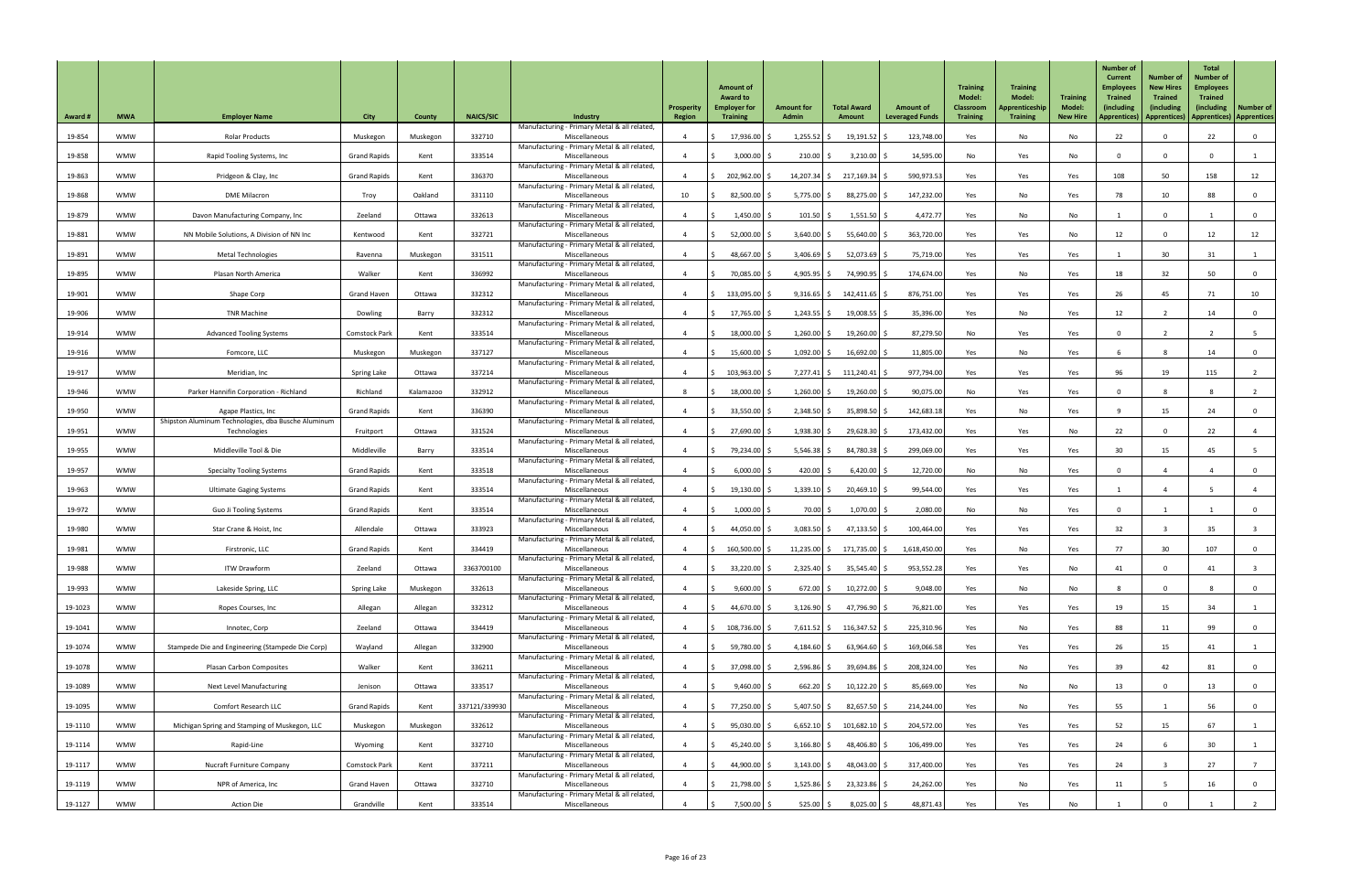| <b>Award#</b> | <b>MWA</b>  | <b>Employer Name</b>                       | <b>City</b>           | <b>County</b> | <b>NAICS/SIC</b> | <b>Industry</b>                                                                           | Prosperity<br>Region | <b>Amount of</b><br><b>Award to</b><br><b>Employer for</b><br><b>Training</b> | <b>Amount for</b><br><b>Admin</b> | <b>Total Award</b><br>Amount | <b>Amount of</b><br><b>Leveraged Funds</b> | <b>Training</b><br><b>Model:</b><br><b>Classroom</b><br><b>Training</b> | <b>Training</b><br><b>Model:</b><br>Apprenticeship<br><b>Training</b> | <b>Training</b><br><b>Model:</b><br><b>New Hire</b> | <b>Number of</b><br><b>Current</b><br><b>Employees</b><br><b>Trained</b><br><i>(including)</i><br><b>Apprentices</b> ) | <b>Number of</b><br><b>New Hires</b><br><b>Trained</b><br><i>(including</i><br><b>Apprentices</b> ) | <b>Total</b><br><b>Number of</b><br><b>Employees</b><br><b>Trained</b><br>(including) | <b>Number of</b><br><b>Apprentices) Apprentices</b> |
|---------------|-------------|--------------------------------------------|-----------------------|---------------|------------------|-------------------------------------------------------------------------------------------|----------------------|-------------------------------------------------------------------------------|-----------------------------------|------------------------------|--------------------------------------------|-------------------------------------------------------------------------|-----------------------------------------------------------------------|-----------------------------------------------------|------------------------------------------------------------------------------------------------------------------------|-----------------------------------------------------------------------------------------------------|---------------------------------------------------------------------------------------|-----------------------------------------------------|
| 19-1129       | <b>WMW</b>  | <b>Automatic Spring Products</b>           | <b>Grand Haven</b>    | Ottawa        | 336350           | Manufacturing - Primary Metal & all related,<br>Miscellaneous                             |                      | 44,554.00                                                                     | $3,118.78$ \$                     | $47,672.78$ \$               | 921,269.76                                 | Yes                                                                     | No                                                                    | Yes                                                 | 51                                                                                                                     | 14                                                                                                  | 65                                                                                    | $\overline{0}$                                      |
| 19-1140       | <b>WMW</b>  | Autocam Medical, LLC                       | Kentwood              | Kent          | 339112           | Manufacturing - Primary Metal & all related,<br>Miscellaneous                             |                      | 93,000.00                                                                     | $6,510.00$ \$                     | 99,510.00 \$                 | 1,185,057.00                               | Yes                                                                     | Yes                                                                   | Yes                                                 |                                                                                                                        | 32                                                                                                  | 38                                                                                    | 12                                                  |
| 19-1151       | <b>WMW</b>  | Weiss Technik North America, Inc           | <b>Grand Rapids</b>   | Kent          | 333999           | Manufacturing - Primary Metal & all related,<br>Miscellaneous                             |                      | 40,505.00                                                                     | $2,835.35$ \$                     | 43,340.35                    | 85,400.00                                  | Yes                                                                     | No                                                                    | Yes                                                 | 24                                                                                                                     | 11                                                                                                  | 35                                                                                    | $\overline{0}$                                      |
| 19-1159       | <b>WMW</b>  | <b>Fidler Furniture Company</b>            | Wyoming               | Kent          | 332322           | Manufacturing - Primary Metal & all related,<br>Miscellaneous                             |                      | 5,500.00                                                                      | 385.00                            | 5,885.00                     | 24,056.00                                  | Yes                                                                     | No                                                                    | Yes                                                 |                                                                                                                        |                                                                                                     |                                                                                       | $\mathbf 0$                                         |
| 19-1168       | <b>WMW</b>  | Dennen Steel Corporation                   | <b>Grand Rapids</b>   | Kent          | 336370           | Manufacturing - Primary Metal & all related,<br>Miscellaneous                             |                      | 20,915.00                                                                     | $1,464.05$ \$                     | 22,379.05                    | 53,593.00                                  | Yes                                                                     | No                                                                    | Yes                                                 | 38                                                                                                                     |                                                                                                     | 45                                                                                    | 0                                                   |
| 19-1173       | <b>WMW</b>  | Mark-Maker Company                         | Wyoming               | Kent          | 332212           | Manufacturing - Primary Metal & all related,<br>Miscellaneous                             |                      | 33,750.00                                                                     | $2,362.50$ \$                     | 36,112.50                    | 129,936.39                                 | Yes                                                                     | No                                                                    | Yes                                                 | 24                                                                                                                     |                                                                                                     | 26                                                                                    | $\overline{0}$                                      |
| 19-1180       | <b>WMW</b>  | <b>Aggressive Tooling</b>                  | Greenville            | Montcalm      | 333514           | Manufacturing - Primary Metal & all related,<br>Miscellaneous                             |                      | 23,995.00 \$                                                                  | $1,679.65$ \$                     | 25,674.65                    | 46,426.31                                  | Yes                                                                     | Yes                                                                   | Yes                                                 | 29                                                                                                                     |                                                                                                     | 31                                                                                    |                                                     |
| 19-1183       | <b>WMW</b>  | <b>Micron Manufacturing Company</b>        | <b>Grand Rapids</b>   | Kent          | 332721           | Manufacturing - Primary Metal & all related,<br>Miscellaneous                             |                      | $24,595.00$ \$                                                                | $1,721.65$ \$                     | 26,316.65                    | 73,554.42                                  | Yes                                                                     | Yes                                                                   | Yes                                                 | 17                                                                                                                     |                                                                                                     | 20                                                                                    |                                                     |
| 19-1194       | <b>WMW</b>  | <b>Challenge Manufacturing</b>             | Walker                | Kent          | 336370           | Manufacturing - Primary Metal & all related,<br>Miscellaneous                             |                      | 121,500.00                                                                    | $8,505.00$ \$                     | 130,005.00                   | 303,557.00                                 | Yes                                                                     | Yes                                                                   | Yes                                                 | 20                                                                                                                     | 50                                                                                                  | 70                                                                                    | $5\phantom{.0}$                                     |
| 19-1196       | <b>WMW</b>  | Action Mold and Machining, Inc             | <b>Grand Rapids</b>   | Kent          | 333514           | Manufacturing - Primary Metal & all related,<br>Miscellaneous                             |                      | $52,185.00$ \$                                                                | $3,652.95$ \$                     | 55,837.95                    | 133,910.00                                 | Yes                                                                     | No                                                                    | Yes                                                 | 26                                                                                                                     | 21                                                                                                  | 47                                                                                    | $\overline{0}$                                      |
| 19-1201       | <b>WMW</b>  | Parker Hannifin Corporation                | Otsego                | Allegan       | 332912           | Manufacturing - Primary Metal & all related,<br>Miscellaneous                             |                      | $7,500.00$ \$                                                                 | $525.00$ $\frac{2}{5}$            | 8,025.00                     | 47,651.00                                  | No                                                                      | Yes                                                                   | Yes                                                 | $\mathbf{0}$                                                                                                           |                                                                                                     |                                                                                       |                                                     |
| 19-1202       | <b>WMW</b>  | Autodie, LLC                               | <b>Grand Rapids</b>   | Kent          | 332721           | Manufacturing - Primary Metal & all related,<br>Miscellaneous                             |                      | 65,200.00                                                                     | $4,564.00$ \$                     | 69,764.00                    | 336,498.80                                 | Yes                                                                     | Yes                                                                   | No                                                  | 50                                                                                                                     | $\Omega$                                                                                            | 50                                                                                    |                                                     |
| 19-1214-A     | <b>WMW</b>  | <b>Micron Manufacturing Company</b>        | <b>Grand Rapids</b>   | Kent          | 332721           | Manufacturing - Primary Metal & all related,<br>Miscellaneous                             |                      | 3,000.00                                                                      | 210.00                            | 3,210.00                     | 4,401.00                                   | Yes                                                                     | No                                                                    | No                                                  |                                                                                                                        | $\Omega$                                                                                            |                                                                                       | $\overline{0}$                                      |
| 19-1214-C     | <b>WMW</b>  | <b>Plasan Carbon Composites</b>            | Walker                | Kent          | 336211           | Manufacturing - Primary Metal & all related,<br>Miscellaneous                             |                      | 3,000.00                                                                      | 210.00                            | 3,210.00                     | 3,284.00                                   | Yes                                                                     | No                                                                    | No                                                  |                                                                                                                        | $\Omega$                                                                                            |                                                                                       | $\mathbf 0$                                         |
| 19-1214-D     | <b>WMW</b>  | Plasan North America                       | Walker                | Kent          | 336992           | Manufacturing - Primary Metal & all related,<br>Miscellaneous                             |                      | 9,000.00                                                                      | $630.00$ \$                       | 9,630.00                     | 11,790.00                                  | Yes                                                                     | No                                                                    | No                                                  |                                                                                                                        | $\Omega$                                                                                            |                                                                                       | $\overline{0}$                                      |
| 19-1214-F     | <b>WMW</b>  | <b>Nucraft Furniture Company</b>           | <b>Comstock Park</b>  | Kent          | 337211           | Manufacturing - Primary Metal & all related,<br>Miscellaneous                             |                      | 9,000.00                                                                      | $630.00$ \$                       | 9,630.00                     | 9,360.00                                   | Yes                                                                     | No                                                                    | No                                                  |                                                                                                                        | $\Omega$                                                                                            |                                                                                       | $\mathbf 0$                                         |
|               |             |                                            |                       |               |                  | Manufacturing - Wood, Paper, Printing,<br>Petroleum/Coal, Chemical, Plastics, Nonmetallic |                      |                                                                               |                                   |                              |                                            |                                                                         |                                                                       |                                                     |                                                                                                                        |                                                                                                     |                                                                                       |                                                     |
| 19-163        | CAMW        | AgroLiquid / COG Marketers LTD             | St. Johns             | Clinton       | 325314           | Mineral<br>Manufacturing - Wood, Paper, Printing,                                         |                      | $2,600.00$ \$                                                                 | $182.00$ \$                       | 2,782.00                     | 4,367.10                                   | Yes                                                                     | No                                                                    | Yes                                                 |                                                                                                                        |                                                                                                     |                                                                                       | $\overline{0}$                                      |
| 19-618        | CAMW        | <b>Neogen Corporation</b>                  | Lansing               | Ingham        | 32532            | Petroleum/Coal, Chemical, Plastics, Nonmetallic<br>Mineral                                | $\overline{z}$       | 193,519.00 \$                                                                 | $13,546.33$ \$                    | 207,065.33 \$                | 251,920.00                                 | Yes                                                                     | Yes                                                                   | No                                                  | 292                                                                                                                    | $\Omega$                                                                                            | 292                                                                                   | 5 <sup>5</sup>                                      |
|               |             |                                            |                       |               |                  | Manufacturing - Wood, Paper, Printing,<br>Petroleum/Coal, Chemical, Plastics, Nonmetallic |                      |                                                                               |                                   |                              |                                            |                                                                         |                                                                       |                                                     |                                                                                                                        |                                                                                                     |                                                                                       |                                                     |
| 19-896        | CAMW        | Niowave, Inc                               | Lansing               | Ingham        | 325180           | Mineral<br>Manufacturing - Wood, Paper, Printing,                                         |                      | $38,100.00$ \$                                                                | $2,667.00$ \$                     | 40,767.00                    | 107,264.91                                 | Yes                                                                     | No                                                                    | Yes                                                 | 17                                                                                                                     | 10                                                                                                  | 27                                                                                    | $\overline{0}$                                      |
| 19-1235-B     | <b>DESC</b> | <b>Sterling Oil &amp; Chemical Company</b> | Royal Oak             | Oakland       | 324191           | Petroleum/Coal, Chemical, Plastics, Nonmetallic<br>Mineral                                | 10                   | $600.00$ \$                                                                   | 42.00                             | 642.00                       | 1,464.00                                   | Yes                                                                     | No                                                                    | No                                                  |                                                                                                                        | $\Omega$                                                                                            |                                                                                       | $\overline{0}$                                      |
|               |             |                                            |                       |               |                  | Manufacturing - Wood, Paper, Printing,                                                    |                      |                                                                               |                                   |                              |                                            |                                                                         |                                                                       |                                                     |                                                                                                                        |                                                                                                     |                                                                                       |                                                     |
| 19-395        | <b>GLB</b>  | Advanced Tex Screen Printing, Inc          | Bay City              | Bay           | 323113           | Petroleum/Coal, Chemical, Plastics, Nonmetallic<br>Mineral                                |                      | 28,250.00 \$                                                                  | $1,977.50$ \$                     | 30,227.50                    | 44,492.00                                  | Yes                                                                     | No                                                                    | No                                                  | 25                                                                                                                     | $\Omega$                                                                                            | 25                                                                                    | $\overline{0}$                                      |
|               |             |                                            |                       |               |                  | Manufacturing - Wood, Paper, Printing,<br>Petroleum/Coal, Chemical, Plastics, Nonmetallic |                      |                                                                               |                                   |                              |                                            |                                                                         |                                                                       |                                                     |                                                                                                                        |                                                                                                     |                                                                                       |                                                     |
| 19-527        | GLB         | Dayco Products, LLC                        | <b>Mount Pleasant</b> | Isabella      | 326220           | Mineral<br>Manufacturing - Wood, Paper, Printing,                                         |                      | $64,575.00$ \$                                                                | $4,520.25$ \$                     | 69,095.25                    | 268,645.44                                 | Yes                                                                     | No                                                                    | No                                                  | 49                                                                                                                     |                                                                                                     | 49                                                                                    |                                                     |
| 19-649        | <b>GLB</b>  | Case Systems, Inc                          | Midland               | Midland       | 321219           | Petroleum/Coal, Chemical, Plastics, Nonmetallic<br>Mineral                                |                      | 67,909.00                                                                     | $4,753.63$ \$                     | 72,662.63                    | 204,680.00                                 | Yes                                                                     | No                                                                    | Yes                                                 | 55                                                                                                                     |                                                                                                     | 56                                                                                    | $\overline{0}$                                      |
|               |             |                                            |                       |               |                  | Manufacturing - Wood, Paper, Printing,<br>Petroleum/Coal, Chemical, Plastics, Nonmetallic |                      |                                                                               |                                   |                              |                                            |                                                                         |                                                                       |                                                     |                                                                                                                        |                                                                                                     |                                                                                       |                                                     |
| 19-1058       | GLB         | Sargent Docks & Terminal, Inc              | Saginaw               | Saginaw       | 327320           | Mineral<br>Manufacturing - Wood, Paper, Printing,                                         |                      | 6,000.00                                                                      | 420.00 $\vert$ \$                 | 6,420.00                     | 20,629.00                                  | Yes                                                                     | No                                                                    | No                                                  |                                                                                                                        |                                                                                                     |                                                                                       |                                                     |
| 19-1073       | <b>GLB</b>  | Rock Redi-Mix                              | Saginaw               | Saginaw       | 327320           | Petroleum/Coal, Chemical, Plastics, Nonmetallic<br>Mineral                                |                      | $10,254.00$ \$                                                                | 717.78   \$                       | $10,971.78$ \$               | 44,134.00                                  | Yes                                                                     | No                                                                    | Yes                                                 | 11                                                                                                                     |                                                                                                     | 13                                                                                    | $\overline{0}$                                      |
|               |             |                                            |                       |               |                  | Manufacturing - Wood, Paper, Printing,<br>Petroleum/Coal, Chemical, Plastics, Nonmetallic |                      |                                                                               |                                   |                              |                                            |                                                                         |                                                                       |                                                     |                                                                                                                        |                                                                                                     |                                                                                       |                                                     |
| 19-1221-D     | <b>GLB</b>  | Caraustar                                  | Saginaw               | Saginaw       | 32221908         | Mineral<br>Manufacturing - Wood, Paper, Printing,                                         |                      | $33,195.00$ \$                                                                | $2,323.65$ \$                     | $35,518.65$ \$               | 50,038.00                                  | Yes                                                                     | No                                                                    | No                                                  | 25                                                                                                                     | $\Omega$                                                                                            | 25                                                                                    | $\overline{0}$                                      |
| 19-1221-l     | <b>GLB</b>  | <b>Renosol Corporation</b>                 | Bay City              | Bay           | 326150           | Petroleum/Coal, Chemical, Plastics, Nonmetallic<br>Mineral                                | - 5                  | $2,925.00$ \$<br>S.                                                           | $204.75$ \$                       | $3,129.75$ \$                | 5,922.00                                   | Yes                                                                     | No                                                                    | No                                                  | $\overline{a}$                                                                                                         | $\overline{0}$                                                                                      |                                                                                       | $\overline{0}$                                      |
|               |             |                                            |                       |               |                  | Manufacturing - Wood, Paper, Printing,<br>Petroleum/Coal, Chemical, Plastics, Nonmetallic |                      |                                                                               |                                   |                              |                                            |                                                                         |                                                                       |                                                     |                                                                                                                        |                                                                                                     |                                                                                       |                                                     |
| 19-57         | <b>GST</b>  | Pepro Enterprises dba Gemini Plastics, Inc | Ubly                  | Huron         | 326199           | Mineral<br>Manufacturing - Wood, Paper, Printing,                                         | 6                    | $10,295.00$ \$                                                                | 720.65 \$                         | $11,015.65$ \$               | 44,110.64                                  | Yes                                                                     | Yes                                                                   | Yes                                                 |                                                                                                                        |                                                                                                     |                                                                                       |                                                     |
| 19-70         | <b>GST</b>  | Grabill Windows and Doors, Inc             | Almont                | Lapeer        | 321999           | Petroleum/Coal, Chemical, Plastics, Nonmetallic<br>Mineral                                |                      | $8,450.00$ \$                                                                 | $591.50$ \$                       | $9,041.50$ \$                | 47,160.00                                  | Yes                                                                     | No                                                                    | No                                                  |                                                                                                                        |                                                                                                     |                                                                                       | $\Omega$                                            |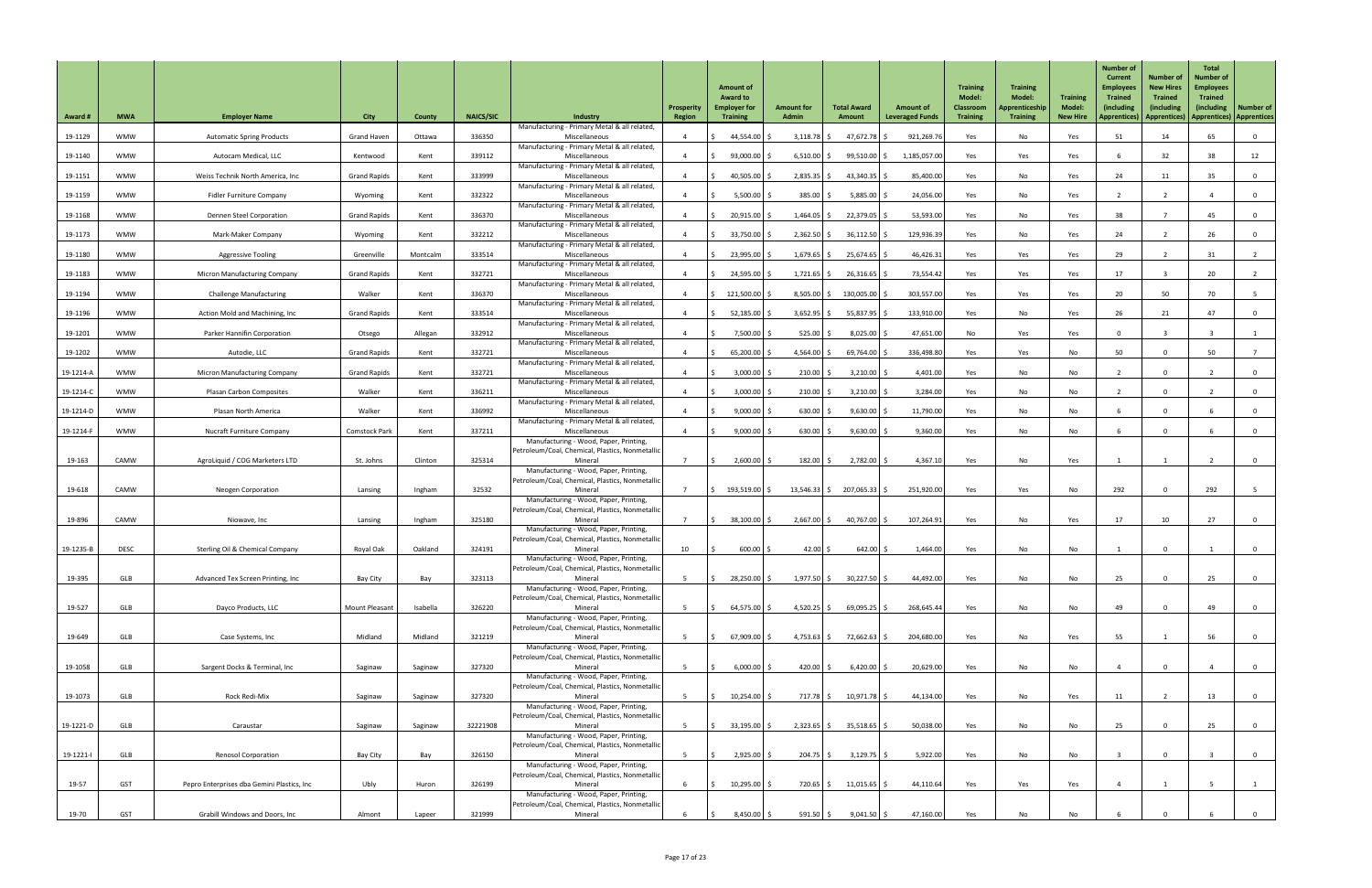| <b>Award#</b> | <b>MWA</b>  | <b>Employer Name</b>                                   | <b>City</b>         | County       | <b>NAICS/SIC</b> | <b>Industry</b>                                                                           | <b>Prosperity</b><br>Region | <b>Amount of</b><br><b>Award to</b><br><b>Employer for</b><br><b>Training</b> | <b>Amount for</b><br><b>Admin</b> | <b>Total Award</b><br>Amount | <b>Amount of</b><br><b>Leveraged Funds</b> | <b>Training</b><br><b>Model:</b><br><b>Classroom</b><br><b>Training</b> | <b>Training</b><br><b>Model:</b><br>Apprenticeship<br><b>Training</b> | <b>Training</b><br>Model:<br><b>New Hire</b> | <b>Number of</b><br><b>Current</b><br><b>Employees</b><br><b>Trained</b><br>(including<br><b>Apprentices)</b> | <b>Number of</b><br><b>New Hires</b><br><b>Trained</b><br>(including<br>Apprentices) | <b>Total</b><br><b>Number of</b><br><b>Employees</b><br><b>Trained</b><br><i>(including)</i> | Number of<br><b>Apprentices</b> ) <b>Apprentices</b> |
|---------------|-------------|--------------------------------------------------------|---------------------|--------------|------------------|-------------------------------------------------------------------------------------------|-----------------------------|-------------------------------------------------------------------------------|-----------------------------------|------------------------------|--------------------------------------------|-------------------------------------------------------------------------|-----------------------------------------------------------------------|----------------------------------------------|---------------------------------------------------------------------------------------------------------------|--------------------------------------------------------------------------------------|----------------------------------------------------------------------------------------------|------------------------------------------------------|
|               |             |                                                        |                     |              |                  | Manufacturing - Wood, Paper, Printing,<br>Petroleum/Coal, Chemical, Plastics, Nonmetallic |                             |                                                                               |                                   |                              |                                            |                                                                         |                                                                       |                                              |                                                                                                               |                                                                                      |                                                                                              |                                                      |
| 19-130        | <b>GST</b>  | Bourne Industries, Inc                                 | Corunna             | Shiawassee   | 2541             | Mineral<br>Manufacturing - Wood, Paper, Printing,                                         |                             | 18,000.00 \$                                                                  | 1,260.00                          | $19,260.00$ \$               | 35,427.00                                  | Yes                                                                     | No                                                                    | Yes                                          | 10                                                                                                            |                                                                                      | 13                                                                                           |                                                      |
|               |             |                                                        |                     |              |                  | Petroleum/Coal, Chemical, Plastics, Nonmetallic                                           |                             |                                                                               |                                   |                              |                                            |                                                                         |                                                                       |                                              |                                                                                                               |                                                                                      |                                                                                              |                                                      |
| 19-210        | <b>GST</b>  | Advanced Auto Trends, Inc                              | Metamora            | Sanilac      | 326199           | Mineral<br>Manufacturing - Wood, Paper, Printing,                                         |                             | 14,976.00 \$                                                                  | $1,048.32$ \$                     | $16,024.32$ \$               | 18,849.00                                  | Yes                                                                     | No                                                                    | No                                           | 37                                                                                                            |                                                                                      | 37                                                                                           |                                                      |
| 19-218        | <b>GST</b>  |                                                        |                     | Huron        | 326199           | Petroleum/Coal, Chemical, Plastics, Nonmetallic<br>Mineral                                |                             | $22,000.00$ \$                                                                | $1,540.00$ \$                     |                              | 51,069.00                                  |                                                                         |                                                                       |                                              |                                                                                                               |                                                                                      | 13                                                                                           |                                                      |
|               |             | Regency Plastics, Inc.                                 | Ubly                |              |                  | Manufacturing - Wood, Paper, Printing,                                                    |                             |                                                                               |                                   | $23,540.00$ \$               |                                            | Yes                                                                     | Yes                                                                   | Yes                                          |                                                                                                               |                                                                                      |                                                                                              |                                                      |
| 19-270        | <b>GST</b>  | Vibracoustic USA, Sandusky Division                    | Sandusky            | Sanilac      | 326291           | Petroleum/Coal, Chemical, Plastics, Nonmetallic<br>Mineral                                |                             | $80,020.00$ \$                                                                | $5,601.40$ \$                     | $85,621.40$ \$               | 432,018.00                                 | Yes                                                                     | No                                                                    | Yes                                          | 15                                                                                                            | 50                                                                                   | 65                                                                                           |                                                      |
|               |             |                                                        |                     |              |                  | Manufacturing - Wood, Paper, Printing,<br>Petroleum/Coal, Chemical, Plastics, Nonmetallic |                             |                                                                               |                                   |                              |                                            |                                                                         |                                                                       |                                              |                                                                                                               |                                                                                      |                                                                                              |                                                      |
| 19-1216-A     | <b>GST</b>  | Advanced Auto Trends, Inc                              | Snover              | Sanilac      | 326199           | Mineral                                                                                   |                             | 8,808.00 \$                                                                   | $616.56$ \$                       | $9,424.56$ \$                | 16,416.00                                  | Yes                                                                     | No                                                                    | No                                           |                                                                                                               |                                                                                      |                                                                                              |                                                      |
|               |             |                                                        |                     |              |                  | Manufacturing - Wood, Paper, Printing,<br>Petroleum/Coal, Chemical, Plastics, Nonmetallic |                             |                                                                               |                                   |                              |                                            |                                                                         |                                                                       |                                              |                                                                                                               |                                                                                      |                                                                                              |                                                      |
| 19-887        | Kinexus     | Pro Powder, Inc                                        | South Haven         | Van Buren    | 325510           | Mineral<br>Manufacturing - Wood, Paper, Printing,                                         |                             | $24,265.00$ \$                                                                | $1,698.55$ \$                     | $25,963.55$ \$               | 51,800.00                                  | Yes                                                                     | No                                                                    | No                                           | 18                                                                                                            |                                                                                      | 18                                                                                           |                                                      |
|               |             |                                                        |                     |              |                  | Petroleum/Coal, Chemical, Plastics, Nonmetallic                                           |                             |                                                                               |                                   |                              |                                            |                                                                         |                                                                       |                                              |                                                                                                               |                                                                                      |                                                                                              |                                                      |
| 19-974        | Kinexus     | Albemarle Corporation                                  | South Haven         | Van Buren    | 325412           | Mineral<br>Manufacturing - Wood, Paper, Printing,                                         |                             | 105,539.00 \$                                                                 | 7,387.73 \$                       | 112,926.73                   | 647,280.13                                 | Yes                                                                     | Yes                                                                   | Yes                                          | 50                                                                                                            |                                                                                      | 53                                                                                           | 15                                                   |
| 19-994        | Kinexus     | Pilkington NSG                                         | <b>Niles</b>        | Berrien      | 3211             | Petroleum/Coal, Chemical, Plastics, Nonmetallic<br>Mineral                                |                             | $133,500.00$ \$                                                               | $9,345.00$ \$                     | 142,845.00 \$                | 356,800.00                                 | Yes                                                                     | No                                                                    | Yes                                          | 44                                                                                                            | 45                                                                                   | 89                                                                                           |                                                      |
|               |             |                                                        |                     |              |                  | Manufacturing - Wood, Paper, Printing,                                                    |                             |                                                                               |                                   |                              |                                            |                                                                         |                                                                       |                                              |                                                                                                               |                                                                                      |                                                                                              |                                                      |
| 19-300        | Macomb      | <b>Stanley Engineered Fastening</b>                    | Chesterfield        | Macomb       | 1406016          | Petroleum/Coal, Chemical, Plastics, Nonmetallic<br>Mineral                                | 10                          | 21,897.00 \$                                                                  | $1,532.79$ \$                     | 23,429.79                    | 47,400.62                                  | Yes                                                                     | No                                                                    | No                                           | 16                                                                                                            |                                                                                      | 16                                                                                           |                                                      |
|               |             |                                                        |                     |              |                  | Manufacturing - Wood, Paper, Printing,<br>Petroleum/Coal, Chemical, Plastics, Nonmetallic |                             |                                                                               |                                   |                              |                                            |                                                                         |                                                                       |                                              |                                                                                                               |                                                                                      |                                                                                              |                                                      |
| 19-327        | Macomb      | Omega Plastics, Inc                                    | Clinton Township    | Macomb       | 326199           | Mineral                                                                                   | 10 <sup>°</sup>             | $2,950.00$ \$                                                                 | 206.50                            | 3,156.50                     | 12,811.86                                  | Yes                                                                     | No                                                                    | No                                           |                                                                                                               |                                                                                      |                                                                                              |                                                      |
|               |             |                                                        |                     |              |                  | Manufacturing - Wood, Paper, Printing,<br>Petroleum/Coal, Chemical, Plastics, Nonmetallic |                             |                                                                               |                                   |                              |                                            |                                                                         |                                                                       |                                              |                                                                                                               |                                                                                      |                                                                                              |                                                      |
| 19-564        | Macomb      | <b>Axalta Coating Systems</b>                          | Mt. Clemens         | Macomb       | 325510           | Mineral<br>Manufacturing - Wood, Paper, Printing,                                         | 10                          | 15,491.00 \$                                                                  | 1,084.37                          | $16,575.37$ \$               | 77,080.00                                  | Yes                                                                     | Yes                                                                   | No                                           | 29                                                                                                            |                                                                                      | 29                                                                                           |                                                      |
|               |             |                                                        |                     |              |                  | Petroleum/Coal, Chemical, Plastics, Nonmetallic                                           |                             |                                                                               |                                   |                              |                                            |                                                                         |                                                                       |                                              |                                                                                                               |                                                                                      |                                                                                              |                                                      |
| 19-966        | <b>MWSE</b> | Diversified Engineering and Plastics, LLC              | Jackson             | Jackson      | 3261             | Mineral<br>Manufacturing - Wood, Paper, Printing,                                         |                             | 27,805.00 \$                                                                  | 1,946.35                          | $29,751.35$ \$               | 80,430.54                                  | Yes                                                                     | Yes                                                                   | Yes                                          | 17                                                                                                            |                                                                                      | 21                                                                                           |                                                      |
| 19-1037       | <b>MWSE</b> | CRW Plastics USA, Inc                                  | Howell              | Livingston   | 32619            | Petroleum/Coal, Chemical, Plastics, Nonmetallic<br>Mineral                                |                             | 14,700.00 \$                                                                  | $1,029.00$ \$                     | 15,729.00 \$                 | 16,000.00                                  | Yes                                                                     | No                                                                    | No                                           | 14                                                                                                            |                                                                                      | 14                                                                                           |                                                      |
|               |             |                                                        |                     |              |                  | Manufacturing - Wood, Paper, Printing,                                                    |                             |                                                                               |                                   |                              |                                            |                                                                         |                                                                       |                                              |                                                                                                               |                                                                                      |                                                                                              |                                                      |
| 19-1049       | <b>MWSE</b> | <b>Fortech Products</b>                                | Brighton            | Livingston   | 324191           | Petroleum/Coal, Chemical, Plastics, Nonmetallic<br>Mineral                                |                             | $9,825.00$ \$                                                                 | $687.75$ \$                       | $10,512.75$ \$               | 12,160.00                                  | Yes                                                                     | No                                                                    | No                                           |                                                                                                               |                                                                                      |                                                                                              |                                                      |
|               |             |                                                        |                     |              |                  | Manufacturing - Wood, Paper, Printing,<br>Petroleum/Coal, Chemical, Plastics, Nonmetallic |                             |                                                                               |                                   |                              |                                            |                                                                         |                                                                       |                                              |                                                                                                               |                                                                                      |                                                                                              |                                                      |
| 19-1124       | <b>MWSE</b> | W2Fuel, LLC                                            | Adrian              | Lenawee      | 325193           | Mineral                                                                                   |                             | 18,369.00 \$                                                                  | $1,285.83$ \$                     | $19,654.83$ \$               | 22,398.32                                  | Yes                                                                     | No                                                                    | No                                           | 16                                                                                                            |                                                                                      | 16                                                                                           |                                                      |
|               |             |                                                        |                     |              |                  | Manufacturing - Wood, Paper, Printing,<br>Petroleum/Coal, Chemical, Plastics, Nonmetallic |                             |                                                                               |                                   |                              |                                            |                                                                         |                                                                       |                                              |                                                                                                               |                                                                                      |                                                                                              |                                                      |
| 19-1130       | <b>MWSE</b> | <b>Wacker Chemical Corporation</b>                     | Adrian              | Lenawee      | 325100           | Mineral<br>Manufacturing - Wood, Paper, Printing,                                         | $\mathbf{q}$                | 137,625.00 \$                                                                 | $9,633.75$ \$                     | $147,258.75$ \$              | 1,772,236.00                               | Yes                                                                     | No                                                                    | Yes                                          | 98                                                                                                            | 29                                                                                   | 127                                                                                          | $\mathbf{0}$                                         |
| 19-390        | <b>MWSW</b> | Eimo Technologies                                      | Vicksburg           | Kalamazoo    | 326199           | Petroleum/Coal, Chemical, Plastics, Nonmetallic<br>Mineral                                |                             | 29,280.00 \$                                                                  | $2,049.60$ \$                     | $31,329.60$ \$               | 58,786.00                                  | Yes                                                                     | Yes                                                                   | Yes                                          |                                                                                                               | 31                                                                                   | 39                                                                                           |                                                      |
|               |             |                                                        |                     |              |                  | Manufacturing - Wood, Paper, Printing,                                                    |                             |                                                                               |                                   |                              |                                            |                                                                         |                                                                       |                                              |                                                                                                               |                                                                                      |                                                                                              |                                                      |
| 19-425        | <b>MWSW</b> | White Pigeon Paper Co (Graphic Packaging)              | White Pigeon        | St. Joseph   | 322130           | Petroleum/Coal, Chemical, Plastics, Nonmetallic<br>Mineral                                |                             | $6,000.00$ \$                                                                 | 420.00 $\vert$ \$                 | $6,420.00$ \$                | 15,095.00                                  | Yes                                                                     | No                                                                    | No                                           |                                                                                                               |                                                                                      |                                                                                              |                                                      |
|               |             |                                                        |                     |              |                  | Manufacturing - Wood, Paper, Printing,<br>Petroleum/Coal, Chemical, Plastics, Nonmetallic |                             |                                                                               |                                   |                              |                                            |                                                                         |                                                                       |                                              |                                                                                                               |                                                                                      |                                                                                              |                                                      |
| 19-596        | <b>MWSW</b> | Team 1 Plastics, Inc                                   | Albion              | Calhoun      | 326199           | Mineral                                                                                   |                             | $11,275.00$ \$                                                                | 789.25 \$                         | $12,064.25$ \$               | 17,079.00                                  | Yes                                                                     | No                                                                    | No                                           | 10                                                                                                            |                                                                                      | 10                                                                                           |                                                      |
|               |             |                                                        |                     |              |                  | Manufacturing - Wood, Paper, Printing,<br>Petroleum/Coal, Chemical, Plastics, Nonmetallic |                             |                                                                               |                                   |                              |                                            |                                                                         |                                                                       |                                              |                                                                                                               |                                                                                      |                                                                                              |                                                      |
| 19-700        | <b>MWSW</b> | Zoetis LLC                                             | Kalamazoo           | Kalamazoo    | 325412           | Mineral<br>Manufacturing - Wood, Paper, Printing,                                         |                             | 38,158.00 \$                                                                  | $2,671.06$ \$                     |                              | 40,829.06 \$ 34,211,570.00                 | Yes                                                                     | Yes                                                                   | No                                           | 33                                                                                                            |                                                                                      | 33                                                                                           |                                                      |
|               |             |                                                        |                     |              |                  | Petroleum/Coal, Chemical, Plastics, Nonmetallic                                           |                             |                                                                               |                                   |                              |                                            |                                                                         |                                                                       |                                              |                                                                                                               |                                                                                      |                                                                                              |                                                      |
| 19-1007       | <b>MWSW</b> | TC Transcontinental Michigan                           | <b>Battle Creek</b> | Calhoun      | 326112           | Mineral<br>Manufacturing - Wood, Paper, Printing,                                         |                             | 4,500.00 \$                                                                   | $315.00$ \$                       | 4,815.00 \$                  | 21,228.00                                  | Yes                                                                     | Yes                                                                   | No                                           |                                                                                                               |                                                                                      |                                                                                              |                                                      |
| 19-1218-F     | <b>MWSW</b> | Ox Engineered Products                                 | Constantine         | St. Joseph   | 322130           | Petroleum/Coal, Chemical, Plastics, Nonmetallic<br>Mineral                                |                             | $6,300.00$ \$                                                                 | 441.00 \$                         | $6,741.00$ \$                | 17,756.00                                  | Yes                                                                     | No                                                                    | No                                           |                                                                                                               |                                                                                      |                                                                                              |                                                      |
|               |             |                                                        |                     |              |                  | Manufacturing - Wood, Paper, Printing,                                                    |                             |                                                                               |                                   |                              |                                            |                                                                         |                                                                       |                                              |                                                                                                               |                                                                                      |                                                                                              |                                                      |
| 19-403        | <b>NE</b>   | Cadillac Products Automotive Company-Rogers City Plant | Rogers City         | Presque Isle | 326199           | Petroleum/Coal, Chemical, Plastics, Nonmetallic<br>Mineral                                |                             | $14,378.00$ \$                                                                | $1,006.46$ \$                     | $15,384.46$ \$               | 15,468.16                                  | Yes                                                                     | No                                                                    | No                                           | 11                                                                                                            |                                                                                      | 11                                                                                           |                                                      |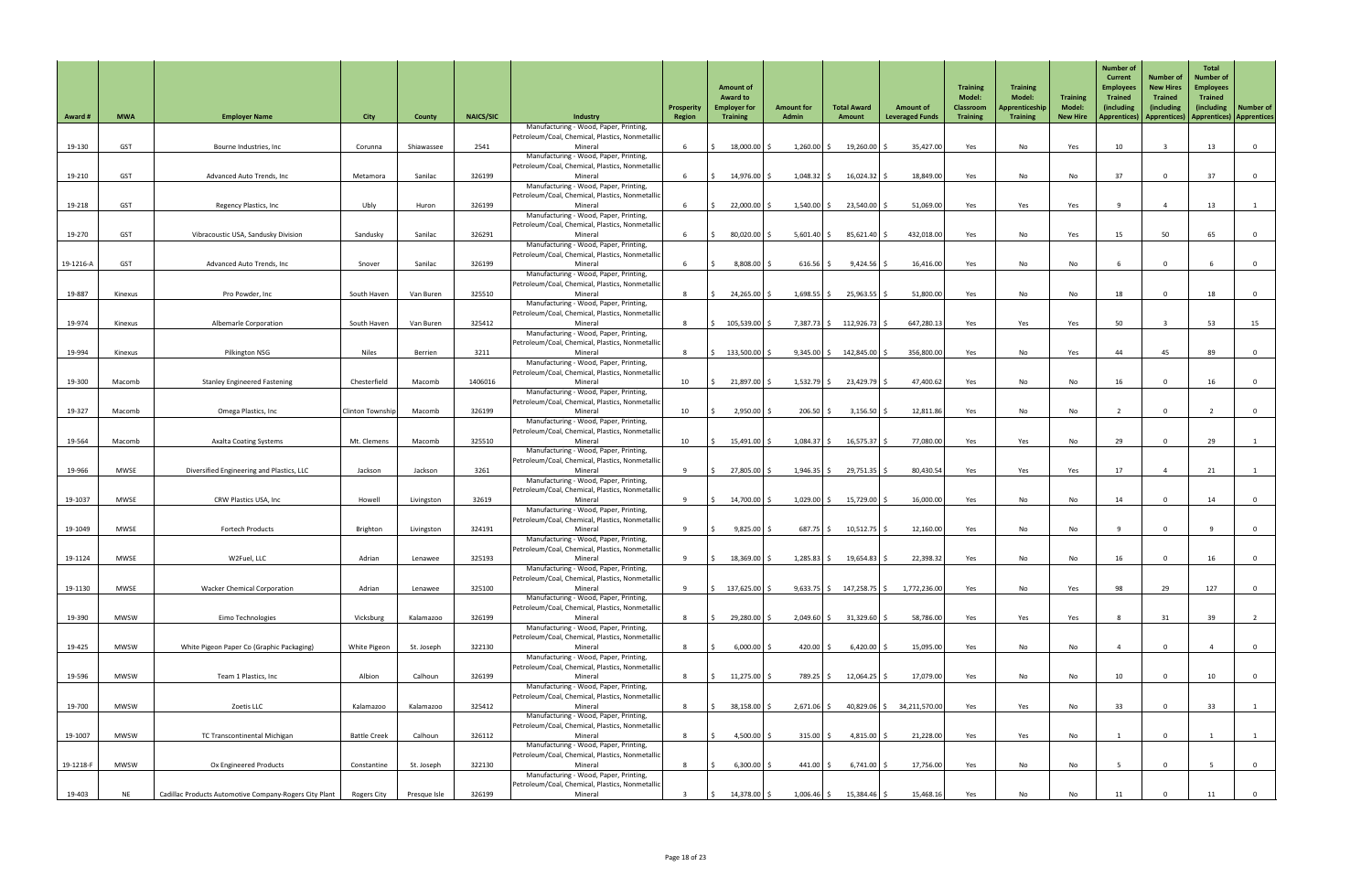| <b>Award #</b> | <b>MWA</b> | <b>Employer Name</b>                           | <b>City</b>          | County                         | <b>NAICS/SIC</b> | Industry                                                                                  | Prosperity<br>Region | <b>Amount of</b><br><b>Award to</b><br><b>Employer for</b><br><b>Training</b> | <b>Amount for</b><br><b>Admin</b> | <b>Total Award</b><br>Amount | <b>Amount of</b><br><b>Leveraged Funds</b> | <b>Training</b><br><b>Model:</b><br><b>Classroom</b><br><b>Training</b> | <b>Training</b><br><b>Model:</b><br>Apprenticeship<br><b>Training</b> | <b>Training</b><br><b>Model:</b><br><b>New Hire</b> | <b>Number of</b><br><b>Current</b><br><b>Employees</b><br><b>Trained</b><br>(including<br><b>Apprentices)</b> | <b>Number of</b><br><b>New Hires</b><br><b>Trained</b><br>(including<br>Apprentices)   Apprentices)   Apprentices | <b>Total</b><br><b>Number of</b><br><b>Employees</b><br><b>Trained</b><br>(including) | <b>Number of</b> |
|----------------|------------|------------------------------------------------|----------------------|--------------------------------|------------------|-------------------------------------------------------------------------------------------|----------------------|-------------------------------------------------------------------------------|-----------------------------------|------------------------------|--------------------------------------------|-------------------------------------------------------------------------|-----------------------------------------------------------------------|-----------------------------------------------------|---------------------------------------------------------------------------------------------------------------|-------------------------------------------------------------------------------------------------------------------|---------------------------------------------------------------------------------------|------------------|
|                |            |                                                |                      |                                |                  | Manufacturing - Wood, Paper, Printing,<br>Petroleum/Coal, Chemical, Plastics, Nonmetallic |                      |                                                                               |                                   |                              |                                            |                                                                         |                                                                       |                                                     |                                                                                                               |                                                                                                                   |                                                                                       |                  |
| 19-529         | <b>NE</b>  | Weyerhaeuser                                   | Grayling             | Crawford                       | 321219           | Mineral                                                                                   |                      | $90,461.00$ \$                                                                | $6,332.27$ \$                     | $96,793.27$ \$               | 461,696.00                                 | Yes                                                                     | Yes                                                                   | Yes                                                 | 58                                                                                                            |                                                                                                                   | 61                                                                                    |                  |
|                |            |                                                |                      |                                |                  | Manufacturing - Wood, Paper, Printing,<br>Petroleum/Coal, Chemical, Plastics, Nonmetallic |                      |                                                                               |                                   |                              |                                            |                                                                         |                                                                       |                                                     |                                                                                                               |                                                                                                                   |                                                                                       |                  |
| 19-531         | <b>NE</b>  | Arauco - North America, Grayling Particleboard | Grayling             | Crawford                       | 32121            | Mineral                                                                                   | ્વ                   | $\frac{1}{2}$ 135,361.00 \$                                                   | $9,475.27$ \$                     | 144,836.27 \$                | 429,666.00                                 | Yes                                                                     | Yes                                                                   | Yes                                                 | 28                                                                                                            | 82                                                                                                                | 110                                                                                   | 10               |
|                |            |                                                |                      |                                |                  | Manufacturing - Wood, Paper, Printing,<br>Petroleum/Coal, Chemical, Plastics, Nonmetallic |                      |                                                                               |                                   |                              |                                            |                                                                         |                                                                       |                                                     |                                                                                                               |                                                                                                                   |                                                                                       |                  |
| 19-640         | <b>NE</b>  | AJD Forest Products                            | Grayling             | Crawford                       | 321113           | Mineral                                                                                   | ્વ                   | $3,658.00$ \$                                                                 | $256.06$ \$                       | $3,914.06$ \$                | 1,563.00                                   | Yes                                                                     | No                                                                    | No                                                  |                                                                                                               | $\overline{0}$                                                                                                    |                                                                                       | $\overline{0}$   |
|                |            |                                                |                      |                                |                  | Manufacturing - Wood, Paper, Printing,<br>Petroleum/Coal, Chemical, Plastics, Nonmetallic |                      |                                                                               |                                   |                              |                                            |                                                                         |                                                                       |                                                     |                                                                                                               |                                                                                                                   |                                                                                       |                  |
| 19-1217-A      | <b>NE</b>  | <b>AJD Forest Products</b>                     | Grayling             | Crawford                       | 32113            | Mineral                                                                                   | ્ર                   | $2,000.00$ \$                                                                 | $140.00$ \$                       | $2,140.00$ \$                | 840.00                                     | Yes                                                                     | No                                                                    | No                                                  |                                                                                                               | $\mathbf 0$                                                                                                       |                                                                                       | $\overline{0}$   |
|                |            |                                                |                      |                                |                  | Manufacturing - Wood, Paper, Printing,<br>Petroleum/Coal, Chemical, Plastics, Nonmetallic |                      |                                                                               |                                   |                              |                                            |                                                                         |                                                                       |                                                     |                                                                                                               |                                                                                                                   |                                                                                       |                  |
| 19-1217-B      | <b>NE</b>  | Weyerhaeuser                                   | Grayling             | Crawford                       | 321219           | Mineral                                                                                   | $\Omega$             | 18,000.00 \$                                                                  | $1,260.00$ \$                     | $19,260.00$ \$               | 8,820.00                                   | Yes                                                                     | No                                                                    | No                                                  | 18                                                                                                            | $\mathbf{0}$                                                                                                      | 18                                                                                    | $\overline{0}$   |
|                |            |                                                |                      |                                |                  | Manufacturing - Wood, Paper, Printing,<br>Petroleum/Coal, Chemical, Plastics, Nonmetallic |                      |                                                                               |                                   |                              |                                            |                                                                         |                                                                       |                                                     |                                                                                                               |                                                                                                                   |                                                                                       |                  |
| 19-1230-E      | <b>NE</b>  | <b>Springs Window Fashions</b>                 | Grayling             | Crawford                       | 32113            | Mineral                                                                                   |                      | $810.00$ \$                                                                   | $56.70$ \$                        | $866.70$ \$                  | 573.00                                     | Yes                                                                     | No                                                                    | No                                                  |                                                                                                               | $\Omega$                                                                                                          |                                                                                       | $\overline{0}$   |
|                |            |                                                |                      |                                |                  | Manufacturing - Wood, Paper, Printing,<br>Petroleum/Coal, Chemical, Plastics, Nonmetallic |                      |                                                                               |                                   |                              |                                            |                                                                         |                                                                       |                                                     |                                                                                                               |                                                                                                                   |                                                                                       |                  |
| 19-1230-F      | <b>NE</b>  | Weyerhaeuser                                   | Grayling             | Crawford                       | 321219           | Mineral                                                                                   |                      | $3,240.00$ \$                                                                 | 226.80                            | 3,466.80                     | 3,884.00                                   | Yes                                                                     | No                                                                    | No                                                  |                                                                                                               | $\Omega$                                                                                                          |                                                                                       | $\Omega$         |
|                |            |                                                |                      |                                |                  | Manufacturing - Wood, Paper, Printing,<br>Petroleum/Coal, Chemical, Plastics, Nonmetallic |                      |                                                                               |                                   |                              |                                            |                                                                         |                                                                       |                                                     |                                                                                                               |                                                                                                                   |                                                                                       |                  |
| 19-36          | <b>NW</b>  | Dan Brady Painting Services, LLC               |                      | Traverse City   Grand Traverse | 328321           | Mineral                                                                                   |                      | $9,000.00$ \$                                                                 | 630.00                            | $9,630.00$ \$                | 81,829.50                                  | No                                                                      | Yes                                                                   | No                                                  |                                                                                                               |                                                                                                                   |                                                                                       |                  |
|                |            |                                                |                      |                                |                  | Manufacturing - Wood, Paper, Printing,<br>Petroleum/Coal, Chemical, Plastics, Nonmetallic |                      |                                                                               |                                   |                              |                                            |                                                                         |                                                                       |                                                     |                                                                                                               |                                                                                                                   |                                                                                       |                  |
| 19-125         | <b>NW</b>  | M R Products, Inc                              | Copemish             | Manistee                       | 326199           | Mineral                                                                                   |                      | 33,639.00 \$                                                                  | $2,354.73$ \$                     | 35,993.73                    | 98,748.00                                  | Yes                                                                     | Yes                                                                   | Yes                                                 |                                                                                                               | 16                                                                                                                | 17                                                                                    |                  |
|                |            |                                                |                      |                                |                  | Manufacturing - Wood, Paper, Printing,<br>Petroleum/Coal, Chemical, Plastics, Nonmetallic |                      |                                                                               |                                   |                              |                                            |                                                                         |                                                                       |                                                     |                                                                                                               |                                                                                                                   |                                                                                       |                  |
| 19-214         | <b>NW</b>  | Spencer Plastics, Inc                          | Cadillac             | Wexford                        | 326199           | Mineral                                                                                   |                      | 54,000.00 \$                                                                  | 3,780.00                          | 57,780.00                    | 69,190.00                                  | Yes                                                                     | No                                                                    | No                                                  | 36                                                                                                            |                                                                                                                   | 36                                                                                    | $\overline{0}$   |
|                |            |                                                |                      |                                |                  | Manufacturing - Wood, Paper, Printing,<br>Petroleum/Coal, Chemical, Plastics, Nonmetallic |                      |                                                                               |                                   |                              |                                            |                                                                         |                                                                       |                                                     |                                                                                                               |                                                                                                                   |                                                                                       |                  |
| 19-315         | <b>NW</b>  | <b>Custom Stems</b>                            | <b>Traverse City</b> | <b>Grand Traverse</b>          | 323113           | Mineral                                                                                   |                      | $9,000.00$ \$                                                                 | 630.00                            | 9,630.00                     | 39,154.00                                  | Yes                                                                     | No                                                                    | No                                                  |                                                                                                               | $\Omega$                                                                                                          |                                                                                       | $\overline{0}$   |
|                |            |                                                |                      |                                |                  | Manufacturing - Wood, Paper, Printing,<br>Petroleum/Coal, Chemical, Plastics, Nonmetallic |                      |                                                                               |                                   |                              |                                            |                                                                         |                                                                       |                                                     |                                                                                                               |                                                                                                                   |                                                                                       |                  |
| 19-733         | <b>NW</b>  | Manthei Veneer                                 | Petoskey             | Emmet                          | 321211           | Mineral                                                                                   |                      | 56,880.00 \$                                                                  | $3,981.60$ \$                     | $60,861.60$ \$               | 766,550.00                                 | Yes                                                                     | No                                                                    | Yes                                                 | 50                                                                                                            |                                                                                                                   | 53                                                                                    | $\overline{0}$   |
|                |            |                                                |                      |                                |                  | Manufacturing - Wood, Paper, Printing,<br>Petroleum/Coal, Chemical, Plastics, Nonmetallic |                      |                                                                               |                                   |                              |                                            |                                                                         |                                                                       |                                                     |                                                                                                               |                                                                                                                   |                                                                                       |                  |
| 19-230         | Oakland    | Peter-Lacke USA                                | Troy                 | Oakland                        | 325510           | Mineral                                                                                   | 10                   | $4,795.00$ \$                                                                 | $335.65$ \$                       | $5,130.65$ \$                | 8,007.00                                   | Yes                                                                     | No                                                                    | Yes                                                 |                                                                                                               |                                                                                                                   |                                                                                       | $\overline{0}$   |
|                |            |                                                |                      |                                |                  | Manufacturing - Wood, Paper, Printing,<br>Petroleum/Coal, Chemical, Plastics, Nonmetallic |                      |                                                                               |                                   |                              |                                            |                                                                         |                                                                       |                                                     |                                                                                                               |                                                                                                                   |                                                                                       |                  |
| 19-233         | Oakland    | Lawrence Plastics, LLC                         | Clarkston            | Oakland                        | 326199           | Mineral                                                                                   | 10 <sup>°</sup>      | $26,625.00$ \$                                                                | $1,863.75$ \$                     | 28,488.75                    | 138,274.00                                 | No                                                                      | No                                                                    | Yes                                                 |                                                                                                               | 20                                                                                                                | 20                                                                                    | $\overline{0}$   |
|                |            |                                                |                      |                                |                  | Manufacturing - Wood, Paper, Printing,<br>Petroleum/Coal, Chemical, Plastics, Nonmetallic |                      |                                                                               |                                   |                              |                                            |                                                                         |                                                                       |                                                     |                                                                                                               |                                                                                                                   |                                                                                       |                  |
| 19-318         | Oakland    | Ferndale Laboratories                          | Ferndale             | Oakland                        | 325412           | Mineral                                                                                   | 10                   | $8,140.00$ \$                                                                 | 569.80                            | $8,709.80$ \$                | 8,962.00                                   | Yes                                                                     | No                                                                    | No                                                  | 16                                                                                                            | $\Omega$                                                                                                          | 16                                                                                    | $\mathbf 0$      |
|                |            |                                                |                      |                                |                  | Manufacturing - Wood, Paper, Printing,<br>Petroleum/Coal, Chemical, Plastics, Nonmetallic |                      |                                                                               |                                   |                              |                                            |                                                                         |                                                                       |                                                     |                                                                                                               |                                                                                                                   |                                                                                       |                  |
| 19-326         | Oakland    | Eastern Oil Company                            | Pontiac              | Oakland                        | 324191           | Mineral                                                                                   | 10 <sup>°</sup>      | $10,360.00$ \$                                                                | $725.20$ \$                       | $11,085.20$ \$               | 17,092.44                                  | Yes                                                                     | No                                                                    | No                                                  |                                                                                                               | $\mathbf 0$                                                                                                       |                                                                                       | $\overline{0}$   |
|                |            |                                                |                      |                                |                  | Manufacturing - Wood, Paper, Printing,<br>Petroleum/Coal, Chemical, Plastics, Nonmetallic |                      |                                                                               |                                   |                              |                                            |                                                                         |                                                                       |                                                     |                                                                                                               |                                                                                                                   |                                                                                       |                  |
| 19-399         | Oakland    | <b>Stylerite Label Corporation</b>             | Rochester Hills      | Oakland                        | 323111           | Mineral                                                                                   | 10                   | 19,500.00 \$                                                                  | $1,365.00$ \$                     | $20,865.00$ \$               | 23,157.00                                  | Yes                                                                     | No                                                                    | Yes                                                 | 10                                                                                                            |                                                                                                                   | 13                                                                                    | $\overline{0}$   |
|                |            |                                                |                      |                                |                  | Manufacturing - Wood, Paper, Printing,<br>Petroleum/Coal, Chemical, Plastics, Nonmetallic |                      |                                                                               |                                   |                              |                                            |                                                                         |                                                                       |                                                     |                                                                                                               |                                                                                                                   |                                                                                       |                  |
| 19-476         | Oakland    | <b>Emabond Solutions, LLC</b>                  | Auburn Hills         | Oakland                        | 326100           | Mineral                                                                                   | 10                   | $3,500.00$ \$                                                                 | $245.00$ \$                       | $3,745.00$ \$                | 10,194.44                                  | No                                                                      | No                                                                    | Yes                                                 |                                                                                                               |                                                                                                                   |                                                                                       | $\Omega$         |
|                |            |                                                |                      |                                |                  | Manufacturing - Wood, Paper, Printing,<br>Petroleum/Coal, Chemical, Plastics, Nonmetallic |                      |                                                                               |                                   |                              |                                            |                                                                         |                                                                       |                                                     |                                                                                                               |                                                                                                                   |                                                                                       |                  |
| 19-499         | Oakland    | <b>Urgent Plastic Services</b>                 | Rochester Hills      | Oakland                        | 326199           | Mineral                                                                                   | 10                   | 33,992.00 \$                                                                  | $2,379.44$ \$                     | $36,371.44$ \$               | 23,912.24                                  | Yes                                                                     | No                                                                    | No                                                  | 54                                                                                                            |                                                                                                                   | 54                                                                                    | 0                |
|                |            |                                                |                      |                                |                  | Manufacturing - Wood, Paper, Printing,<br>Petroleum/Coal, Chemical, Plastics, Nonmetallic |                      |                                                                               |                                   |                              |                                            |                                                                         |                                                                       |                                                     |                                                                                                               |                                                                                                                   |                                                                                       |                  |
| 19-536         | Oakland    | HMS Mfg. Co.                                   | Troy                 | Oakland                        | 326199           | Mineral                                                                                   | 10                   | $32,257.00$ \$                                                                | $2,257.99$ \$                     | $34,514.99$ \$               | 45,917.00                                  | Yes                                                                     | No                                                                    | No                                                  | 38                                                                                                            | $\Omega$                                                                                                          | 38                                                                                    | $\overline{0}$   |
|                |            |                                                |                      |                                |                  | Manufacturing - Wood, Paper, Printing,<br>Petroleum/Coal, Chemical, Plastics, Nonmetallic |                      |                                                                               |                                   |                              |                                            |                                                                         |                                                                       |                                                     |                                                                                                               |                                                                                                                   |                                                                                       |                  |
| 19-1221-A      | Region 7B  | <b>Integrity Printing</b>                      | Clare                | Clare                          | 323111           | Mineral                                                                                   |                      | 14,495.00 \$                                                                  | $1,014.65$ \$                     | $15,509.65$ \$               | 25,030.00                                  | Yes                                                                     | No                                                                    | No                                                  | 15                                                                                                            | $\mathbf 0$                                                                                                       | 15                                                                                    | $\overline{0}$   |
|                |            |                                                |                      |                                |                  | Manufacturing - Wood, Paper, Printing,<br>Petroleum/Coal, Chemical, Plastics, Nonmetallic |                      |                                                                               |                                   |                              |                                            |                                                                         |                                                                       |                                                     |                                                                                                               |                                                                                                                   |                                                                                       |                  |
| 19-1221-C      | Region 7B  | <b>Vantage Plastics</b>                        | Standish             | Arenac                         | 326199           | Mineral                                                                                   |                      | $22,275.00$ \$                                                                | $1,559.25$ \$                     | $23,834.25$ \$               | 47,705.00                                  | Yes                                                                     | No                                                                    | No                                                  | 18                                                                                                            | $\mathbf 0$                                                                                                       | 18                                                                                    | $\overline{0}$   |
|                |            |                                                |                      |                                |                  | Manufacturing - Wood, Paper, Printing,<br>Petroleum/Coal, Chemical, Plastics, Nonmetallic |                      |                                                                               |                                   |                              |                                            |                                                                         |                                                                       |                                                     |                                                                                                               |                                                                                                                   |                                                                                       |                  |
| 19-455         | SEMCA      | Resinate Materials Group, Inc                  | Plymouth             | Wayne                          | 325211           | Mineral                                                                                   | 10                   | $19,170.00$ \$                                                                | $1,341.90$ \$                     | 20,511.90 \$                 | 23,259.37                                  | Yes                                                                     | No                                                                    | Yes                                                 | 13                                                                                                            |                                                                                                                   | 15                                                                                    |                  |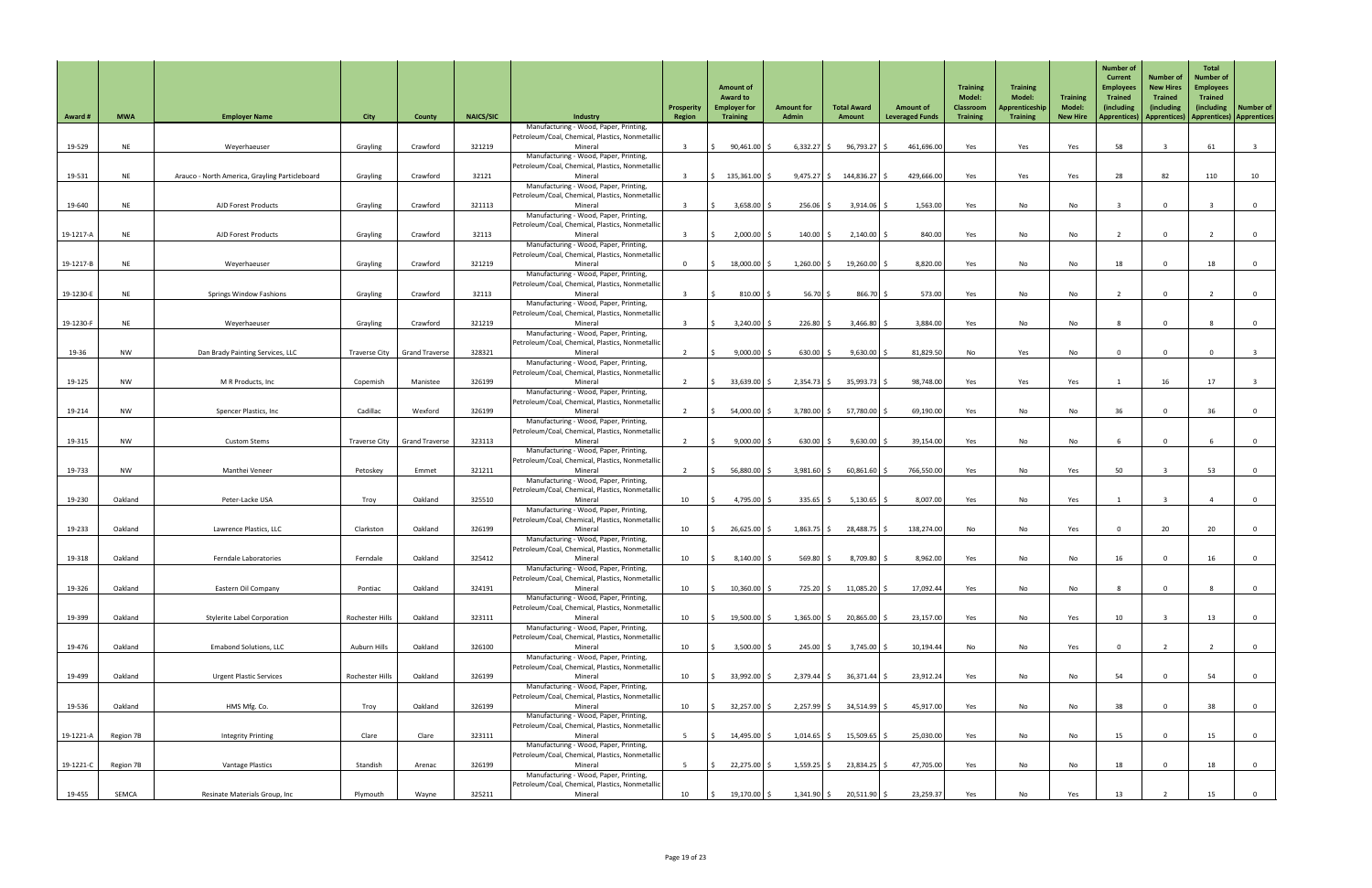| <b>Award#</b> | <b>MWA</b>          | <b>Employer Name</b>                  | <b>City</b>          | <b>County</b> | <b>NAICS/SIC</b> | <b>Industry</b>                                                                           | Prosperity<br>Region     | <b>Amount of</b><br><b>Award to</b><br><b>Employer for</b><br><b>Training</b> | <b>Amount for</b><br><b>Admin</b> | <b>Total Award</b><br>Amount | <b>Amount of</b><br><b>Leveraged Funds</b> | <b>Training</b><br><b>Model:</b><br><b>Classroom</b><br><b>Training</b> | <b>Training</b><br><b>Model:</b><br><b>Apprenticeship</b><br><b>Training</b> | <b>Training</b><br><b>Model:</b><br><b>New Hire</b> | <b>Number of</b><br><b>Current</b><br><b>Employees</b><br><b>Trained</b><br>(including<br><b>Apprentices</b> ) | <b>Number of</b><br><b>New Hires</b><br><b>Trained</b><br>(including<br>Apprentices)   Apprentices   Apprentices | <b>Total</b><br><b>Number of</b><br><b>Employees</b><br><b>Trained</b><br><i>(including)</i> | Number of      |
|---------------|---------------------|---------------------------------------|----------------------|---------------|------------------|-------------------------------------------------------------------------------------------|--------------------------|-------------------------------------------------------------------------------|-----------------------------------|------------------------------|--------------------------------------------|-------------------------------------------------------------------------|------------------------------------------------------------------------------|-----------------------------------------------------|----------------------------------------------------------------------------------------------------------------|------------------------------------------------------------------------------------------------------------------|----------------------------------------------------------------------------------------------|----------------|
|               |                     |                                       |                      |               |                  | Manufacturing - Wood, Paper, Printing,                                                    |                          |                                                                               |                                   |                              |                                            |                                                                         |                                                                              |                                                     |                                                                                                                |                                                                                                                  |                                                                                              |                |
| 19-948        | <b>SEMCA</b>        | Metrex Research, LLC                  | Romulus              | Wayne         | 32541            | Petroleum/Coal, Chemical, Plastics, Nonmetallid<br>Mineral                                | 10                       | 33,900.00 \$                                                                  | $2,373.00$ \$                     | 36,273.00                    | 549,185.38                                 | Yes                                                                     | No                                                                           | Yes                                                 |                                                                                                                | 14                                                                                                               | 23                                                                                           | $\overline{0}$ |
|               |                     |                                       |                      |               |                  | Manufacturing - Wood, Paper, Printing,<br>Petroleum/Coal, Chemical, Plastics, Nonmetallid |                          |                                                                               |                                   |                              |                                            |                                                                         |                                                                              |                                                     |                                                                                                                |                                                                                                                  |                                                                                              |                |
| 19-133        | UPWARD              | Louisiana Pacific Corporation         | Newberry             | Luce          | 2493/321219      | Mineral                                                                                   |                          | $32,972.00$ \$                                                                | $2,308.04$ \$                     | $35,280.04$ \$               | 97,446.00                                  | Yes                                                                     | Yes                                                                          | No                                                  | 32                                                                                                             | $\mathbf 0$                                                                                                      | 32                                                                                           |                |
|               |                     |                                       |                      |               |                  | Manufacturing - Wood, Paper, Printing,<br>Petroleum/Coal, Chemical, Plastics, Nonmetallic |                          |                                                                               |                                   |                              |                                            |                                                                         |                                                                              |                                                     |                                                                                                                |                                                                                                                  |                                                                                              |                |
| 19-154        | UPWARD              | PotlatchDeltic Land and Lumber, LLC   | Gwinn                | Marquette     | 32113            | Mineral                                                                                   |                          | 36,621.00 \$                                                                  | $2,563.47$ \$                     | $39,184.47$ \$               | 89,897.00                                  | Yes                                                                     | No                                                                           | Yes                                                 | 32                                                                                                             |                                                                                                                  | 35 <sub>2</sub>                                                                              | $\overline{0}$ |
|               |                     |                                       |                      |               |                  | Manufacturing - Wood, Paper, Printing,<br>Petroleum/Coal, Chemical, Plastics, Nonmetallic |                          |                                                                               |                                   |                              |                                            |                                                                         |                                                                              |                                                     |                                                                                                                |                                                                                                                  |                                                                                              |                |
| 19-156        | UPWARD              | Northern Hardwoods                    | <b>Atlantic Mine</b> | Houghton      | 32113            | Mineral<br>Manufacturing - Wood, Paper, Printing,                                         |                          | $30,986.00$ \$                                                                | $2,169.02$ \$                     | $33,155.02$ \$               | 20,704.00                                  | Yes                                                                     | No                                                                           | No                                                  | 26                                                                                                             | $\Omega$                                                                                                         | 26                                                                                           | $\overline{0}$ |
|               |                     |                                       |                      |               |                  | Petroleum/Coal, Chemical, Plastics, Nonmetallic                                           |                          |                                                                               |                                   |                              |                                            |                                                                         |                                                                              |                                                     |                                                                                                                |                                                                                                                  |                                                                                              |                |
| 19-159        | UPWARD              | <b>National Carbon Technologies</b>   | Gwinn                | Marquette     | 325998           | Mineral<br>Manufacturing - Wood, Paper, Printing,                                         | $\overline{\phantom{0}}$ | $22,500.00$ \$                                                                | $1,575.00$ \$                     | 24,075.00                    | 65,355.00                                  | Yes                                                                     | No                                                                           | No                                                  | 15                                                                                                             | $\overline{0}$                                                                                                   | 15                                                                                           | $\overline{0}$ |
|               |                     |                                       |                      |               |                  | Petroleum/Coal, Chemical, Plastics, Nonmetallion                                          |                          |                                                                               |                                   |                              |                                            |                                                                         |                                                                              |                                                     |                                                                                                                |                                                                                                                  | 57                                                                                           |                |
| 19-169        | UPWARD              | UP Paper, LLC                         | Manistique           | Schoolcraft   | 322121           | Mineral<br>Manufacturing - Wood, Paper, Printing,                                         |                          | 46,172.00 \$                                                                  | $3,232.04$ \$                     | 49,404.04                    | 48,477.00                                  | Yes                                                                     | No                                                                           | Yes                                                 | 49                                                                                                             |                                                                                                                  |                                                                                              | $\overline{0}$ |
| 19-389        | <b>UPWARD</b>       | Ottawa Forest Products, Inc           | Amasa                | Iron          | 321113           | Petroleum/Coal, Chemical, Plastics, Nonmetallic<br>Mineral                                |                          | $3,000.00$ \$                                                                 | 210.00                            | 3,210.00                     | 18,000.00                                  | No                                                                      | No                                                                           | Yes                                                 |                                                                                                                |                                                                                                                  |                                                                                              | $\overline{0}$ |
|               |                     |                                       |                      |               |                  | Manufacturing - Wood, Paper, Printing,                                                    |                          |                                                                               |                                   |                              |                                            |                                                                         |                                                                              |                                                     |                                                                                                                |                                                                                                                  |                                                                                              |                |
| 19-185        | <b>West Central</b> | <b>Safety Decals</b>                  | Ludington            | Mason         | 323111           | Petroleum/Coal, Chemical, Plastics, Nonmetallic<br>Mineral                                |                          | 36,000.00 \$                                                                  | $2,520.00$ \$                     | $38,520.00$ \$               | 125,650.00                                 | Yes                                                                     | No                                                                           | Yes                                                 | 20                                                                                                             |                                                                                                                  | 24                                                                                           | $\overline{0}$ |
|               |                     |                                       |                      |               |                  | Manufacturing - Wood, Paper, Printing,                                                    |                          |                                                                               |                                   |                              |                                            |                                                                         |                                                                              |                                                     |                                                                                                                |                                                                                                                  |                                                                                              |                |
| 19-583        | <b>WMW</b>          | Seabrook Plastics, Inc                | Muskegon             | Muskegon      | 326199           | Petroleum/Coal, Chemical, Plastics, Nonmetallic<br>Mineral                                |                          | 13,890.00 \$                                                                  | $972.30 \mid \zeta$               | 14,862.30 \$                 | 35,222.00                                  | Yes                                                                     | No                                                                           | No                                                  | 14                                                                                                             | $\mathbf 0$                                                                                                      | 14                                                                                           | $\overline{0}$ |
|               |                     |                                       |                      |               |                  | Manufacturing - Wood, Paper, Printing,<br>Petroleum/Coal, Chemical, Plastics, Nonmetallic |                          |                                                                               |                                   |                              |                                            |                                                                         |                                                                              |                                                     |                                                                                                                |                                                                                                                  |                                                                                              |                |
| 19-660        | <b>WMW</b>          | <b>Camcar Plastics, Inc.</b>          | Muskegon             | Muskegon      | 326199           | Mineral                                                                                   |                          | 4,500.00 \$                                                                   | $315.00$ \$                       | $4,815.00$ \.                | 5,830.00                                   | Yes                                                                     | No                                                                           | No                                                  |                                                                                                                | $\mathbf 0$                                                                                                      |                                                                                              | $\mathbf 0$    |
|               |                     |                                       |                      |               |                  | Manufacturing - Wood, Paper, Printing,<br>Petroleum/Coal, Chemical, Plastics, Nonmetallic |                          |                                                                               |                                   |                              |                                            |                                                                         |                                                                              |                                                     |                                                                                                                |                                                                                                                  |                                                                                              |                |
| 19-662        | <b>WMW</b>          | Carbon Green BioEnergy, LLC           | Lake Odessa          | Ionia         | 325193           | Mineral                                                                                   | $\overline{4}$           | $23,230.00$ \$                                                                | $1,626.10$ \$                     | $24,856.10$ \$               | 39,140.00                                  | Yes                                                                     | No                                                                           | Yes                                                 | 34                                                                                                             | $\overline{2}$                                                                                                   | 36                                                                                           | $\overline{0}$ |
|               |                     |                                       |                      |               |                  | Manufacturing - Wood, Paper, Printing,<br>Petroleum/Coal, Chemical, Plastics, Nonmetallid |                          |                                                                               |                                   |                              |                                            |                                                                         |                                                                              |                                                     |                                                                                                                |                                                                                                                  |                                                                                              |                |
| 19-675        | <b>WMW</b>          | Cooper Standard                       | <b>Spring Lake</b>   | Ottawa        | 326121           | Mineral<br>Manufacturing - Wood, Paper, Printing,                                         |                          | $11,800.00$ \$                                                                | $826.00$ \$                       | $12,626.00$ \$               | 14,183.00                                  | Yes                                                                     | No                                                                           | Yes                                                 | 14                                                                                                             | 10 <sup>°</sup>                                                                                                  | 24                                                                                           | $\overline{0}$ |
|               |                     |                                       |                      |               |                  | Petroleum/Coal, Chemical, Plastics, Nonmetallic                                           |                          |                                                                               |                                   |                              |                                            |                                                                         |                                                                              |                                                     |                                                                                                                |                                                                                                                  |                                                                                              |                |
| 19-749        | <b>WMW</b>          | <b>Holland Plastics Corporation</b>   | <b>Grand Haven</b>   | Ottawa        | 326199           | Mineral<br>Manufacturing - Wood, Paper, Printing,                                         |                          | $2,650.00$ \$                                                                 | $185.50$ $\frac{2}{5}$            | $2,835.50$ \$                | 17,700.00                                  | Yes                                                                     | No                                                                           | No                                                  |                                                                                                                | $\mathbf 0$                                                                                                      |                                                                                              | $\overline{0}$ |
| 19-771        | <b>WMW</b>          | <b>Atlas Roofing Corporation</b>      | <b>Byron Center</b>  | Kent          | 326140           | Petroleum/Coal, Chemical, Plastics, Nonmetallic<br>Mineral                                |                          | $6,000.00$ \$                                                                 | $420.00$ $\mid$ \$                | $6,420.00$ \$                | 83,256.00                                  | No                                                                      | Yes                                                                          | No                                                  |                                                                                                                | $\mathbf{0}$                                                                                                     |                                                                                              |                |
|               |                     |                                       |                      |               |                  | Manufacturing - Wood, Paper, Printing,                                                    |                          |                                                                               |                                   |                              |                                            |                                                                         |                                                                              |                                                     |                                                                                                                |                                                                                                                  |                                                                                              |                |
| 19-810        | <b>WMW</b>          | Wright Plastic Products Co, LLC       | Sheridan             | Montcalm      | 326199           | Petroleum/Coal, Chemical, Plastics, Nonmetallic<br>Mineral                                |                          | $13,500.00$ \$                                                                | $945.00$ \$                       | $14,445.00$ \$               | 170,054.00                                 | Yes                                                                     | No                                                                           | No                                                  | 28                                                                                                             | $\Omega$                                                                                                         | 28                                                                                           | $\mathbf{0}$   |
|               |                     |                                       |                      |               |                  | Manufacturing - Wood, Paper, Printing,                                                    |                          |                                                                               |                                   |                              |                                            |                                                                         |                                                                              |                                                     |                                                                                                                |                                                                                                                  |                                                                                              |                |
| 19-853        | <b>WMW</b>          | <b>Royal Technologies Corporation</b> | Hudsonville          | Ottawa        | 326199           | Petroleum/Coal, Chemical, Plastics, Nonmetallic<br>Mineral                                | $\overline{4}$           | 57,000.00 \$                                                                  | $3,990.00$ \$                     | 60,990.00                    | 190,036.00                                 | No                                                                      | Yes                                                                          | Yes                                                 |                                                                                                                | 30 <sup>°</sup>                                                                                                  | 30                                                                                           | 4              |
|               |                     |                                       |                      |               |                  | Manufacturing - Wood, Paper, Printing,<br>Petroleum/Coal, Chemical, Plastics, Nonmetallic |                          |                                                                               |                                   |                              |                                            |                                                                         |                                                                              |                                                     |                                                                                                                |                                                                                                                  |                                                                                              |                |
| 19-866        | <b>WMW</b>          | Perrigo Company - Holland             | Holland              | Ottawa        | 325412           | Mineral                                                                                   |                          | $50,760.00$ \$                                                                | $3,553.20$ \$                     | $54,313.20$ \$               | 162,226.00                                 | Yes                                                                     | Yes                                                                          | Yes                                                 |                                                                                                                | 25                                                                                                               | 34                                                                                           |                |
|               |                     |                                       |                      |               |                  | Manufacturing - Wood, Paper, Printing,<br>Petroleum/Coal, Chemical, Plastics, Nonmetallic |                          |                                                                               |                                   |                              |                                            |                                                                         |                                                                              |                                                     |                                                                                                                |                                                                                                                  |                                                                                              |                |
| 19-867        | <b>WMW</b>          | Perrigo Company - Allegan             | Allegan              | Allegan       | 325412           | Mineral                                                                                   |                          | 251,391.00 \$                                                                 | 17,597.37 \$                      | 268,988.37                   | 928,766.00                                 | Yes                                                                     | Yes                                                                          | Yes                                                 | 53                                                                                                             | 100                                                                                                              | 153                                                                                          | 17             |
|               |                     |                                       |                      |               |                  | Manufacturing - Wood, Paper, Printing,<br>Petroleum/Coal, Chemical, Plastics, Nonmetallic |                          |                                                                               |                                   |                              |                                            |                                                                         |                                                                              |                                                     |                                                                                                                |                                                                                                                  |                                                                                              |                |
| 19-912        | <b>WMW</b>          | Coastal Automotive, LLC               | Holland              | Allegan       | 326140           | Mineral<br>Manufacturing - Wood, Paper, Printing,                                         |                          | 5,269.00 \$                                                                   | $368.83$ \$                       | $5,637.83$ \$                | 11,957.94                                  | Yes                                                                     | No                                                                           | No                                                  |                                                                                                                | $\mathbf 0$                                                                                                      |                                                                                              | $\overline{0}$ |
|               |                     |                                       |                      |               |                  | Petroleum/Coal, Chemical, Plastics, Nonmetallic                                           |                          |                                                                               |                                   |                              |                                            |                                                                         |                                                                              |                                                     |                                                                                                                |                                                                                                                  |                                                                                              |                |
| 19-927        | <b>WMW</b>          | <b>CG Plastics</b>                    | <b>Comstock Park</b> | Kent          | 326199           | Mineral<br>Manufacturing - Wood, Paper, Printing,                                         | $\overline{4}$           | 5,750.00 \$                                                                   | $402.50$ \$                       | $6,152.50$ \$                | 9,037.65                                   | Yes                                                                     | No                                                                           | Yes                                                 | $\Lambda$                                                                                                      | $\overline{2}$                                                                                                   |                                                                                              | $\overline{0}$ |
|               |                     |                                       |                      |               |                  | Petroleum/Coal, Chemical, Plastics, Nonmetallic<br>Mineral                                |                          |                                                                               |                                   |                              |                                            |                                                                         |                                                                              |                                                     |                                                                                                                |                                                                                                                  |                                                                                              |                |
| 19-1052       | <b>WMW</b>          | Karona by Jeld-Wen                    | Caledonia            | Kent          | 321911           | Manufacturing - Wood, Paper, Printing,                                                    |                          | $87,025.00$ \$                                                                | $6,091.75$ \$                     | $93,116.75$ \$               | 195,314.00                                 | Yes                                                                     | No                                                                           | No                                                  | 59                                                                                                             | $\mathbf 0$                                                                                                      | 59                                                                                           | $\overline{0}$ |
| 19-1125       | <b>WMW</b>          | West Michigan Compounding             | Greenville           | Montcalm      | 325991           | Petroleum/Coal, Chemical, Plastics, Nonmetallic<br>Mineral                                | $\overline{4}$           | $93,075.00$ \$                                                                | $6,515.25$ \$                     | $99,590.25$ \$               | 280,800.00                                 | Yes                                                                     | No                                                                           | Yes                                                 | 54                                                                                                             | 10                                                                                                               | 64                                                                                           | $\overline{0}$ |
|               |                     |                                       |                      |               |                  | Manufacturing - Wood, Paper, Printing,                                                    |                          |                                                                               |                                   |                              |                                            |                                                                         |                                                                              |                                                     |                                                                                                                |                                                                                                                  |                                                                                              |                |
| 19-1133       | <b>WMW</b>          | Lakeland Finishing                    | <b>Grand Rapids</b>  | Kent          | 325510           | Petroleum/Coal, Chemical, Plastics, Nonmetallic<br>Mineral                                |                          | $46,695.00$ \$                                                                | $3,268.65$ \$                     | 49,963.65 \$                 | 319,308.00                                 | Yes                                                                     | No                                                                           | Yes                                                 | 18                                                                                                             | 15                                                                                                               | 33 <sup>2</sup>                                                                              |                |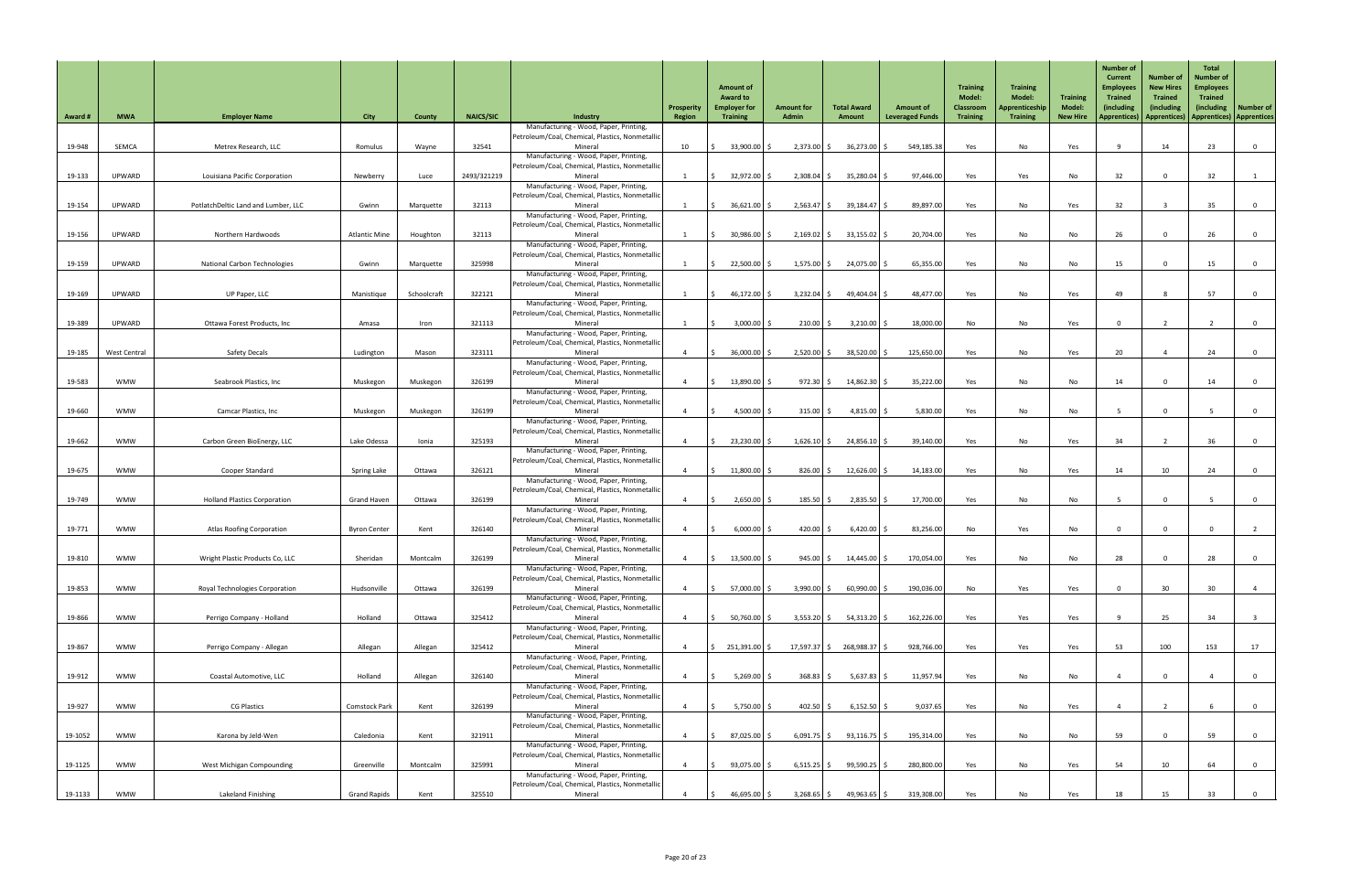| <b>Award #</b>     | <b>MWA</b>                 | <b>Employer Name</b>                                                             | <b>City</b>                                  | <b>County</b>                           | <b>NAICS/SIC</b>                                                                   | Industry                                                                                             | <b>Prosperit</b><br><b>Region</b> | <b>Amount of</b><br><b>Award to</b><br><b>Employer for</b><br><b>Training</b> | <b>Amount for</b><br><b>Admin</b> | <b>Total Award</b><br>Amount | <b>Amount of</b><br><b>Leveraged Funds</b> | <b>Training</b><br>Model:<br><b>Classroom</b><br><b>Training</b> | <b>Training</b><br><b>Model:</b><br>Apprenticeship<br><b>Training</b> | <b>Training</b><br>Model:<br><b>New Hire</b> | <b>Number of</b><br><b>Current</b><br><b>Employees</b><br><b>Trained</b><br>(including<br>  Apprentices) | <b>Number of</b><br><b>New Hires</b><br><b>Trained</b><br>(including<br>Apprentices)   Apprentices)   Apprentices | <b>Total</b><br>Number of<br><b>Employees</b><br><b>Trained</b><br>(including) | <b>Number of</b> |
|--------------------|----------------------------|----------------------------------------------------------------------------------|----------------------------------------------|-----------------------------------------|------------------------------------------------------------------------------------|------------------------------------------------------------------------------------------------------|-----------------------------------|-------------------------------------------------------------------------------|-----------------------------------|------------------------------|--------------------------------------------|------------------------------------------------------------------|-----------------------------------------------------------------------|----------------------------------------------|----------------------------------------------------------------------------------------------------------|-------------------------------------------------------------------------------------------------------------------|--------------------------------------------------------------------------------|------------------|
|                    |                            |                                                                                  |                                              |                                         |                                                                                    | Manufacturing - Wood, Paper, Printing,<br>Petroleum/Coal, Chemical, Plastics, Nonmetallic            |                                   |                                                                               |                                   |                              |                                            |                                                                  |                                                                       |                                              |                                                                                                          |                                                                                                                   |                                                                                |                  |
| 19-1147            | <b>WMW</b>                 | Monroe, LLC                                                                      | <b>Grand Rapids</b>                          | Kent                                    | 325211                                                                             | Mineral                                                                                              |                                   | 45,885.00 \$                                                                  | $3,211.95$ \$                     | 49,096.95 \$                 | 107,214.00                                 | Yes                                                              | No                                                                    | Yes                                          | 40                                                                                                       |                                                                                                                   | 45                                                                             |                  |
|                    |                            |                                                                                  |                                              |                                         |                                                                                    | Manufacturing - Wood, Paper, Printing,<br>Petroleum/Coal, Chemical, Plastics, Nonmetallic            |                                   |                                                                               |                                   |                              |                                            |                                                                  |                                                                       |                                              |                                                                                                          |                                                                                                                   |                                                                                |                  |
| 19-1164            | <b>WMW</b>                 | <b>Applied Textiles</b>                                                          | <b>Byron Center</b>                          | Kent                                    | 325613                                                                             | Mineral                                                                                              |                                   | 46,385.00 \$                                                                  | $3,246.95$ \$                     | $49,631.95$ \$               | 170,239.53                                 | Yes                                                              | No                                                                    | Yes                                          | 29                                                                                                       |                                                                                                                   | 32                                                                             |                  |
|                    |                            |                                                                                  |                                              |                                         |                                                                                    | Manufacturing - Wood, Paper, Printing,<br>Petroleum/Coal, Chemical, Plastics, Nonmetallic            |                                   |                                                                               |                                   |                              |                                            |                                                                  |                                                                       |                                              |                                                                                                          |                                                                                                                   |                                                                                |                  |
| 19-1171            | <b>WMW</b>                 | Flexfab, LLC                                                                     | Hastings                                     | Barry                                   | 32622                                                                              | Mineral                                                                                              |                                   | 41,651.00 \$                                                                  | 2,915.57                          | 44,566.57                    | 151,844.00                                 | Yes                                                              | Yes                                                                   | Yes                                          | 13                                                                                                       | 15                                                                                                                | 28                                                                             |                  |
|                    |                            |                                                                                  |                                              |                                         |                                                                                    | Manufacturing - Wood, Paper, Printing,<br>Petroleum/Coal, Chemical, Plastics, Nonmetallic            |                                   |                                                                               |                                   |                              |                                            |                                                                  |                                                                       |                                              |                                                                                                          |                                                                                                                   |                                                                                |                  |
| 19-1186            | <b>WMW</b>                 | West Michigan Tag & Label                                                        | <b>Grand Rapids</b>                          | Kent                                    | 323112                                                                             | Mineral                                                                                              |                                   | $25,950.00$ \$                                                                | 1,816.50                          | 27,766.50                    | 218,028.26                                 | Yes                                                              | No                                                                    | Yes                                          | 15                                                                                                       |                                                                                                                   | 19                                                                             |                  |
| 19-404<br>19-68    | <b>NE</b><br><b>UPWARD</b> | Carmeuse Lime & Stone<br>ON-Minerals, Inc dba Carmeuse Lime & Stone              | <b>Rogers City</b><br>Gulliver               | Presque Isle<br>Schoolcraft             | 212312<br>212312                                                                   | Mining, Quarrying, and Oil and Gas Extraction<br>Mining, Quarrying, and Oil and Gas Extraction       |                                   | 44,244.00<br>$35,995.00$ \$                                                   | 3,097.08<br>2,519.65              | 47,341.08<br>38,514.65       | 123,658.00<br>106,475.96                   | Yes<br>Yes                                                       | Yes<br>Yes                                                            | Yes<br>Yes                                   | 29<br>34                                                                                                 |                                                                                                                   | 35<br>40                                                                       |                  |
| 19-72              | <b>UPWARD</b>              | O-N Minerals (Michigan) Co dba Carmeuse Lime & Stone                             | Cedarville                                   | Mackinac                                | 212312                                                                             | Mining, Quarrying, and Oil and Gas Extraction                                                        |                                   | $51,905.00$ \$                                                                | $3,633.35$ \$                     | 55,538.35                    | 294,244.00                                 | Yes                                                              | Yes                                                                   | Yes                                          | 35 <sup>5</sup>                                                                                          |                                                                                                                   | 41                                                                             |                  |
| 19-183             | <b>UPWARD</b>              | Carmeuse Lime & Stone - Drummond Dolomite                                        | Drummond<br>Island                           | Chippewa                                | 212312                                                                             | Mining, Quarrying, and Oil and Gas Extraction                                                        |                                   | $29,912.00$ \$                                                                | 2,093.84                          | $32,005.84$ \$               | 37,939.00                                  | Yes                                                              | No                                                                    | No                                           | 31                                                                                                       |                                                                                                                   | 31                                                                             |                  |
| 19-373             | <b>West Central</b>        | Cargill Salt Hersey                                                              | Hersey                                       | Osceola                                 | 212391                                                                             | Mining, Quarrying, and Oil and Gas Extraction                                                        |                                   | 6,000.00                                                                      | 420.00                            | 6,420.00                     | 110,844.00                                 | No                                                               | Yes                                                                   | No                                           |                                                                                                          |                                                                                                                   |                                                                                |                  |
| 19-1139            | CAMW                       | <b>Roberts Sinto Corporation</b>                                                 | Lansing                                      | Ingham                                  | 811310                                                                             | Other Services (except Public Administration)                                                        |                                   | 53,238.00 \$                                                                  | 3,726.66                          | 56,964.66                    | 55,416.29                                  | Yes                                                              | Yes                                                                   | Yes                                          | 28                                                                                                       |                                                                                                                   | 35                                                                             |                  |
| 19-447<br>19-940   | <b>GLB</b><br><b>MWSE</b>  | York Repair<br>UIS SCADA, Inc                                                    | Bay City<br>Dexter                           | Bay<br>Washtenaw                        | 811310<br>811310                                                                   | Other Services (except Public Administration)<br>Other Services (except Public Administration)       |                                   | $9,491.00$ \$<br>47,399.00                                                    | $664.37$ \$<br>3,317.93           | 10,155.37<br>50,716.93       | 20,336.00<br>79,768.00                     | Yes<br>Yes                                                       | Yes<br>No                                                             | Yes<br>Yes                                   | 8<br>30 <sup>°</sup>                                                                                     |                                                                                                                   | 10 <sup>1</sup><br>33 <sup>2</sup>                                             |                  |
| 19-952             | <b>MWSE</b>                | America's Preferred Home Warranty                                                | Jackson                                      | Jackson                                 | 811412                                                                             | Other Services (except Public Administration)                                                        |                                   | $32,770.00$ \$                                                                | 2,293.90                          | 35,063.90                    | 546,828.00                                 | Yes                                                              | No                                                                    | Yes                                          | 88                                                                                                       | 15                                                                                                                | 103                                                                            |                  |
| 19-643<br>19-644   | <b>NE</b><br><b>NE</b>     | Sand Bay Marina Sales Service & Storage LLC<br>World of Floors                   | Presque Isle                                 | Presque Isle<br>Crawford                | 811490<br>813910                                                                   | Other Services (except Public Administration)                                                        |                                   | $1,600.00$ \$<br>2,439.00                                                     | 112.00<br>170.73                  | 1,712.00<br>2,609.73         | 1,700.00<br>4,030.00                       | Yes                                                              | No                                                                    | No                                           |                                                                                                          |                                                                                                                   |                                                                                |                  |
| 19-761             | <b>NE</b>                  | <b>Grayling Main Street</b>                                                      | Grayling<br>Grayling                         | Crawford                                | 813910                                                                             | Other Services (except Public Administration)<br>Other Services (except Public Administration)       | $\overline{2}$                    | $1,375.00$ \$<br>1 ¢                                                          | $96.25$ \$                        | $1,471.25$ \$                | 432.00                                     | Yes<br>Yes                                                       | No<br>No                                                              | No<br>No                                     |                                                                                                          |                                                                                                                   |                                                                                |                  |
| 19-1215-A          | <b>NE</b>                  | AuSable Valley Animal Shelter                                                    | Grayling                                     | Crawford                                | 812910                                                                             | Other Services (except Public Administration)                                                        |                                   | $1,000.00$ \$                                                                 | 70.00                             | 1,070.00                     | 86.00                                      | Yes                                                              | No.                                                                   | No                                           |                                                                                                          |                                                                                                                   |                                                                                |                  |
| 19-238<br>19-345   | Oakland<br>Region 7B       | Coventry Industries, LLC<br>Witt Enterprises Inc, dba Jim's Collision            | Holly<br>Roscommo                            | Oakland<br>Roscommon                    | 811310<br>811121                                                                   | Other Services (except Public Administration)<br>Other Services (except Public Administration)       | 10                                | 16,045.00<br>3,732.00 \$                                                      | 1,123.15<br>261.24                | 17,168.15<br>3,993.24        | 25,595.69<br>1,894.00                      | Yes<br>Yes                                                       | No.<br>No                                                             | Yes<br>No                                    |                                                                                                          |                                                                                                                   |                                                                                |                  |
| 19-569             | <b>WMW</b>                 | Benjamin's Hope                                                                  | Holland                                      | Ottawa                                  | 8661                                                                               | Other Services (except Public Administration)                                                        |                                   | 13,875.00                                                                     | $971.25$ \$                       | 14,846.25                    | 13,553.10                                  | Yes                                                              | No                                                                    | Yes                                          | -5.                                                                                                      |                                                                                                                   | 10                                                                             |                  |
| 19-584             | <b>WMW</b>                 | Scarlett Inc                                                                     | <b>Grand Rapids</b>                          | Kent                                    | 811310                                                                             | Other Services (except Public Administration)                                                        |                                   | 7,300.00   \$                                                                 | 511.00                            | 7,811.00                     | 14,100.00                                  | Yes                                                              | No                                                                    | No                                           |                                                                                                          |                                                                                                                   |                                                                                |                  |
| 19-764<br>19-870   | <b>WMW</b><br><b>WMW</b>   | Pierce Cedar Creek Institute<br>Material Transfer & Storage, Inc                 | <b>Hastings</b><br>Allegan                   | Barry<br>Allegan                        | 813312<br>811310                                                                   | Other Services (except Public Administration)<br>Other Services (except Public Administration)       |                                   | 10,500.00   \$<br>9,000.00                                                    | 735.00<br>630.00                  | 11,235.00<br>9,630.00        | 20,597.00<br>18,568.00                     | Yes<br>No                                                        | No.<br>No                                                             | No<br>Yes                                    | $\Omega$                                                                                                 |                                                                                                                   |                                                                                |                  |
| 19-886             | <b>WMW</b>                 | Essenburg Car Wash of Holland dba Quality Car Wash                               | Holland                                      | Ottawa                                  | 811192                                                                             | <b>Other Services (except Public Administration)</b>                                                 |                                   | 7,500.00   \$                                                                 | 525.00                            | 8,025.00                     | 18,900.00                                  | No                                                               | No                                                                    | Yes                                          | $\Omega$                                                                                                 |                                                                                                                   |                                                                                |                  |
| 19-1006            | <b>WMW</b>                 | Repair Center LLC dba Tech Defenders                                             | <b>Grand Rapids</b>                          | Kent                                    | 811211                                                                             | Other Services (except Public Administration)                                                        |                                   | $66,000.00$ $\mid$ \$                                                         | 4,620.00                          | 70,620.00                    | 211,783.23                                 | Yes                                                              | Yes                                                                   | Yes                                          | 13                                                                                                       | 40                                                                                                                | 53                                                                             |                  |
| 19-11<br>19-215    | <b>CAMW</b><br><b>CAMW</b> | <b>Fibertec Environmental Services</b><br>Piper & Gold Public Relations, LLC     | Holt<br>Lansing                              | Ingham<br>Ingham                        | 541380<br>541820                                                                   | Professional, Scientific, and Technical Services<br>Professional, Scientific, and Technical Services |                                   | 14,742.00<br>5,796.00                                                         | 1,031.94<br>405.72                | 15,773.94  <br>6,201.72      | 333,296.00<br>6,650.00                     | Yes<br>Yes                                                       | No<br>No.                                                             | No<br>No                                     | 12                                                                                                       |                                                                                                                   | 12                                                                             |                  |
| 19-426             | <b>CAMW</b>                | Triterra                                                                         | Lansing                                      | Ingham                                  | 541620                                                                             | Professional, Scientific, and Technical Services                                                     |                                   | 11,438.00                                                                     | 800.66                            | 12,238.66                    | 11,920.45                                  | Yes                                                              | No                                                                    | Yes                                          | 8                                                                                                        |                                                                                                                   | 10                                                                             |                  |
| 19-544<br>19-625   | CAMW<br>CAMW               | <b>NuWave Technology Partners</b><br>A.J. Boggs & Company                        | Lansing<br><b>East Lansing</b>               | Ingham<br>Ingham                        | 541512<br>541511                                                                   | Professional, Scientific, and Technical Services<br>Professional, Scientific, and Technical Services |                                   | 29,499.00<br>$10,000.00$ \$                                                   | 2,064.93<br>700.00                | 31,563.93<br>10,700.00       | 30,582.04<br>8,863.00                      | Yes<br>Yes                                                       | No<br>No                                                              | No<br>No                                     | 25                                                                                                       |                                                                                                                   | 25                                                                             |                  |
| 19-653             | <b>CAMW</b>                | <b>Enliven Software</b>                                                          | <b>East Lansing</b>                          | Ingham                                  | 541511                                                                             | Professional, Scientific, and Technical Services                                                     |                                   | 7,500.00 \$                                                                   | 525.00                            | 8,025.00                     | 7,225.00                                   | Yes                                                              | No.                                                                   | No                                           |                                                                                                          |                                                                                                                   |                                                                                |                  |
| 19-616             | <b>DESC</b>                | <b>Walker Miller Energy Services</b>                                             | Detroit                                      | Wayne                                   | 541690                                                                             | Professional, Scientific, and Technical Services                                                     | 10                                | 69,516.00                                                                     | 4,866.12                          | 74,382.12                    | 178,003.00                                 | Yes                                                              | No.                                                                   | Yes                                          | 97                                                                                                       | 12                                                                                                                | 109                                                                            |                  |
| 19-663<br>19-199   | <b>DESC</b><br><b>GST</b>  | <b>Cyber Security Solutions (CBI)</b><br>Composite Performance Technologies, LLC | Detroit<br>Lapeer                            | Wayne<br>Lapeer                         | 541512<br>541330                                                                   | Professional, Scientific, and Technical Services<br>Professional, Scientific, and Technical Services | 10                                | 46,500.00<br>$1,495.00$ \$                                                    | 3,255.00<br>104.65                | 49,755.00<br>1,599.65        | 453,388.00<br>6,755.00                     | Yes<br>Yes                                                       | Yes<br>No.                                                            | No<br>No                                     | 11                                                                                                       |                                                                                                                   |                                                                                | 10               |
| 19-902             | Kinexus                    | Petter Investments dba Riveer                                                    | South Haver                                  | Van buren                               | 541990                                                                             | Professional, Scientific, and Technical Services                                                     |                                   | 46,845.00                                                                     | 3,279.15                          | 50,124.15                    | 9,422.00                                   | Yes                                                              | No                                                                    | Yes                                          | 31                                                                                                       |                                                                                                                   | -36                                                                            |                  |
| 19-10              | Macomb                     | <b>Blue Water Controls, LLC</b>                                                  | Clyde                                        | St. Clair                               | 541330                                                                             | Professional, Scientific, and Technical Services                                                     |                                   | $5,182.00$ \$                                                                 | 362.74                            | 5,544.74                     | 11,924.40                                  | Yes                                                              | No.                                                                   | Yes                                          |                                                                                                          |                                                                                                                   |                                                                                |                  |
| 19-82<br>19-135    | Macomb<br>Macomb           | <b>Global Technology</b><br>PARTNERS in Architecture, PLC                        | <b>Sterling Heigh</b><br>Mt. Clemens         | Macomb<br>Macomb                        | 541330<br>541310                                                                   | Professional, Scientific, and Technical Services<br>Professional, Scientific, and Technical Services | 10<br>10                          | $6,630.00$ \;<br>32,775.00                                                    | 464.10<br>2,294.25                | 7,094.10<br>35,069.25        | 11,840.00<br>69,296.00                     | Yes<br>Yes                                                       | No<br>No                                                              | No<br>Yes                                    | 20                                                                                                       |                                                                                                                   | 24                                                                             |                  |
| 19-1206            | Macomb                     | <b>Polker Design Services</b>                                                    | Warren                                       | Macomb                                  | 541512                                                                             | Professional, Scientific, and Technical Services                                                     | 10                                | 29,980.00 \$                                                                  | $2,098.60$ \$                     | 32,078.60                    | 190,604.00                                 | Yes                                                              | No                                                                    | Yes                                          |                                                                                                          | 14                                                                                                                | 20                                                                             |                  |
| 19-661<br>19-664   | <b>MWSE</b><br><b>MWSE</b> | <b>Ashcom Technologies</b><br>Avomeen Analytical, LLC                            | Ann Arbor<br>Ann Arbor                       | Washtenaw<br>Washtenaw                  | 541519<br>541380                                                                   | Professional, Scientific, and Technical Services<br>Professional, Scientific, and Technical Services |                                   | 7,500.00 \$<br>7,800.00   \$                                                  | 525.00<br>546.00                  | 8,025.00<br>8,346.00         | 9,825.00<br>10,011.00                      | Yes<br>Yes                                                       | No.<br>No.                                                            | No<br>Yes                                    |                                                                                                          |                                                                                                                   |                                                                                |                  |
| 19-926             | <b>MWSE</b>                | Logic Solutions, Inc.                                                            | Ann Arbor                                    | Washtenaw                               | 541512                                                                             | Professional, Scientific, and Technical Services                                                     |                                   | 6,105.00                                                                      | 427.35                            | 6,532.35                     | 3,525.00                                   | Yes                                                              | No.                                                                   | No                                           |                                                                                                          |                                                                                                                   |                                                                                |                  |
| 19-936             | <b>MWSE</b>                | <b>SimuQuest</b>                                                                 | Ann Arbor                                    | Washtenaw                               | 541512                                                                             | Professional, Scientific, and Technical Services                                                     |                                   | 7,449.00                                                                      | 521.43                            | 7,970.43                     | 4,476.00                                   | Yes                                                              | No                                                                    | No                                           |                                                                                                          |                                                                                                                   |                                                                                |                  |
| 19-1033<br>19-1039 | <b>MWSE</b><br><b>MWSE</b> | <b>Boss Engineering</b><br>DC Engineering, PC                                    | Howell<br>Lansing                            | Livingston<br>Ingham                    | 541330<br>541330                                                                   | Professional, Scientific, and Technical Services<br>Professional, Scientific, and Technical Services |                                   | 14,140.00<br>$10,016.00$ $\mid$                                               | 989.80<br>$701.12$ \$             | 15,129.80<br>10,717.12       | 9,165.00<br>6,140.00                       | Yes<br>Yes                                                       | No<br>No.                                                             | No<br>No                                     | 10                                                                                                       |                                                                                                                   | 10                                                                             |                  |
|                    |                            |                                                                                  |                                              |                                         | 541330<br>(Mechanical<br>Engineering);<br>541420<br>(Industrial<br>Design); 339113 |                                                                                                      |                                   |                                                                               |                                   |                              |                                            |                                                                  |                                                                       |                                              |                                                                                                          |                                                                                                                   |                                                                                |                  |
| 19-434             | <b>MWSW</b>                | Tekna, Inc                                                                       | Kalamazoo                                    | Kalamazoo                               | (Manufacturing)                                                                    | Professional, Scientific, and Technical Services                                                     |                                   | $4,000.00$ \$                                                                 | 280.00                            | 4,280.00 \$                  | 23,938.00                                  | Yes                                                              | No.                                                                   | No                                           |                                                                                                          |                                                                                                                   |                                                                                |                  |
| 19-26              | NW                         | Otwell Mawby                                                                     | <b>Traverse City</b>                         | <b>Grand Traverse</b>                   | 541620                                                                             | Professional, Scientific, and Technical Services                                                     |                                   | $3,237.00$ \$                                                                 | $226.59$ \$                       | $3,463.59$ \$                | 6,956.00                                   | Yes                                                              | No                                                                    | Yes                                          |                                                                                                          |                                                                                                                   |                                                                                |                  |
| 19-248<br>19-328   | NW<br><b>NW</b>            | TraverseCONNECT<br>Oneupweb                                                      | <b>Traverse City</b><br><b>Traverse City</b> | Grand Traverse<br><b>Grand Traverse</b> | 541720<br>541810                                                                   | Professional, Scientific, and Technical Services<br>Professional, Scientific, and Technical Services |                                   | 7,395.00 \$<br>7,499.00 \$                                                    | $517.65$ \$<br>524.93             | $7,912.65$ \$<br>8,023.93    | 23,496.11<br>42,657.00                     | Yes<br>Yes                                                       | No<br>No.                                                             | Yes<br>No                                    |                                                                                                          |                                                                                                                   |                                                                                |                  |
| 19-482             | <b>NW</b>                  | Orchard, Hiltz & McCliment, Inc dba OHM Advisors                                 | Petoskey                                     | Emmet                                   | 541330                                                                             | Professional, Scientific, and Technical Services                                                     |                                   | $11,045.00$ \$                                                                | 773.15                            | $11,818.15$ :                | 21,838.00                                  | Yes                                                              | No                                                                    | No                                           | 15                                                                                                       |                                                                                                                   | 15                                                                             |                  |
| 19-65<br>19-126    | Oakland<br>Oakland         | Ruby+Associates, Inc<br>Iknowvate Technologies                                   | <b>Bingham Farms</b><br>Southfield           | Oakland<br>Oakland                      | 541330<br>541512                                                                   | Professional, Scientific, and Technical Services<br>Professional, Scientific, and Technical Services | 10<br>10                          | 25,842.00<br>$30,000.00$ \$                                                   | 1,808.94<br>$2,100.00$ \$         | 27,650.94<br>32,100.00       | 25,045.00<br>74,000.00                     | Yes<br>No                                                        | No.<br>No                                                             | Yes<br>Yes                                   | 19<br>$\Omega$                                                                                           | 20                                                                                                                | 22<br>20 <sub>o</sub>                                                          |                  |
| 19-144             | Oakland                    | <b>Technosoft Corporation</b>                                                    | Southfield                                   | Oakland                                 | 541512                                                                             | Professional, Scientific, and Technical Services                                                     | 10                                | $51,000.00$ \$                                                                | 3,570.00                          | 54,570.00 \$                 | 110,200.00                                 | No                                                               | No.                                                                   | Yes                                          | $\Omega$                                                                                                 | 34                                                                                                                | 34                                                                             |                  |
| 19-145             | Oakland                    | <b>Rumba Solutions LLC</b>                                                       | Southfield                                   | Oakland                                 | 541512                                                                             | Professional, Scientific, and Technical Services                                                     | 10                                | 33,000.00                                                                     | 2,310.00                          | 35,310.00                    | 104,200.00                                 | No                                                               | No                                                                    | Yes                                          |                                                                                                          | 22                                                                                                                | 22                                                                             |                  |
| 19-205<br>19-242   | Oakland<br>Oakland         | Industrie Reply, LLC<br><b>ESG Automotive, Inc</b>                               | <b>Auburn Hills</b><br>Troy                  | Oakland<br>Oakland                      | 5419990<br>541330                                                                  | Professional, Scientific, and Technical Services<br>Professional, Scientific, and Technical Services | 10<br>10                          | $10,490.00$ \$<br>84,765.00 \$                                                | 734.30<br>$5,933.55$ \$           | 11,224.30<br>$90,698.55$ \$  | 7,561.00<br>172,338.76                     | Yes<br>Yes                                                       | No.<br>No                                                             | No<br>Yes                                    | -8<br>23                                                                                                 | 40                                                                                                                | 63                                                                             |                  |
|                    |                            |                                                                                  |                                              |                                         |                                                                                    |                                                                                                      |                                   |                                                                               |                                   |                              |                                            |                                                                  |                                                                       |                                              |                                                                                                          |                                                                                                                   |                                                                                |                  |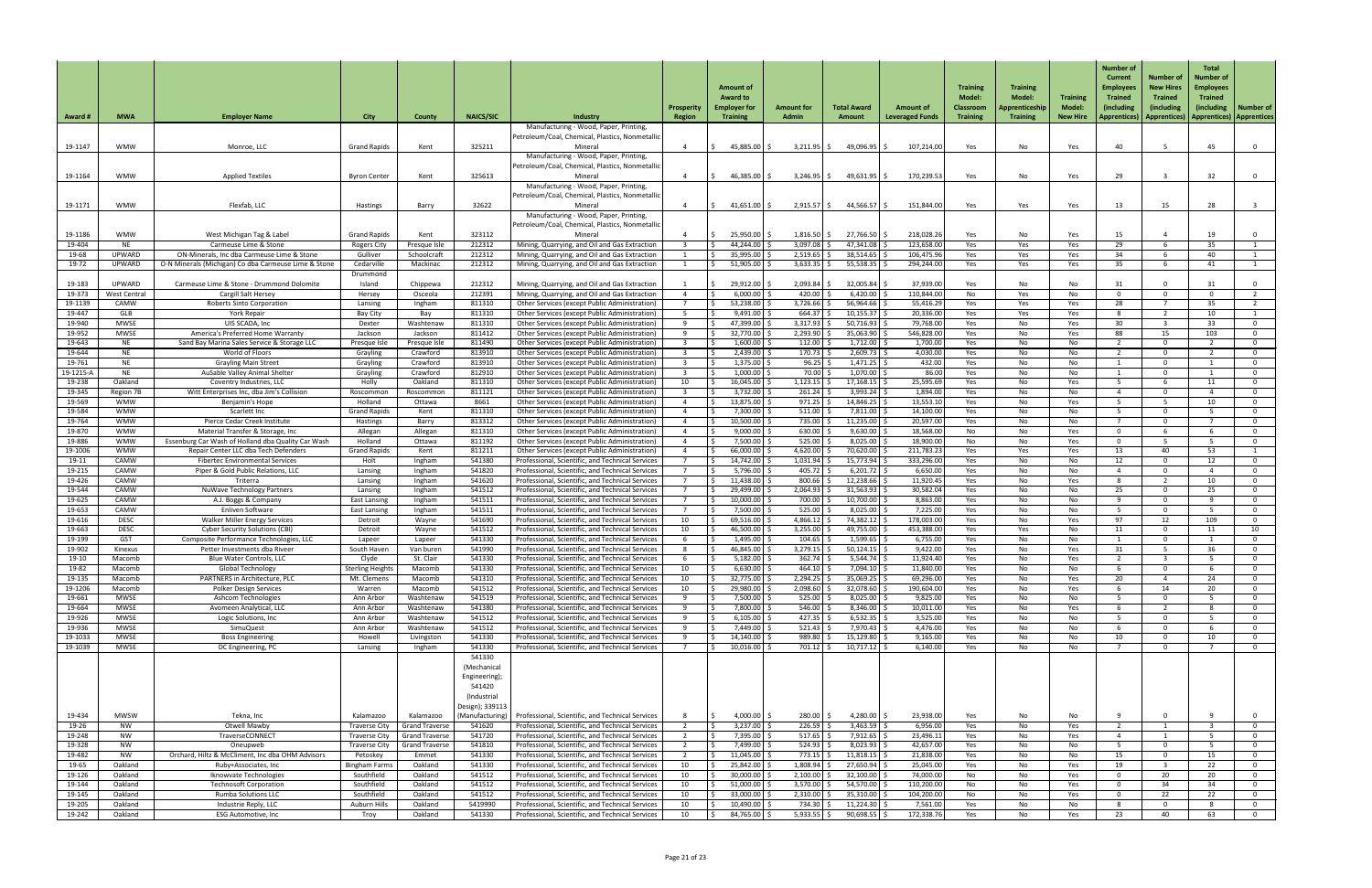| Award #                | <b>MWA</b>                 | <b>Employer Name</b>                                                          | <b>City</b>                                 | <b>County</b>         | <b>NAICS/SIC</b> | <b>Industry</b>                                                                                      | <b>Prosperit</b><br><b>Region</b> | <b>Amount of</b><br><b>Award to</b><br><b>Employer for</b><br><b>Training</b> | <b>Amount for</b><br><b>Admin</b> | <b>Total Award</b><br>Amount | <b>Amount of</b><br><b>Leveraged Funds</b> | <b>Training</b><br><b>Model</b><br><b>Classroom</b><br><b>Training</b> | <b>Training</b><br>Model:<br>Apprenticeship<br><b>Training</b> | <b>Training</b><br>Model<br><b>New Hire</b> | <b>Number of</b><br><b>Current</b><br><b>Employees</b><br><b>Trained</b><br>(including<br>Apprentices) | Number of<br><b>New Hires</b><br><b>Trained</b><br>(including<br>Apprentices)   Apprentices)   Apprentices | <b>Total</b><br>Number of<br><b>Employees</b><br><b>Trained</b><br>(including) | <b>Number of</b>                 |
|------------------------|----------------------------|-------------------------------------------------------------------------------|---------------------------------------------|-----------------------|------------------|------------------------------------------------------------------------------------------------------|-----------------------------------|-------------------------------------------------------------------------------|-----------------------------------|------------------------------|--------------------------------------------|------------------------------------------------------------------------|----------------------------------------------------------------|---------------------------------------------|--------------------------------------------------------------------------------------------------------|------------------------------------------------------------------------------------------------------------|--------------------------------------------------------------------------------|----------------------------------|
| 19-308                 | Oakland                    | Energy Sciences Resource Partners, LLC                                        | Royal Oak                                   | Oakland               | 541690           | Professional, Scientific, and Technical Services                                                     | 10                                | 5,740.00                                                                      | 401.80                            | 6,141.80                     | 6,812.00                                   | Yes                                                                    | No                                                             | Yes                                         |                                                                                                        |                                                                                                            |                                                                                | 0                                |
| 19-351                 | Oakland                    | Miracle Software Systems, Inc.                                                | Novi                                        | Oakland               | 541511           | Professional, Scientific, and Technical Services                                                     | 10                                | 5,970.00                                                                      | 417.90                            | 6,387.90                     | 5,015.04                                   | Yes                                                                    | No.                                                            | No                                          |                                                                                                        | $\Omega$                                                                                                   |                                                                                | . റ                              |
| 19-352<br>19-394       | Oakland<br>Oakland         | FEV North America, Inc.<br><b>PITSS America LLC</b>                           | Auburn Hills<br>Troy                        | Oakland<br>Oakland    | 541330<br>541511 | Professional, Scientific, and Technical Services<br>Professional, Scientific, and Technical Services | 10<br>10                          | $63,075.00$ $\vert$ :<br>4,500.00 \$                                          | 4,415.25<br>315.00                | 67,490.25<br>4,815.00        | 198,200.78<br>5,937.00                     | Yes<br>Yes                                                             | Yes<br>No.                                                     | No<br>No                                    | 39<br>$\Delta$                                                                                         | റ<br>$\Omega$                                                                                              | -30                                                                            | $\overline{0}$                   |
| 19-396                 | Oakland                    | hofer powertrain (USA), Inc                                                   | Troy                                        | Oakland               | 541330           | Professional, Scientific, and Technical Services                                                     | 10                                | 8,610.00                                                                      | 602.70                            | 9,212.70                     | 12,706.88                                  | Yes                                                                    | No.                                                            | No                                          |                                                                                                        | $\Omega$                                                                                                   |                                                                                | $\Omega$                         |
| 19-405                 | Oakland                    | Dataspeed                                                                     | Rochester Hills                             | Oakland               | 541715           | Professional, Scientific, and Technical Services                                                     | 10                                | 11,400.00                                                                     | 798.00                            | 12,198.00                    | 36,936.00                                  | Yes                                                                    | No                                                             | Yes                                         |                                                                                                        |                                                                                                            |                                                                                | $\Omega$                         |
| 19-440<br>19-517       | Oakland<br>Oakland         | Red Level Networks, LLC<br>Umicore Autocat USA Inc                            | Novi<br>Auburn Hills                        | Oakland<br>Oakland    | 541512<br>541380 | Professional, Scientific, and Technical Services<br>Professional, Scientific, and Technical Services | 10<br>10                          | $37,000.00$ $\mid$ 3<br>20,175.00                                             | 2,590.00<br>1,412.25              | 39,590.00<br>21,587.25       | 23,284.11<br>31,682.00                     | Yes<br>Yes                                                             | No<br>No.                                                      | Yes<br>Yes                                  | 20<br>13                                                                                               |                                                                                                            | 24<br>15                                                                       | $\Omega$<br>- 0                  |
| 19-726                 | Oakland                    | Spire Intergrated Systems                                                     | Troy                                        | Oakland               | 541511           | Professional, Scientific, and Technical Services                                                     | 10                                | 5,600.00                                                                      | 392.00                            | 5,992.00                     | 6,287.00                                   | Yes                                                                    | No.                                                            | Yes                                         | $\overline{2}$                                                                                         |                                                                                                            |                                                                                | $\Omega$                         |
| 19-188                 | SEMCA                      | <b>EL Shaddai Consulting</b>                                                  | Rochester Hills                             | Oakland               | 541612           | Professional, Scientific, and Technical Services                                                     | 10                                | 4,500.00 $\frac{3}{7}$                                                        | 315.00                            | 4,815.00                     | 10,195.00                                  | Yes                                                                    | No.                                                            | Yes                                         | 2                                                                                                      |                                                                                                            |                                                                                | $\mathbf 0$                      |
| 19-192                 | SEMCA                      | <b>Environmental Testing and Consulting</b>                                   | Romulus                                     | Wayne                 | 541620           | Professional, Scientific, and Technical Services                                                     | 10                                | 84,450.00                                                                     | 5,911.50                          | 90,361.50                    | 87,717.00                                  | Yes                                                                    | No                                                             | Yes                                         | 46                                                                                                     | 22<br>$\Omega$                                                                                             | 68.                                                                            | $\mathbf 0$                      |
| 19-595<br>19-1144      | <b>SEMCA</b><br>SEMCA      | Mechanical Electrical Engineering Consultants, PC<br>RTI Laboratories, Inc.   | Plymouth<br>Livonia                         | Wayne<br>Wayne        | 541330<br>541380 | Professional, Scientific, and Technical Services<br>Professional, Scientific, and Technical Services | 10<br>10                          | 8,873.00<br>78,700.00                                                         | 621.11<br>5,509.00                | 9,494.11<br>84,209.00        | 28,277.00<br>138,222.00                    | Yes<br>Yes                                                             | No<br>No.                                                      | No<br>Yes                                   | 44                                                                                                     | <b>Q</b>                                                                                                   | 53                                                                             | $\Omega$<br>- 0                  |
| 19-437                 | <b>UPWARD</b>              | <b>Great Lakes Sound and Vibration</b>                                        | Houghton                                    | Houghton              | 541330           | Professional, Scientific, and Technical Services                                                     |                                   | 29,159.00                                                                     | 2,041.13                          | 31,200.13                    | 35,830.52                                  | Yes                                                                    | No                                                             | Yes                                         | 16                                                                                                     |                                                                                                            | 24                                                                             | $\mathbf 0$                      |
| 19-573                 | <b>WMW</b>                 | <b>Apex Controls Inc</b>                                                      | Hudsonville                                 | Ottawa                | 541330           | Professional, Scientific, and Technical Services                                                     |                                   | $6,000.00$ \$                                                                 | 420.00                            | 6,420.00                     | 69,790.00                                  | No                                                                     | Yes                                                            | No                                          | $\cap$                                                                                                 | $\Omega$                                                                                                   |                                                                                | $\overline{\phantom{a}}$         |
| 19-575<br>19-608       | <b>WMW</b><br><b>WMW</b>   | <b>Beene Garter LLP</b><br>Open Systems Technologies DE, LLC                  | <b>Grand Rapids</b><br><b>Grand Rapids</b>  | Kent<br>Kent          | 541211<br>541511 | Professional, Scientific, and Technical Services<br>Professional, Scientific, and Technical Services |                                   | 18,500.00 S<br>47,640.00                                                      | 1,295.00<br>3,334.80              | 19,795.00<br>50,974.80       | 40,255.00<br>134,679.00                    | Yes<br>Yes                                                             | No.<br>No                                                      | Yes<br>Yes                                  | $\Lambda$<br>32                                                                                        | 10<br>21                                                                                                   | 14<br>53                                                                       | $\mathbf 0$<br>$\Omega$          |
| 19-628                 | <b>WMW</b>                 | Worksighted                                                                   | Holland                                     | Ottawa                | 541512           | Professional, Scientific, and Technical Services                                                     |                                   | 42,964.00                                                                     | 3,007.48                          | 45,971.48                    | 82,999.00                                  | Yes                                                                    | No.                                                            | Yes                                         | 14                                                                                                     | 18                                                                                                         | 32                                                                             | $\mathbf{0}$                     |
| 19-652                 | <b>WMW</b>                 | <b>Bravo LT</b>                                                               | <b>Grand Rapids</b>                         | Kent                  | 541511           | Professional, Scientific, and Technical Services                                                     |                                   | 35,140.00                                                                     | 2,459.80                          | 37,599.80                    | 136,398.00                                 | Yes                                                                    | No                                                             | Yes                                         | -5.                                                                                                    | 20                                                                                                         | 25                                                                             | $\mathbf{0}$                     |
| 19-680<br>19-698       | <b>WMW</b><br><b>WMW</b>   | CQL, Inc<br>DealerOn                                                          | <b>Grand Rapids</b><br><b>Grand Rapids</b>  | Kent<br>Kent          | 541511<br>541511 | Professional, Scientific, and Technical Services<br>Professional, Scientific, and Technical Services |                                   | 33,949.00<br>39,450.00                                                        | 2,376.43<br>2,761.50              | 36,325.43<br>42,211.50       | 97,658.00<br>62,766.00                     | Yes<br>Yes                                                             | No<br>No.                                                      | Yes<br>Yes                                  | 14<br>31                                                                                               | 12<br>10                                                                                                   | 26<br>41                                                                       | $\mathbf 0$<br>$\mathbf{0}$      |
| 19-701                 | <b>WMW</b>                 | Driesenga & Associates, Inc                                                   | Holland                                     | Ottawa                | 541330           | Professional, Scientific, and Technical Services                                                     |                                   | 8,201.00                                                                      | 574.07                            | 8,775.07                     | 25,674.00                                  | Yes                                                                    | No                                                             | Yes                                         |                                                                                                        |                                                                                                            | $12 \overline{ }$                                                              | $\mathbf{0}$                     |
| 19-708                 | <b>WMW</b>                 | Elevator Up                                                                   | <b>Grand Rapids</b>                         | Kent                  | 541511           | Professional, Scientific, and Technical Services                                                     |                                   | 17,585.00                                                                     | 1,230.95                          | 18,815.95                    | 39,613.00                                  | Yes                                                                    | No.                                                            | Yes                                         |                                                                                                        |                                                                                                            |                                                                                | $\Omega$                         |
| 19-715                 | <b>WMW</b>                 | Fusion IT, LLC                                                                | <b>Grand Rapids</b>                         | Kent                  | 541513           | Professional, Scientific, and Technical Services                                                     |                                   | 8,577.00                                                                      | 600.39                            | 9,177.39                     | 15,959.00                                  | Yes                                                                    | No.                                                            | Yes                                         | $\Omega$                                                                                               | ົາ                                                                                                         |                                                                                | $\overline{0}$                   |
| 19-732<br>19-746       | <b>WMW</b><br><b>WMW</b>   | Computer Rescue 911, LLC dba ITPartners+<br>Lakeshore Enviromental, Inc       | <b>Grand Rapids</b><br><b>Grand Haver</b>   | Kent<br>Ottawa        | 541519<br>541620 | Professional, Scientific, and Technical Services<br>Professional, Scientific, and Technical Services |                                   | $6,000.00$ \$<br>6,930.00                                                     | $420.00$ \$<br>485.10             | $6,420.00$ \$<br>7,415.10    | 31,430.00<br>7,731.00                      | No<br>Yes                                                              | Yes<br>No.                                                     | Yes<br>No                                   |                                                                                                        | $\Omega$                                                                                                   |                                                                                | റ                                |
| 19-775                 | <b>WMW</b>                 | Perception Engineering, LLC                                                   | Allendale                                   | Ottawa                | 541330           | Professional, Scientific, and Technical Services                                                     |                                   | 1,944.25                                                                      | 136.10                            | 2,080.35                     | 2,135.84                                   | Yes                                                                    | No.                                                            | No                                          |                                                                                                        | 0                                                                                                          |                                                                                |                                  |
| 19-796                 | <b>WMW</b>                 | Hungerford Nichols CPAs + Advisors                                            | <b>Grand Rapids</b>                         | Kent                  | 541211           | Professional, Scientific, and Technical Services                                                     |                                   | 7,500.00                                                                      | 1,225.00                          | 18,725.00                    | 26,323.00                                  | Yes                                                                    | No.                                                            | Yes                                         | 25                                                                                                     |                                                                                                            | 27                                                                             |                                  |
| 19-857<br>19-915       | <b>WMW</b><br><b>WMW</b>   | <b>Real IT Solutions</b>                                                      | <b>Comstock Park</b><br><b>Grand Rapids</b> | Kent                  | 541512<br>541310 | Professional, Scientific, and Technical Services<br>Professional, Scientific, and Technical Services |                                   | 4,500.00<br>14,290.00                                                         | 315.00<br>1,000.30                | 4,815.00<br>15,290.30        | 8,072.00<br>29,791.00                      | Yes                                                                    | No<br>No.                                                      | No                                          | ્ર<br>20                                                                                               | $\Omega$                                                                                                   | -26                                                                            | . വ                              |
| 19-970                 | <b>WMW</b>                 | <b>Progressive AE</b><br>Disher                                               | Zeeland                                     | Kent<br>Ottawa        | 541330           | Professional, Scientific, and Technical Services                                                     |                                   | 10,500.00                                                                     | 735.00                            | 11,235.00                    | 26,262.25                                  | Yes<br>Yes                                                             | No.                                                            | Yes<br>No                                   |                                                                                                        | n.                                                                                                         |                                                                                | റ                                |
| 19-1029                | <b>WMW</b>                 | DeWys Engineering                                                             | Coopersville                                | Ottawa                | 541330           | Professional, Scientific, and Technical Services                                                     |                                   | 2,785.00                                                                      | 194.95                            | 2,979.95                     | 5,207.14                                   | Yes                                                                    | No                                                             | No                                          | ્ર                                                                                                     | $\Omega$                                                                                                   |                                                                                |                                  |
| 19-1131                | <b>WMW</b>                 | Die Cad Group, LLC                                                            | <b>Grand Rapids</b>                         | Kent                  | 541330           | Professional, Scientific, and Technical Services                                                     |                                   | 55,625.00                                                                     | 3,893.75                          | 59,518.75                    | 165,913.17                                 | Yes                                                                    | Yes                                                            | Yes                                         | 37                                                                                                     |                                                                                                            | -40                                                                            |                                  |
| 19-147<br>19-1230-0    | CAMW<br>NE                 | City of Eaton Rapids<br>City of Grayling                                      | <b>Eaton Rapids</b><br>Grayling             | Eaton<br>Crawford     | 921140<br>921110 | <b>Public Administration</b><br><b>Public Administration</b>                                         |                                   | 7,500.00<br>$2,430.00$ :                                                      | 525.00<br>170.10                  | 8,025.00<br>2,600.10         | 8,860.00<br>2,598.00                       | Yes<br>Yes                                                             | No<br>No.                                                      | Yes<br>No                                   | 4                                                                                                      | $\Omega$                                                                                                   |                                                                                |                                  |
| 19-510                 | Region 7B                  | City of Gladwin                                                               | Gladwir                                     | Gladwin               | 921130           | <b>Public Administration</b>                                                                         |                                   | ,740.00                                                                       | 541.80                            | 8,281.80                     | 19,507.00                                  | Yes                                                                    | No.                                                            | No                                          | 13                                                                                                     |                                                                                                            |                                                                                |                                  |
| 19-518                 | Region 7B                  | <b>Gladwin County</b>                                                         | Gladwir                                     | Gladwin               | 9211120          | <b>Public Administration</b>                                                                         |                                   | 14,920.00                                                                     | 1,044.40                          | 15,964.40                    | 4,120.00                                   | Yes                                                                    | No.                                                            | No                                          | 10                                                                                                     | $\Omega$                                                                                                   |                                                                                |                                  |
| 19-538<br>19-542       | Region 7B<br>Region 7B     | City of Harrison<br>City of Beaverton                                         | Harrison<br>Beavertor                       | Clare<br>Gladwin      | 92114<br>921130  | <b>Public Administration</b><br><b>Public Administration</b>                                         |                                   | 4,482.80<br>6,960.00                                                          | 313.80<br>487.20                  | 4,796.60<br>7,447.20         | 5,092.00<br>7,718.00                       | Yes<br>Yes                                                             | No.<br>No                                                      | No<br>No                                    | ્ર                                                                                                     | റ<br>$\Omega$                                                                                              |                                                                                | 0                                |
| 19-1199                | Region 7B                  | City of West Branch                                                           | West Branch                                 | Ogemaw                | 92               | <b>Public Administration</b>                                                                         |                                   | 21,948.00                                                                     | 1,536.36                          | 23,484.36                    | 21,852.00                                  | Yes                                                                    | No.                                                            | No                                          | 17                                                                                                     | $\Omega$                                                                                                   | 17                                                                             |                                  |
| 19-1223-A              | Region 7B                  | West Branch City Police Department                                            | West Branch                                 | Ogemaw                | 92212            | <b>Public Administration</b>                                                                         |                                   | 960.00                                                                        | 67.20                             | 1,027.20                     | 632.00                                     | Yes                                                                    | No.                                                            | No                                          | $\Delta$                                                                                               | - 0                                                                                                        |                                                                                | — ∩                              |
| 19-623                 | SEMCA<br>CAMW              | City of Hamtramck                                                             | Hamtramck                                   | Wayne                 | 921110<br>531390 | <b>Public Administration</b><br>Real Estate and Rental and Leasing                                   | 10                                | 7,350.00<br>21,750.00                                                         | 514.50<br>1,522.50                | 7,864.50                     | 8,728.49                                   | Yes                                                                    | No.                                                            | No                                          | 15                                                                                                     | $\Omega$<br>$\Omega$                                                                                       |                                                                                | - 0                              |
| 19-971<br>19-1227-0    | CAMW                       | JLL - Wayne County<br>Jones Lang LaSalle (JLL) - CCA                          | Romulus<br><b>Grand Blanc</b>               | Wayne<br>Genesee      | 531390           | Real Estate and Rental and Leasing                                                                   | 10                                | 897.00 \$                                                                     | 62.79                             | 23,272.50<br>959.79          | 48,043.00<br>1,012.00                      | Yes<br>Yes                                                             | No.<br>No.                                                     | No<br>No                                    | 15                                                                                                     | n.                                                                                                         | 15                                                                             | റ                                |
| 19-1227-D              | CAMW                       | Jones Lang LaSalle (JLL) - LDT                                                | Delta Township                              | Eaton                 | 531390           | Real Estate and Rental and Leasing                                                                   |                                   | $897.00$ \$                                                                   | 62.79                             | 959.79                       | 1,012.00                                   | Yes                                                                    | No                                                             | No                                          |                                                                                                        | $\Omega$                                                                                                   |                                                                                | $\Omega$                         |
| 19-1227-               | CAMW                       | Jones Lang LaSalle (JLL) - LGR                                                | Lansing                                     | Ingham                | 531390           | Real Estate and Rental and Leasing                                                                   |                                   | 897.00                                                                        | 62.79                             | 959.79                       | 1,012.00                                   | Yes                                                                    | No.                                                            | No                                          |                                                                                                        | . വ                                                                                                        |                                                                                |                                  |
| 19-1227-F<br>19-1227-C | <b>CAMW</b><br><b>CAMW</b> | Jones Lang LaSalle (JLL) - Orion<br>Jones Lang LaSalle (JLL) - PEC            | Lake Orior<br>Pontiac                       | Oakland<br>Oakland    | 531390<br>531390 | Real Estate and Rental and Leasing<br>Real Estate and Rental and Leasing                             | 10<br>10                          | 1,793.00 S<br>897.00 \$                                                       | 125.51<br>62.79                   | 1,918.51<br>959.79           | 2,024.00<br>1,012.00                       | Yes<br>Yes                                                             | No.<br>No                                                      | No<br>No                                    |                                                                                                        | $\Omega$<br>$\Omega$                                                                                       |                                                                                | - 0<br>$\Omega$                  |
| 19-1227-1              | CAMW                       | Jones Lang LaSalle (JLL) - Romulus                                            | Romulus                                     | Wayne                 | 531390           | Real Estate and Rental and Leasing                                                                   | 10                                | 897.00 \$                                                                     | 62.79                             | 959.79                       | 1,012.00                                   | Yes                                                                    | No.                                                            | No                                          |                                                                                                        | റ                                                                                                          |                                                                                | $\Omega$                         |
| 19-1227-               | CAMW                       | Jones Lang LaSalle (JLL) - Royal Oak                                          | Royal Oak                                   | Oakland               | 531390           | Real Estate and Rental and Leasing                                                                   | 10                                | 897.00                                                                        | 62.79                             | 959.79                       | 1,012.00                                   | Yes                                                                    | No.                                                            | No.                                         |                                                                                                        | . വ                                                                                                        |                                                                                | റ                                |
| 19-1227-<br>19-1227-K  | CAMW<br><b>CAMW</b>        | Jones Lang LaSalle (JLL) - Stamping<br>Jones Lang LaSalle (JLL) - Warren Tech | Pontiac<br>Warren                           | Oakland<br>Macomb     | 531390<br>531390 | Real Estate and Rental and Leasing<br>Real Estate and Rental and Leasing                             | 10<br>10                          | 897.00<br>897.00                                                              | 62.79<br>$62.79$ $\frac{1}{3}$    | 959.79<br>959.79             | 1,012.00<br>1,012.00                       | Yes<br>Yes                                                             | No.<br>No.                                                     | No<br>No                                    |                                                                                                        | $\Omega$<br>$\Omega$                                                                                       |                                                                                | 0<br>$\Omega$                    |
| 19-1227-               | CAMW                       | Jones Lang LaSalle (JLL) - Warren Transmission                                | Warren                                      | Macomb                | 531390           | Real Estate and Rental and Leasing                                                                   | 10                                | 897.00                                                                        | 62.79                             | 959.79                       | 1,012.00                                   | Yes                                                                    | No                                                             | No                                          |                                                                                                        | $\Omega$                                                                                                   |                                                                                | റ                                |
| 19-436                 | Oakland                    | ATD Solutions Corporate LLC                                                   | Clarkston                                   | Oakland               | 53310            | Real Estate and Rental and Leasing                                                                   | 10                                | 3,698.00                                                                      | 258.86                            | 3,956.86                     | 8,076.00                                   | Yes                                                                    | No.                                                            | No                                          | ્ર                                                                                                     | റ                                                                                                          |                                                                                | $\Omega$                         |
| 19-848                 | <b>WMW</b>                 | Star Truck Rentals, Inc                                                       | Grand Rapids                                | Kent                  | 53212016         | Real Estate and Rental and Leasing<br><b>Retail Trade</b>                                            |                                   | 90,000.00<br>8,395.00                                                         | 6,300.00<br>587.65                | 96,300.00<br>8.982.65        | 894,000.00<br>19,136.00                    | No<br>Yes                                                              | Yes<br>No.                                                     | No.                                         |                                                                                                        |                                                                                                            |                                                                                | -30                              |
| 19-446<br>19-958       | GLB<br>Kinexus             | AHB Tooling & Machinery, LLC<br>Halo Super Cars, Inc                          | Saginaw<br><b>Benton Harbor</b>             | Saginaw<br>Berrien    | 45439<br>441310  | <b>Retail Trade</b>                                                                                  |                                   | $5,500.00$ \$                                                                 | 385.00                            | $5,885.00$ \$                | 4,762.00                                   | Yes                                                                    | No.                                                            | No.<br>Yes                                  |                                                                                                        |                                                                                                            |                                                                                |                                  |
| 19-136                 | <b>MWSW</b>                | <b>Optimed Health Partners</b>                                                | Kalamazoo                                   | Kalamazoo             | 446110           | Retail Trade                                                                                         |                                   | 18,000.00 \$                                                                  | 1,260.00                          | $19,260.00$ \$               | 78,460.00                                  | No                                                                     | No                                                             | Yes                                         |                                                                                                        | 12                                                                                                         | 12                                                                             | - 0                              |
| 19-55                  | NW                         | Photodon, LLC                                                                 | <b>Traverse City</b>                        | <b>Grand Traverse</b> | 45411            | <b>Retail Trade</b>                                                                                  |                                   | $2,250.00$ \$                                                                 | 157.50                            | 2,407.50                     | 1,550.00                                   | Yes                                                                    | No.                                                            | No                                          |                                                                                                        | $\Omega$                                                                                                   |                                                                                | $\Omega$                         |
| 19-626<br>19-77        | Region 7B<br>UPWARD        | Cooper Standard<br>Mr. Tire, Inc                                              | East Tawas<br>Escanaba                      | losco<br>Delta        | 454210<br>441300 | Retail Trade<br><b>Retail Trade</b>                                                                  | - 3                               | $6,000.00$ \$<br>$6,000.00$ \$                                                | 420.00<br>420.00                  | $6,420.00$ \$<br>6,420.00    | 4,585.07<br>10,640.00                      | Yes<br>No l                                                            | No<br>No                                                       | Yes<br>Yes                                  | $\mathbf{R}$                                                                                           |                                                                                                            |                                                                                | $\overline{0}$<br>$\overline{0}$ |
| 19-129                 | UPWARD                     | Newberry Motors, Inc                                                          | Newberry                                    | Luce                  | 441110           | <b>Retail Trade</b>                                                                                  |                                   | $6,000.00$ \$                                                                 | 420.00 $\vert$ \$                 | 6,420.00                     | 8,695.00                                   | Yes                                                                    | No                                                             | No                                          | $\mathbf{\Lambda}$                                                                                     | $\Omega$                                                                                                   |                                                                                | $\mathbf 0$                      |
| 19-181                 | <b>UPWARD</b>              | Frei Chevrolet                                                                | Marquette                                   | Marquette             | 441110           | Retail Trade                                                                                         |                                   | $20,834.00$ \$                                                                | $1,458.38$ \$                     | $22,292.38$ \$               | 5,025.00                                   | Yes                                                                    | No                                                             | Yes                                         | 12                                                                                                     |                                                                                                            | 16                                                                             | $\overline{0}$                   |
| 19-428<br>19-475       | UPWARD<br>UPWARD           | Wattsson & Wattsson Jewelers<br>Chuck Renze Ford of Newberry                  | Marquette<br>Newberry                       | Marquette             | 448310<br>441110 | <b>Retail Trade</b><br><b>Retail Trade</b>                                                           |                                   | $1,685.00$ \$<br>$4,500.00$ \$                                                | 117.95<br>315.00                  | 1,802.95<br>$4,815.00$ :     | 3,520.00<br>10,860.00                      | Yes                                                                    | No.                                                            | No                                          | $\Omega$                                                                                               | 0                                                                                                          |                                                                                | - 0<br>0                         |
| 19-1157                | West Central               | Urka Auto                                                                     | Ludington                                   | Luce<br>Mason         | 44110            | Retail Trade                                                                                         |                                   | 9,330.00                                                                      | 653.10                            | 9,983.10                     | 11,450.00                                  | No<br>Yes                                                              | No<br>No.                                                      | Yes<br>No                                   | 10                                                                                                     | $\Omega$                                                                                                   | -10                                                                            | 0                                |
| 19-568                 | <b>WMW</b>                 | Zagers Pool & Spa                                                             | Jamestown                                   | Ottawa                | 453998           | <b>Retail Trade</b>                                                                                  |                                   | 10,195.00                                                                     | 713.65                            | 10,908.65                    | 26,048.00                                  | Yes                                                                    | No                                                             | No                                          |                                                                                                        | $\Omega$                                                                                                   |                                                                                | $\mathbf 0$                      |
| 19-752                 | <b>WMW</b>                 | Bekins, Inc                                                                   | Coopersville                                | Ottawa                | 443141           | <b>Retail Trade</b>                                                                                  |                                   | $4,500.00$ \$                                                                 | $315.00$ \$                       | $4,815.00$ \$                | 9,000.00                                   | No                                                                     | No                                                             | Yes                                         |                                                                                                        |                                                                                                            |                                                                                | . റ                              |
| 19-1079<br>19-1195     | <b>WMW</b><br><b>WMW</b>   | <b>K&amp;R Truck Sales, Inc</b><br>West Michigan International                | Holland<br>Wyoming                          | Allegan<br>Kent       | 441228<br>441110 | Retail Trade<br><b>Retail Trade</b>                                                                  |                                   | 33,000.00<br>146,500.00                                                       | 2,310.00<br>10,255.00             | 35,310.00<br>156,755.00      | 50,200.00<br>377,491.00                    | Yes<br>Yes                                                             | No.<br>No                                                      | Yes<br>Yes                                  | 107                                                                                                    | 14<br>29                                                                                                   | <b>22</b><br>136                                                               | 0<br>$\Omega$                    |
|                        |                            |                                                                               |                                             |                       |                  |                                                                                                      |                                   |                                                                               |                                   |                              |                                            |                                                                        |                                                                |                                             |                                                                                                        |                                                                                                            |                                                                                |                                  |